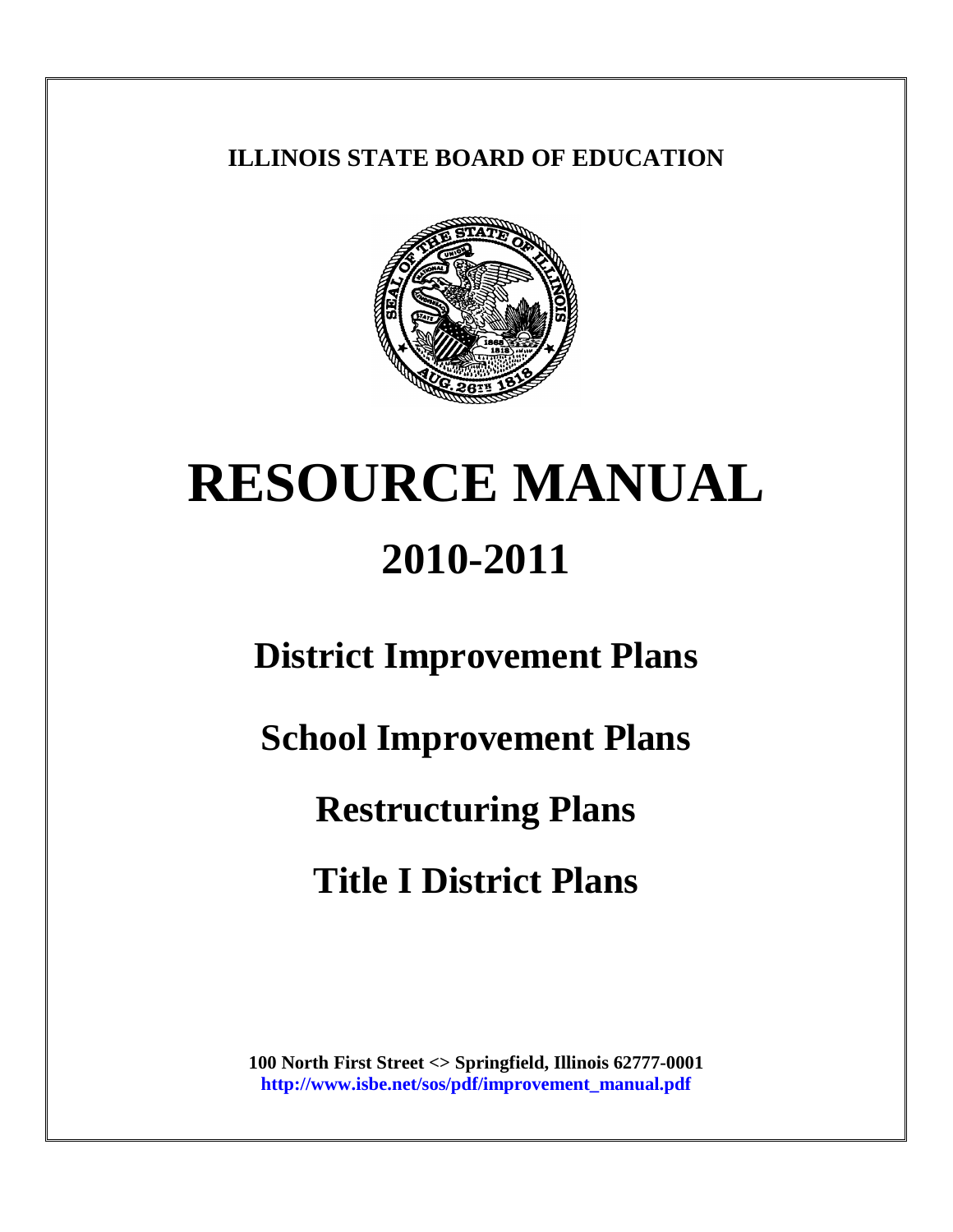#### **Table of Contents**

|--|

|                                                           | $1-6$     |
|-----------------------------------------------------------|-----------|
|                                                           | $7 - 8$   |
|                                                           | $9 - 18$  |
|                                                           | 19-20     |
| Single School District Improvement Plan Monitoring Prompt | $21 - 23$ |
| District Improvement Plan Template Worksheets (2010)      | 24-38     |
|                                                           | 39        |
| School Improvement Plan and Resources Overview            | $40 - 41$ |
|                                                           | 42-50     |
|                                                           | 51-53     |
| School Improvement Plan Template Worksheets (2010)        | 54-70     |
|                                                           | 71        |
|                                                           | 72-73     |
|                                                           | 74-78     |
|                                                           | 79-80     |
|                                                           | 81        |
|                                                           | 82        |
|                                                           | 83-92     |
|                                                           | 93        |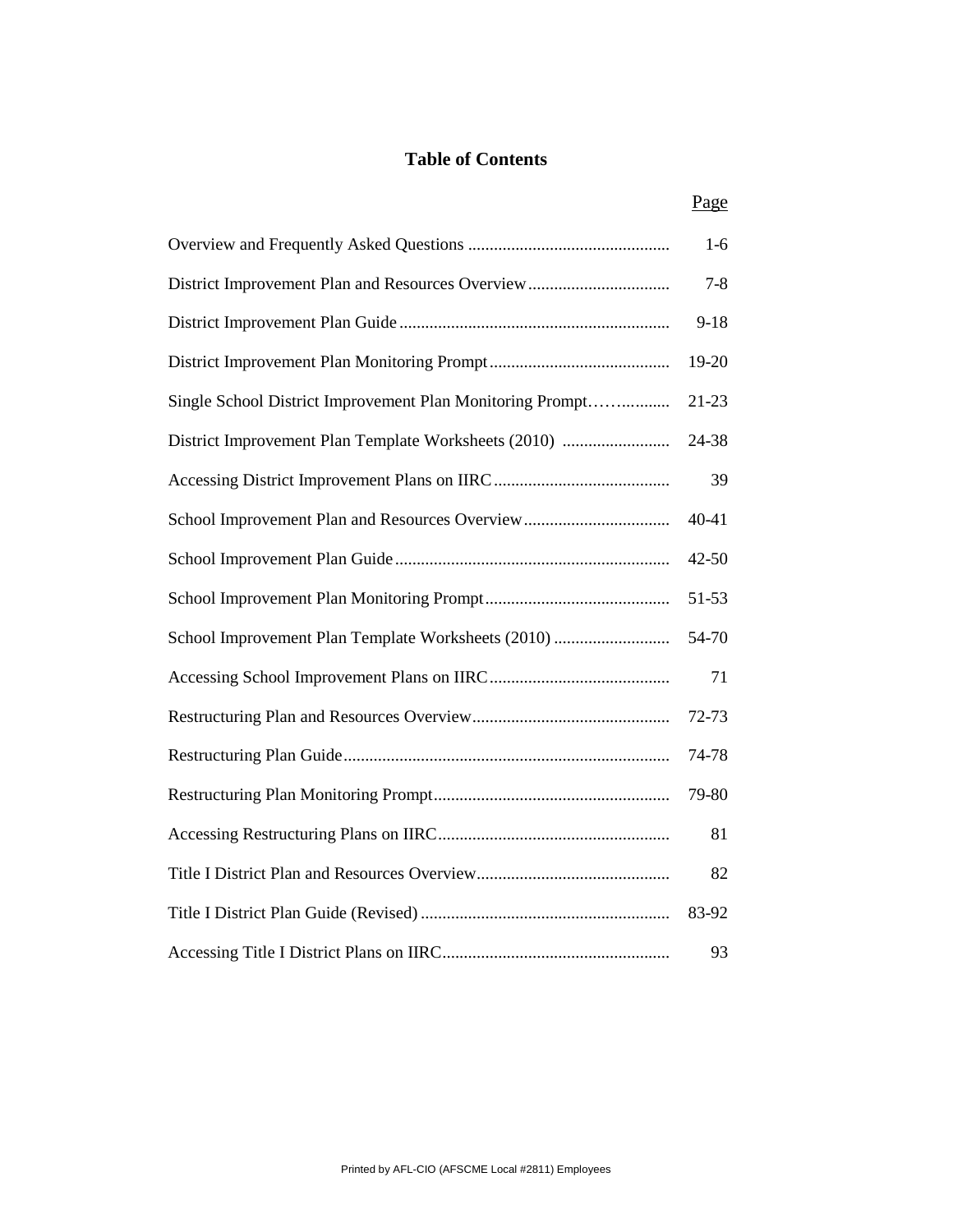# **Frequently Asked Questions IMPROVEMENT PLANNING <> 2010-2011**

## **Overview**

A [Resource Manual \(http://www.isbe.net/sos/pdf/improvement\\_manual.pdf\)](http://www.isbe.net/sos/pdf/improvement_manual.pdf) has been developed to provide detailed directions on the actions required to be taken by Illinois districts and schools that have been identified as being in academic status as defined by [Public Law 107-110, the](http://www2.ed.gov/policy/elsec/leg/esea02/pg2.html#sec1111) *No Child Left Behind Act of 2001*[, Section 1101,](http://www2.ed.gov/policy/elsec/leg/esea02/pg2.html#sec1111) [Section 2-3.25d of the School Code, 105 ILCS 5/2-3.25d,](http://www.ilga.gov/legislation/ilcs/ilcs3.asp?ActID=1005&ChapAct=105%26nbsp%3BILCS%26nbsp%3B5%2F&ChapterID=17&ChapterName=SCHOOLS&ActName=School+Code%2E) and [Section 1.85](http://www.ilga.gov/commission/jcar/admincode/023/023000010A00850R.html)  [School and District Improvement Plans; Restructuring Plans of the Illinois Administrative Code.](http://www.ilga.gov/commission/jcar/admincode/023/023000010A00850R.html) The information should be shared with all district and school representatives involved in the preparation of district improvement plans, school improvement plans, and/or restructuring plans, as well as those developing Title I district plans.

**Response to Intervention (RtI) Plan**  $\rightarrow$  **Use the District Improvement Plan (DIP)** All Illinois districts were required to complete a **Response to Intervention (RtI) plan** by January 1, 2009. Districts are to incorporate the RtI objectives and activities that address the required components in the **District Improvement Plan (DIP)** template at the Interactive Illinois Report Card website [\(http://iirc.niu.edu/\)](http://iirc.niu.edu/). The RtI expectations are defined in [Section 226.130 of the Illinois Administrative Code](http://www.ilga.gov/commission/jcar/admincode/023/023002260B01300R.html) and details regarding the RtI plan components are available on the ISBE website at [http://www.isbe.net/RtI\\_plan/default.htm](http://www.isbe.net/RtI_plan/default.htm) under the Resources section. Subsequent revisions to a district improvement plan may identify RtI implementation.

**Is my district or school required to submit a plan?**

**To determine if your district and/or school is required to submit a plan based on the 2010 Report Card Data, please review the chart below and consider the following questions**.

| Is the district or school in academic status?                                                          | <b>Yes</b>                        | <b>Yes</b>           | N <sub>0</sub>                    |
|--------------------------------------------------------------------------------------------------------|-----------------------------------|----------------------|-----------------------------------|
| Does the district or school have a locally approved<br>current improvement plan submitted at the IIRC? | <b>Yes</b>                        | N <sub>0</sub>       | N <sub>0</sub>                    |
|                                                                                                        | Νk                                |                      |                                   |
|                                                                                                        | <b>No Plan</b><br><b>Required</b> | <b>Plan Required</b> | <b>No Plan</b><br><b>Required</b> |

## **Is the district or school in academic status? How do I find out?**

• The [ISBE e-Report Card Public Site](http://webprod.isbe.net/ereportcard/publicsite/getSearchCriteria.aspx) [\(http://webprod.isbe.net/ereportcard/publicsite/getSearchCriteria.aspx\)](http://webprod.isbe.net/ereportcard/publicsite/getSearchCriteria.aspx) provides access to district and individual schools report cards, as well as other data. If the district and/or school is in academic status, the **Adequate Yearly Progress (AYP) Information Page** of the District and/or School Report Card provides the state academic status and the federal improvement status for those districts and schools receiving Title I funds.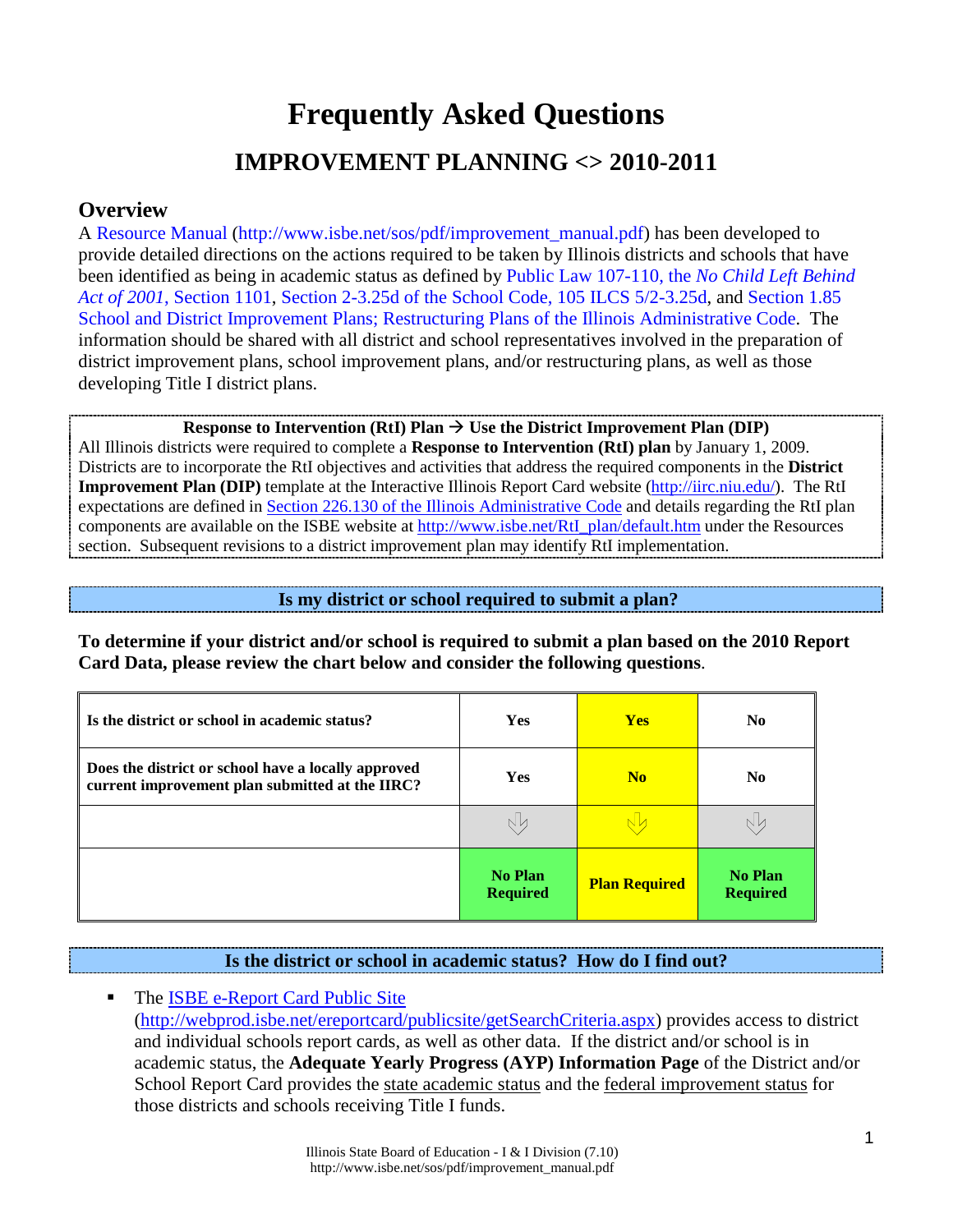School Improvement Status and District Improvement Status charts are also posted at ISBE's **Data Analysis and Progress Reporting** site: [http://www.isbe.net/research/htmls/improvement.htm.](http://www.isbe.net/research/htmls/improvement.htm)

#### **Is my district or school required to have an improvement plan in the Interactive Illinois Report Card (IIRC) e-Plans templates?**

 Districts and schools in academic status must always have a current two-year improvement plan posted at IIRC [see [Section 1.85\(d\) of the Illinois Administrative Code\]](http://www.ilga.gov/commission/jcar/admincode/023/023000010A00850R.html). This means that any district or school new to or remaining in status based on 2010 assessment data must have either a 2009-2011 improvement plan or have a 2010-2012 improvement plan. A current plan is one that is approved by the local board, has been submitted to ISBE via the IIRC, and is being implemented.

If a district or school is in academic status and has a locally approved current improvement plan submitted at the IIRC, then no plan is due during the 2010-2011 school year.

Illinois districts and schools in **academic early warning** or **district or school improvement** or **academic watch** or **corrective action status** or **restructuring implementation** must submit a revised improvement plan as required by [Public Law 107-110, the](http://www2.ed.gov/policy/elsec/leg/esea02/pg2.html#sec1111) *No Child Left Behind Act* of [2001, section 1101 et seq.](http://www2.ed.gov/policy/elsec/leg/esea02/pg2.html#sec1111), and [Section 2-3.25d of the School Code, 105 ILCS 5/2-3.25d.](http://www.ilga.gov/legislation/ilcs/ilcs3.asp?ActID=1005&ChapAct=105%26nbsp%3BILCS%26nbsp%3B5%2F&ChapterID=17&ChapterName=SCHOOLS&ActName=School+Code%2E) Revisions are then required at the expiration of the two-year plan while the district or school remains in academic status. Districts are required to submit restructuring plans on behalf of schools after the fifth calculation of not making **Adequate Yearly Progress** [\(http://isbe.net/ayp/default.htm\)](http://isbe.net/ayp/default.htm).

- If a district or school is in academic status and does not have a locally approved current improvement plan submitted at the IIRC, a plan is due. See posted deadlines for the specific required plans.
- If a district or school is not in academic status, no improvement plan is required. However, districts and schools are encouraged to use the e-Plans for improvement planning. The IIRC multi-year data analysis and standardized format is very useful for planning.

## **My district or school is not funded with Title I dollars. Is an improvement plan required?**

Any district or school in academic status that does or does not receive Title I funds is required to have a current improvement plan. Federal and state laws include improvement planning requirements for districts and schools.

## **How can I find out if my district or school has a current plan?**

District and school planners with user names and passwords should check the IIRC [\(http://iirc.niu.edu/\)](http://iirc.niu.edu/) by searching under District or School to see if improvement plans have been submitted and, if so, for which planning year. Directions to access e-plan templates are available in the Resource Manual. Restructuring plans are available within the District e-plans site.

If you do not have the user name and password for your district/school to access the district and school IIRC templates, email Gail Buoy at [gbuoy@isbe.net](mailto:gbuoy@isbe.net) for user names and passwords. Please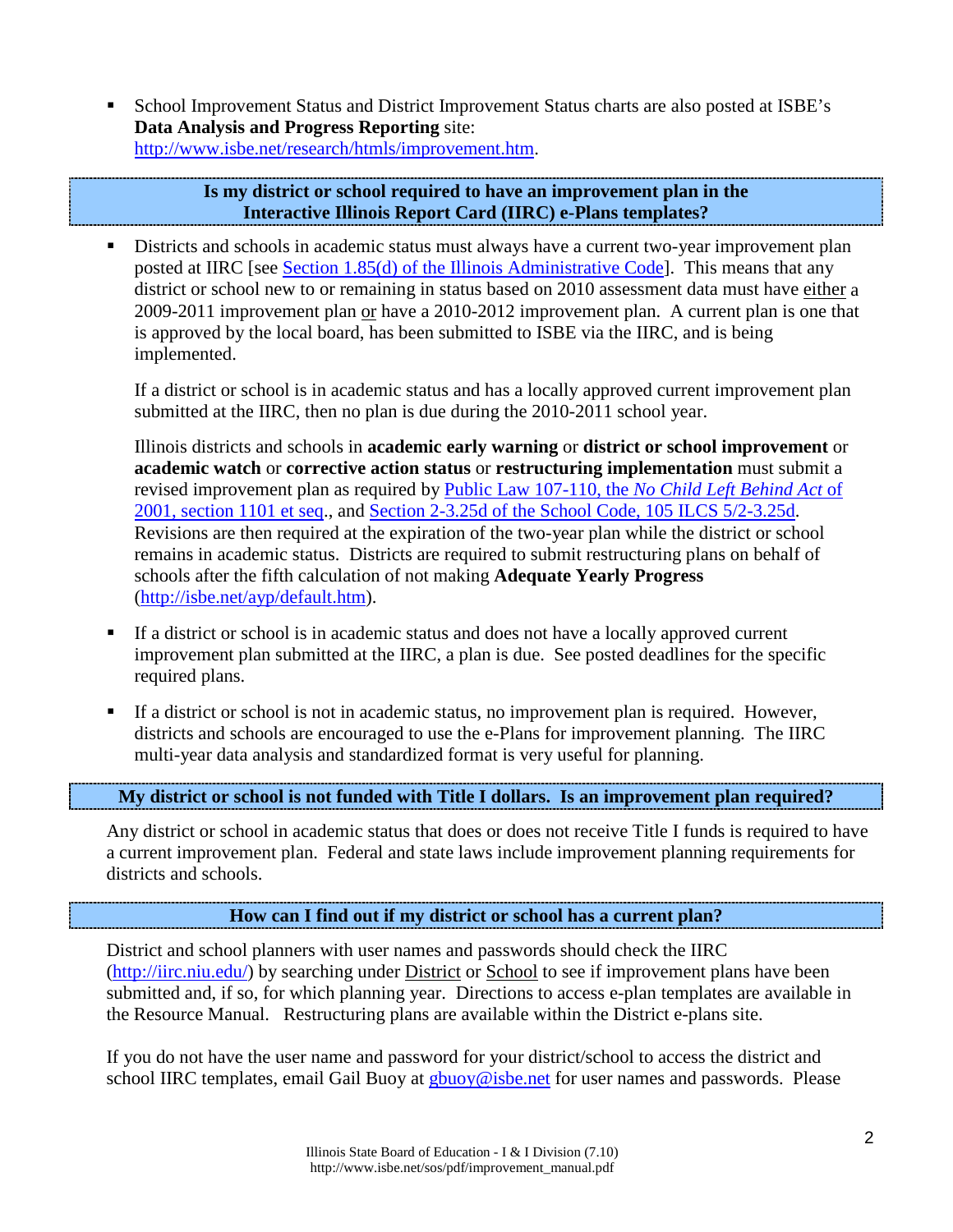provide the district's full name, [region-county-district-type code \(RCDT\),](http://www.isbe.net/research/pdfs/cds_codes.pdf) district number, as well as your name and position in the email request.

The local board approval date and submission date are listed. Districts and schools in academic status must have submitted a locally board approved plan for 2010 (the plan spans 2009-2011) or for 2010 (the plan spans 2010-2012). To determine the time span for a submitted improvement plan, review the implementation dates of the strategies and activities listed in Section II – The Action Plan.

Strategies and activities must span two years to meet requirements. Plans that were submitted in the 2009 IIRC templates that include strategies and activities that span the 2009-2011 school year are considered current. Plans based on 2010 data will have a June 30, 2012, expiration date.

## **My district or school in academic status has an e-Plan for 2009-2011 in the IIRC. Am I required to update this plan based on the 2010 assessment results?**

A locally board approved plan submitted for ISBE review at the IIRC for 2009-2011 may be updated to reflect 2010 assessment results; however, a whole scale revision is not intended or required. Note: if you do make significant changes to the plan, you should submit the plan again to your local board. Also, if you make updates to your plan, label the new strategies, activities, or information with the current date so that plan users know what has been updated.

### **When is the district or school plan due?**

#### **Academic Status**

**NOTE: The initial date that ISBE releases district and school assessment results via the Illinois Web Application Security [\(IWAS\)](https://sec1.isbe.net/iwas/asp/login.asp?js=true) serves as the official notification of district and school status related to district, school, and restructuring plans.**

The federal and state status is printed on the **Report Card Adequate Yearly Progress (AYP) page**.

Based on the 2010 data, the timeline for the submission of required improvement plans on the Interactive Illinois Report Card (IIRC) site [\(http://iirc.niu.edu\)](http://iirc.niu.edu/) follows:

| <b>Type of Plan</b>               | <b>Explanation</b>                                                                                                                                                                                                             | <b>Time Period</b><br>from release<br>of data on IWAS |
|-----------------------------------|--------------------------------------------------------------------------------------------------------------------------------------------------------------------------------------------------------------------------------|-------------------------------------------------------|
| District Improvement<br>Plan      | A district improvement plan is due if the district report card indicates<br>the district is in academic status and/or the current district<br>improvement plan has expired.                                                    | 90 days                                               |
| <b>School Improvement</b><br>Plan | A school improvement plan is due if the school report card indicates<br>the school is in academic status and/or the current school<br>improvement plan has expired. This deadline also applies for single<br>school districts. | 135 days                                              |
| Restructuring<br>Plan             | District must write restructuring plans for any school listed as AW2,<br>AW3, AW4, or AW5 (see Status Chart) that does not have an ISBE<br>reviewed restructuring plan.                                                        | 6 months                                              |

#### **Special Education:**

Special Education submission deadlines will be coordinated with the Focused Monitoring Team Leader and submission dates will not always coincide. However, other planning requirements are generally the same as the academic status plans.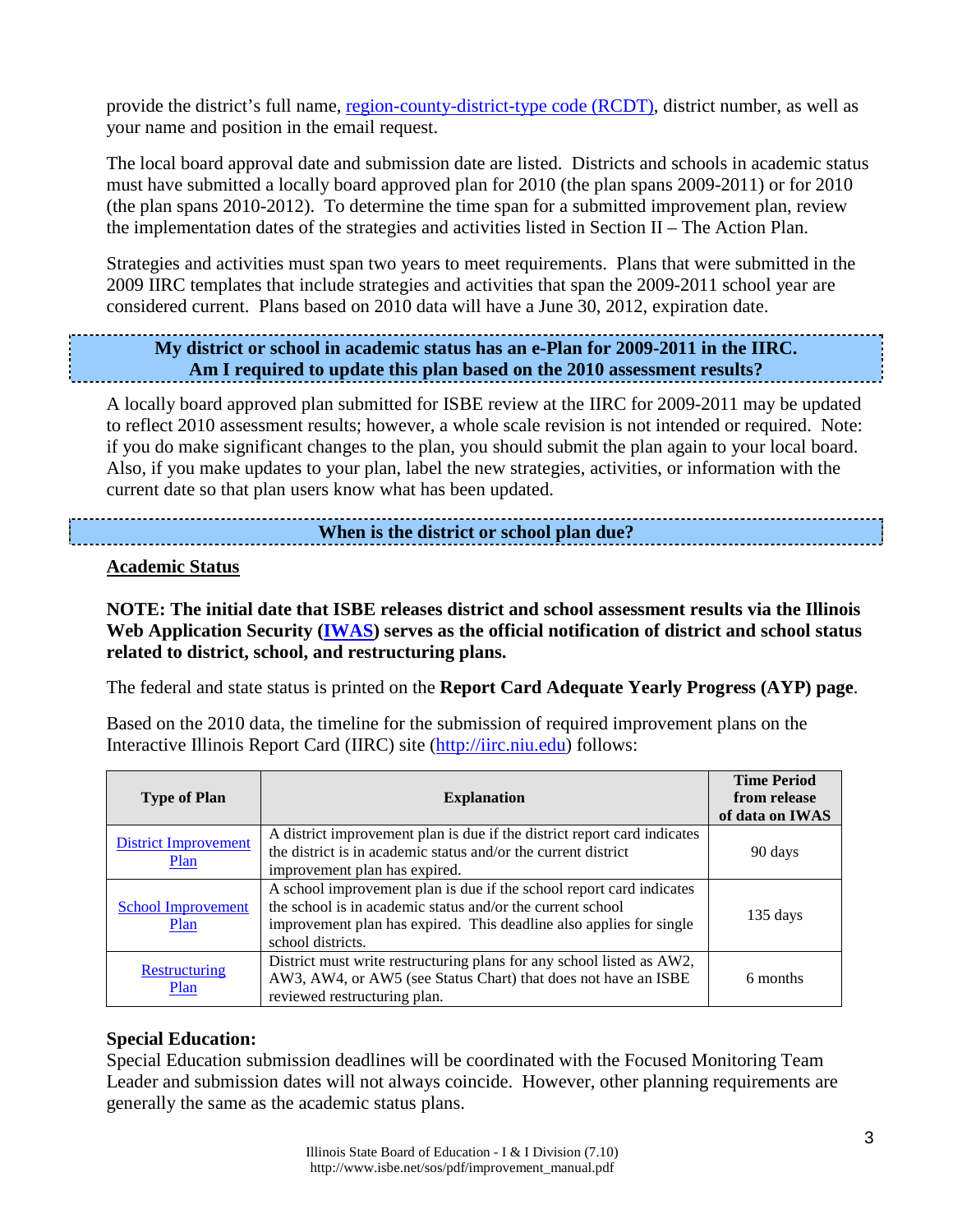**I have my 2010 assessment results and know that my district or school is in academic status. How do I get started on my improvement plan?** 

Districts and schools in status should work with their Regional Office of Education (ROE) or Intermediate Service Center (ISC) for technical assistance with the development, submission, and implementation of these plans. A directory of the state's ROEs and ISCs is available at [http://www.iarss.org/directory/state-map.html.](http://www.iarss.org/directory/state-map.html)

No new improvement plans work should be entered into the 2009 IIRC template. **New plans should be entered into the 2010 IIRC template.**

**I've checked the IIRC but do not see a 2010 IIRC template: can you help me find it?**

Templates for 2010 improvement plans will be loaded at the IIRC as soon as 2010 assessment data are final.

In the meantime, you may start planning based on your data and use the **Word version templates.**

- The District Improvement Plan template is available at [http://www.isbe.net/sos/pdf/improvement\\_manual.pdf.](http://www.isbe.net/sos/pdf/improvement_manual.pdf) This template is to be used by district and single-school districts.
- The School Improvement Plan template is available at [http://www.isbe.net/sos/word/eplan\\_school\\_template.doc.](http://www.isbe.net/sos/word/eplan_school_template.doc)

Once the 2010 IIRC templates are available, you can paste the Word document information into the IIRC template sections.

**How does the district and/or school prepare and submit a plan?**

#### **All plans are submitted via the Interactive Illinois Report Card (IIRC) [http://iirc.niu.edu/.](http://iirc.niu.edu/) New plans are to be submitted into the 2010 IIRC appropriate plan template.**

If you are a single school district, you will use the "Single School District" template available at the IIRC when you access the "district" main menu. The deadline for submission is the same as for other schools in status. Note: if you have changes in the number of schools in your district, please follow the directions at CDS Codes: Guidelines and Procedures for Changes (see [http://www.isbe.net/research/pdfs/cds\\_codes.pdf\)](http://www.isbe.net/research/pdfs/cds_codes.pdf).

Updated, detailed planning guides and monitoring prompts on how to prepare district improvement, school improvement, and restructuring plans can be found at the IIRC login page for improvement plans [\(http://iirc.niu.edu\)](http://iirc.niu.edu/) and on the ISBE website at

[http://www.isbe.net/sos/htmls/improvement\\_process.htm](http://www.isbe.net/sos/htmls/improvement_process.htm) (Section 1.20 Operational Requirements of [the Illinois Administrative Code\)](http://www.ilga.gov/commission/jcar/admincode/023/023000010A00200R.html). Districts and schools will be required to submit plans to bring them into compliance.

**IIRC Access:** If you do not have the user name and password for your district/school to access the district and school IIRC templates, email Gail Buoy at [gbuoy@isbe.net](mailto:gbuoy@isbe.net) for user names and passwords. Please provide the district's full name, region-county-district-type code (RCDT), and district number in your email request.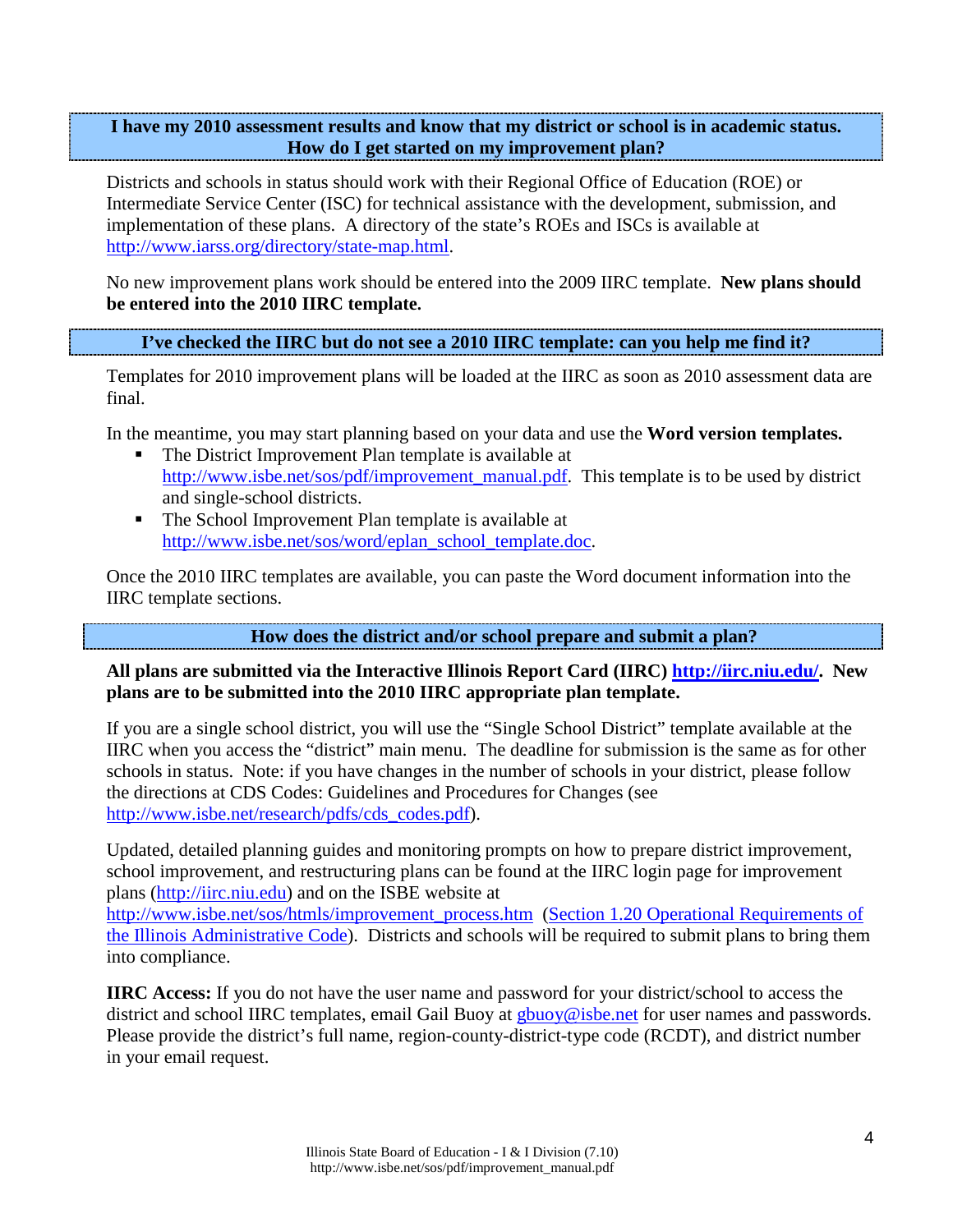**Will ISBE review this plan and how?**

## **Districts and schools are to implement their plans after receiving local school board approval and must then submit the plan to ISBE via the IIRC site.**

ISBE staff will oversee the review of all plans using the 2010-2011 monitoring prompts which are available at [http://www.isbe.net/sos/htmls/improvement\\_process.htm.](http://www.isbe.net/sos/htmls/improvement_process.htm)

The ISBE responses will be provided in the "Monitoring" sections of the district/school's IIRC template.

#### **What if a district or school fails to submit a required plan?**

ISBE will take action for districts that are delinquent in submitting district, school, or restructuring plans as required by law. ISBE will freeze the Title I funds for Title I funded districts delinquent in these plans. Further, ISBE will recommend that recognition be "pending" for all such districts and schools -- whether they receive Title I funds or not. This action can lead to a district or school losing its recognition.

#### **What technical assistance is available?**

Technical assistance with the development, submission, and implementation of these plans is available through the **Regional Offices of Education and the Intermediate Service Centers**.

- **Directory:** <http://www.iarss.org/directory/state-map.html>
- **Statewide Professional Development Activities:** <http://www.iarss.org/inservice/wsdb.asp?Area=-1>

**ISBE has also developed web-based resources for district and school plan developers**. These are accessible at [http://www.isbe.net/sos/htmls/improvement\\_process.htm.](http://www.isbe.net/sos/htmls/improvement_process.htm) Examples of presentations include the following:

- **[Tips for Improvement Planning: Lessons Learned](mms://video2.isbe.net/Improvement_Planning_060810)** (webinar)
- **[Developing School Improvement Plans #101](http://www.isbe.net/sos/ppt/SIP_development.ppt)** (PPT)

If you have questions about Illinois e-Plans templates or plan requirements, please contact Carol Diedrichsen [\(cdiedric@isbe.net\)](mailto:cdiedric@isbe.net) or Martha (Marti) Woelfle (mwoelfle@isbe.net) or call the Innovation and Improvement Division at 217/524-4832.

## **RESOURCES**

**[Federal Guidance - LEA and School Improvement Non-Regulatory Guidance](http://www.ed.gov/policy/elsec/guid/schoolimprovementguid.pdf)** *(Revised)* July 21, 2006. Student Achievement and School Accountability Programs, Office of Elementary and Secondary Education, U.S. Department of Education.

#### **[Center on Innovation and Improvement](http://www.centerii.org/)**

National center provides access to research-based resources on district and school improvement processes.

#### **[What Works Clearinghouse](http://ies.ed.gov/ncee/wwc/)**

U.S. Department of Education, Institute of Education Services that features educational resources demonstrating what works in education.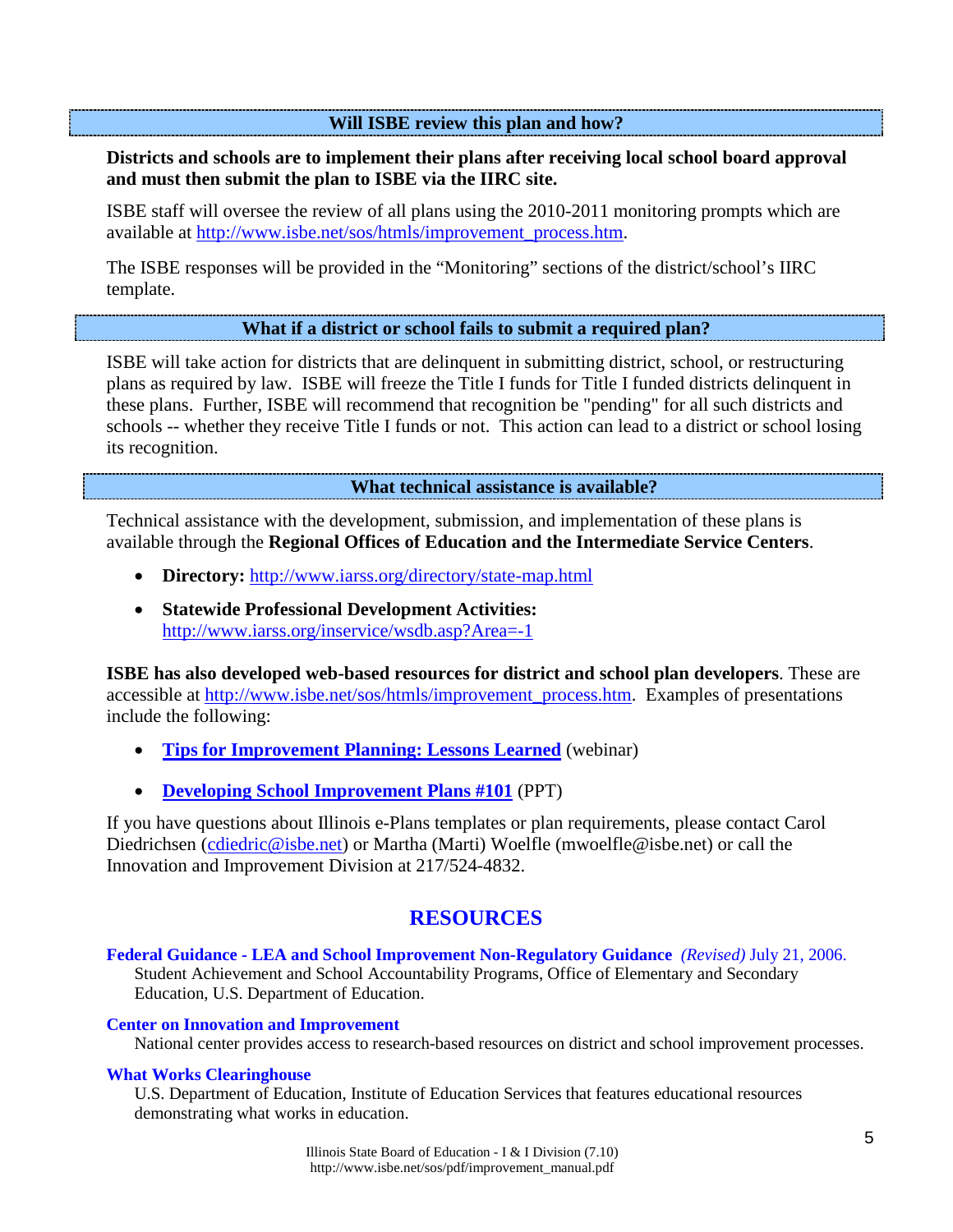#### **[National High School Center](http://www.betterhighschools.org/about/)**

National center serves as the central source of information and expertise on high school improvement for the [Regional Comprehensive Centers \(RCCs\)](http://www.betterhighschools.org/tech/map.asp).

#### **[Illinois Principals Association/ISBE: School Showcase webinars](http://www.ilprincipals.org/pages/showcase_webinars.html)**

Illinois middle and high schools that made significant academic improvement in 2009-2010. Handouts and other materials are available to download with each school's recording.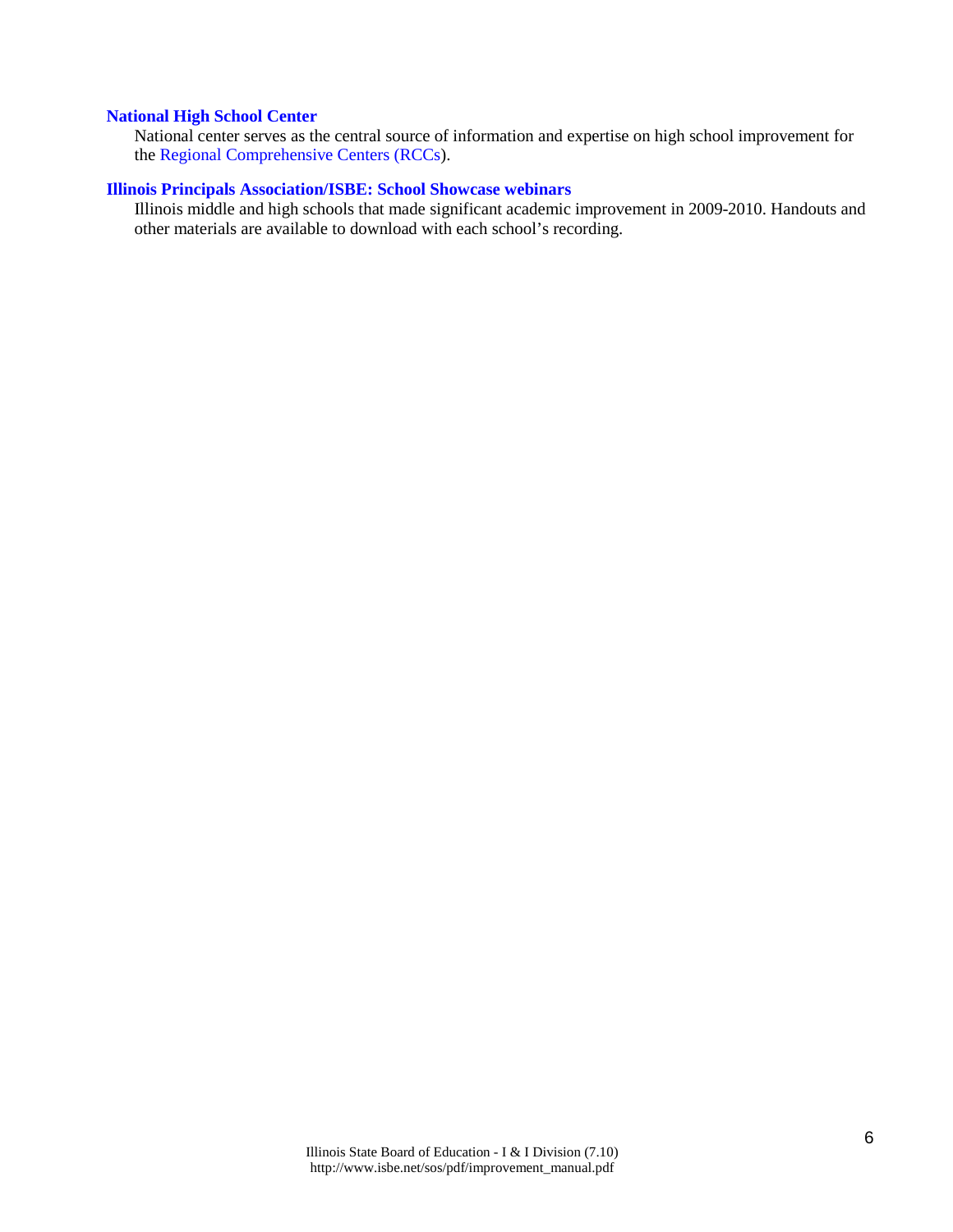## **DISTRICT IMPROVEMENT PLAN and RESOURCES 2010-2011**

#### **Academic Status:**

Submission of a **District Improvement Plan (DIP)** is required by federal and state regulations for districts that are in academic status. The plan must cover two fiscal years (e.g. FY 2011 - FY 2012) and must be revised every two years while the district remains in status.

Illinois districts in status that did not submit a district improvement plan last year must submit a district improvement plan as required by Public Law 107-110, the *No Child Left Behind Act* [of 2001, Section 1101 et seq.](http://www2.ed.gov/policy/elsec/leg/esea02/pg2.html#sec1111) and [Section 2-](http://www.ilga.gov/legislation/ilcs/ilcs3.asp?ActID=1005&ChapAct=105%26nbsp%3BILCS%26nbsp%3B5%2F&ChapterID=17&ChapterName=SCHOOLS&ActName=School+Code%2E) [3.25d of the School Code, 105 ILCS 5/2-3.25d.](http://www.ilga.gov/legislation/ilcs/ilcs3.asp?ActID=1005&ChapAct=105%26nbsp%3BILCS%26nbsp%3B5%2F&ChapterID=17&ChapterName=SCHOOLS&ActName=School+Code%2E) Revisions are then required at the expiration of the two-year plan while the district remains in academic status. Districts are required to submit restructuring plans on behalf of schools after the fifth calculation of not making Adequate Yearly Progress.

#### **Response to Intervention (RtI):**

All Illinois districts were required to submit a Response to Intervention (RtI) plan by January 1, 2009. Districts are to incorporate the RtI objectives and activities that address the required components in the **District Improvement Plan (DIP)** template at the Interactive Illinois Report Card website [\(http://iirc.niu.edu/\)](http://iirc.niu.edu/). The RtI expectations are defined in [Section 226.130 of the Illinois Administrative Code](http://www.ilga.gov/commission/jcar/admincode/023/023002260B01300R.html) and details regarding the RtI plan components are available on the ISBE website at [http://www.isbe.net/RtI\\_plan/default.htm.](http://www.isbe.net/RtI_plan/default.htm)

#### **[Frequently Asked Questions: Improvement Planning 2010](http://www.isbe.net/sos/pdf/imp_plans_faq.pdf)**-**2011**

This document addresses questions that relate to the federal and state improvement plan requirements and provides web links to related resources and technical assistance.

#### **[District Improvement](http://www.isbe.net/sos/pdf/dip_guide.pdf) Plan Guide**

The District Improvement Plan Guide includes instructions for completing the District Improvement Plan (DIP) template at the Interactive Illinois Report Card site [\(http://iirc.niu.edu\)](http://iirc.niu.edu/), provides guidance for plan developers. The template and this accompanying guide are to be used together to ensure that users include all requirements of federal and state law for revised district improvement plans. Plan developers will find these questions and the District Improvement Plan Monitoring [Prompt](http://www.isbe.net/sos/pdf/dip_monitoring.pdf) useful in plan development, revision, and peer review.

#### **[District Improvement Plan Monitoring Prompt](http://www.isbe.net/sos/pdf/dip_monitoring.pdf)**

This checklist is used by the Illinois State Board of Education (ISBE) for DIP monitoring in compliance with NCLB, Section 1116, and state law. It addresses the requirements for DIPs in Illinois e-Plans as described in th[e District Improvement](http://www.isbe.net/sos/pdf/dip_guide.pdf)  [Plan Guide.](http://www.isbe.net/sos/pdf/dip_guide.pdf) ISBE staff comments are intended to provide feedback on the plan to ensure that all groups will make Adequate Yearly Progress (AYP), meet Annual Measurable Achievement Objectives (AMAOS), and address the areas of special education compliance, if applicable.

#### **[Single School District Improvement Plan Monitoring Prompt](http://www.isbe.net/sos/pdf/dip_single_school.pdf)**

Single school districts are to complete the single school district improvement plan (SSDIP) on the IIRC. The District Improvement Plan Guide and School Improvement Plan Guide are to be used to develop the plan. Sections III and IV of the single school district improvement plan (SSDIP) align with the School Improvement Plan requirements.

#### **[District Improvement Plan Word Template](http://www.isbe.net/sos/word/eplan_template_districts.doc)**

This tool provides assistance to district representatives with the development and refinement of the plan. Once the local board approves the district plan, the contents can be "cut and pasted" into the district's IIRC e-Plan.

#### **Federal and State Status for Districts**

The [Data Analysis & Progress Monitoring Division](http://www.isbe.net/research/htmls/improvement.htm) provides the district and school improvement status charts.

#### **[Interactive Illinois Report Card](http://iirc.niu.edu/)**

ISBE requires that all plans be submitted via "e-Plans" on the [Interactive Illinois Report Card](http://iirc.niu.edu/) site. This process streamlines and provides an interactive site where teams can work on plans at any time and store them on a secure server. The templates are loaded with the applicable district's Report Card data.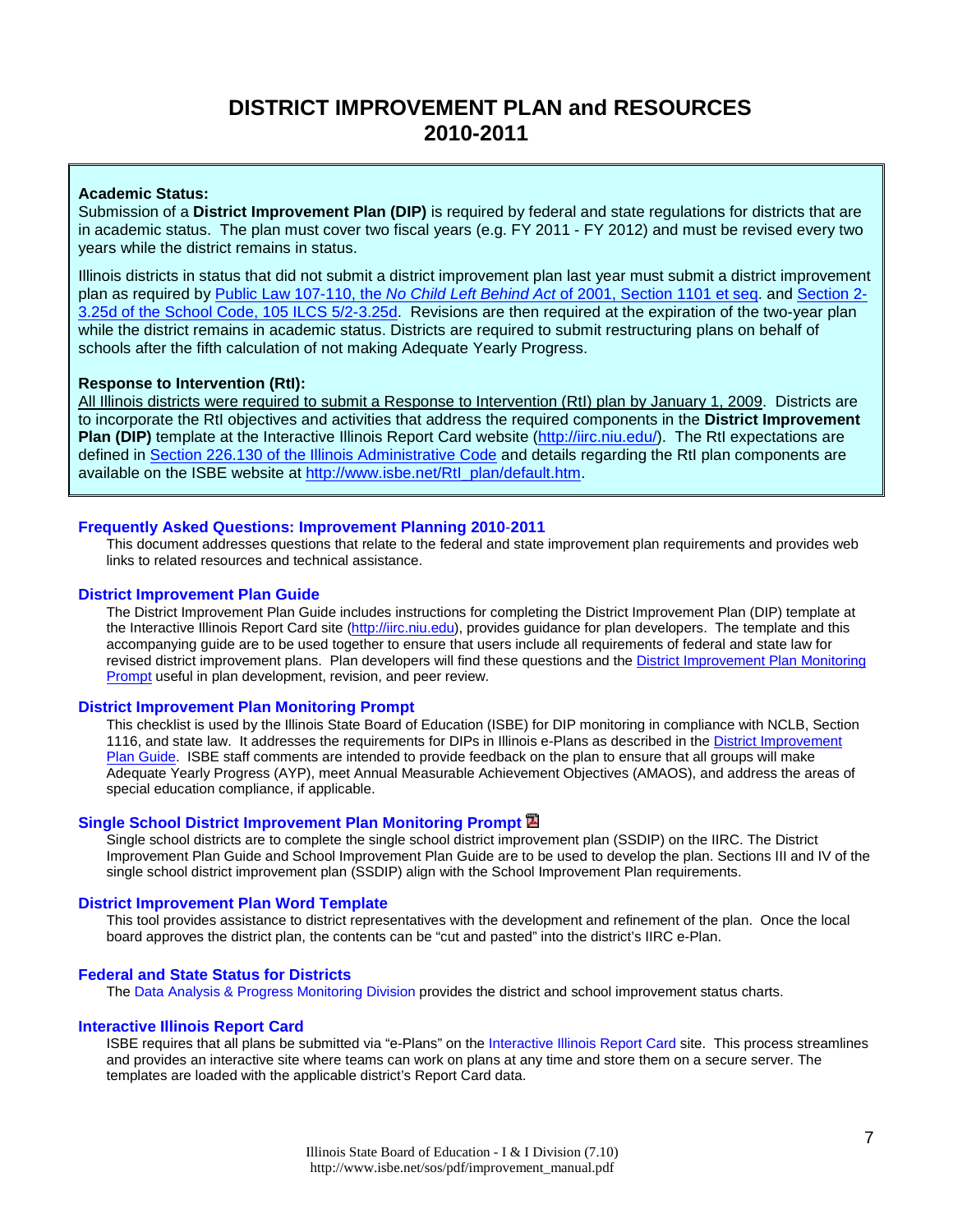On the District Profile page, click on the link titled "Access the District Improvement e-Plan" located on the information banner across the top. The passwords are protected and are available to authorized personnel by contacting Gail Buoy, Grants and Programs, by email a[t gbuoy@isbe.net](mailto:gbuoy@isbe.net) or sending an email to [eplans@niu.edu.](mailto:eplans@niu.edu) Note: E-Plan passwords are not the same as the passwords for IIRC Student Data Services.

#### **RESOURCES**

#### **[Federal Guidance](http://www.ed.gov/policy/elsec/guid/schoolimprovementguid.pdf)**

**[LEA and School Improvement Non-Regulatory Guidance](http://www.ed.gov/policy/elsec/guid/schoolimprovementguid.pdf)** *(Revised)* July 21, 2006

Student Achievement and School Accountability Programs, Office of Elementary and Secondary Education, U.S. Department of Education.

**Presentations to assist district/school personnel develop and refine improvement plans.** 

- **[Tips for Improvement Planning: Lessons Learned](mms://video2.isbe.net/Improvement_Planning_060810)** (webinar)
- **[Developing School Improvement Plans #101](http://www.isbe.net/sos/ppt/SIP_development.ppt)** (Power Point)

#### **[Professional Development Activities – Statewide Listing](http://www.iarss.org/Development.asp)**

Links to professional development offered by th[e Regional Offices of Education, Intermediate Service Centers, ISBE, IASA,](http://www.iarss.org/directory/state-map.html)  [IPA, IASBO, and Illinois ASCD.](http://www.iarss.org/directory/state-map.html) 

#### **[Center on Innovation and Improvement](http://www.centerii.org/)**

National center provides access to research-based resources on district and school improvement processes.

#### **What Works [Clearinghouse](http://ies.ed.gov/ncee/wwc/)**

U.S. Department of Education, Institute of Education Services that features educational resources demonstrating what works in education.

#### **[National High School Center](http://www.betterhighschools.org/about/)**

National center serves as the central source of information and expertise on high school improvement for the [Regional](http://www.betterhighschools.org/tech/map.asp)  [Comprehensive Centers \(RCCs\)](http://www.betterhighschools.org/tech/map.asp).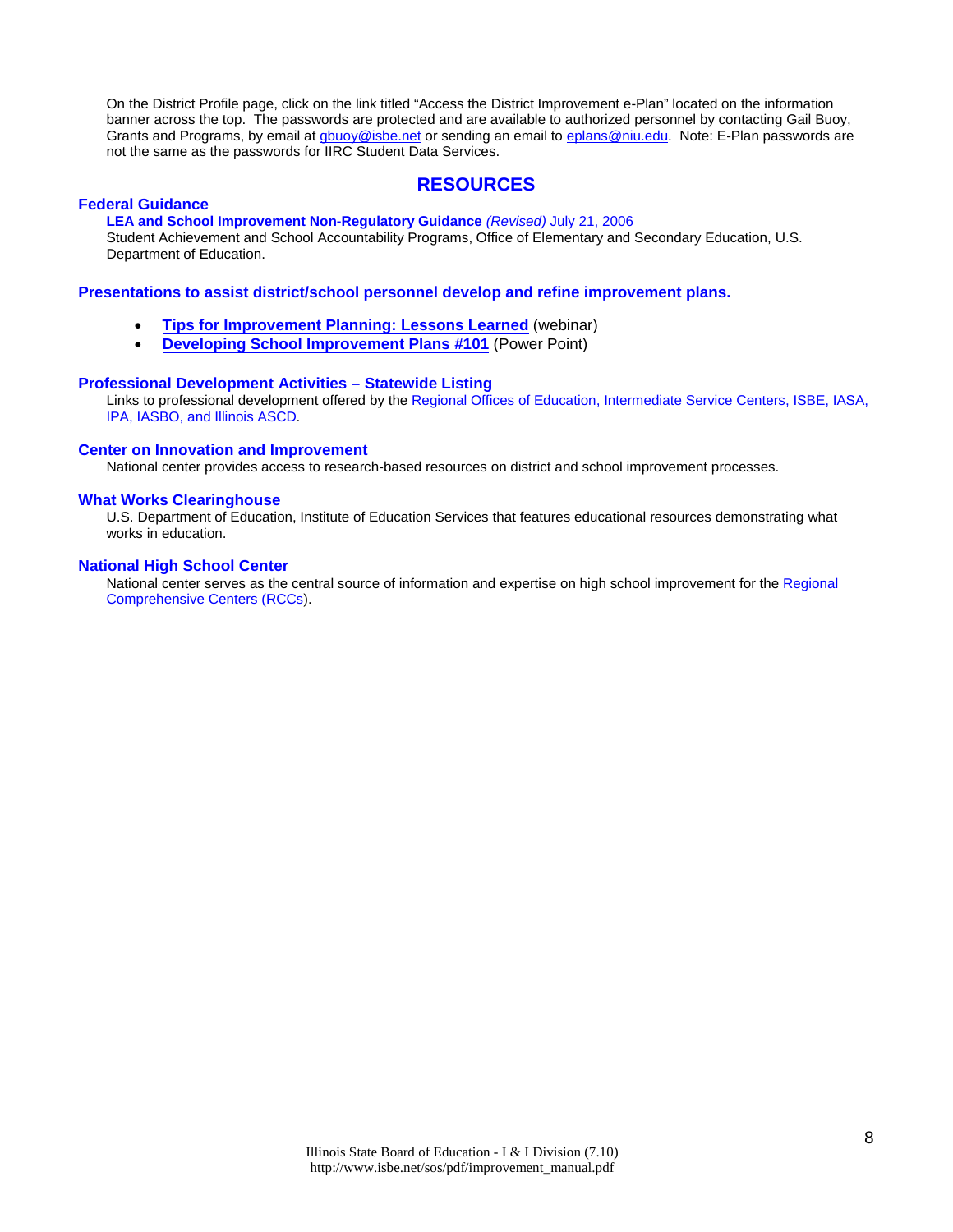## **District Improvement Plan Guide**

#### **Overview**

The District Improvement Plan Guide includes instructions for completing the e-Plan District Improvement Plan (DIP) template at the Illinois Interactive Report Card site [\(http://iirc.niu.edu\)](http://iirc.niu.edu/), provides guidance for plan developers and peer reviewers, and includes monitoring prompts ISBE will use in reviewing the plan. The template and this accompanying guide are to be used together to ensure that users include all requirements of federal and state law for revised district improvement plans. "Monitoring Prompts" appear in italics in this guide. Plan developers will find these questions and the District Improvement Plan Monitoring Prompt useful in plan development, revision, and peer review.

The District Improvement Plan Guide, District Improvement Plan Monitoring Prompt, as well as other key resources are available on the ISBE website.

| <b>Key Resources</b>                                | <b>Web Addresses</b>                                     |
|-----------------------------------------------------|----------------------------------------------------------|
| District Improvement Plan Guide                     | http://www.isbe.net/sos/pdf/dip_guide.pdf                |
| District Improvement Plan Monitoring Prompt         | http://www.isbe.net/sos/pdf/dip_monitoring.pdf           |
| Single School Improvement Plan Monitoring Prompt    | http://www.isbe.net/sos/pdf/dip_single_school.pdf        |
| District Improvement Plan Template                  | http://www.isbe.net/sos/word/eplan_template_districts.   |
| (Word document for planning only)                   | doc.                                                     |
| District Improvement Plan Template                  | http://iirc.niu.edu (under "district")                   |
| <b>Illinois School Code</b>                         | http://www.ilga.gov/legislation/ilcs/ilcs.asp            |
| <b>NCLB Act</b>                                     | http://www.ed.gov/policy/elsec/leg/esea02/index.html     |
| English Language Learners                           | http://www.isbe.net/bilingual/htmls/titleIII.htm         |
| Parent Involvement                                  | http://www.isbe.net/grants/html/parent.htm               |
| Response to Intervention (RtI)                      | http://www.isbe.net/RtI_plan/default.htm                 |
| <b>Special Education Profiles</b>                   | http://webprod1.isbe.net/LEAProfile/SearchCriteria1.aspx |
| Title I-Targeted Assistance and Schoolwide Programs | http://www.isbe.net/grants/html/title1.htm               |
| Title III - AMAOs                                   | http://www.isbe.net/bilingual/htmls/title111.htm         |

The District Improvement Plan template includes four sections:

- I. Data and Analysis (data automatically populated)
- II. Action Plan
- III. Plan Development, Review, and Implementation
- IV. Board Action

Plan developers are also encouraged to use the "roadmap" page after accessing the e-Plan at <http://iirc.niu.edu/> to travel easily between these sections.

#### **Note:**

**To be in compliance, plans for 2010 must be in the 2010 IIRC template. No new or revised plans based on 2010 data are to be submitted in the 2009 IIRC template: such plans will be out of compliance.** 

## **Districts Required to Submit District Improvement Plans via IIRC**

## **Academic Status:**

Illinois districts in district academic early warning or district improvement, or academic watch or corrective action status must use the District Improvement Plan Template at the Illinois Interactive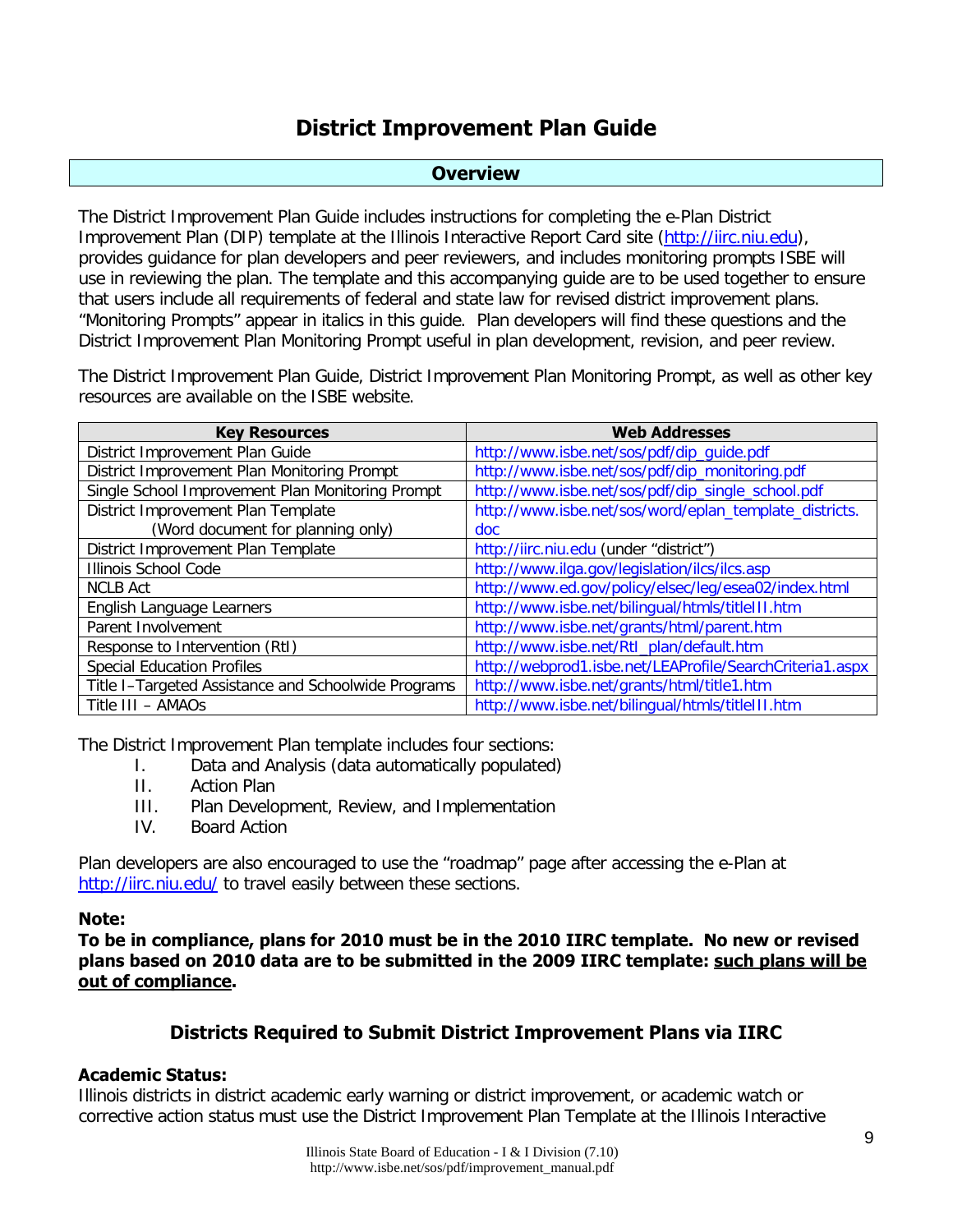Report Card site [\(http://iirc.niu.edu/\)](http://iirc.niu.edu/)) to ensure the contents of the district improvement plan address the requirements defined by Public Law 107-110, the [No Child Left Behind Act of 2001](http://www2.ed.gov/policy/elsec/leg/esea02/pg2.html#sec1111), Section 1101 et seq., (herein referred to as "NCLB") and [Section 2-3.25d of the School Code, 105 ILCS 5/2-3.25d.](http://www.ilga.gov/legislation/ilcs/ilcs3.asp?ActID=1005&ChapAct=105%26nbsp%3BILCS%26nbsp%3B5%2F&ChapterID=17&ChapterName=SCHOOLS&ActName=School+Code%2E) Single school districts must use the Single School District Template that is available at the IIRC site under the "district" main menu.

## **Annual Measurable Achievement Objectives (AMAOs):**

Districts receiving funds under Title III of NCLB for the Language Instruction of Limited English Proficient must use this template if the district did not meet Annual Measurable Achievement Objectives (AMAOs) for two consecutive years as required by NCLB, Section 6842 (b)(2) and in providing information applicable for Title III.

Following are the three AMAOS performance criteria and targets for 2010:

- 1. **AMAOs 1 (Progress toward English Language Learning**): ELL students make progress if their 2010 ACCESS for ELLs proficiency levels reflect at least a 0.50 increase over their levels in 2009 in any of the four domains (listening, speaking, reading or writing) or if they make a 6.0 proficiency level in any of the four domains (listening, speaking, reading, or writing) in the second year (2010) of comparison, on ACCESS for ELLs®. The Illinois AMAOs-progress objective for the district/consortium shall be 91 percent of ELL students showing progress for the school year. A 95 percent "confidence interval" is applied to the calculation. This objective shall apply provided that the number of students in the cohort is no fewer than 45.
- 2. **AMAOs 2 (Attaining English Language Proficiency)**: ELL students attain English language proficiency if they make at least a 4.8 overall composite proficiency level AND at least a 4.2 composite literacy (reading and writing) proficiency level on ACCESS for ELLs®. The Illinois AMAOs-proficiency objective for the district/consortium shall be 6 percent of the ELL students achieving proficiency for the school year. This objective shall apply provided that the number of students tested is no fewer than 45.
- 3. **AMAOs 3 (Adequate Yearly Progress for LEP subgroup)**: The district/consortium must make Adequate Yearly Progress for the LEP subgroup served by programs funded under Title III. Calculations are based upon similar formulas used for **Title I Adequate Yearly Progress (AYP)**.

## **Special Education Focused Monitoring:**

Districts that are required to correct noncompliance through the Special Education Focused Monitoring process per the Individuals with Disabilities Act (IDEA), [20 U.S.C. 1400 (c)(1)] must use this template to incorporate the contents of a district improvement plan.

## **Response to Intervention (RtI):**

All Illinois districts were required to submit a Response to Intervention (RtI) plan by January 1, 2010. Districts are to incorporate the RtI objectives and activities that address the required components in the District Improvement Plan (DIP) template at the Interactive Illinois Report Card website [\(http://iirc.niu.edu/\)](http://iirc.niu.edu/). The RtI expectations are defined in [Section 226.130 of the Illinois](http://www.ilga.gov/commission/jcar/admincode/023/023002260B01300R.html)  [Administrative Code](http://www.ilga.gov/commission/jcar/admincode/023/023002260B01300R.html) and details regarding the RtI plan components are available on the ISBE website at [http://www.isbe.net/RtI\\_plan/default.htm](http://www.isbe.net/RtI_plan/default.htm) under the Resources section.

ISBE encourages the use of this template for other districts wanting to organize improvement planning around federal and state requirements.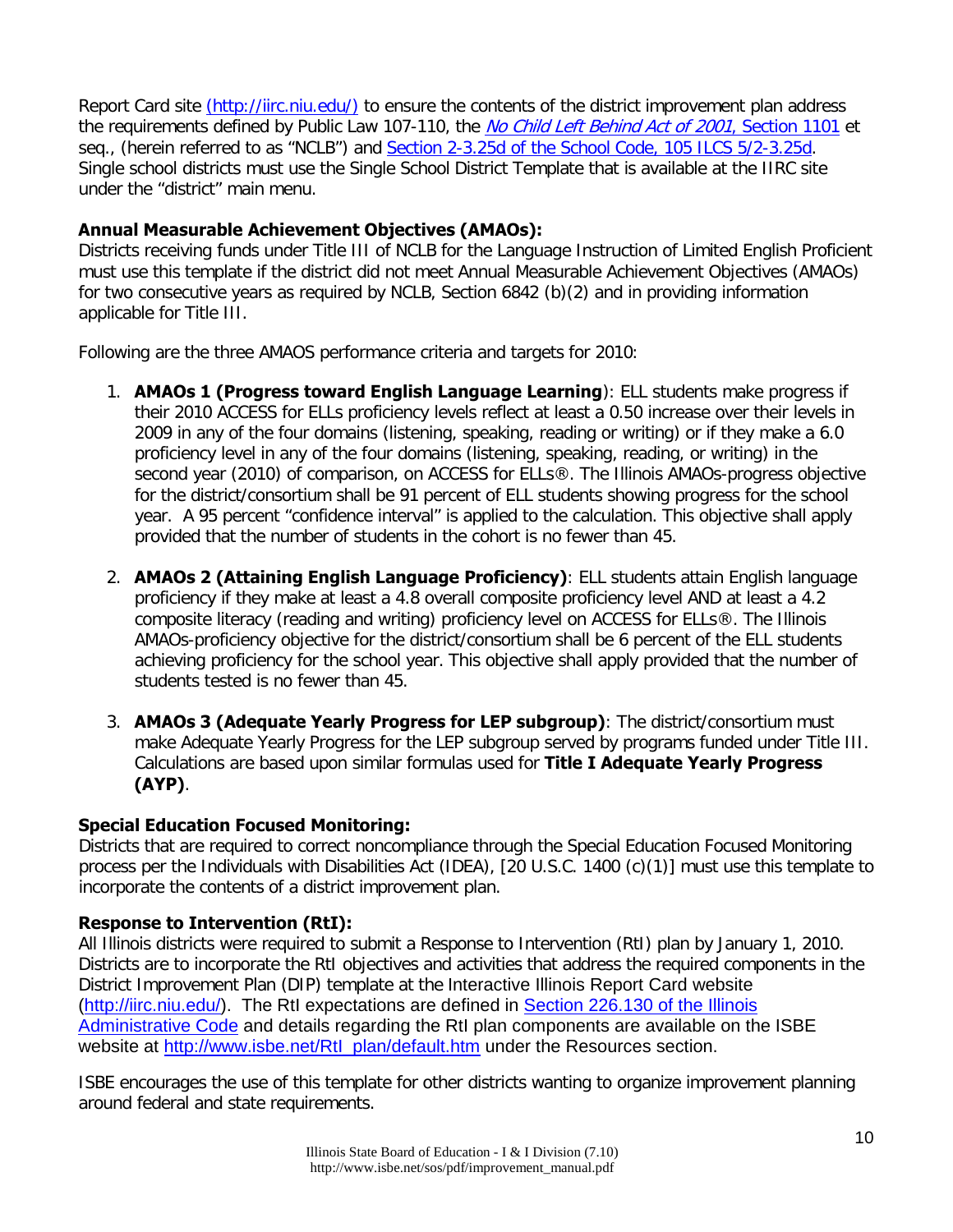## **Submission of District Improvement Plans**

Revised district improvement plans shall be submitted to ISBE with the approval of the local board three months after the district's receipt of notification regarding its status. [\[NCLB, 1116\(c\)\(7\)\(A\)\]](http://www.ilga.gov/legislation/ilcs/ilcs3.asp?ActID=1005&ChapAct=105%26nbsp%3BILCS%26nbsp%3B5%2F&ChapterID=17&ChapterName=SCHOOLS&ActName=School+Code%2E). Special Education Focused Monitoring Improvement Plans shall be submitted to ISBE with the approval of the local board (board approval date) after the district's receipt of the final report.

#### **District improvement plans must be submitted in the 2010 District Improvement Plan**

**template** via Illinois e-Plans at the Interactive Illinois Report Card (IIRC) website, http://iirc.niu.edu/. **Plans submitted in the 2009 template will not be in compliance.** Plans submitted via Illinois e-Plans shall be deemed to be executed by the superintendent on behalf of the district. ISBE will monitor district improvement plans posted in **Illinois e-Plans** at IIRC (105 ILCS 5/2-3.25d) and respond in the State's monitoring section of the district's e-Plan.

## **Technical Assistance**

#### **District Improvement Plans:**

Technical assistance with the development, submission, and implementation of these plans is available through the **Regional Offices of Education and the Intermediate Services Centers** <http://www.iarss.org/directory/state-map.html> or call the **Innovation and Improvement Division** at 217/524-4832.

#### **AMAOs**:

Contact the **English Language Learning Division** at 312/814-3850 for specific questions about Title III AMAOs.

#### **Special Education:**

Contact your designated team leader in the **Special Education Services Division** at 217-782-5589 for specific questions regarding the district's Focused Monitoring.

#### **Response to Intervention (RtI):**

Contact the **Curriculum and Instruction Division** at [rti@isbe.net](mailto:rti@isbe.net) or call 217-557-7323.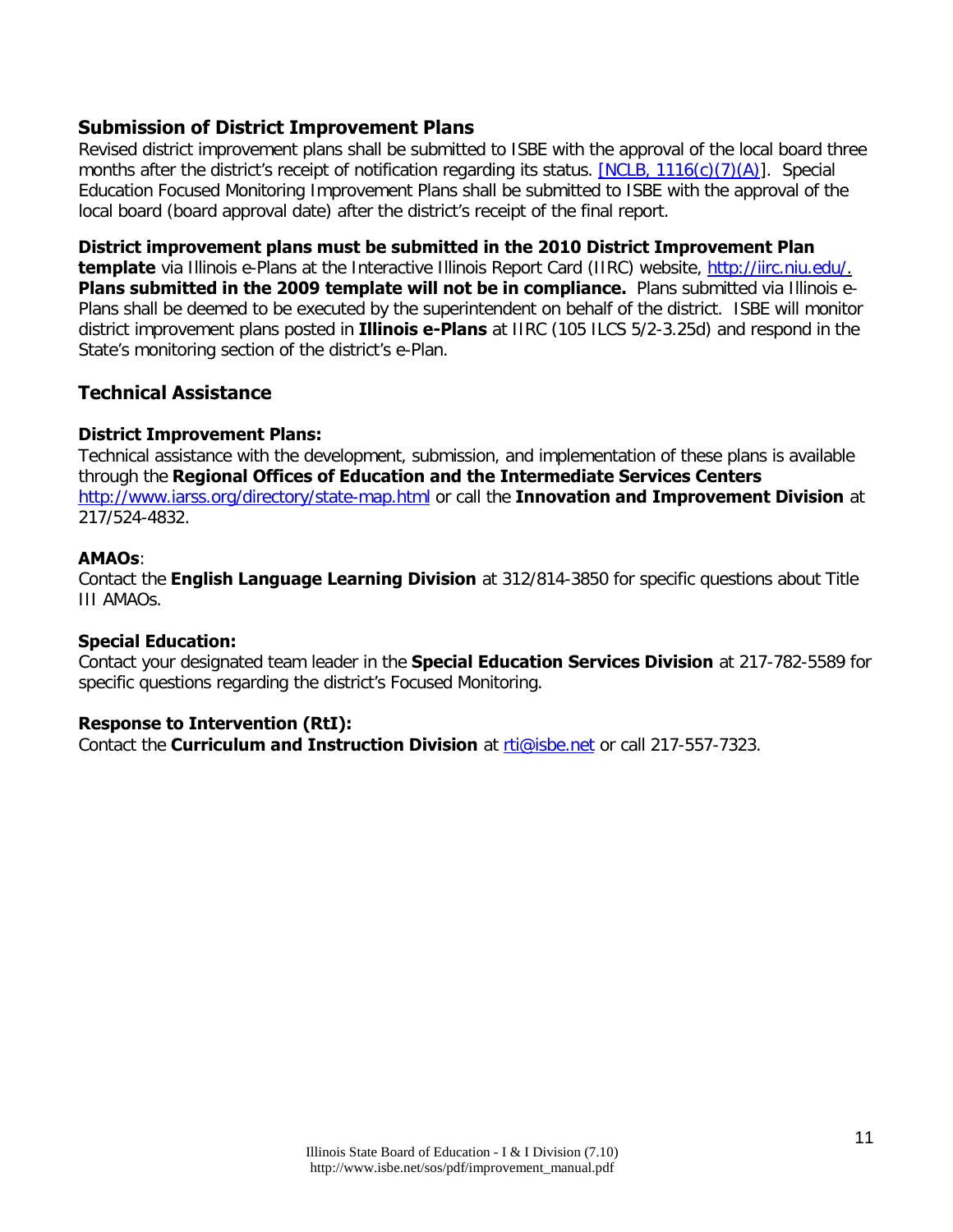## **Instructions for Completing the District Improvement Plan**

### **District and School Information**

Available information about the district will populate this section in the District Improvement Plan Template at the IIRC website. Please complete or correct information as necessary.

Sections I and II of the template are discussed together to foster a strong connection between data analysis and the action plan.

| Section I-Data and Analysis                                                                                                                                                                                                                                                                                                                                                                                                                                                                                                                                                                                                                                                                                                                                                                                                                                                                                                                                                                                                     | <b>Section II - Action Plan</b>                                                                                                                                                                                                                                                                                                                                                                                                                                                                                                                                                                                                                                                                                                                                                                                                                                                                                                                                                                                                                                                                                                                                                                                                                                                                                                                                                                                                                                                                                                                                                             |
|---------------------------------------------------------------------------------------------------------------------------------------------------------------------------------------------------------------------------------------------------------------------------------------------------------------------------------------------------------------------------------------------------------------------------------------------------------------------------------------------------------------------------------------------------------------------------------------------------------------------------------------------------------------------------------------------------------------------------------------------------------------------------------------------------------------------------------------------------------------------------------------------------------------------------------------------------------------------------------------------------------------------------------|---------------------------------------------------------------------------------------------------------------------------------------------------------------------------------------------------------------------------------------------------------------------------------------------------------------------------------------------------------------------------------------------------------------------------------------------------------------------------------------------------------------------------------------------------------------------------------------------------------------------------------------------------------------------------------------------------------------------------------------------------------------------------------------------------------------------------------------------------------------------------------------------------------------------------------------------------------------------------------------------------------------------------------------------------------------------------------------------------------------------------------------------------------------------------------------------------------------------------------------------------------------------------------------------------------------------------------------------------------------------------------------------------------------------------------------------------------------------------------------------------------------------------------------------------------------------------------------------|
| This section prompts an analysis of the data<br>deemed relevant by the district or school that<br>leads to an action plan that will have "the<br>greatest likelihood of ensuring" that all groups<br>will make AYP. (NCLB, Section 1116.)<br>For Title III AMAOs, districts need to analyze<br>data and provide specific reasons and factors<br>preventing LEPs from meeting the AMAOS<br>target 1 (progress), 2 (proficiency), and/or 3<br>(AYP for LEPs).<br>For special education, findings that are cited<br>in the Focused Monitoring Report should be<br>included in the data analysis.<br>Included in this section is a review of report<br>card data and may include discussion of other<br>data in such areas as local assessment data,<br>information and data about the attributes and<br>challenges of the school and community that<br>have affected student learning, (i.e., educator<br>qualifications, professional growth and<br>development, student discipline control,<br>parental involvement data, etc.). | The action plan must include an objective for<br>each area of deficiency or special education<br>finding of noncompliance as noted in the Data<br>and Analysis section.<br>Almost all objectives for required plans may be<br>grouped into one of five areas:<br>Reading,<br>٠<br>Mathematics,<br>$\blacksquare$<br>Attendance,<br>$\blacksquare$<br>Graduation Rate, or<br>$\blacksquare$<br>Participation Rate.<br>$\blacksquare$<br>These are the only areas that can place a<br>district into district improvement and result in a<br>district not making AYP. A district may also<br>choose to include objectives for other<br>fundamental learning areas or to support tiered<br>instruction and/or differentiated instruction. One<br>objective may address multiple areas of<br>deficiency. Note: Although the e-Plan template<br>states that the objective is for AYP, special<br>education focused monitoring objectives are<br>also listed here.<br>For Title III AMAOs, districts need to specify<br>actions to be taken and implemented to meet<br>the AMAOS targets mandated by Title III<br>sanctions. Objectives for the Title III AMAOs<br>should be listed under each deficiency area of<br>AMAOS targets 1(progress), 2 (proficiency),<br>and/or 3 (AYP for LEPs). Please note that<br>required action plans for districts that did not<br>meet AMAOs for 2 consecutive years are<br>different from the action plans for districts that<br>did not meet AMAOs for 4 consecutive years.<br>(Title III Public Law 107-110 SEC. 3122 (b)<br>Accountability) (Section 1.88). |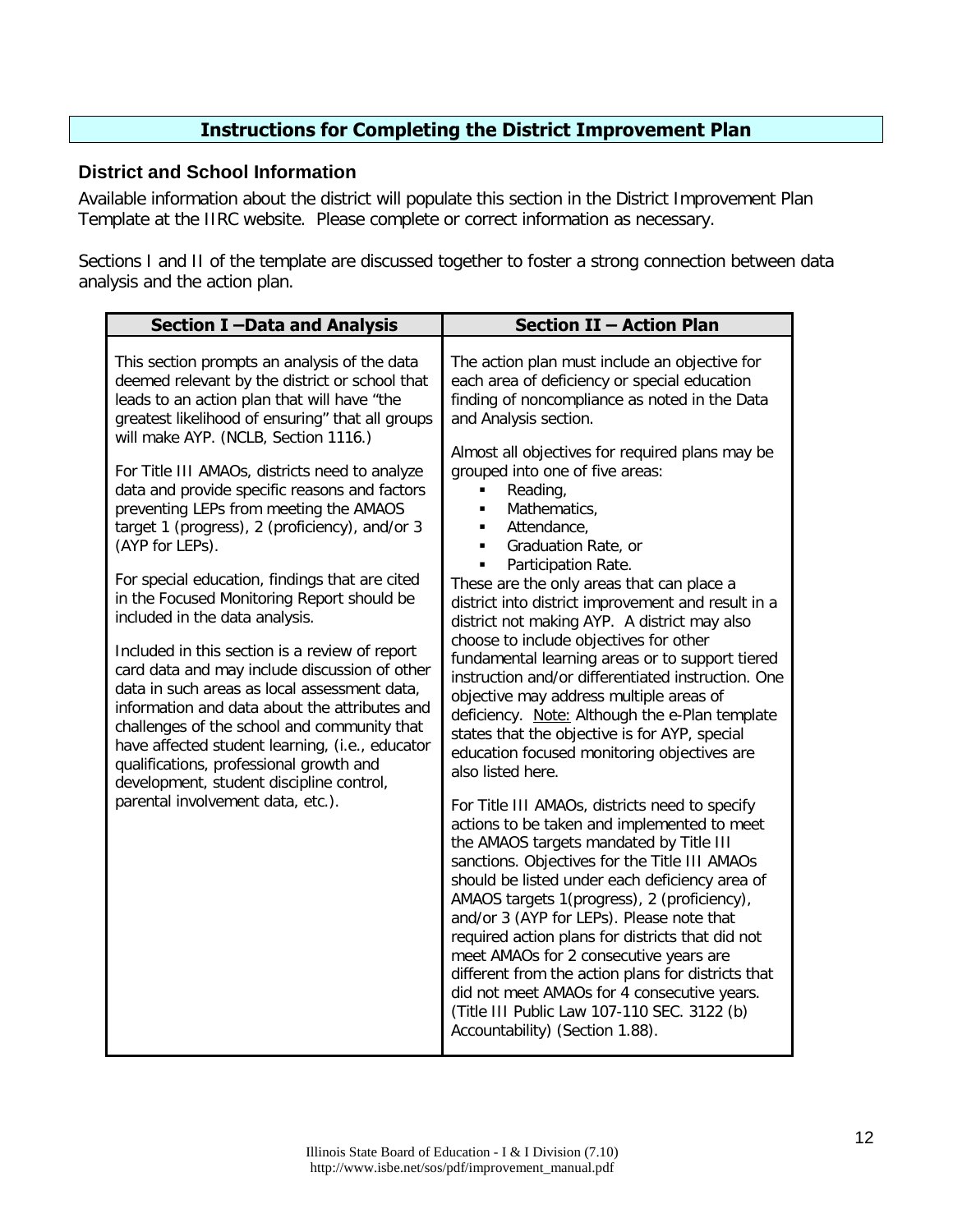## **Section I – Data and Analysis**

## **I-A: Report Card Data**

AYP and Title III AMAOs information from the District Report Card, Assessment Data, Basic District Information, and Educator data will populate screens for this section.

For **special education**, districts should access the **District Special Education Profiles** at [http://webprod1.isbe.net/LEAProfile/SearchCriteria1.aspx.](http://webprod1.isbe.net/LEAProfile/SearchCriteria1.aspx)

Each area that receives a "No" for not making AYP or AMAOs **must be addressed** in the action plan. The Report Card data screens in Part A will not require user input; the data presented is for review and analysis in preparing the district plan. Under the last item in Part A, compose a brief analysis of the data as presented in that section.

The "Report Card Data" template will prompt responses to the following questions:

- a) What do the District Report Card data tell you about student performance in your district? What areas of weakness are indicated by these data? What areas of strength are indicated?
- b) What factors are likely to have contributed to these results? Consider both external and internal factors to the district.
- c) Conclusions: What do these factors imply for next steps in improvement planning? Responses to (c) will be carried forward to Part D (Key Factors).

## **I-B: Local Assessment Data**

This section prompts a description and analysis of local assessment data deemed relevant by the district leading directly to the strategies and activities in the action plan (Section II) that the district considers relevant to not making AYP or AMAOs. Data included in this section must be used in the development of the action plan as a part of the strategies and activities. Data that do not lead to the strategies and activities in this action plan are not expected nor desired. If used to develop the action plan, the data must be available to ISBE and the local community upon request.

Compose a brief analysis of the relevant data in responding to the following questions:

- a) What do these data tell you? What areas of weakness are indicated by these data? What areas of strength are indicated?
- b) What factors are likely to have contributed to these results? Consider both external and internal factors to the district.
- c) Conclusions: What do these factors imply for next steps in improvement planning? Responses to (c) will be carried forward to Part D (Key Factors).

## **I-C: Other Data**

In this section, provide a description of other data analyzed in the plan leading directly to the strategies and activities in the action plan (Section II). If used to develop the action plan, the data must be available to ISBE and the local community upon request.

The information screens prompt you for data and information on the attributes and challenges of the district and community that have affected student learning (Item 1); educator qualifications, staff capacity, professional growth and development data (Item 2); and parent involvement data (Item 3).

Compose a brief analysis of the relevant data in responding to the following questions:

a) What do these data tell you?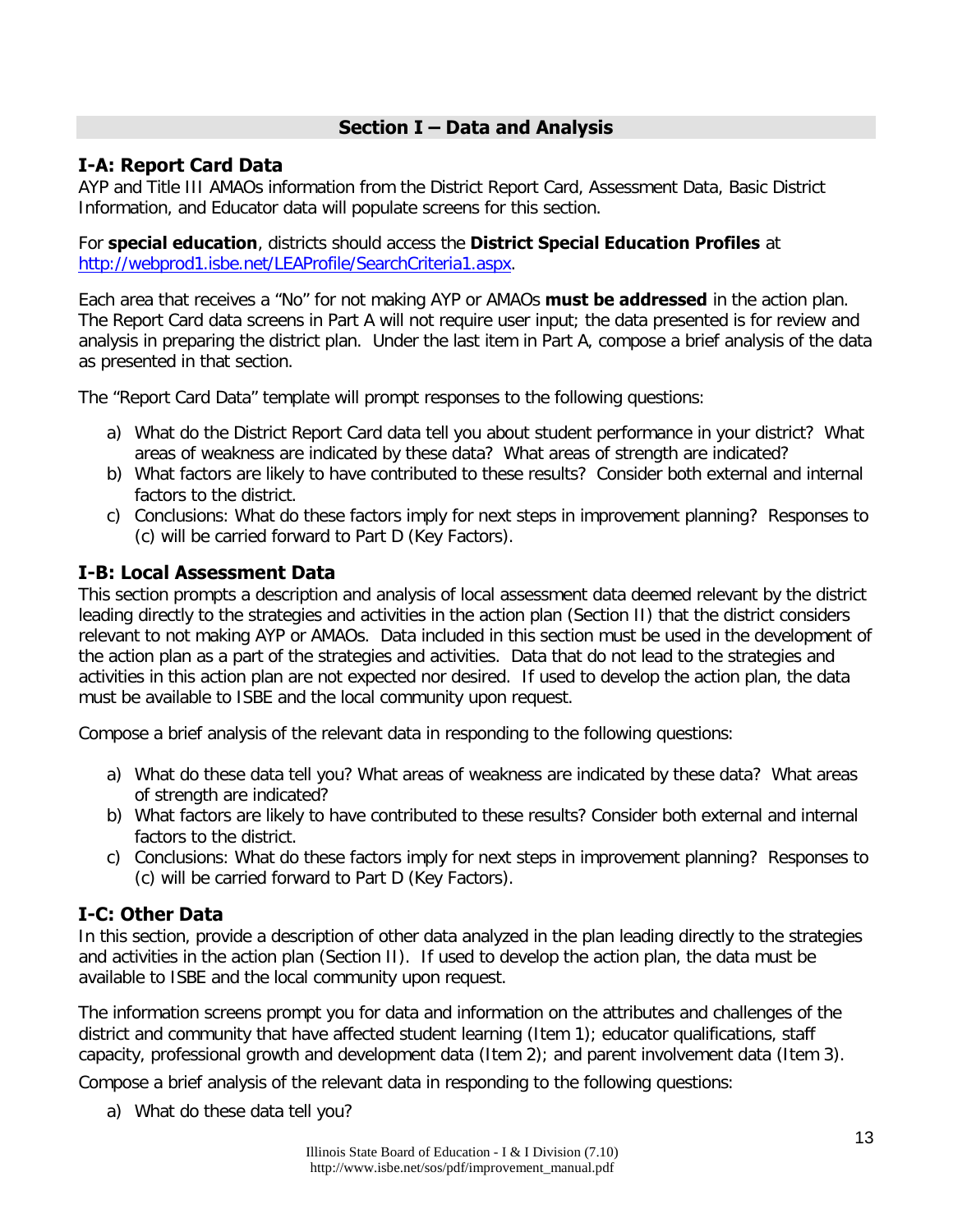- b) What factors are likely to have contributed to these results?
- c) Conclusions: What do these factors imply for next steps in improvement planning? Responses to (c) will be carried forward to Part D (Key Factors).

### **I-C: Item 1 - Attributes and Challenges**

- **a) Data:** Briefly describe attributes and challenges of the district and community that have affected student performance. What do these data and/or information tell you?
- **b) Factors:** In what ways, if any, have these attributes and challenges contributed to student performance results?
- **c) Conclusions:** What do these factors imply for next steps in improvement planning? Responses to (c) will be carried forward to Part D (Key Factors).

#### **I-C: Item 2 - Educator Qualifications, Staff Capacity, and Professional Development**

- **a) Data:** Briefly describe data on educator qualifications and data and/or information about staff capacity and professional development opportunities related to areas of weakness and strength. What do these data tell you?
- **b) Factors:** In what ways, if any, have educator qualifications, staff capacity, and professional development contributed to student performance results?
- **c) Conclusions:** What do these factors imply for next steps in improvement planning? Responses to (c) will be carried forward to Part D (Key Factors).

#### **I-C: Item 3 - Parent Involvement**

- **a) Data:** Briefly describe data on parent involvement. What do these data tell you?
- **b) Factors:** In what ways, if any, has parent involvement contributed to student performance results?
- **c) Conclusions:** What do these factors imply for next steps in improvement planning? Responses to (c) will be carried forward to Part D (Key Factors).

## **I-D: Key Factors**

This section prompts a review of the collection of factors from data analysis and the next steps that have been carried forward from the data screens. Prioritize the factors staff can change or influence and, in I-D, list these key factors that are within the district's capacity to change or control which contribute to low achievement that are based on inferences from assessment or other data. These key factors will be addressed through the strategies and activities in the action plan (Section II).

Key factors that prevented the district from achieving AYP or AMAOs should become clear by analyzing (among other things) assessment data; factors in the district and community that have affected student learning; educator qualifications and professional growth; and parent involvement affecting student performance. List the next steps for improvement that will address the key factors.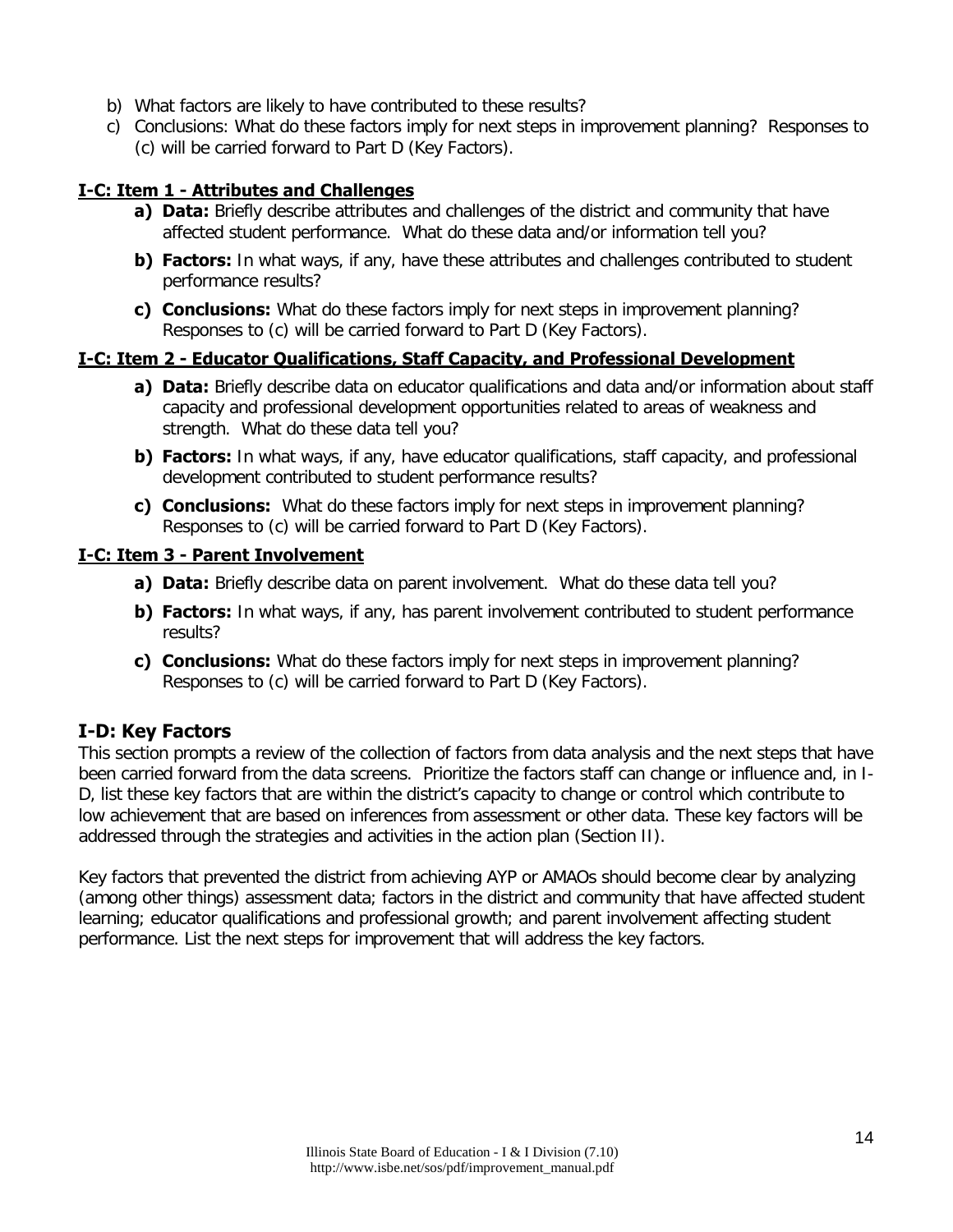## **Section II – Action Plan**

This section prompts the selection of objectives, the strategies and activities necessary to achieve those objectives, and how progress will be monitored.

## **OBJECTIVES**

- The objectives must promote continuous and substantial progress to ensure that students in each subgroup meet the State's target.
- **Each objective must be written to identify the current achievement level and specific, measurable** outcomes in terms of AYP and AMAOS and special education compliance to be achieved for each year of the two required years of the plan.
- The objectives must be clear and tightly focused on the fundamental teaching and learning issues that have prevented the district from making adequate yearly progress or maintaining special education compliance.
- The objective should not be written to target performance that is less than Safe Harbor or AYP or AMAOS; areas of deficiency must be clearly indicated.

Check the areas of deficiency addressed by the objective in the box provided. Please complete as many objective pages as are needed to cover the deficiency areas to ensure that the strategies and activities adopted have the greatest likelihood of ensuring that all groups will make AYP and AMAOs.

The District Improvement Plan Template will prompt the review of all areas of deficiency before the plan can be submitted.

## **Examples of Objectives**

- 1. While our current achievement in reading for the grade 3 low-income subgroup is 50% meeting/exceeding for ISAT, this subgroup will make AYP of at least 85.0% in 2010 or Safe Harbor and 92.5% in 2011 or Safe Harbor.
- 2. The low income participation rate in mathematics, currently at 84%, will be raised to at least 95% of the students participating in the 2010 and 2011 ISAT.
- 3. While our current achievement in reading for grade 5 shows 42% of our students in the Meets/Exceeds categories, the fifth grade will make AYP of at least 85.0% in 2010 and 92.5% in 2011. (Other subgroups such as low income or Hispanics could be included in the strategies and activities for this objective.)
- 4. [Title III PROGRESS] In 2010, 88 percent of the district's ELL population made progress on ACCESS for ELLs® which is targeted to increase to 92% in 2011 and 93% in 2012.
- 5. [Title III PROFICIENCY] In 2010, 5 percent of the district's ELL students attained proficiency on ACCESS for ELLs®. The percentage of ELL students attaining proficiency in the district will increase to 8% in 2011 and to 9% in 2012.

If a district has met all the state-required performance targets identified in the District Report Card for only one year, it is still required to revise the District Improvement Plan while the district remains in status. The district should set forth other targets for improvement derived from and supported by data analysis to insure that the district continues to meet state targets.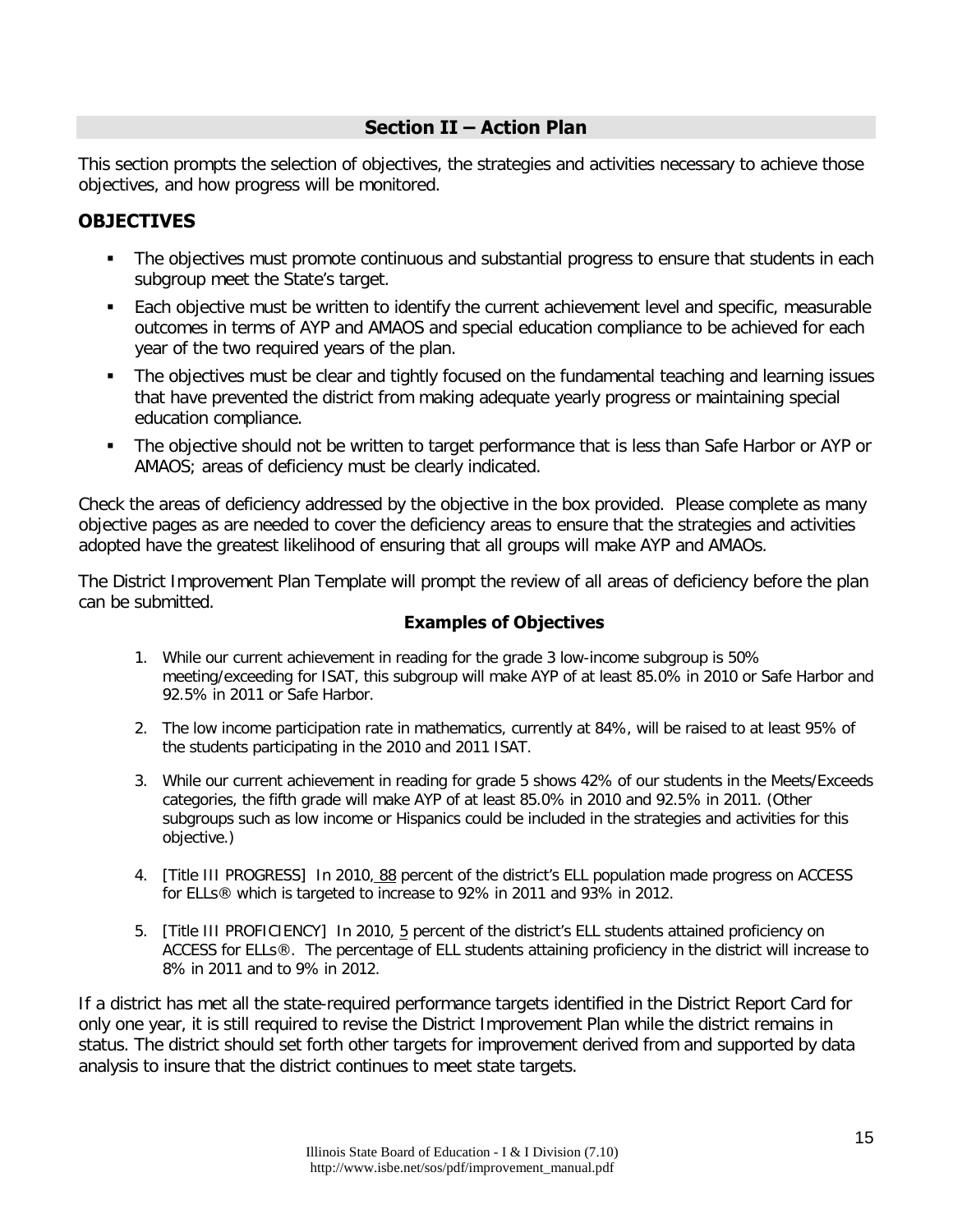# **STRATEGIES AND ACTIVITIES**

Please Note: All strategies and activities must have a defined timeline and indicate the budget and funding source for each student, professional development, and parent involvement strategy or activity.

## **Section II-B: STUDENT STRATEGIES AND ACTIVITIES**

State the student strategies and activities to be implemented that logically support the objective and respond to the key factors identified in Section I-D. Indicate whether the strategy or activity is during school hours, before school, after school, or during summer school. Each of the strategies or activities must be measurable and clearly identify the expected outcome(s) (e.g., what will students be doing that demonstrates progress in achieving the objective? What instructional practices will staff engage in to support students?). The action plan pages must clearly identify the role of the various stakeholders involved, including when and how they will be expected to accomplish the listed strategy or activity.

## **Section II-C: PROFESSIONAL DEVELOPMENT STRATEGIES AND ACTIVITIES**

State the professional development strategies and activities necessary to accomplish the objective, especially in support of the strategies and activities for students identified in Section II-B. Professional development strategies and activities must support and directly address the academic achievement problems that caused the district to be identified in status or in special education compliance. In most cases, this professional training will focus on the teaching and learning process, such as increasing content knowledge, the use of scientifically based instructional strategies, and the alignment of classroom activities with academic content standards and assessments. These strategies and activities must be measurable, and expected outcomes must be clear. Provide sufficient specificity to guide those implementing this plan.

## **Section II-D: PARENT INVOLVEMENT STRATEGIES AND ACTIVITIES**

State the parent involvement strategies and activities that will promote effective parent involvement for the objective. Effective strategies will engage parents as partners with teachers in educating their children and will involve them in meaningful decision-making at the district. [NCLB, Section 1116(b)(3)(A)(vi) and (viii)]. A parent involvement policy is required of all schools and districts receiving Title I funds and districts with transitional bilingual (TBE) programs.

If applicable, the parent involvement strategies and activities identified in the plan must be consistent with the district's parent involvement policy. These strategies and activities must be measurable and expected outcomes must be clear. Provide sufficient specificity to guide those implementing this plan.

## **Section II-E MONITORING (for each objective)**

Describe the process for monitoring the effectiveness of the strategies and activities for the objective and identify the person(s) responsible for overseeing the work.

- A. Describe the process and measures of success for the identified objective. (How will district personnel monitor the effectiveness of the strategies and activities?)
- B. List the individuals and designate the role of each person (e.g., Karen Smith, assistant principal) overseeing the strategies and activities in the action plan to achieve each objective.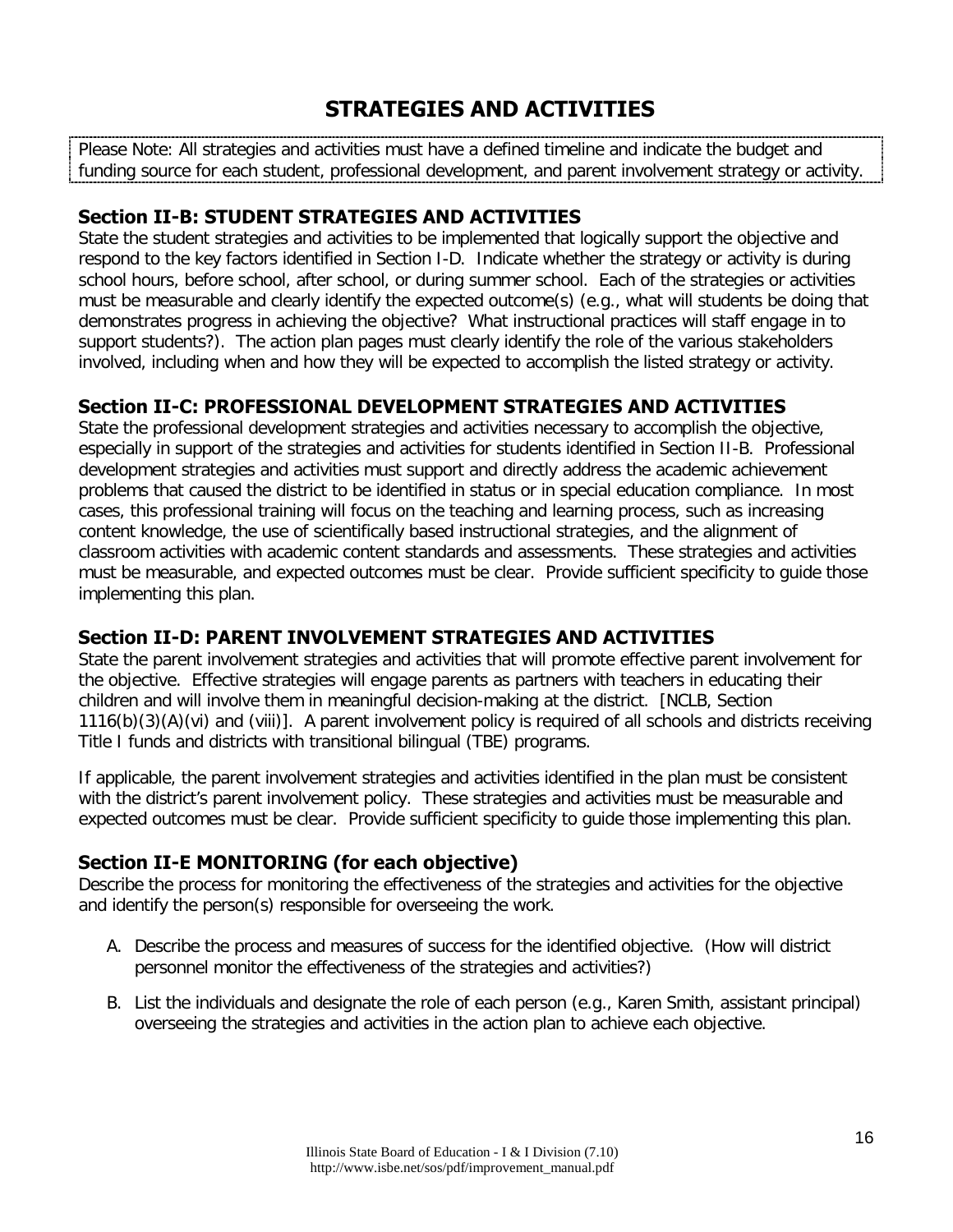## **Section III – Plan Development, Review, and Implementation**

This section describes how the plan has been developed and reviewed and identifies the support in place to ensure implementation.

## **Part A - STAKEHOLDER INVOLVEMENT**

Describe specifically how stakeholders (including parents, district staff, and outside experts) have been consulted in the development of the plan. (The names and titles of the district improvement team or plan developers are identified here.)

## **Part B - DISTRICT RESPONSIBILITIES**

Specify the services and resources the district has provided to revise the plan and other services the district will provide toward implementation of strategies and activities. District responsibilities include providing schools technical assistance that must include data analysis, identification of the district's challenges in implementing professional development requirements, the resulting need-related technical assistance and professional development to effect changes in instruction, as well as analysis and revision of the district's budget ensuring that funds provided under Title I and Title III supplement, not supplant, non-federal funds, and ensuring that services provided with these funds are comparable with the services in schools that are not receiving funds under Title I. (NCLB, Section 1116 and 1120A).

## **Part C - STATE RESPONSIBILITIES**

Specify the services and resources that ISBE, ROEs/ISCs, and other service providers have provided the district during the development and review of this plan and other services that will be provided during the implementation of the plan.

This may include ISBE technical assistance projects such as [Positive Behavior Interventions and Supports](http://www.pbisillinois.org/%5C) [\(PBIS\),](http://www.pbisillinois.org/%5C) [Children Have Opportunities to Inclusive Community Environments and Schools](http://www.projectchoices.org/) (CHOICES), [Illinois Autism Training and Technical Assistance Project \(IATTAP\)](http://www.illinoisautismproject.org/), [Parent Educator Partnership](http://www.pepartnership.org/) (PEP), [Illinois Service Resource Center \(ISRC\),](http://www.isrc.us/) and [Transition Outreach Training for Adult Living](http://www.isbe.net/spec-ed/html/total.htm) (TOTAL).

ISBE shall provide technical assistance to the district, if requested, to develop and implement the district plan and work with schools needing improvement. Such technical assistance shall be supported by effective methods and instructional strategies based on scientifically based research. Such technical assistance shall address problems, if any, implementing the parental involvement activities described in NCLB, Section 1118 and the professional development activities described in NCLB, Section 1119. [NCLB, Section 1116(c)(9)(B)].

## **Section IV – Board Action**

**Date Approved:** The approval date of the local board must be entered in the e-Plan.

## **A. ASSURANCES**

- 1. Strategies and activities have been founded on scientifically based research as required by NCLB, Section 1116(b)(3)(A)(i) and as defined in NCLB, Section 9101(37).
- 2. Technical assistance provided by the district serving its schools is founded on scientifically based research [NCLB, Section 1116(b)(4)(C)] as defined in NCLB, Section 9101(37).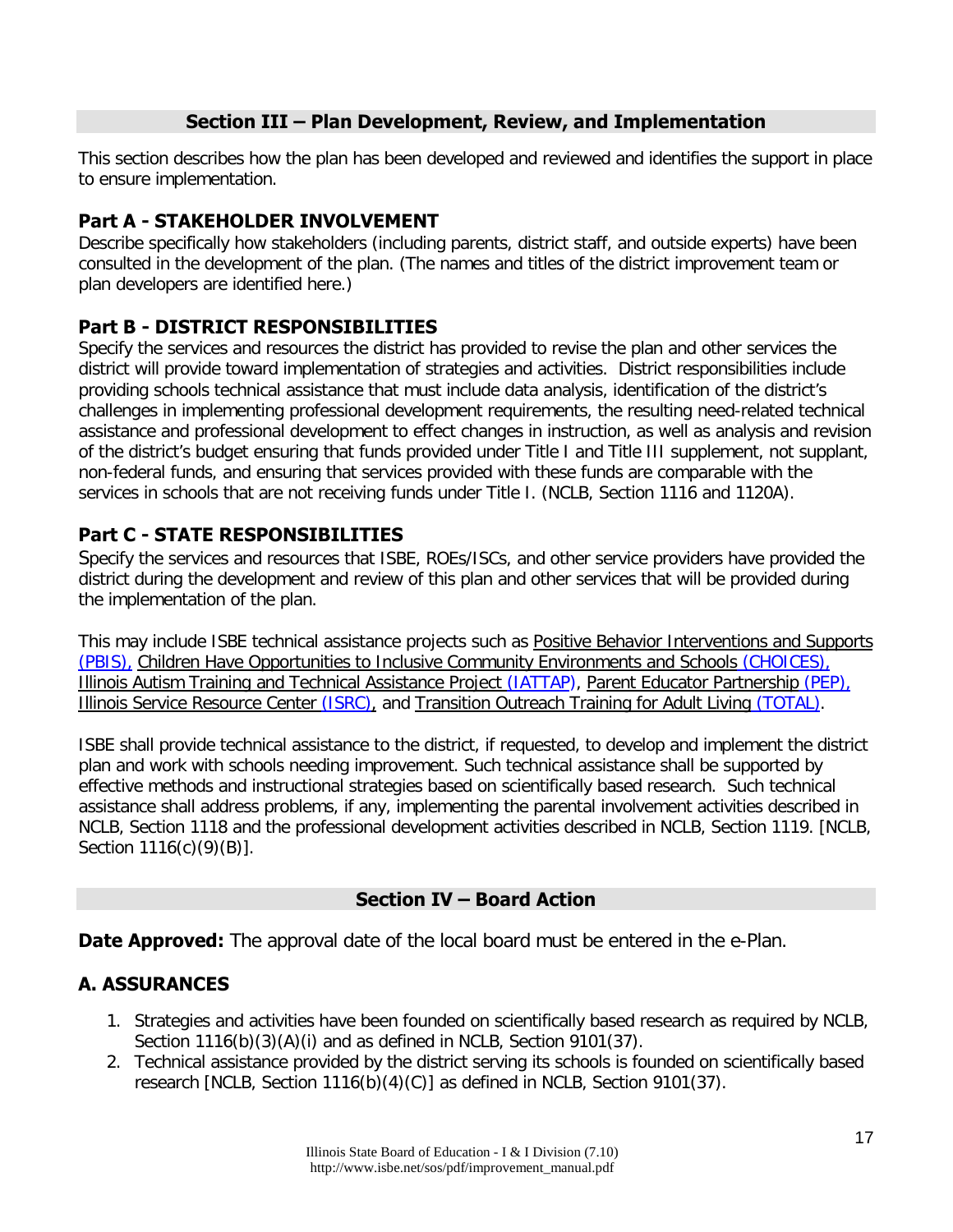- 3. The plan includes strategies and activities that support the implementation of the Illinois Learning Standards and ensures alignment of curriculum, instruction, and assessment with the Illinois Learning Standards.
- 4. The district will spend at least 10 percent of the funds made available under Title I, Part A, subpart 2 of NCLB, for the purpose of providing high-quality professional development. (Title I districts only.)

## **B. SUPERINTENDENT'S CERTIFICATION**

By submitting the plan on behalf of the district, the district superintendent certifies to ISBE that all the assurances and information provided in the plan are true and correct and that the improvement plan has been duly approved by the local school board. By sending e-mail notification of plan completion from the **Submit Your Plan** page, the plan shall be deemed to be executed by the superintendent on behalf of the district.

## **ISBE Monitoring**

This part of the template will be completed by ISBE staff.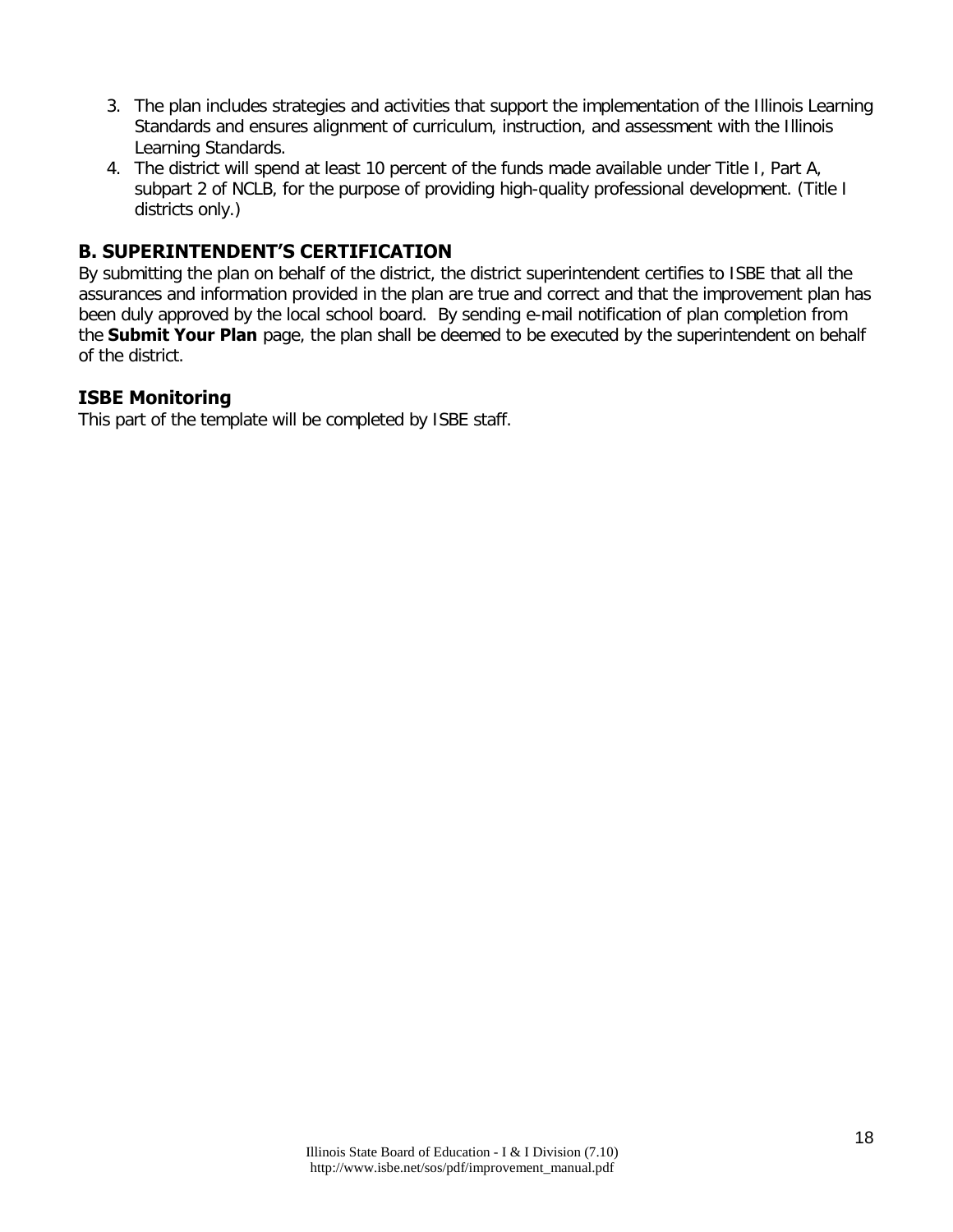## **DISTRICT IMPROVEMENT PLAN (DIP) MONITORING PROMPT**

Note: The items marked with a [C] are compliance items the ISBE readers will review for those district improvement plans that are required to be submitted based on the district's academic status as reported in the 2010 Report Card. These district improvement plans are to span a two year period: 2010-2012.

## **PART I – Sections I and II of the DIP Template**

#### **ANALYSIS OF DATA**

- **Y N** Have the areas of low achievement been clearly identified? [C]
- **Y ⊃ N** Does the DIP include analysis of report card data that sufficiently clarify the areas of weakness?  $[CI]$
- **T <b>N** Is it clear that the areas of weakness are broad or narrow and whether they affect many or few students? [C]
- **Y N** Does the analysis, along with other data, provide clear direction for the selection of the objectives, strategies, and activities? [C]

#### **LOCAL ASSESSMENT DATA**

- **N N** Do these local assessment results add clarity to the state assessment data?
- **Y N** Does the analysis, along with the other data, provide clear direction for the selection of the objectives, strategies, and activities?

#### **OTHER DATA**

- $\Box$  **Y**  $\Box$  **N** Do the other data add clarity to the state assessment data?
- **Y N** Does the analysis, along with the other data, provide clear direction for the selection of the objectives, strategies, and activities?

#### **IDENTIFICATION OF KEY FACTORS**

- **THE IN** Have data or research been used to determine the key factors believed to cause low performance?  $[CI]$
- **The Solution Are the key factors within the district's capacity to change or control? [C]**

#### **CLARITY OF OBJECTIVES**

- **Y N** Has the DIP team stated measurable objectives that promote continuous and substantial progress to ensure that students in each subgroup meet the State's target (e.g., in delivering tiered services or differentiated instruction)?
- **Y N** Has the DIP team stated measurable objectives that clarify the present areas needed for improvement for the two years of the plan? [C]
- **Y N NA** Do the objectives address all areas of AYP and AMAOS deficiency? [C]
- **DY DNA** Do the objectives address the areas of special education compliance?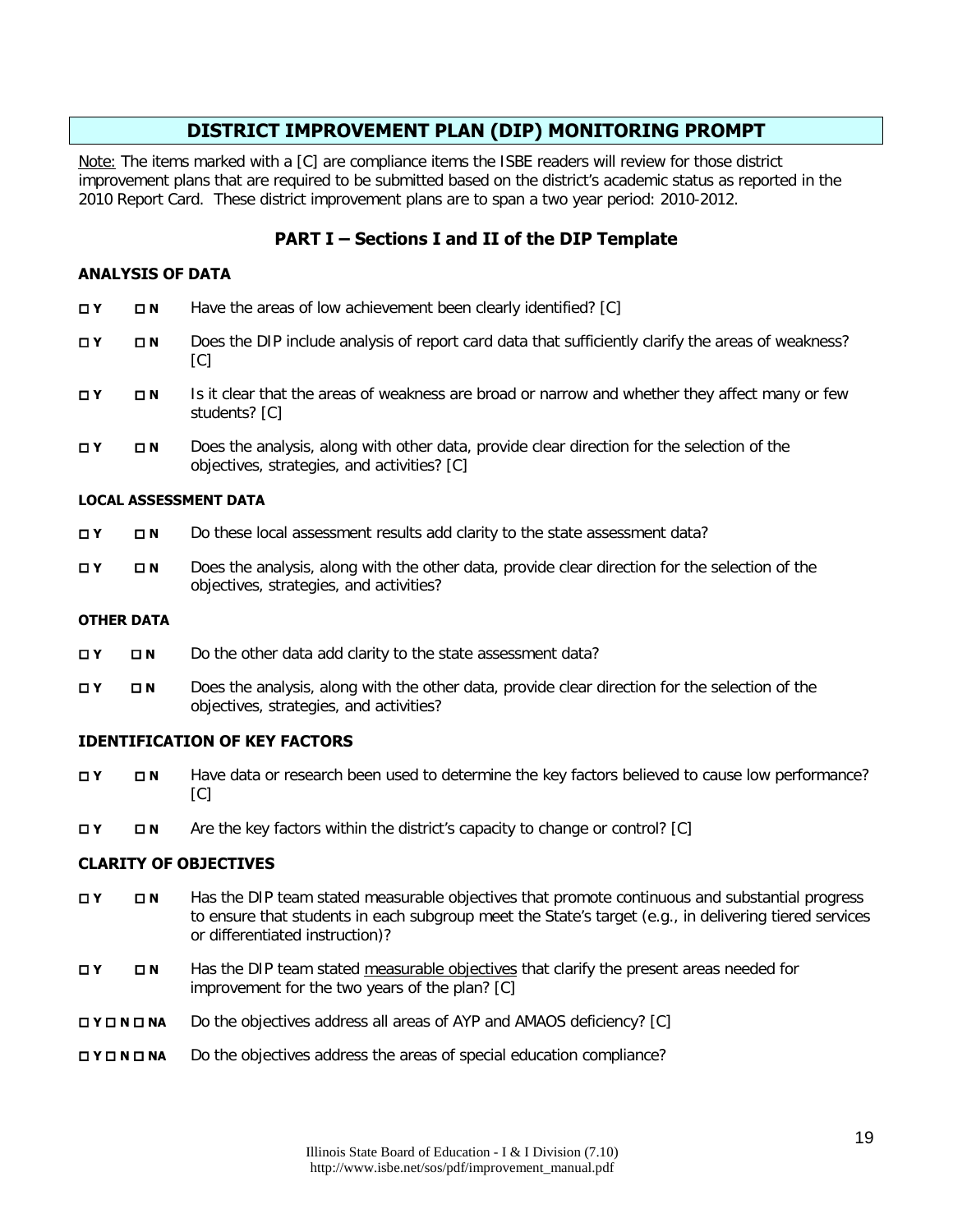#### **ALIGNMENT OF STRATEGIES AND ACTIVITIES**

| $\Box$ Y                             | $\Box$ N          | Is there a clear relationship between the key factors believed to have caused low achievement and<br>the strategies and activities selected?                                     |
|--------------------------------------|-------------------|----------------------------------------------------------------------------------------------------------------------------------------------------------------------------------|
| $\Box$ Y                             | $\square$ N       | Will the selected strategies and activities likely improve student learning and achievement? [C]                                                                                 |
| $\Box$ Y                             | $\square$ N       | Are the strategies and activities measurable? [C]                                                                                                                                |
| $\Box$ Y                             | $\Box N$          | Are the measures of progress for the strategies and activities clearly identified?                                                                                               |
| $\Box$ Y                             | $\Box N$          | Are expectations for classroom behavior and practice related to the objectives clear? [C]                                                                                        |
| $\square$ Y $\square$ N $\square$ NA |                   | Is professional development aligned with the strategies and activities for students? [C]                                                                                         |
| OYONONA                              |                   | Do the professional development strategies and activities directly address the factors that caused<br>the school to be identified in status or special education non-compliance? |
| $\Box$ Y $\Box$ N $\Box$ NA          |                   | Do the parent involvement strategies and activities clearly align with the strategies and activities<br>for students? [C]                                                        |
| $\Box$ Y $\Box$ N $\Box$ NA          |                   | Do these parent activities relate to the factors contributing to low achievement and will they<br>engage parents in sharing responsibility for student learning?                 |
| $\Box$ Y                             | $\Box N$          | Are timelines reasonable and resources coordinated to achieve the objectives? [C]                                                                                                |
|                                      | <b>MONITORING</b> |                                                                                                                                                                                  |

- **T Y <b>N** Is it clear who will oversee progress of the objectives and take responsibility for ensuring implementation of the plan? [C]
- **T Y N** Will the collection of strategies and activities, along with the monitoring process, provide sufficient direction for plan implementers? [C]

## **PART 2 – Sections III and IV of the DIP Template**

#### **METHODS OF PLAN DEVELOPMENT, REVIEW, AND IMPLEMENTATION**

#### **STAKEHOLDER INVOLVEMENT**

- **T Y Does the plan describe how stakeholders have been consulted? [C]**
- **Y N** Does the DIP team include a cross section of teachers, experts, parents, and other stakeholders to develop a plan on behalf of students that best effect necessary changes? [C]

#### **DISTRICT RESPONSIBILITIES**

**THE IS IT IS IT CHATE IS IT CONTACT A READTER IS IT CONTINUES** IS It clear what support the district will provide to ensure the success of the plan? [C]

#### **STATE RESPONSIBILITIES**

 **Y N** Does the plan indicate what support outside providers have given in developing the plan and what support, if any, is expected for its implementation? [C]

#### **APPROVAL DATE OF LOCAL BOARD**

 **Y N** The plan indicates the approval date of this plan. [C]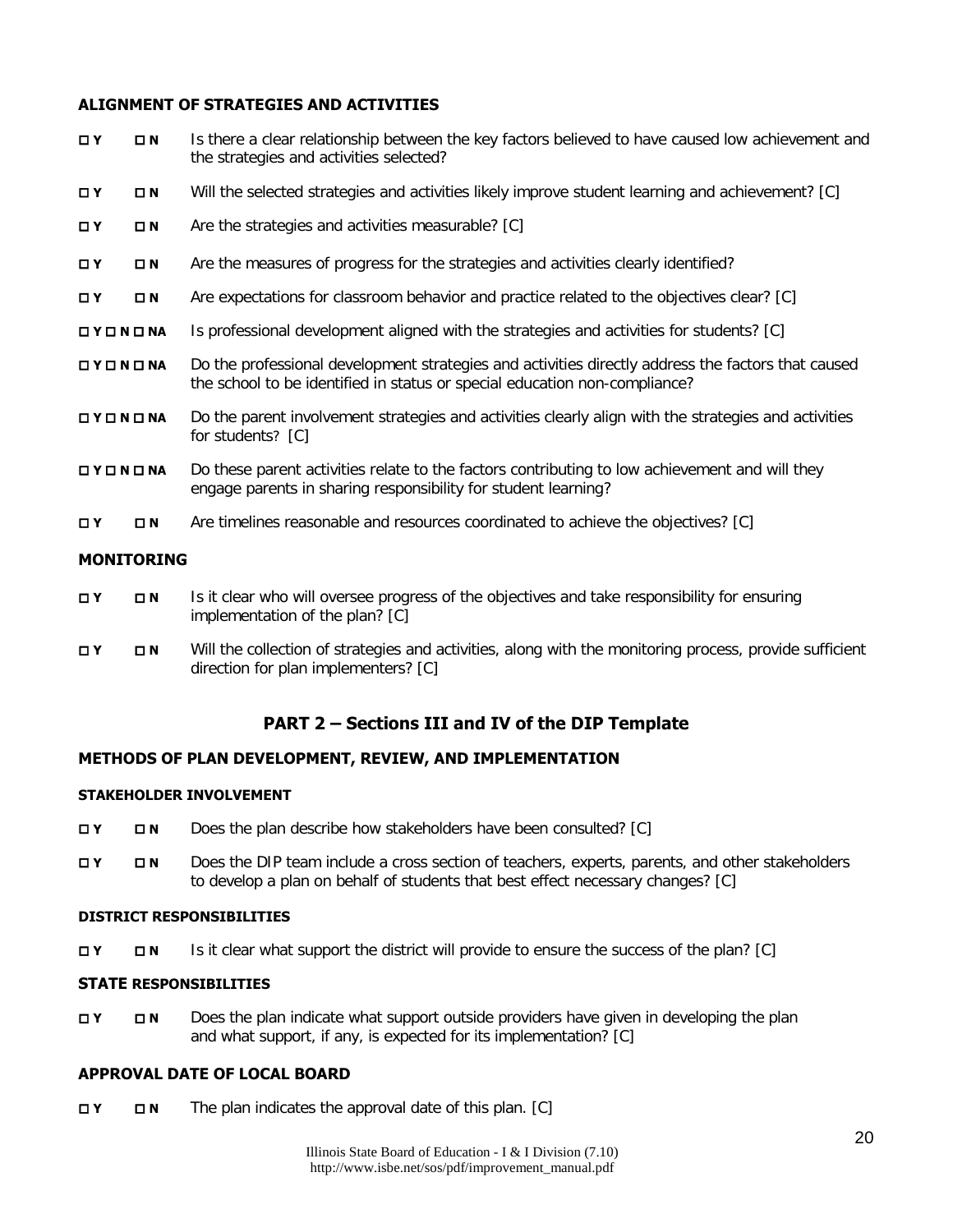## **SINGLE SCHOOL DISTRICT IMPROVEMENT PLAN MONITORING PROMPT**

Single school districts are to complete the single school district improvement plan (SSDIP) on the IIRC. The District Improvement Plan Guide and School Improvement Plan Guide are to be used to develop the plan. Sections III and IV of the single school district improvement plan (SSDIP) align with the School Improvement Plan requirements.

Note: The items marked with a [C] are compliance items the ISBE readers will review for those district improvement plans that are required to be submitted based on the district's academic status as reported in the 2010 Report Card. These district improvement plans are to span a two year period: 2010-2012.

## **PART I – Sections I and II of the SSDIP Template**

#### **ANALYSIS OF DATA**

- **Y N** Have the areas of low achievement been clearly identified? [C]
- **T <b>N** Does the DIP include analysis of report card data that sufficiently clarify the areas of weakness?  $[CI]$
- **T Y <b>IS** Is it clear that the areas of weakness are broad or narrow and whether they affect many or few students? [C]
- **Y N** Does the analysis, along with other data, provide clear direction for the selection of the objectives, strategies, and activities? [C]

#### **LOCAL ASSESSMENT DATA**

- **N N** Do these local assessment results add clarity to the state assessment data?
- **Y N** Does the analysis, along with the other data, provide clear direction for the selection of the objectives, strategies, and activities?

#### **OTHER DATA**

- **DY DN** Do the other data add clarity to the state assessment data?
- **Y N** Does the analysis, along with the other data, provide clear direction for the selection of the objectives, strategies, and activities?

#### **IDENTIFICATION OF KEY FACTORS**

- **THE N** Have data or research been used to determine the key factors believed to cause low performance?  $[CI]$
- **The Section** Are the key factors within the district's capacity to change or control? [C]

#### **CLARITY OF OBJECTIVES**

- **Y N** Has the SSDIP team stated measurable objectives that promote continuous and substantial progress to ensure that students in each subgroup meet the State's target (e.g., in delivering tiered services or differentiated instruction)?
- **Y N** Has the SSDIP team stated measurable objectives that clarify the present areas needed for improvement for the two years of the plan? [C]
- **Y N NA** Do the objectives address all areas of AYP and AMAOS deficiency? [C]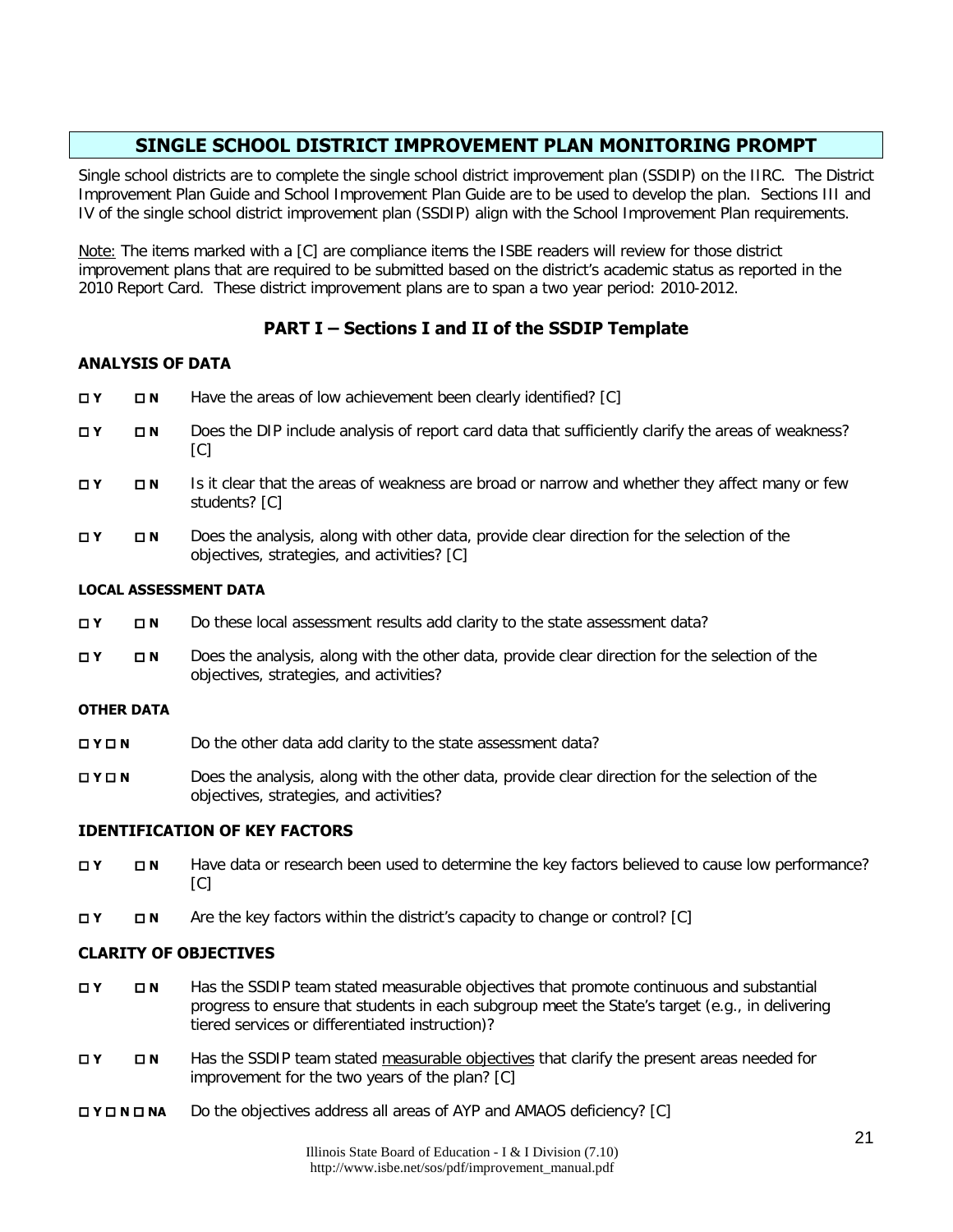**DY DIN A** Do the objectives address the areas of special education compliance?

#### **ALIGNMENT OF STRATEGIES AND ACTIVITIES**

- **T <b>N** Is there a clear relationship between the key factors believed to have caused low achievement and the strategies and activities selected?
- **Y N** Will the selected strategies and activities likely improve student learning and achievement? [C]
- **□ Y □ N** Are the strategies and activities measurable? [C]
- **THE R** Are the measures of progress for the strategies and activities clearly identified?
- **The Propertations for classroom behavior and practice related to the objectives clear? [C]**
- **DY DIN <b>NA** Is professional development aligned with the strategies and activities for students? [C]
- **N <b>N NA** Do the professional development strategies and activities directly address the factors that caused the district/school to be identified in status or special education non-compliance?
- **Y N NA** Do the parent involvement strategies and activities clearly align with the strategies and activities for students? [C]
- **NO <b>N NA** Do these parent activities relate to the factors contributing to low achievement and will they engage parents in sharing responsibility for student learning?
- **Y N** Are timelines reasonable and resources coordinated to achieve the objectives? [C]

#### **MONITORING**

- **Y N** Is it clear who will oversee progress of the objectives and take responsibility for ensuring implementation of the plan? [C]
- **Y N** Will the collection of strategies and activities, along with the monitoring process, provide sufficient direction for plan implementers? [C]

## **PART 2 – Sections III and IV of the SSDIP Template**

#### **METHODS OF PLAN DEVELOPMENT, REVIEW, AND IMPLEMENTATION**

#### **PARENT NOTIFICATION**

**NO <b>N NA** Does this plan describe how the school has provided written notice about the school's academic status identification to parents of each student in a format and, to the extent practicable, in a language that parents can understand? (Title I Schools Only) [C]

#### **STAKEHOLDER INVOLVEMENT**

- **Y N** Does the plan describe how stakeholders have been consulted? [C]
- **Y N** Does the SSDIP team include a cross section of teachers, experts, parents, and other stakeholders to develop a plan on behalf of students that will best effect necessary changes? [C]

#### **PEER REVIEW**

 **Y N** Is the peer review process described and is there evidence that this plan has been subjected to rigorous review to ensure that it will have "the greatest likelihood" of ensuring that all groups will achieve AYP? [C]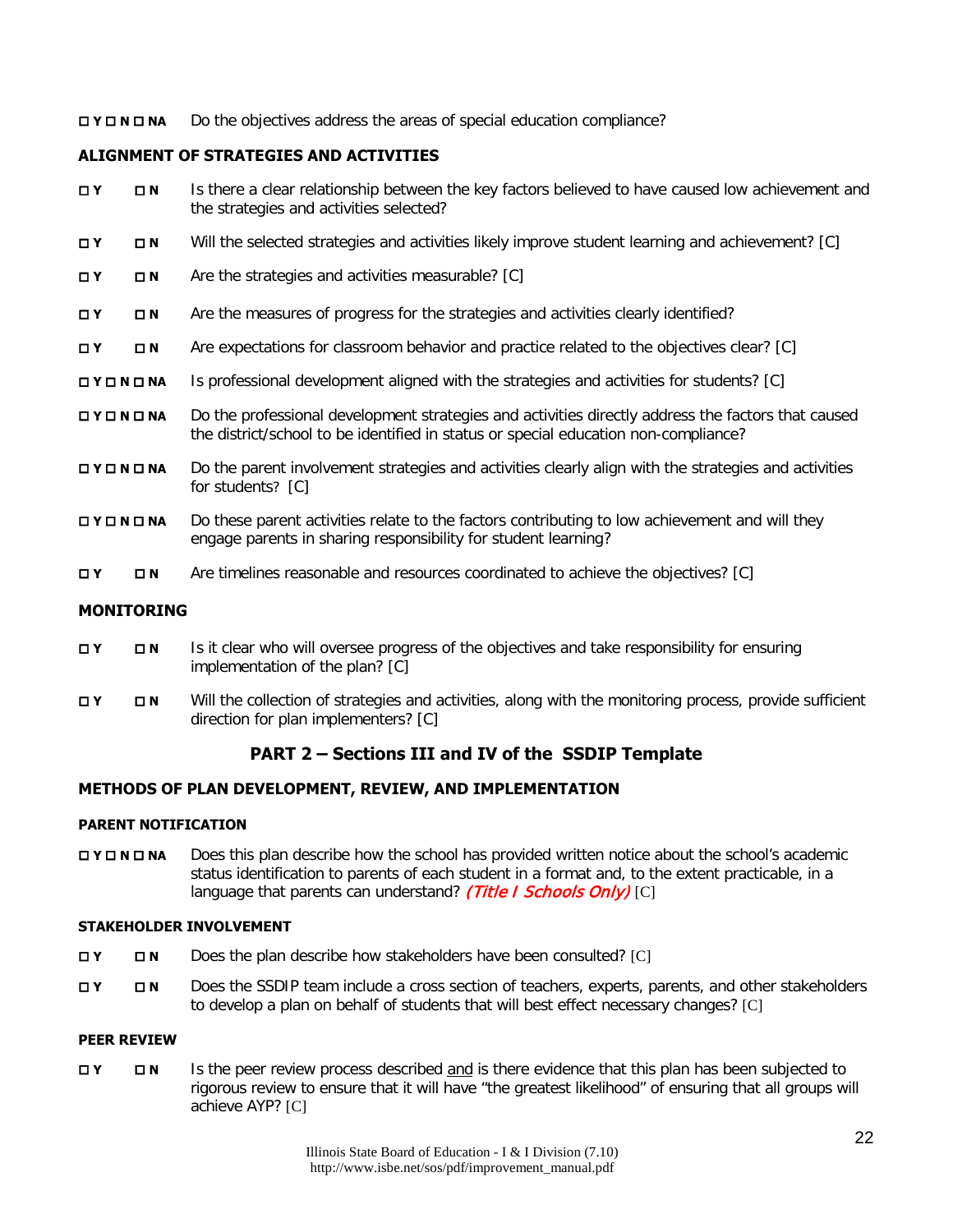#### **TEACHER MENTORING PROCESS**

**T <b>N** Is it clear how the district/school is ensuring that teachers are receiving the support needed for their professional growth and to retain them in the profession? [C]

#### **DISTRICT RESPONSIBILITES**

- **THE IS IT CHEATES** Is it clear what support the district will provide to ensure the success of the plan? [C]
- **N <b>N N N If** applicable, is it clear what corrective actions or restructuring options the district is taking with this school? [C]

#### **STATE RESPONSIBILITES**

 **Y N** Does the plan indicate what support outside providers have given in developing the plan and what support, if any, is expected for its implementation? [C]

#### **SCHOOL SUPPORT TEAM**

**NO <b>NA** Have the names and titles of School Support Team members been listed in the plan? Does the team appear to have the expertise to support this district/school in regards to the improvement plan? [C]

#### **APPROVAL DATE OF LOCAL BOARD**

**EX D N** The plan indicates the approval date of this plan. [C]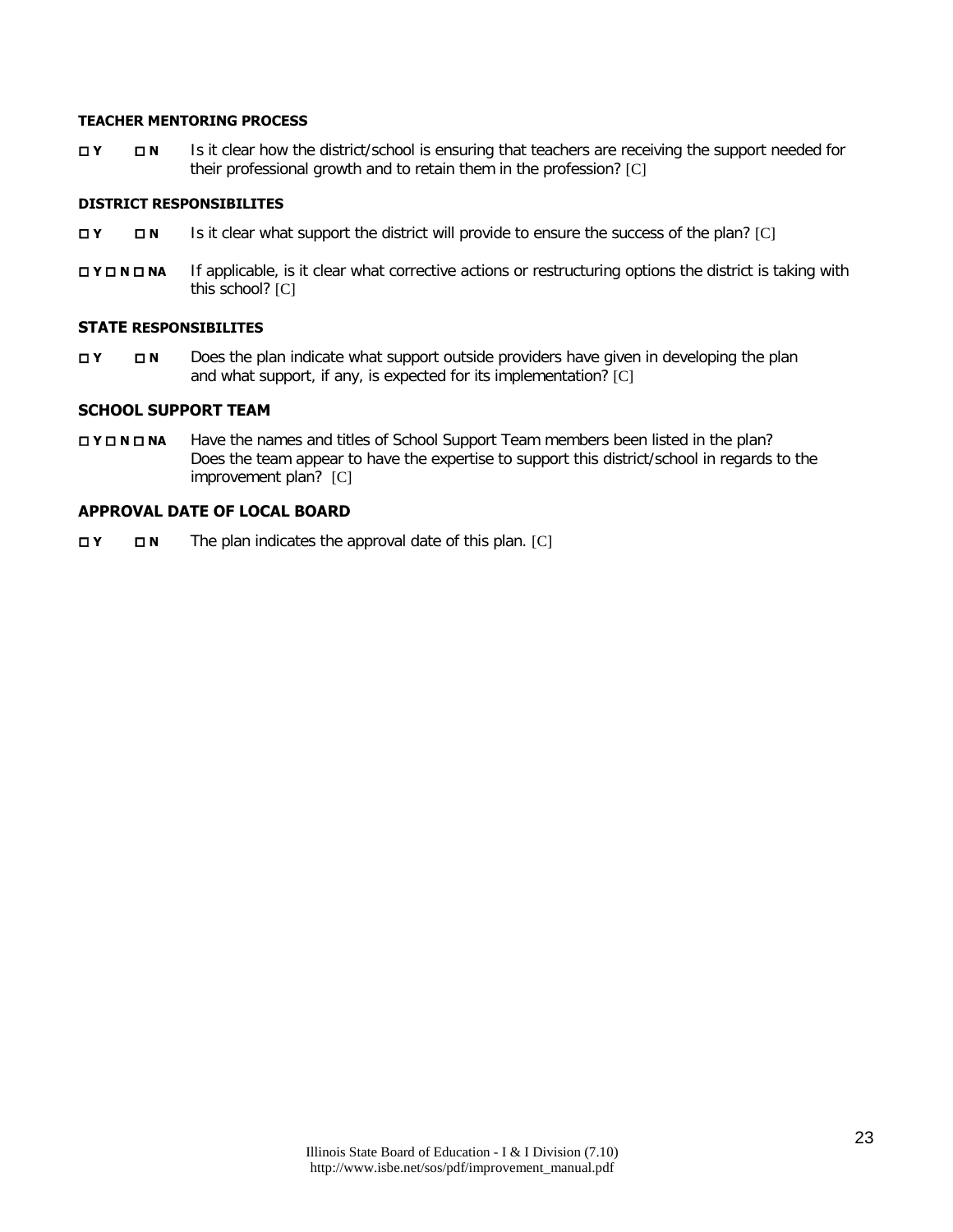# **2010 DISTRICT IMPROVEMENT PLAN e-Plan Template Worksheets**

## **"A Tool for Plan Developers"**

## **[http://www.isbe.net/sos/word/eplan\\_template\\_districts.doc](http://www.isbe.net/sos/word/eplan_template_districts.doc)**

**Use the District Improvement Plan Guide to complete this Word document to ensure that your plan complies with federal and state laws. Text may be cut and pasted into the e-Plan templates. All parts of this template are required unless otherwise indicated.** 

- **Complete and update these pages in response to 2010 assessment data.**
- **Review data measuring the success of strategies and activities from prior plan(s).**

**ISBE will provide feedback on your plan after local board approval and submission via the Interactive Illinois Report Card. Plans that have not complied with requirements will be returned for changes and resubmission.** 

**What comprises "compliance" for the District Improvement Plan?** 

- **All required sections of the District Improvement Plan have been completed. [***Follow the directions in the District Improvement Plan Guide.]*
- **Local board approval date is posted and saved in the IIRC template.**
- **The plan has been submitted via the Interactive Illinois Report Card site [http://iirc.niu.edu/.](http://iirc.niu.edu/)**

**Reminder:** 

**To be in compliance, district and single school district improvement plans for 2010 must be submitted in the 2010 IIRC template. These improvement plans are to cover two years: 2010-2012.**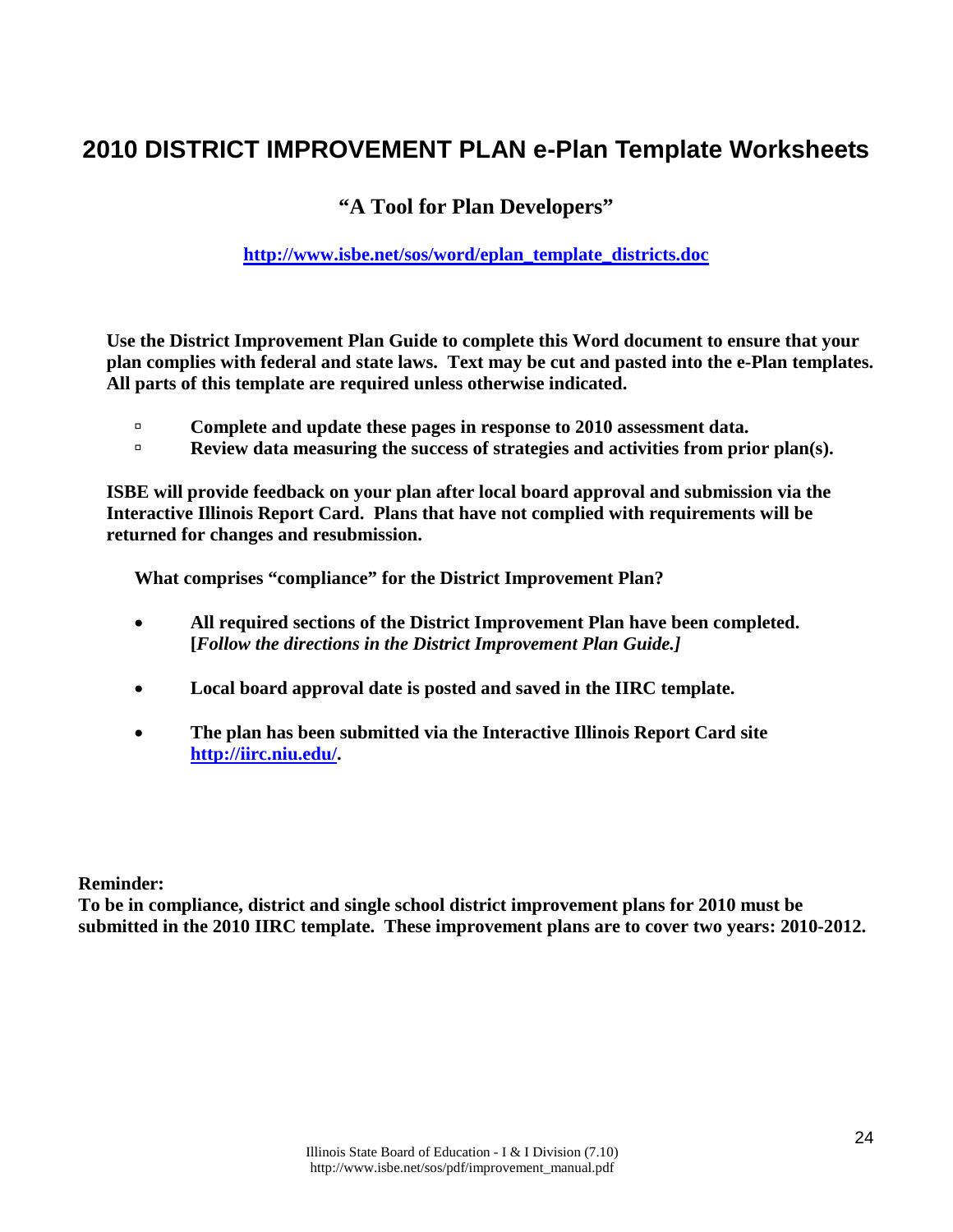#### **Section I-A Data & Analysis - Report Card Data**

**Data** - What do your District Report Card data tell you about student performance in your district? What areas of weakness are indicated by these data? What areas of strength are indicated?

**Factors** - What factors are likely to have contributed to these results? Consider both external and internal factors to the district.

**Conclusions –** What do these factors imply for next steps in improvement planning? (Responses will be carried forward to Part D in the on-line template.)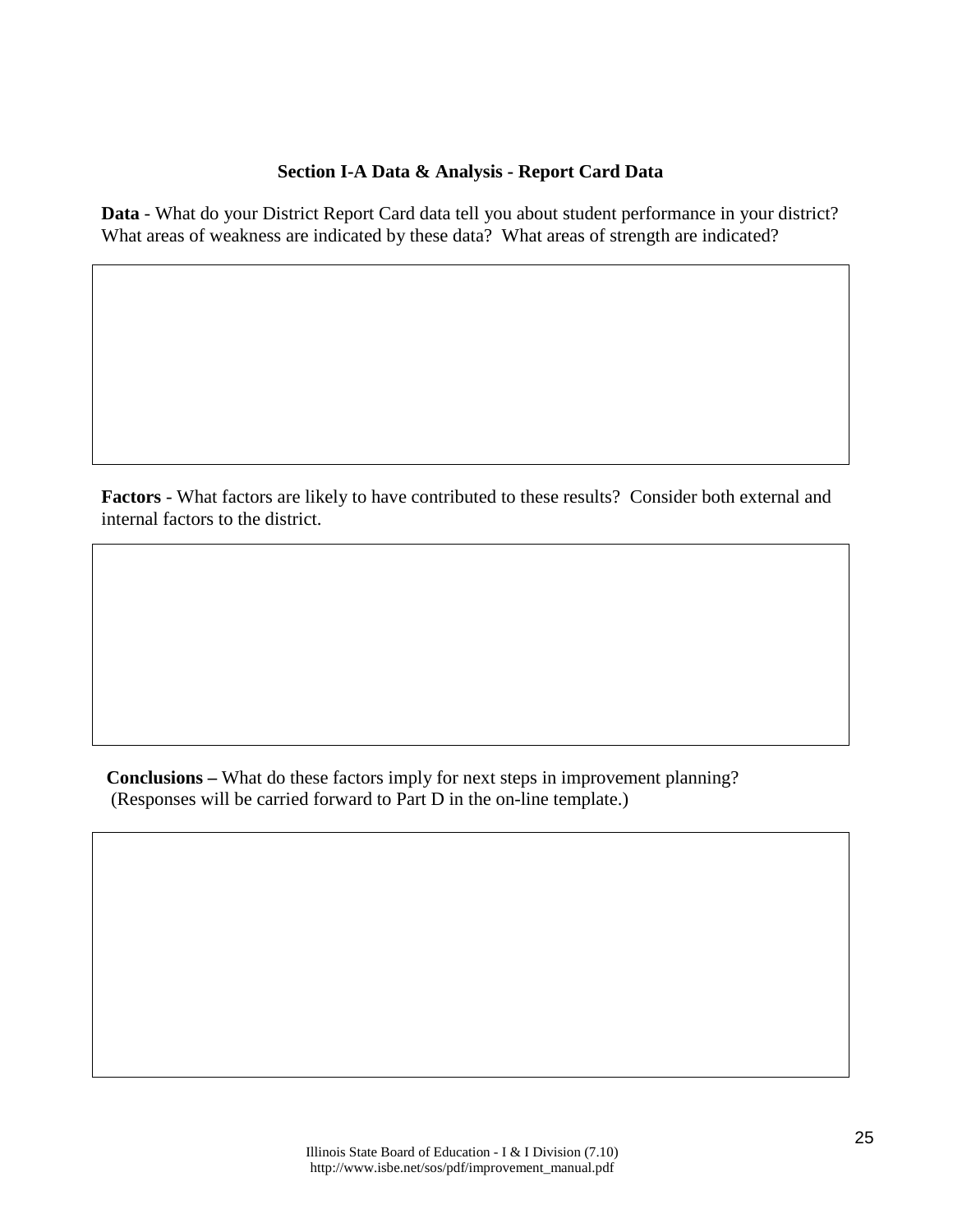#### **Section I-B Data & Analysis - Local Assessment Data**

**Data** - Briefly describe the relevant local assessment data used in this plan. What do these data tell you? What areas of weakness are indicated by these data? What areas of strength are apparent?

**Factors -** What factors are likely to have contributed to these results? Consider both external and internal factors to the district.

**Conclusions** – What do these factors imply for next steps in improvement planning? (Responses will be carried forward to Part D in the on-line template.)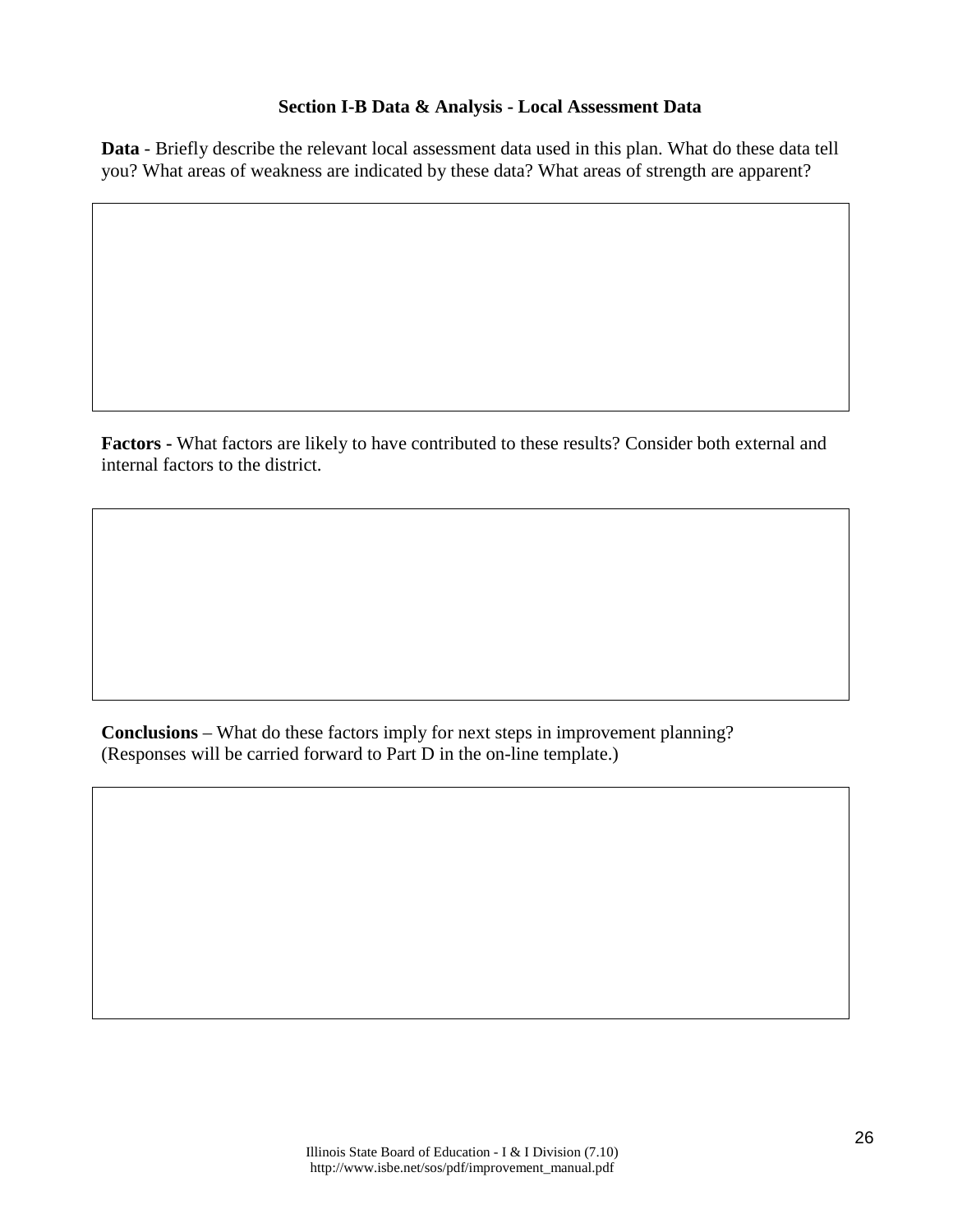#### **Section I-C Data & Analysis - Other Data**

#### **Item 1 - Attributes and Challenges**

**Data –** Briefly describe attributes and challenges of the district and community that have affected student performance. What do these data and/or information tell you?

**Factors –** In what ways, if any, have these attributes and challenges contributed to student performance results?

**Conclusions -** What do these factors imply for next steps in improvement planning? (Responses will be carried forward to Part D in the on-line template.)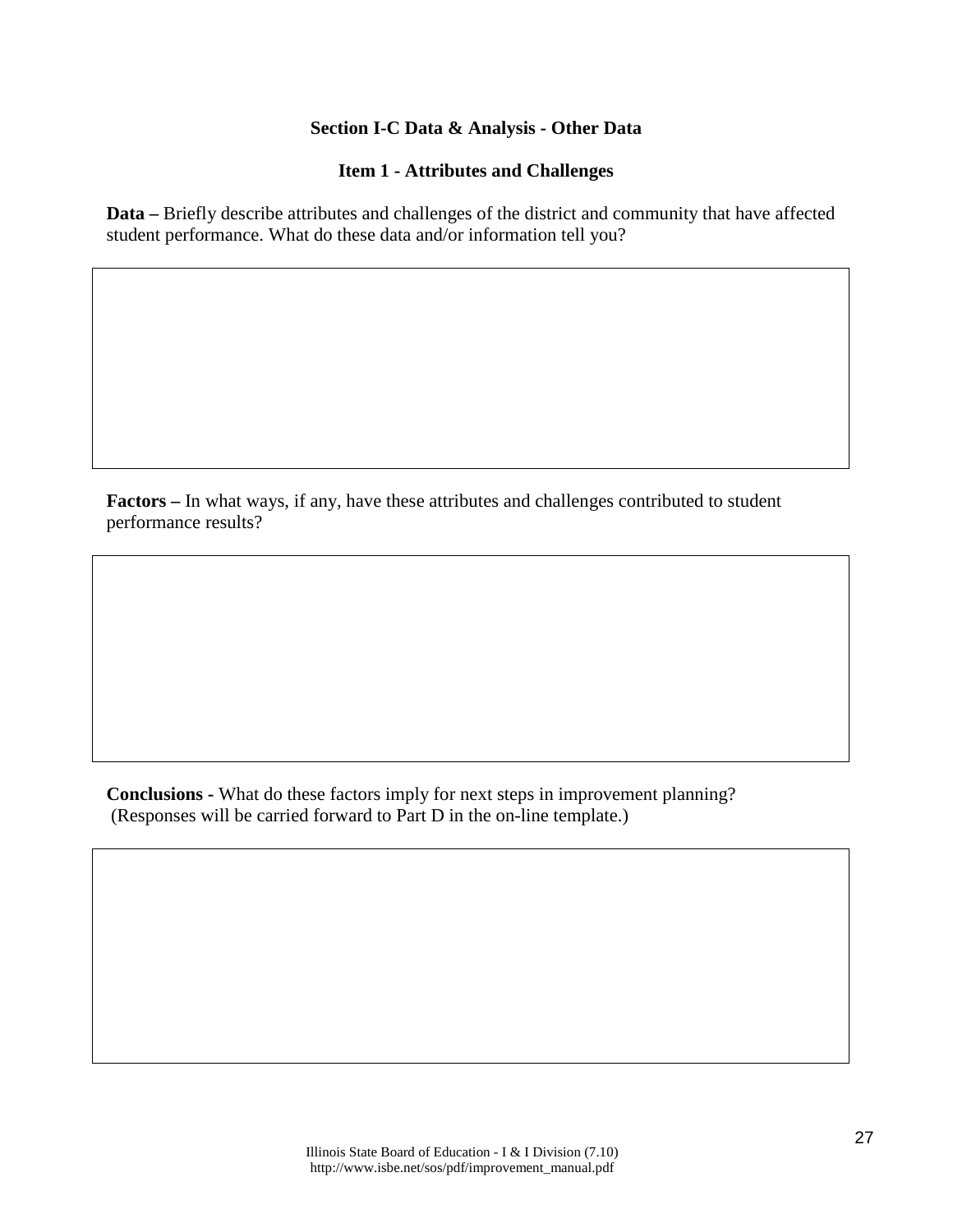#### **Section I-C Data & Analysis - Other Data**

#### **Item 2 - Educator Qualifications, Staff Capacity, and Professional Development**

**Data** - Briefly describe data on educator qualifications and data and/or information about staff capacity and professional development opportunities related to areas of weakness and strength. What do these data and information tell you?

**Factors –** In what ways, if any, have educator qualifications, staff capacity, and professional development contributed to student performance results?

**Conclusions** – What do these factors imply for next steps in improvement planning? (Responses will be carried forward to Part D in the on-line template.)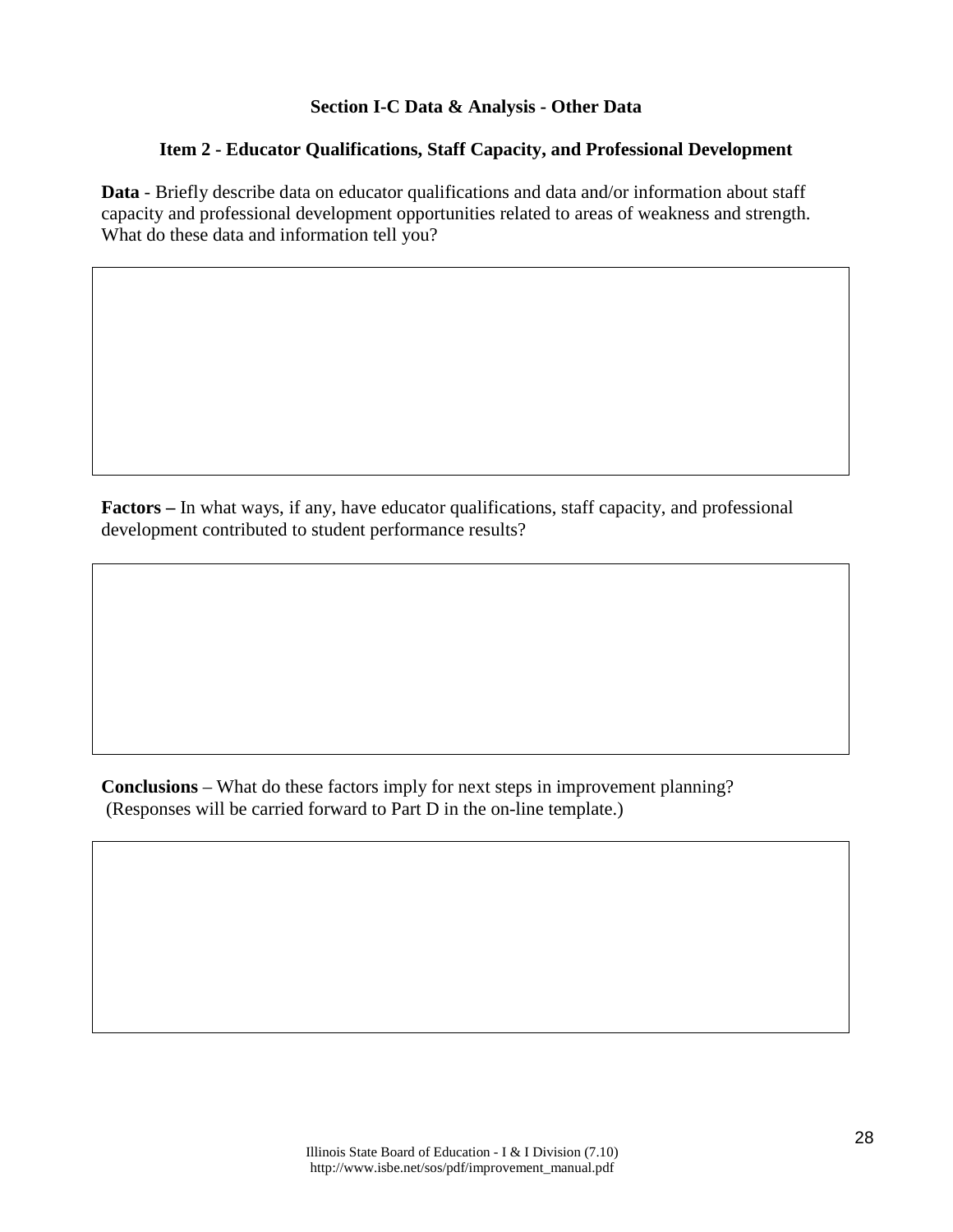#### **Item 3 - Parent Involvement**

**Data** - Briefly describe data on parent involvement. What do these data tell you?

**Factors** - In what ways, if any, has parent involvement contributed to student performance results?

**Conclusions -** What do these factors imply for next steps in improvement planning? (Responses will be carried forward to Part D in the on-line template.)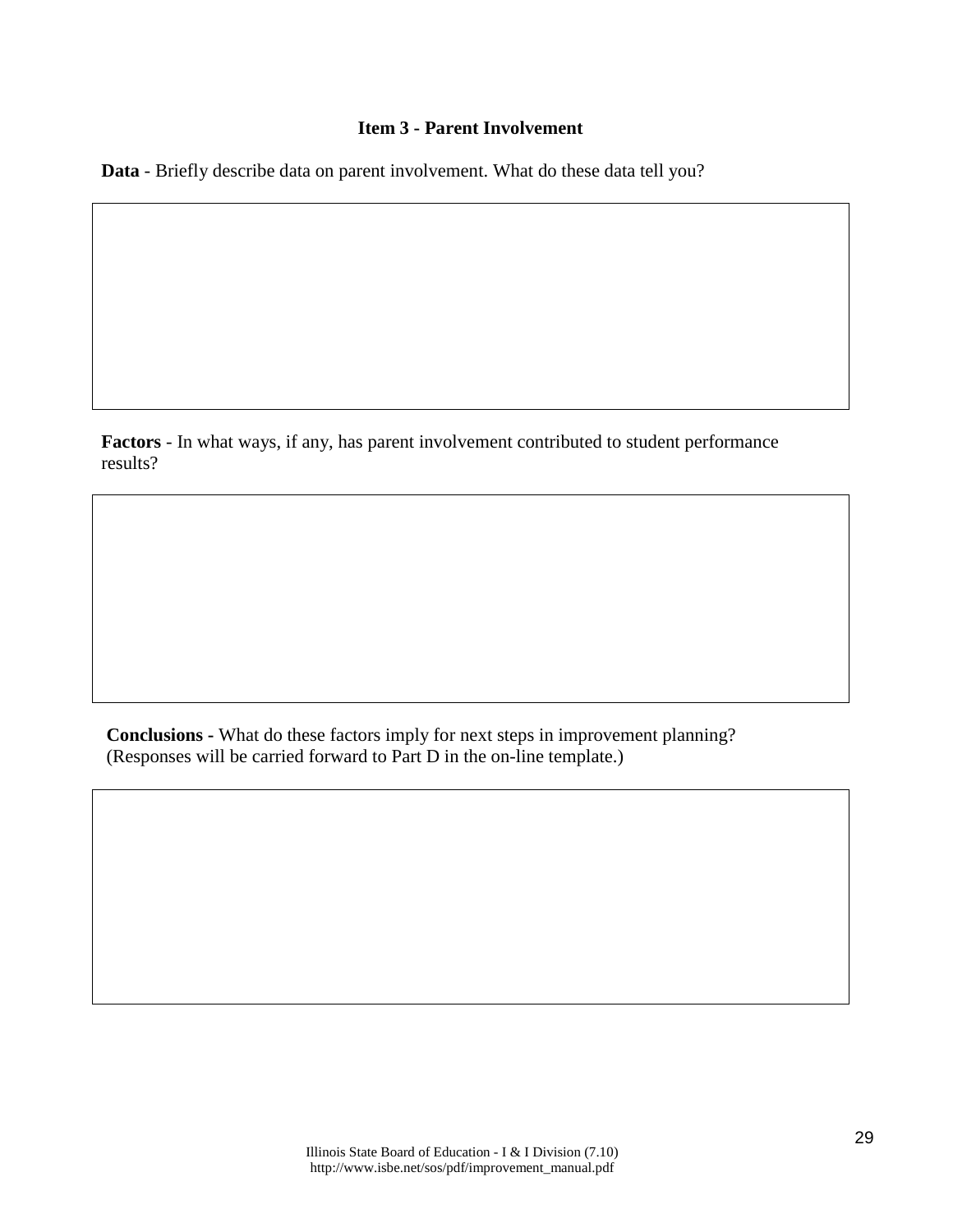#### **Section I-D Data & Analysis - Key Factors**

This section prompts a review of the collection of factors from data analysis and the next steps that have been carried forward from the data screens. Prioritize these separate factors that staff can change or influence and, in I-D, list these key factors that are within the district's capacity to change or control which contribute to low achievement that are based on inferences from assessment or other data. These key factors will be addressed through the strategies and activities in the action plan (Section II). Key factors that prevented the district from achieving AYP or AMAOS should become clear by analyzing (among other things) assessment data; factors in the district and community that have affected student learning; educator qualifications and professional growth; and parent involvement affecting student performance. List the next steps for improvement that will address the key factors.

**Summary Conclusions:** *(For Worksheets, you will need to type in the factors and conclusions about next steps from each section. On-line, these will populate automatically.)* 

| I-A. Report Card Data:                                                                       |
|----------------------------------------------------------------------------------------------|
| I-B. Local Assessment Data:                                                                  |
| I-C Item 1. Attributes and challenges of the school and community that have affected student |
| learning:                                                                                    |
| I-C Item 2. Educator Qualifications, Staff Capacity, and Professional Development Data and   |
| Information:                                                                                 |
| I-C Item 3. Parent Involvement Data:                                                         |
|                                                                                              |

## **Section I-D - Key Factors**

From the factor pages (I-A, I-B, and I-C), identify key factors that are within the school's capacity to change or control and which have contributed to low achievement. What conclusions about next steps have you reached from reviewing available data and information and about all the factors affecting student achievement?

#### **Section II-Action Plan**

Each action plan must include objectives for each area of deficiency as noted in the Data and Analysis section. Almost all objectives for required plans may be grouped into one of five areas: Reading, Mathematics, Attendance, Graduation Rate, or Participation Rate. These are the only areas that can place a district into district improvement and result in a district not making AYP and/or AMAOS. A district may also choose to include objectives for other fundamental learning areas or to support tiered instruction and/or differentiated instruction. All areas of deficiency listed below on this screen must be addressed, though multiple areas of deficiency may be addressed by one objective.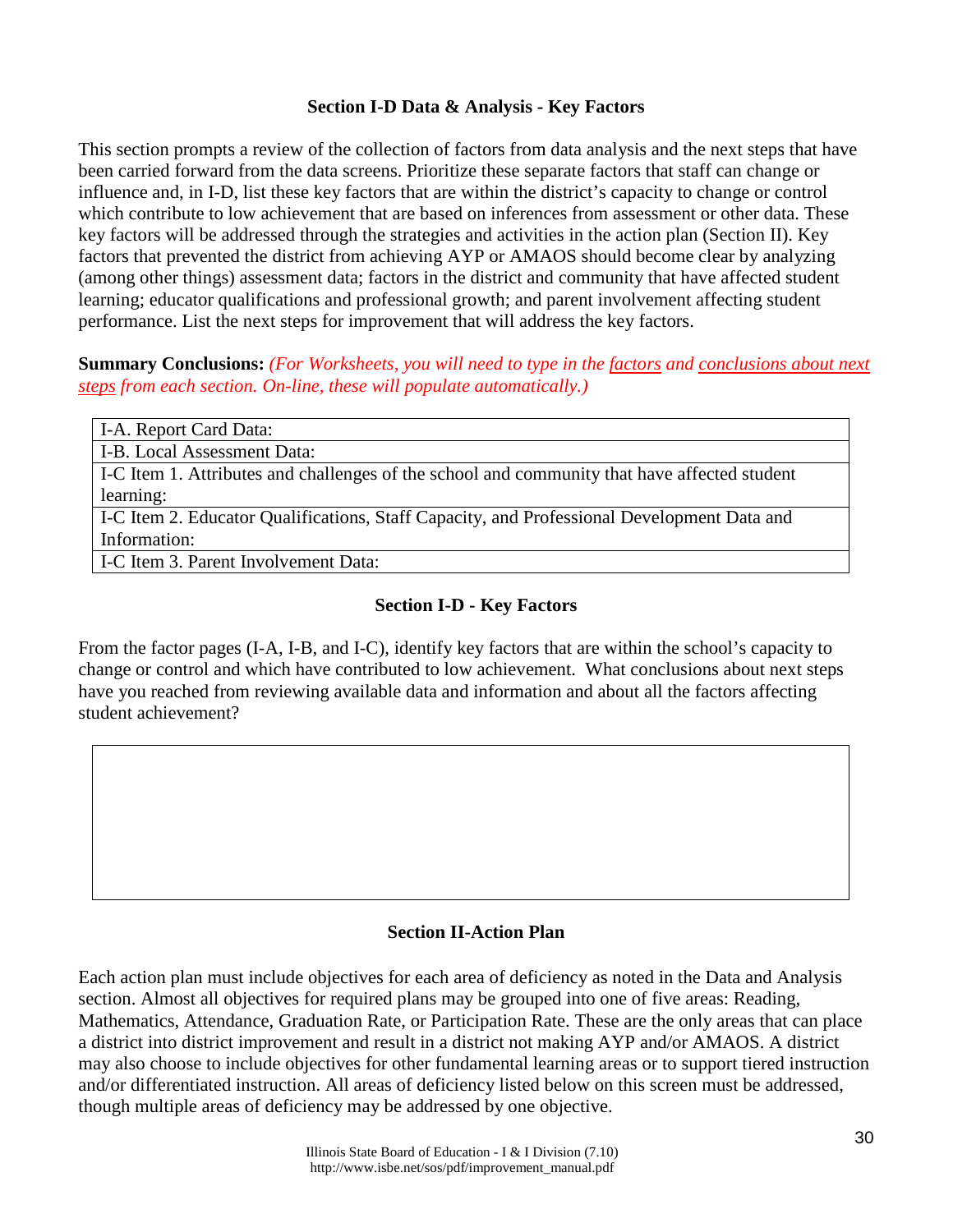You can add additional objectives at the end of this section, or go to the Roadmap, click on the "Manage Objectives" link under Section II, and follow options there.

A checkmark will automatically appear in the checkboxes below next to each deficiency when you address that deficiency in the district objectives on the following pages.

The following areas of deficiency have been identified from the most recent AYP Report for your district.

#### This section will be automatically filled in by the e-Plan site.

If a district has met all the state-required performance targets identified in the District Report Card for only one year, it is still required to revise the District Improvement Plan while a district remains in status. The district should set forth other targets for improvement derived from and supported by data analysis to insure that the district continues to meet state targets.

#### **Section II-A Action Plan - Objectives**

Each objective must be written to identify the current achievement level and specific, measurable outcomes in terms of AYP and/or AMAOs to be achieved for each year of the two required years of the plan. The objectives must be clear and tightly focused on the fundamental teaching and learning issues that have prevented the district from making adequate progress. The objectives must promote continuous and substantial progress to ensure that students in each subgroup meet the State's target. The objectives should not be written to target performance that is less than Safe Harbor or AYP and/or AMAOs; areas of deficiency must be clearly indicated. For examples click here (there is a live link on the e-Plan site).

Check on each deficiency addressed by the objective in the boxes provided. Please complete as many objectives as are needed to cover the deficiency areas to ensure that the strategies adopted have the greatest likelihood of ensuring that all groups will make AYP and, if applicable, that the district will meet AMAOs. The District Improvement e-Plan will prompt the review of all areas of deficiency before the plan can be submitted. All areas of deficiency must be addressed or the plan will not comply with requirements and will be returned for revision and resubmission.

**Objective 1. Short Title for this objective (under 20 words):**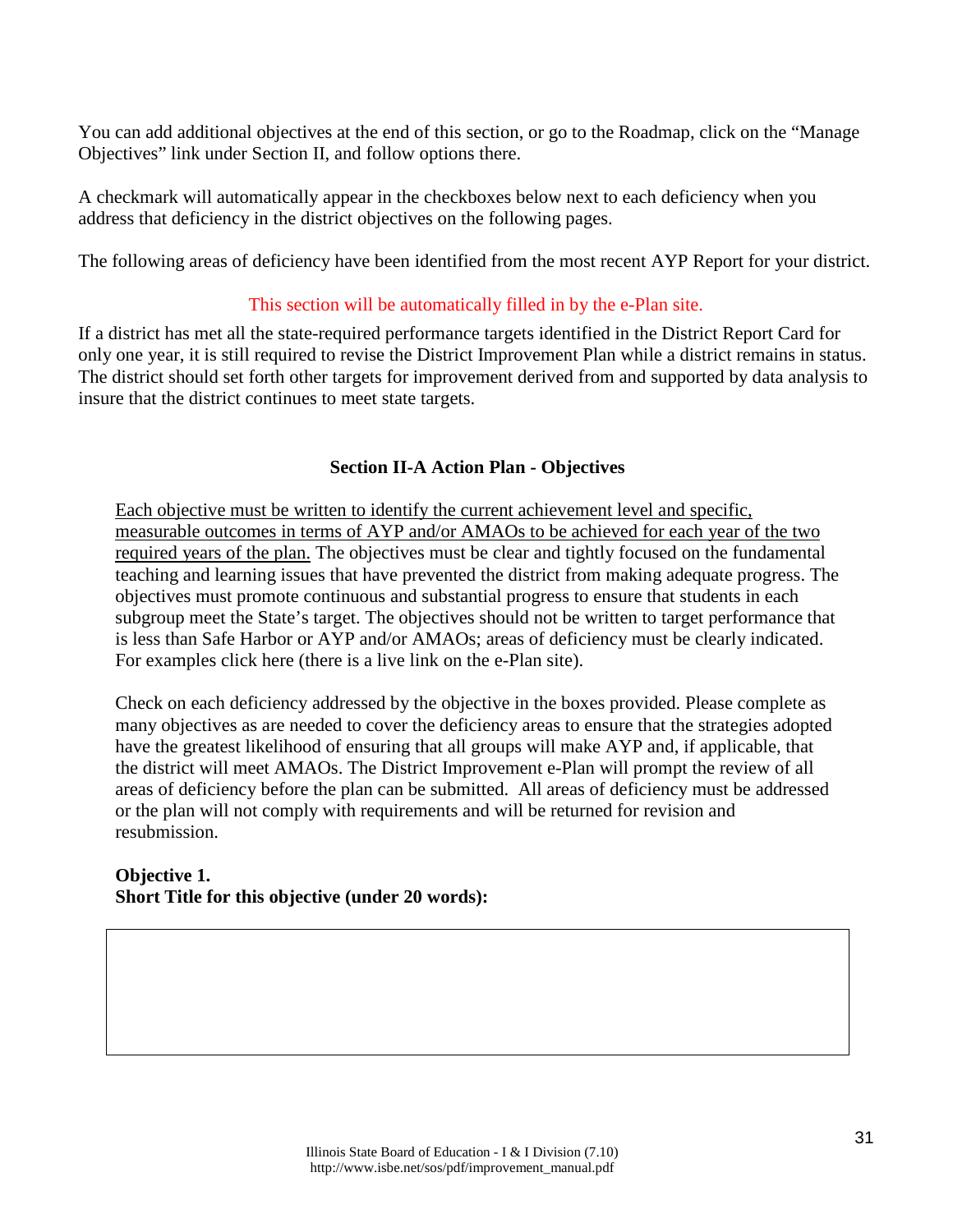**Describe objective: (You may also outline the strategies for students, staff, and parents for this objective in this text box.)**

This objective covers the following areas of AYP deficiency (check all that apply):

The e-Plan site provides check boxes so that you can select which areas of deficiency the objective addresses.

If a district has met all the state-required performance targets identified in the District Report Card for only one year, it is still required to revise the District Improvement Plan while a district remains in status. The district should set forth other targets for improvement derived from and supported by data analysis to insure that the district continues to meet state targets.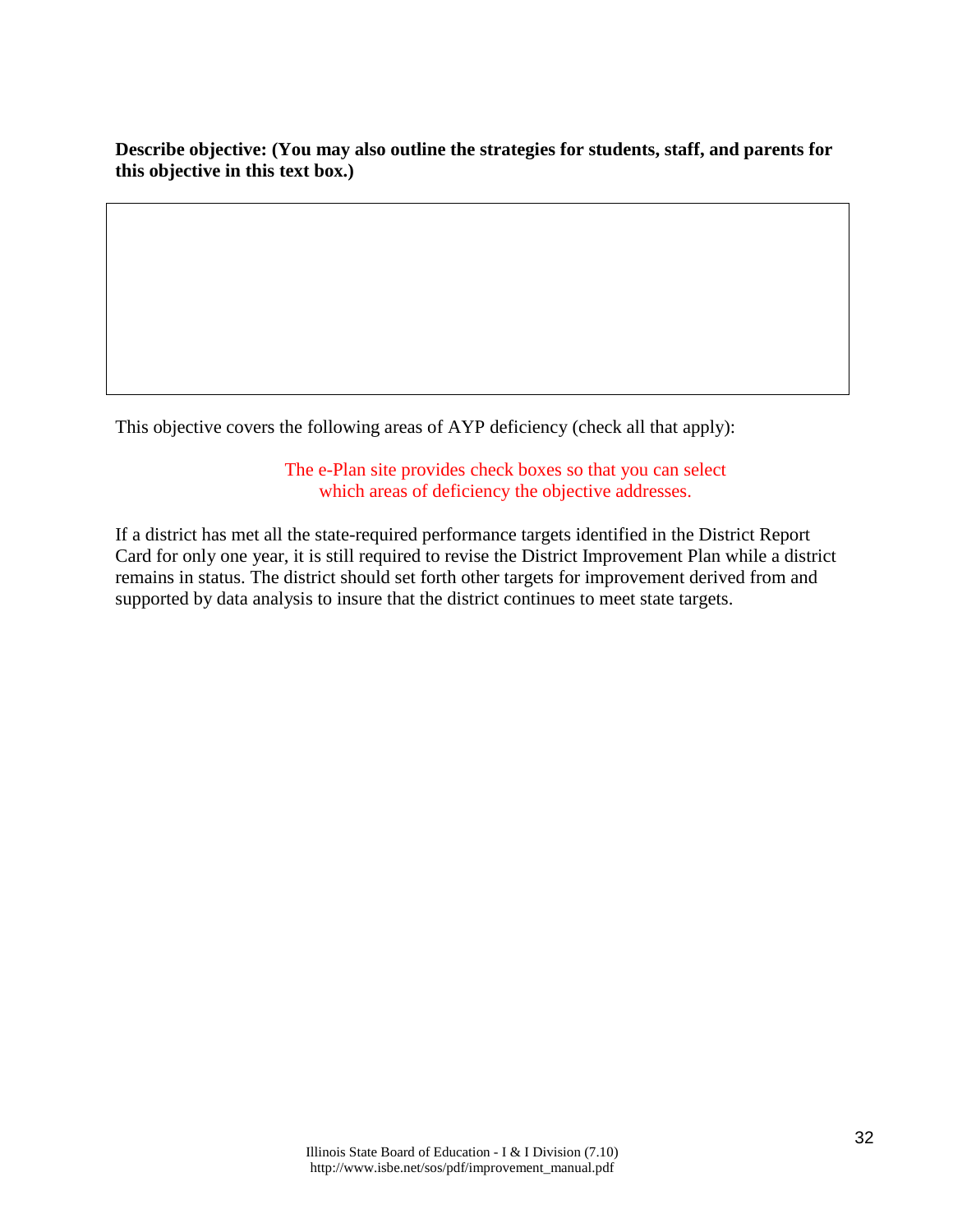#### **Section II-B Action Plan - Strategies and Activities for Students**

**Short Title for Objective 1**: (The short title will be carried forward in the e-Plans template.)

**Student Strategies and Activities** – State the strategies and activities for students to be implemented that logically support this objective and that respond to the key factors identified in Section I-D. Indicate whether the strategy or activity is during school hours, before school, after school, or during summer school. Each of the strategies or activities in the plan should be measurable, clearly identifying expected outcomes. (e.g., What will students be doing that demonstrates progress in achieving the objective? What instructional practices must staff engage in to support students?) The action plan pages should clearly identify the role of the various stakeholders involved and when and how they will be expected to accomplish this strategy or activity.

Note: All strategies and activities must have a defined timeline and indicate the budget and funding source for each student, professional development, and parent involvement strategy and activity.

| Strategies and Activities Start Date | <b>End Date</b> | Before School<br>$\overline{\phantom{a}}$ | Fund Source<br>Title I                                                                                                 | Amount |
|--------------------------------------|-----------------|-------------------------------------------|------------------------------------------------------------------------------------------------------------------------|--------|
|                                      |                 |                                           |                                                                                                                        |        |
|                                      |                 |                                           |                                                                                                                        |        |
|                                      |                 |                                           |                                                                                                                        |        |
|                                      |                 | Before School                             | Title I                                                                                                                |        |
|                                      |                 | Before School                             | Title I<br>$\overline{\phantom{a}}$                                                                                    |        |
|                                      |                 | Before School                             | Title I<br>$\blacksquare$                                                                                              |        |
|                                      |                 | Before School                             | Title I                                                                                                                |        |
|                                      |                 | Before School                             | Title I                                                                                                                |        |
|                                      |                 | Before School                             | Title I<br>$\overline{\phantom{a}}$                                                                                    |        |
|                                      |                 |                                           | $\blacksquare$<br>$\blacksquare$<br>$\equiv$<br>$\overline{\phantom{a}}$<br>$\blacksquare$<br>$\overline{\phantom{a}}$ |        |

On the e-Plan site there will be buttons that allow users to add or delete activities from the list above.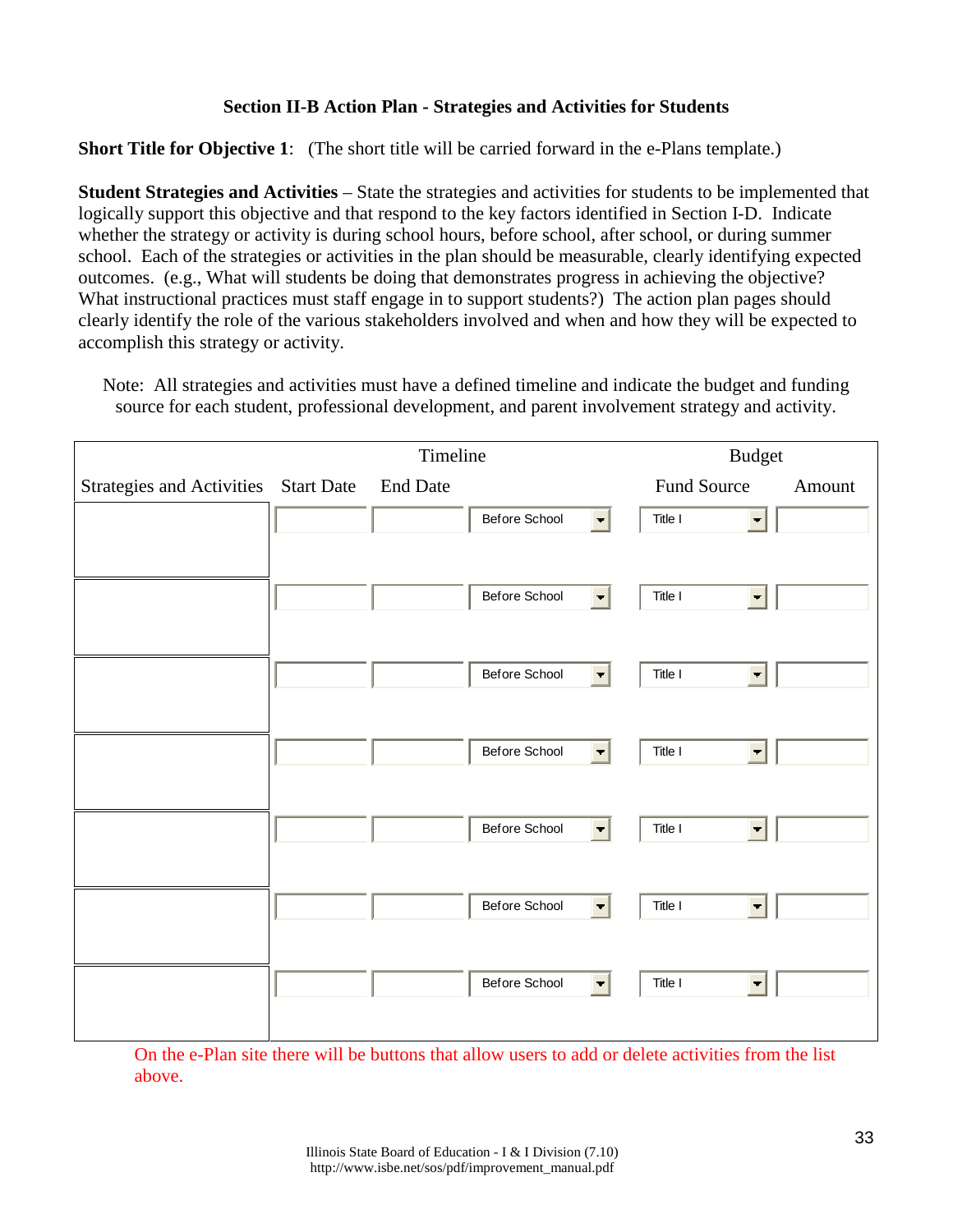## **Section II-C Action Plan - Professional Development Strategies and Activities**

#### **Short Title for Objective 1**:

**Professional Development Strategies and Activities** - State the professional development strategies and activities necessary to accomplish this objective especially in support of the strategies and activities for students. Professional development strategies and activities should support and directly address the academic achievement problems that caused the district to be identified in status. In most cases, this professional training will focus on the teaching and learning process, such as increasing content knowledge, using scientifically based instructional strategies, and aligning classroom activities with academic content standards and assessment. These strategies and activities must be measurable and expected outcomes clear. Provide sufficient specificity to guide those implementing this plan.

|                                      | Timeline |                 |               | <b>Budget</b>            |             |                          |        |
|--------------------------------------|----------|-----------------|---------------|--------------------------|-------------|--------------------------|--------|
| Strategies and Activities Start Date |          | <b>End Date</b> |               |                          | Fund Source |                          | Amount |
|                                      |          |                 | Before School | $\overline{\phantom{m}}$ | Title I     | $\blacksquare$           |        |
|                                      |          |                 |               |                          |             |                          |        |
|                                      |          |                 | Before School | $\overline{\phantom{a}}$ | Title I     |                          |        |
|                                      |          |                 | Before School | $\overline{\phantom{m}}$ | Title I     | $\overline{\phantom{a}}$ |        |
|                                      |          |                 | Before School | $\blacksquare$           | Title I     | $\overline{\phantom{a}}$ |        |
|                                      |          |                 | Before School | $\overline{\phantom{m}}$ | Title I     | $\overline{\phantom{a}}$ |        |
|                                      |          |                 | Before School | $\blacksquare$           | Title I     |                          |        |
|                                      |          |                 | Before School | $\blacksquare$           | Title I     |                          |        |
|                                      |          |                 |               |                          |             |                          |        |

On the e-Plan site there will be buttons that allow users to add or delete activities from the list above.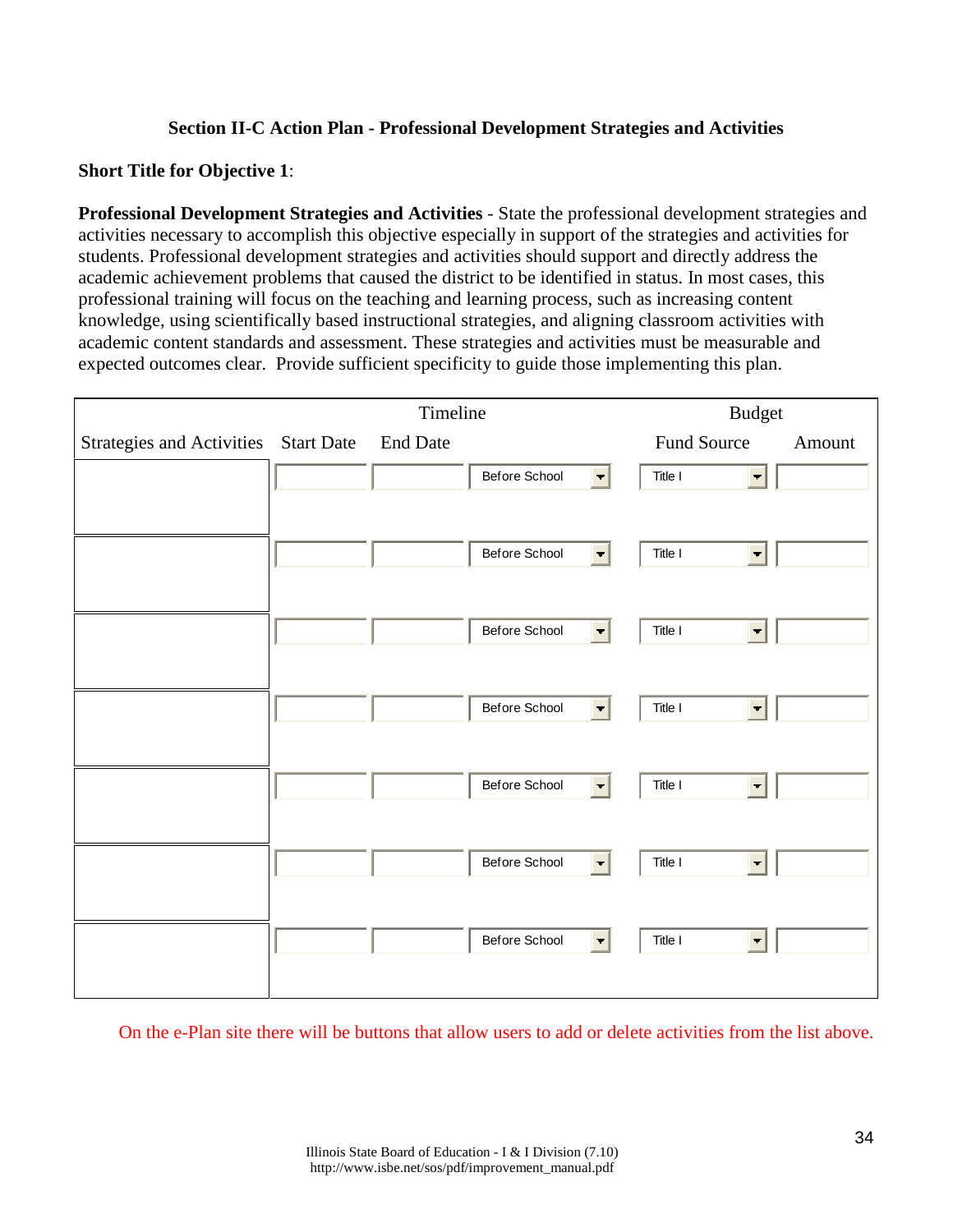# **Section II-D Action Plan - Parent Involvement Strategies and Activities**

**Short Title for Objective 1:** (This is just a short title, no more than 20 words.)

**Parent Involvement Strategies and Activities** - State the parent involvement strategies and activities that will promote effective parental involvement for this objective. Effective strategies will engage parents as partners with teachers in educating their children and will involve them in meaningful decision-making at the district [NCLB, Section 1116(b)(3)(A)(vi) and (viii)]. A parent involvement policy is required of all schools and districts receiving Title I funds and districts with transitional bilingual (TBE) programs. If applicable, the parent involvement strategies and activities identified in the plan must be consistent with the district's parent involvement policy. These strategies and activities must be measurable and expected outcomes clear. Provide sufficient specificity to guide those implementing this plan.

|                                      | Timeline        |               |                          |             | <b>Budget</b>  |        |
|--------------------------------------|-----------------|---------------|--------------------------|-------------|----------------|--------|
| Strategies and Activities Start Date | <b>End Date</b> |               |                          | Fund Source |                | Amount |
|                                      |                 | Before School | $\overline{\phantom{a}}$ | Title I     | $\blacksquare$ |        |
|                                      |                 |               |                          |             |                |        |
|                                      |                 | Before School |                          | Title I     |                |        |
|                                      |                 | Before School |                          | Title I     | $\blacksquare$ |        |
|                                      |                 | Before School | $\overline{\phantom{a}}$ | Title I     | $\blacksquare$ |        |
|                                      |                 | Before School | $\blacksquare$           | Title I     | $\blacksquare$ |        |
|                                      |                 | Before School |                          | Title I     |                |        |
|                                      |                 | Before School |                          | Title I     |                |        |
|                                      |                 |               |                          |             |                |        |

On the e-Plan site there will be buttons that allow users to add or delete activities from the list above.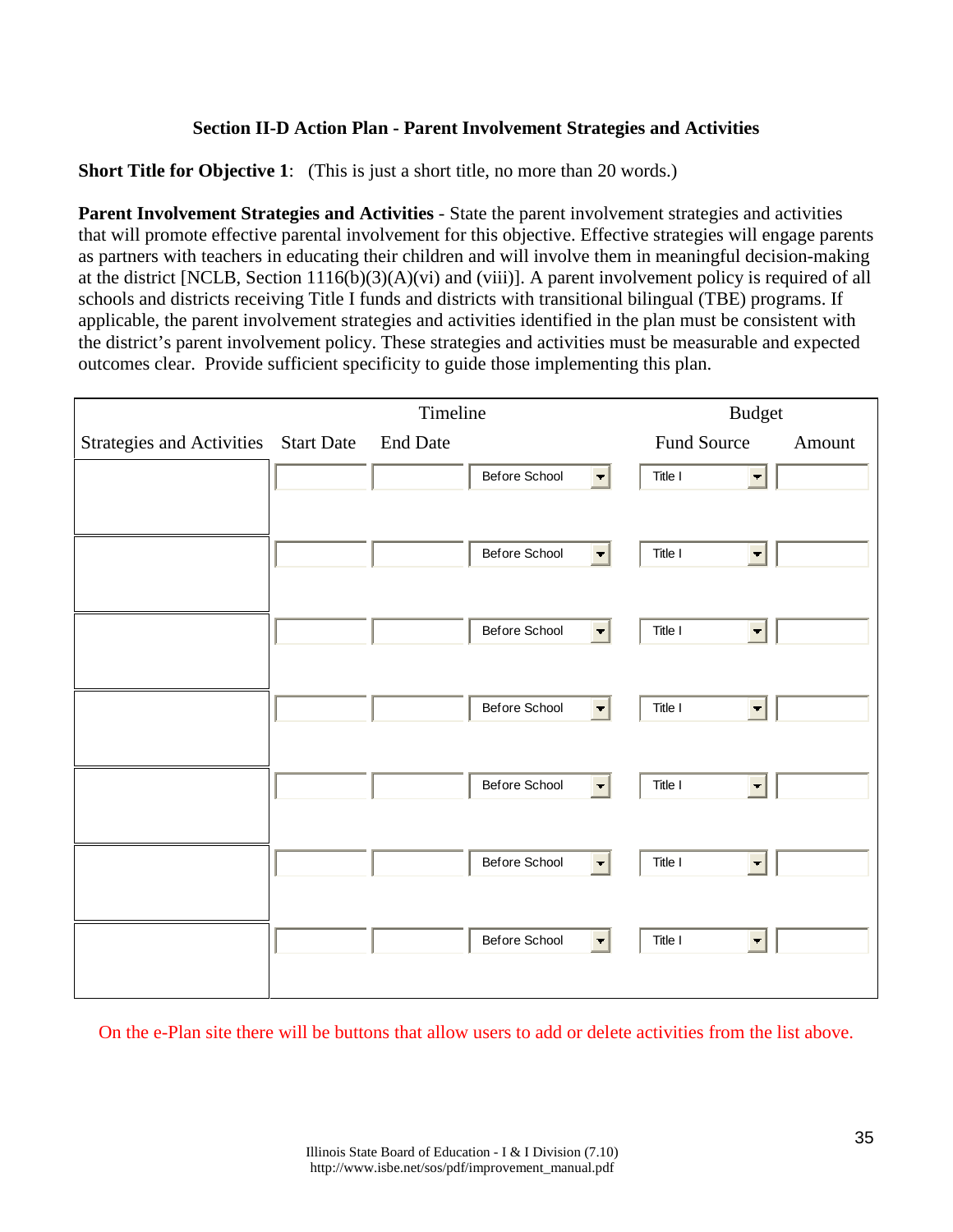### **Section II-E Action Plan - Monitoring**

### **Short Title for Objective 1**:

**Monitoring** - Include the process for monitoring the effectiveness of the strategies and activities for the objective and identify the person(s) responsible for overseeing the work. Describe the process and measures of success for this objective. (How will district personnel monitor the effectiveness of the strategies and activities?)

Designate the name and role of the person(s) (e.g., Karen Smith, assistant principal) overseeing the strategies and activities in the action plan to achieve each objective.

| <b>Name</b> | <b>Title</b> |
|-------------|--------------|
|             |              |
|             |              |
|             |              |
|             |              |
|             |              |
|             |              |

The e-Plan site has a button to add additional objectives.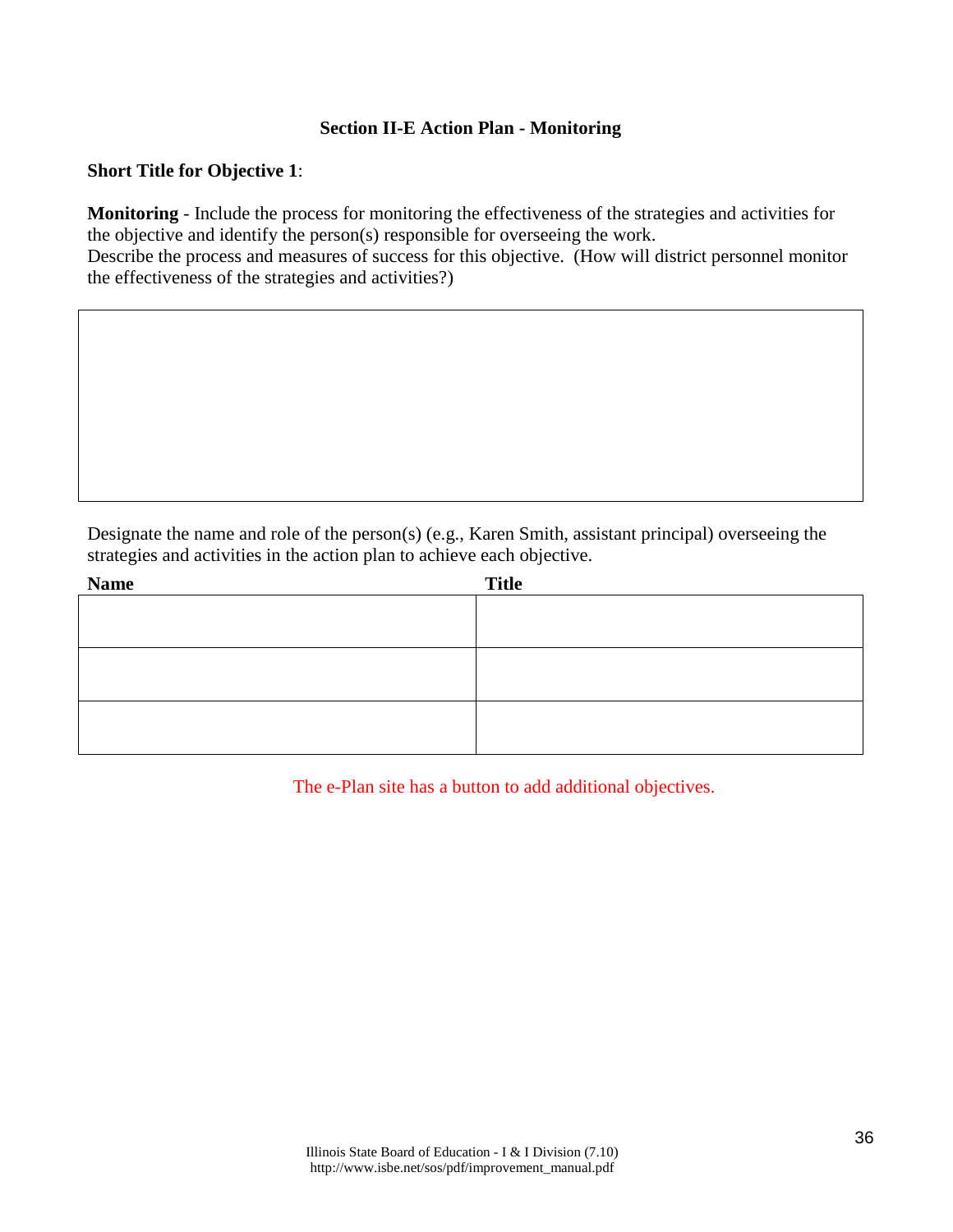# **Section III - Development, Review and Implementation**

This section describes how the plan has been developed and reviewed and identifies the support in place to ensure implementation.

### **A. Stakeholder Involvement**

**Stakeholder Involvement** - Describe specifically how stakeholders (including parents, school staff, and outside experts) have been consulted in the development of the plan. The names of the district improvement team or plan developers must be identified here.

**Description**

### **Names and Titles of District Planners**

#### **B. District Responsibilities**

**District Responsibilities** - Specify the services and resources the district has provided to revise the plan and other services the district will provide toward implementation of strategies and activities. District responsibilities include providing technical assistance to the schools, including data analysis, identification of the district's challenges in implementing professional development requirements, the resulting need-related technical assistance and professional development to effect changes in instruction, and analysis and revision of the district's budget to ensure funds provided under Title I and Title III supplement, not supplant, non-federal funds, and ensure the services provided with these funds are comparable with the services in schools that are not receiving funds under Title I (see NCLB, Section 1116 and 1120A).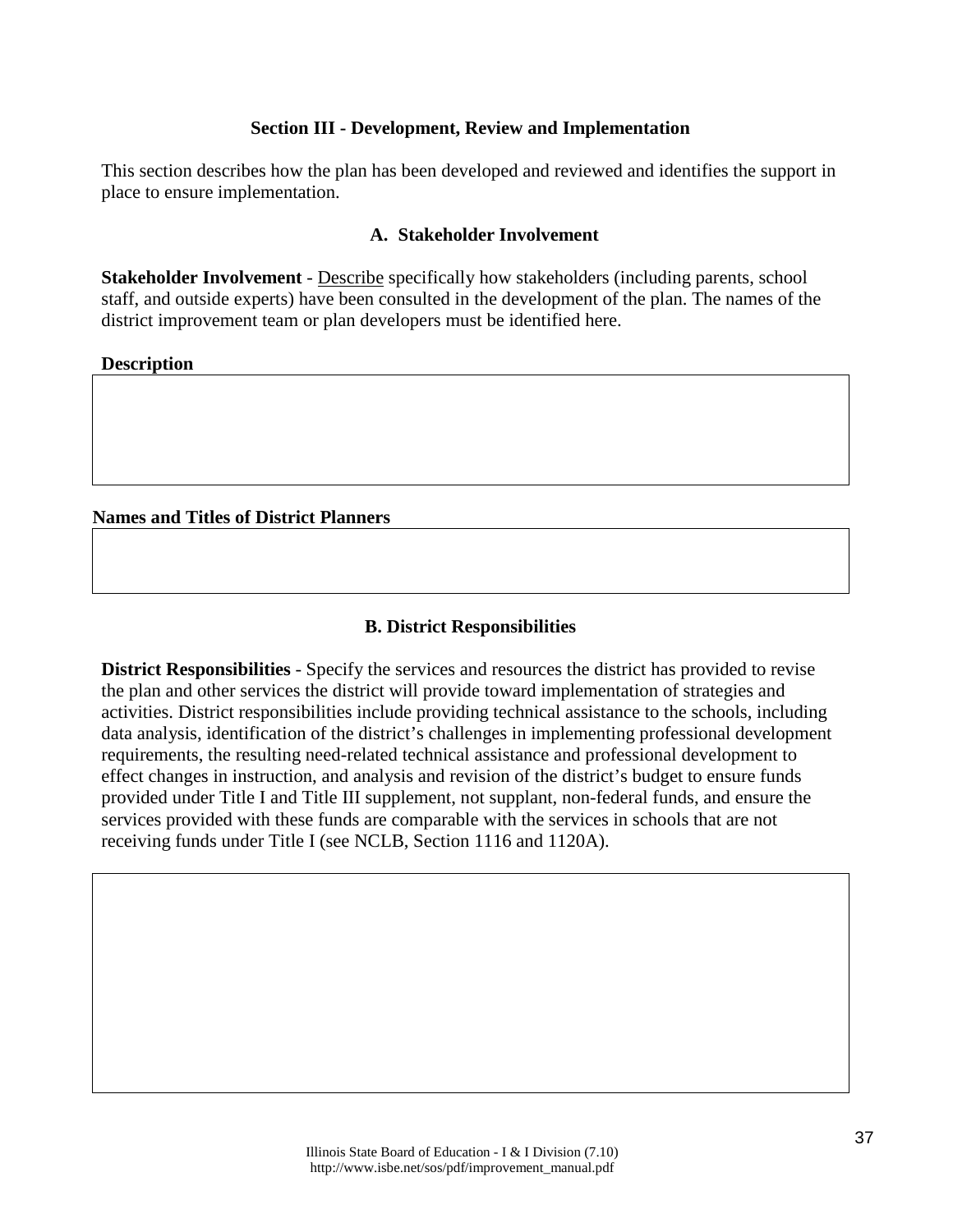# **C. State Responsibilities**

**State Responsibilities** - Specify the services and resources that ISBE, ROE/ISCS, and other service providers have provided the district during the development and review of this plan and other services that will be provided during the implementation of the plan. ISBE shall provide technical assistance to the district, if requested, to develop and implement the district plan and work with schools needing improvement. Such technical assistance shall be supported by effective methods and instructional strategies based on scientifically based research. The technical assistance shall address problems, if any, implementing the parental involvement activities described in NCLB, Section 1118, and the professional development activities described in NCLB, Section 1119. [NCLB, Section 1116(c)(9)(B)].

# **Section IV-A Local Board Action**

| <b>DATE APPROVED by Local Board:</b> | June |  | $\sqrt{2007}$ |  |
|--------------------------------------|------|--|---------------|--|
|                                      |      |  |               |  |

# **A. ASSURANCES**

- 1. Strategies and activities have been founded in scientifically based research as required by NCLB, Section  $1116(b)(3)(A)(i)$  and as defined in NCLB, Section 9101(37).
- 2. Technical assistance provided by the district serving its school is founded on scientifically based research [NCLB, Section 1116(b)(4)(C)] as defined in NCLB, Section 9101(37).
- 3. The plan includes strategies and activities that support the implementation of the Illinois Learning Standards and ensures alignment of curriculum, instruction, and assessment with the Illinois Learning Standards.
- 4. The district will spend at least 10 percent of the funds made available under Title I, Part A, Subpart 2 of NCLB, for the purpose of providing high-quality professional development. (Title I districts only.)

# **B. SUPERINTENDENT'S CERTIFICATION**

By submitting the plan on behalf of the district, the district superintendent certifies to ISBE that all the assurances and information provided in the plan are true and correct and that the improvement plan has been duly approved by the local school board. By sending e-mail notification of plan completion from the **Submit Your Plan** page the plan shall be deemed to be executed by the superintendent on behalf of the district.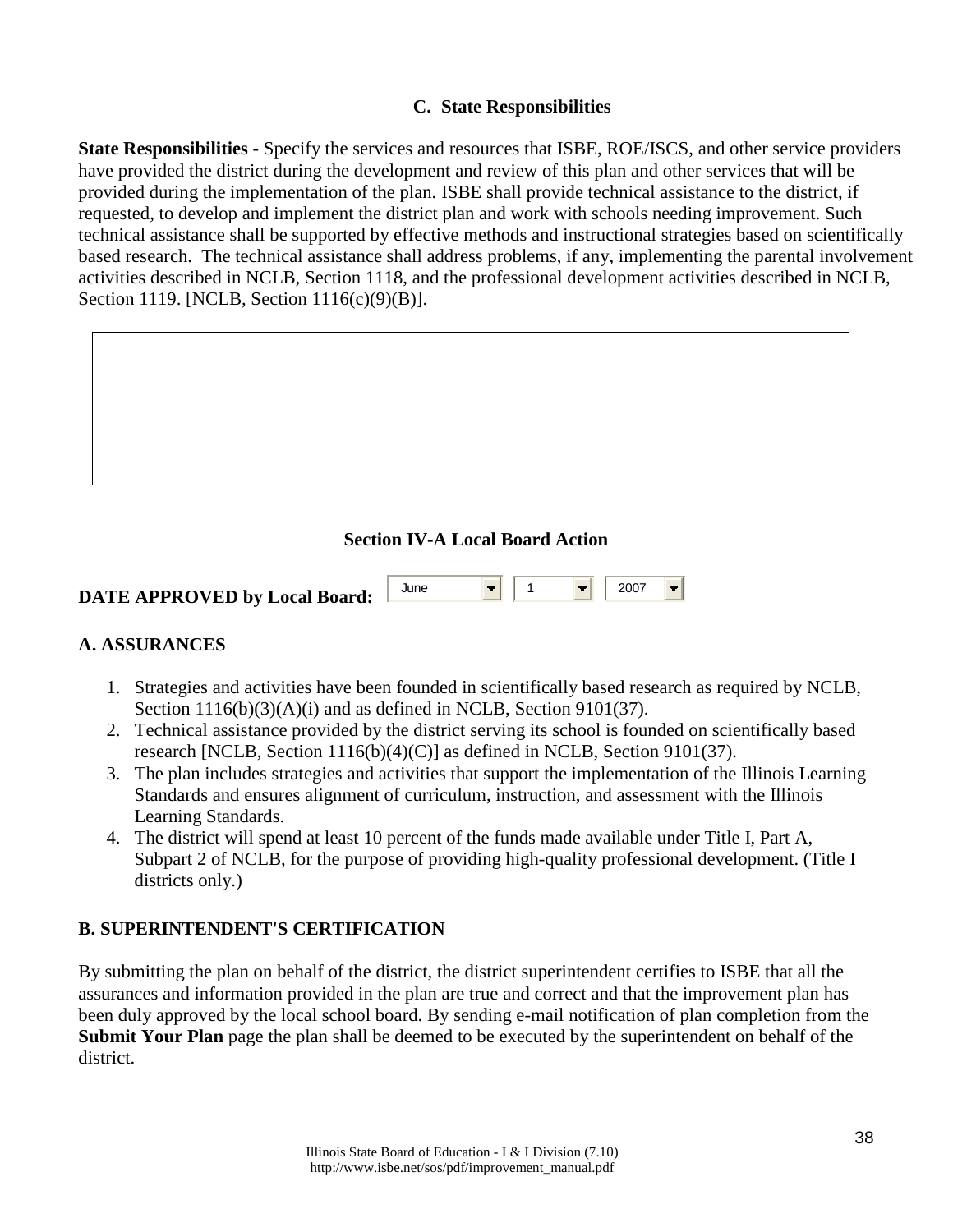# **Interactive Illinois Report Card (IIRC)**

### **IIRC - Front Page: <http://iirc.niu.edu/>**

### **Accessing District Improvement Plans**

- **Click on "District" and search by entering the name and/or name and # of the district.**
- **Click on the name of the district when the options are provided.**
- **From Main Report Card page click on "Login to e-Plans for this District."**
- **Enter Username and Password**

**If needed for the district, contact Gail Buoy at [gbuoy@isbe.net.](mailto:gbuoy@isbe.net) Send her an email with name and title of person, email address, phone number, and name and # of school district to be issued the username and password.**

**Select plans from the District menu tabs.** 

### **There are two views for reading the Improvement Plans:**

- **PDF version** for printing the full plan or individual pages.
- **Edit: access to each section of the template and ISBE monitoring**

# **District Information:**

**The district representatives will enter their information in the following sections of the District Improvement Plan.**

- **Preliminary Information District and School (if applicable) Contact Information**
- **Section I: Data & Analysis**
- **Section II: Action Plan**
- **Section III: Development, Review, and Implementation**
- **Section IV: Board Action and "Submit Plan"**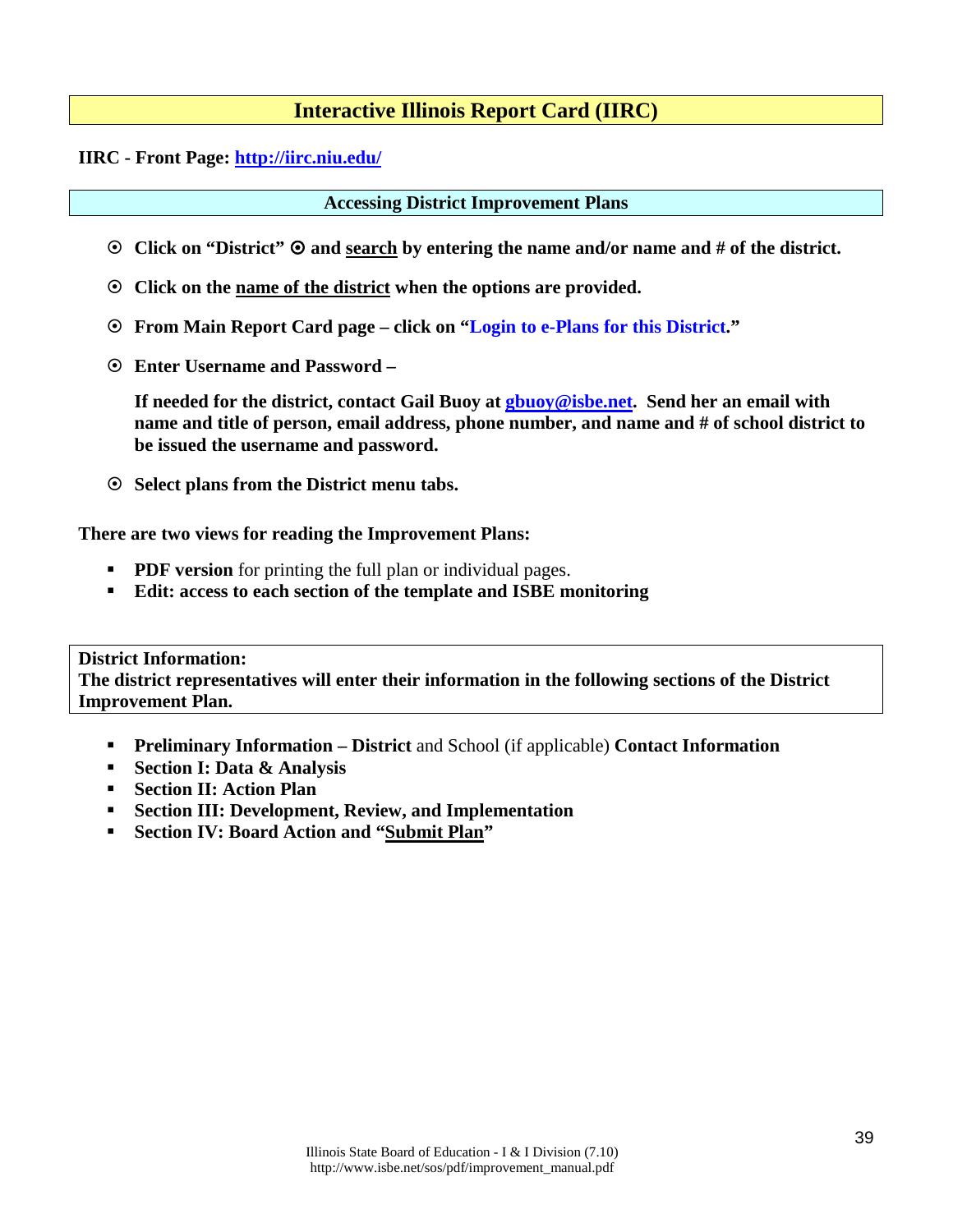# **SCHOOL IMPROVEMENT PLAN and RESOURCES 2010-2011**

Submission of a **School Improvement Plan (SIP)** is required by federal and state regulations for schools that are in academic status. The plan must cover two fiscal years (e.g. FY 2010 to FY 2012) and must be revised every two years while the school remains in status.

Illinois schools in status that did not submit a school improvement plan last year must submit an improvement plan as required by Public Law 107-110, the *No Child Left Behind Act* [of 2001, section 1101 et seq.,](http://www.ed.gov/policy/elsec/leg/esea02/index.html) and [Section 2-](http://www.ilga.gov/legislation/ilcs/ilcs3.asp?ActID=1005&ChapAct=105%26nbsp%3BILCS%26nbsp%3B5%2F&ChapterID=17&ChapterName=SCHOOLS&ActName=School+Code%2E) [3.25d of the School Code, 105 ILCS 5/2-3.25d.](http://www.ilga.gov/legislation/ilcs/ilcs3.asp?ActID=1005&ChapAct=105%26nbsp%3BILCS%26nbsp%3B5%2F&ChapterID=17&ChapterName=SCHOOLS&ActName=School+Code%2E) Revisions are then required at the expiration of the two-year plan while the school remains in academic status. Districts are required to submit restructuring plans on behalf of schools after the fifth calculation of not making Adequate Yearly Progress.

A School Improvement Plan is optional for schools that are not in academic status.

#### **Frequently Asked Questions: Improvement Planning 2010-2011**

This document addresses questions that relate to the federal and state improvement plan requirements and provides web links to related resources and technical assistance.

#### **[School Improvement Plan Guide](http://www.isbe.net/sos/pdf/sip_guide.pdf)**

The School Improvement Plan Guide includes instructions for completing the School Improvement Plan (SIP) template at the Illinois Interactive Report Card site [\(http://iirc.niu.edu\)](http://iirc.niu.edu/), provides guidance for plan developers and peer reviewers, and ISBE's review of the plan. The [template](http://www.isbe.net/sos/word/eplan_school_template.doc) and this accompanying guide are to be used together to ensure that users include all requirements of federal and state law for revised school improvement plans. Plan developers will find these questions and the School Improvement Plan Monitoring Prompt useful in plan development, revision, and peer review.

#### **[School Improvement Monitoring Prompt](http://www.isbe.net/sos/pdf/sip_monitoring.pdf)**

This checklist is used by the Illinois State Board of Education (ISBE) for SIP monitoring in compliance with NCLB, Section 1116, and state law. It addresses the requirements for SIPs in Illinois e-Plans as described in the School Improvement Plan [Guide.](http://www.isbe.net/sos/pdf/sip_guide.pdf) ISBE staff comments are intended to provide feedback on the plan to ensure that all groups will make Adequate Yearly Progress (AYP).

#### **[Single School District Improvement Plan Monitoring Prompt](http://www.isbe.net/sos/pdf/dip_single_school.pdf)**

Single school districts are to complete the single school district improvement plan (SSDIP) on the IIRC. The District Improvement Plan Guide and School Improvement Plan Guide are to be used to develop the plan. Sections III and IV of the single school district improvement plan (SSDIP) align with the School Improvement Plan requirements.

#### **[School Improvement Plan "Word" Template](http://www.isbe.net/sos/word/eplan_school_template.doc)**

This tool provides assistance to school representatives with the development and refinement of the plan. Once the local board approves the school plan, the contents can be "cut and pasted" into the school's 2009 IIRC e-Plan.

#### **Federal and State Status for Schools**

The [Data Analysis & Progress Monitoring Division](http://www.isbe.net/research/htmls/improvement.htm) provides the district and school improvement status charts.

#### **[Illinois Interactive Report Card](http://iirc.niu.edu/)**

ISBE requires that all plans be submitted via "e-Plans" on the [Illinois Interactive Report Card](http://iirc.niu.edu/) site. This process streamlines and provides an interactive site where teams can work on plans at any time and store them on a secure server. The templates are loaded with the applicable school's Report Card data. 2010 data will be posted following release of the 2010 Report Card.

On the School Profile page, click on the link titled "Access the School Improvement e-Plan" located on the information banner across the top. The passwords are protected and are available to authorized personnel by contacting Gail Buoy, Innovation and Improvement Division, by email a[t gbuoy@isbe.net](mailto:gbuoy@isbe.net) or send an email to [eplans@niu.edu.](mailto:eplans@niu.edu) Note: E-Plan passwords are not the same as the passwords for IIRC Student Data Services.

### **RESOURCES**

#### **[Federal Guidance](http://www.ed.gov/policy/elsec/guid/schoolimprovementguid.pdf)**

**[LEA and School Improvement](http://www.ed.gov/policy/elsec/guid/schoolimprovementguid.pdf) Non-Regulatory Guidance** *(Revised)* July 21, 2006 Student Achievement and School Accountability Programs, Office of Elementary and Secondary Education, U.S.

Department of Education.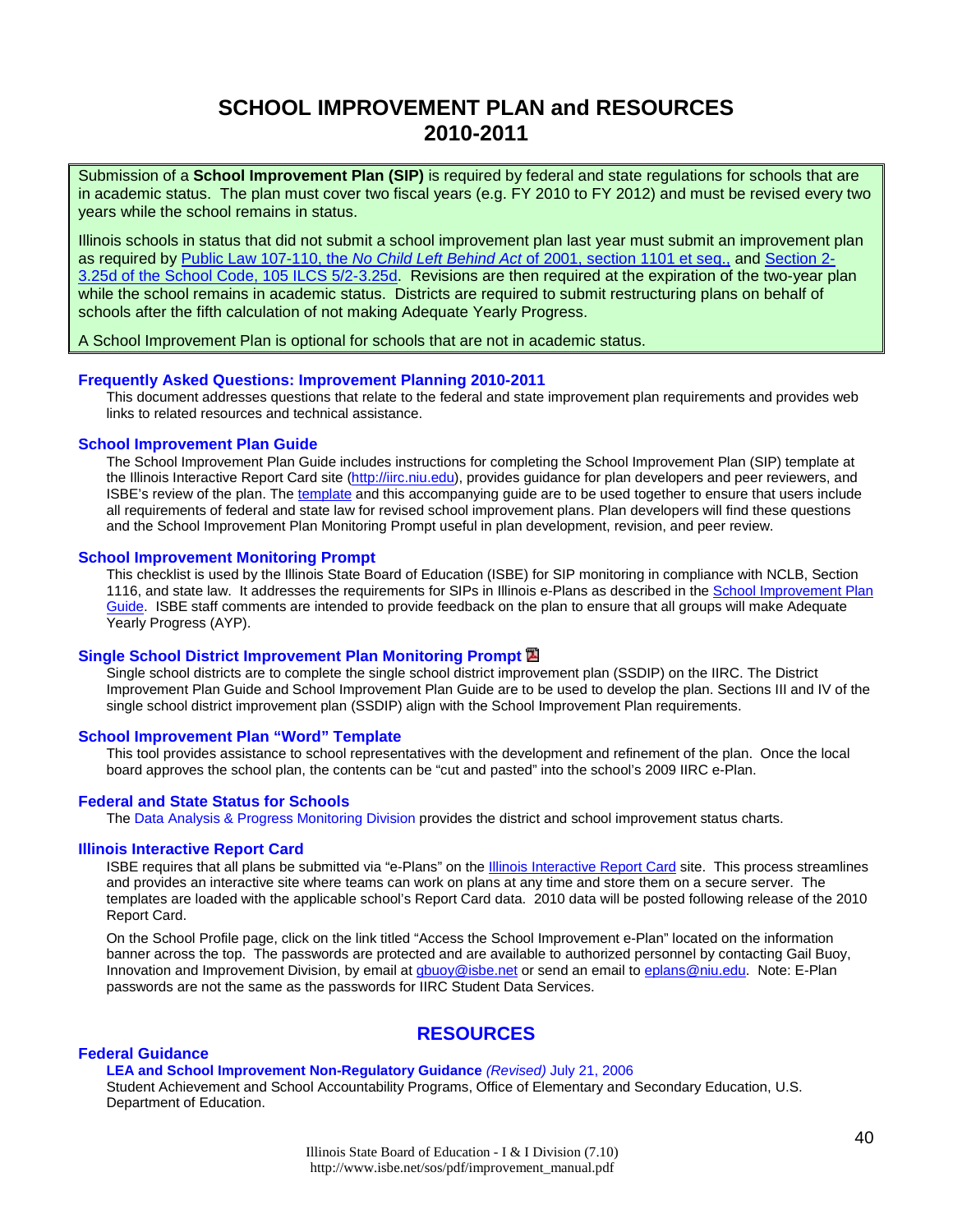#### **Presentations to assist district/school personnel develop and refine improvement plans.**

- **[Tips for Improvement Planning: Lessons Learned](mms://video2.isbe.net/Improvement_Planning_060810)** (webinar)
- **[Developing School Improvement Plans #101](http://www.isbe.net/sos/ppt/SIP_development.ppt)** (Power Point)

#### **[Professional Development Activities – Illinois Statewide Listing](http://www.iarss.org/Development.asp)**

Links to professional development offered by th[e Regional Offices of Education, Intermediate Service Centers, ISBE, IASA,](http://www.iarss.org/directory/state-map.html)  [IPA, IASBO, and Illinois ASCD.](http://www.iarss.org/directory/state-map.html) 

#### **[Illinois Principals Association/ISBE: School Showcase webinars](http://www.ilprincipals.org/pages/showcase_webinars.html)**

Illinois middle and high schools that made significant academic improvement in 2009-2010. Handouts and other materials are available to download with each school's recording.

#### **[Center on Innovation and Improvement](http://www.centerii.org/)**

National center provides access to research-based resources on district and school improvement processes.

#### **What Works [Clearinghouse](http://ies.ed.gov/ncee/wwc/)**

U.S. Department of Education, Institute of Education Services features educational resources demonstrating what works in education.

#### **[National High School Center](http://www.betterhighschools.org/about/)**

National center serves as the central source of information and expertise on high school improvement for the [Regional](http://www.betterhighschools.org/tech/map.asp)  [Comprehensive Centers \(RCCs\)](http://www.betterhighschools.org/tech/map.asp).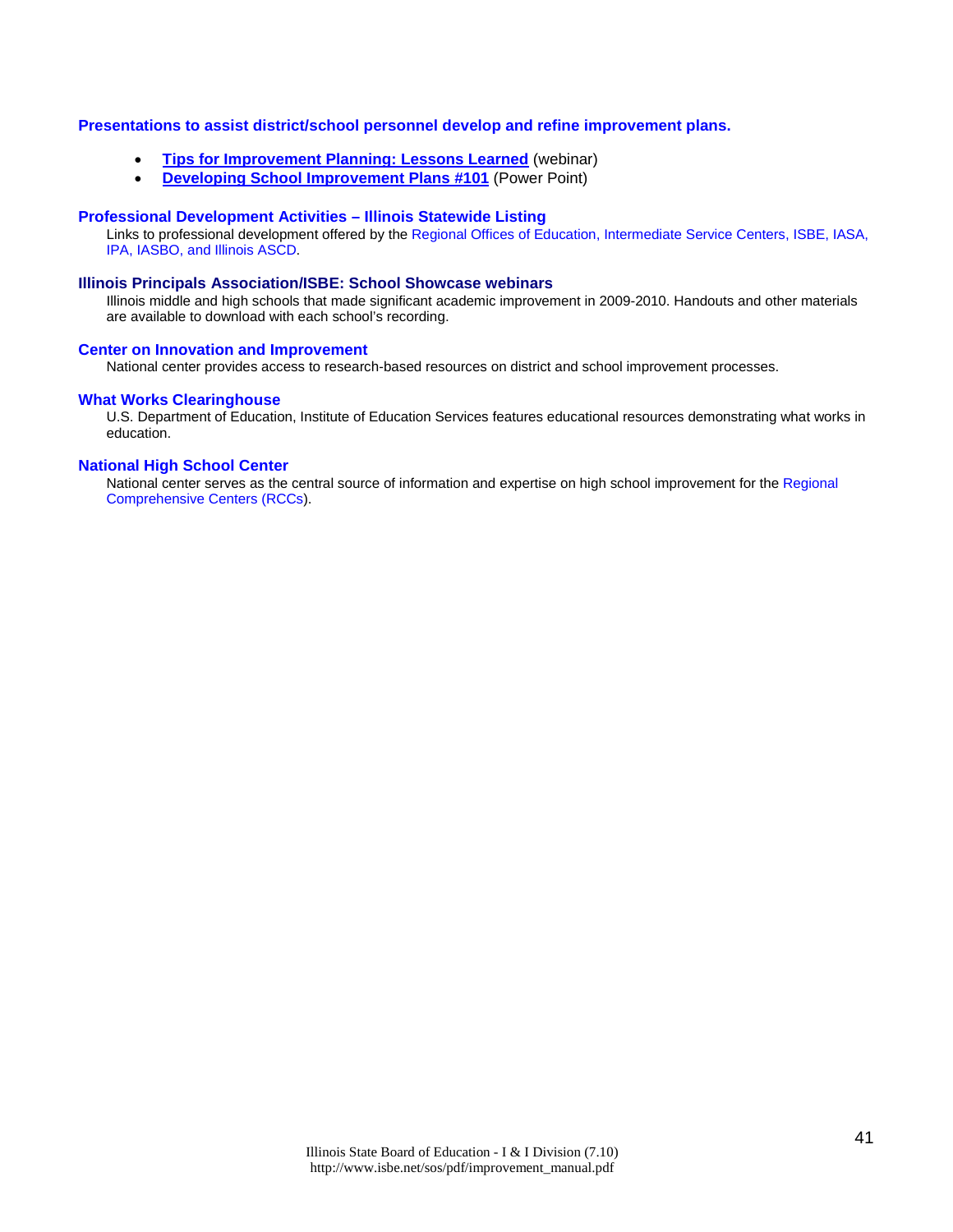# **Illinois e-Plans**

# **School Improvement Plan Guide**

### **Overview**

The [School Improvement Plan Guide](http://www.isbe.net/sos/pdf/sip_guide.pdf) includes instructions for completing the e-Plan School Improvement Plan (SIP) template at the Illinois Interactive Report Card site [\(http://iirc.niu.edu\)](http://iirc.niu.edu/), provides guidance for plan developers and peer reviewers and ISBE will use in reviewing the plan. The use of the template is required for schools in academic early warning (AEW) or school improvement, academic watch (AWS) or corrective action, and restructuring implementation status. The [template](http://www.isbe.net/sos/word/eplan_school_template.doc) and this accompanying guide are to be used together to ensure that users include all requirements of federal and state law for revised school improvement plans. Plan developers will find these questions and the [School Improvement Plan](http://www.isbe.net/sos/pdf/sip_monitoring.pdf)  [Monitoring Prompt](http://www.isbe.net/sos/pdf/sip_monitoring.pdf) useful in plan development, revision, and peer review.

The [School Improvement Plan Guide,](http://www.isbe.net/sos/pdf/sip_guide.pdf) School Improvement [Plan Monitoring Prompt,](http://www.isbe.net/sos/pdf/sip_monitoring.pdf) as well as other key resources are available on the ISBE website.

| <b>Key Resources</b>                                | <b>Web Addresses</b>                                          |
|-----------------------------------------------------|---------------------------------------------------------------|
| School Improvement Plan Guide                       | http://www.isbe.net/sos/pdf/sip_guide.pdf                     |
| School Improvement Plan Monitoring Prompt           | http://www.isbe.net/sos/pdf/sip_monitoring.pdf                |
| Single School Improvement Plan Monitoring Prompt    | http://www.isbe.net/sos/pdf/dip_monitoring.pdf                |
| School Improvement Plan Template                    | http://www.isbe.net/sos/word/eplan_school_template.doc        |
| (Word document for planning only)                   |                                                               |
| School Improvement Plan Template                    | http://iirc.niu.edu (under "school")                          |
| LEA and School Improvement: Non-Regulatory Guidance | http://www.ed.gov/policy/elsec/guid/schoolimprovementguid.doc |
| Illinois School Code                                | http://www.ilga.gov/legislation/ilcs/ilcs.asp                 |
| <b>NCLB Act</b>                                     | http://www2.ed.gov/policy/elsec/leg/esea02/index.html         |
| English Language Learners                           | http://www.isbe.net/bilingual/htmls/title111.htm              |
| Parent Involvement                                  | http://www.isbe.net/grants/html/parent.htm                    |
| Title I-Targeted Assistance and Schoolwide Programs | http://www.isbe.net/grants/html/title1.htm                    |

The School Improvement Plan template includes four sections:

- I. Data and Analysis (data automatically populated)
- II. Action Plan
- III. Plan Development, Review, and Implementation
- IV. Board Action

Plan developers are also encouraged to use the "road map" page after accessing the e-Plan at <http://iirc.niu.edu/> to travel easily between sections.

**Note: No new or revised plans based on 2010 data are to be submitted in the 2009 IIRC templates: such plans will be out of compliance. To be in compliance, plans for 2010 must be in the 2010 IIRC templates.**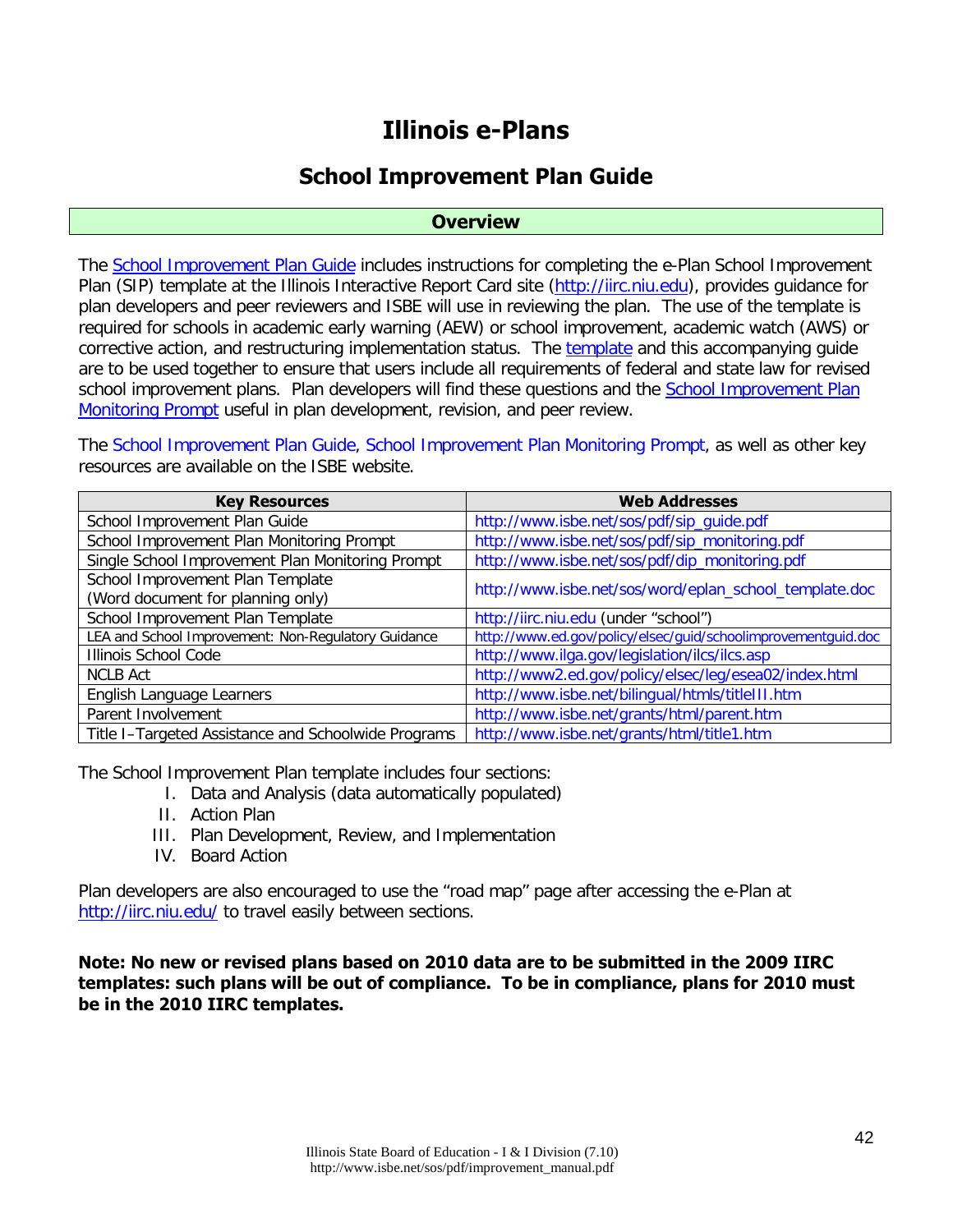# **Schools Required to Submit School Improvement Plans via IIRC**

Section 2-3.25d of the School Code requires each district to revise the school improvement plans of each of its schools that are placed on academic early warning (AEW) or school improvement, academic watch (AWS) or corrective action, or restructuring implementation status or whose plan has expired.

### **Submission of School Improvement Plans**

Each school must submit its revised school improvement plans to the district no later than three months after receiving formal notification of its Adequate Yearly Progress (AYP) status. [\[NCLB, Section 1116](http://www2.ed.gov/policy/elsec/leg/esea02/pg2.html#sec1116)   $(b)(3)(A)$ . The district peer review team must review the plan, work with the school as necessary, and submit it to the local board of education. Forty-five days are allowed for peer review, local board approval, and submission at the Interactive Illinois Report Card (IIRC) website. [NCLB, Section 1116 (b)(3)(E)]. ISBE will monitor school improvement plans posted in Illinois e-Plans at IIRC. (105 ILCS5/2- 3.25d).

Illinois schools in school academic early warning (AEW) or school improvement, or academic watch (AWS) or corrective action, and restructuring implementation status **must use the 2010 School Improvement Plan Template** at the Illinois Interactive Report Card site -<http://iirc.niu.edu/>- to ensure the contents of the school improvement plan addressed the requirements defined by Public Law 107-110, the [No Child Left Behind Act of 2001](http://www2.ed.gov/policy/elsec/leg/esea02/pg2.html#sec1111), Section 1101 et seq., (herein referred to as "NCLB") and [Section 2-3.25d of the School Code, 105 ILCS 5/2-3.25d.](http://www.ilga.gov/legislation/ilcs/ilcs3.asp?ActID=1005&ChapAct=105%26nbsp%3BILCS%26nbsp%3B5%2F&ChapterID=17&ChapterName=SCHOOLS&ActName=School+Code%2E) Single school districts in academic status must use the Single School District template that is available at the IIRC site under the "district" main menu.

ISBE encourages the use of this template for other schools wanting to organize improvement planning around federal and state requirements.

# **Technical Assistance**

### **School Improvement Plans:**

Technical assistance with the development, submission, and implementation of these plans is available through the **Regional Offices of Education and the Intermediate Services Centers** <http://www.iarss.org/directory/state-map.html> or call the **Innovation and Improvement Division** at 217/524-4832.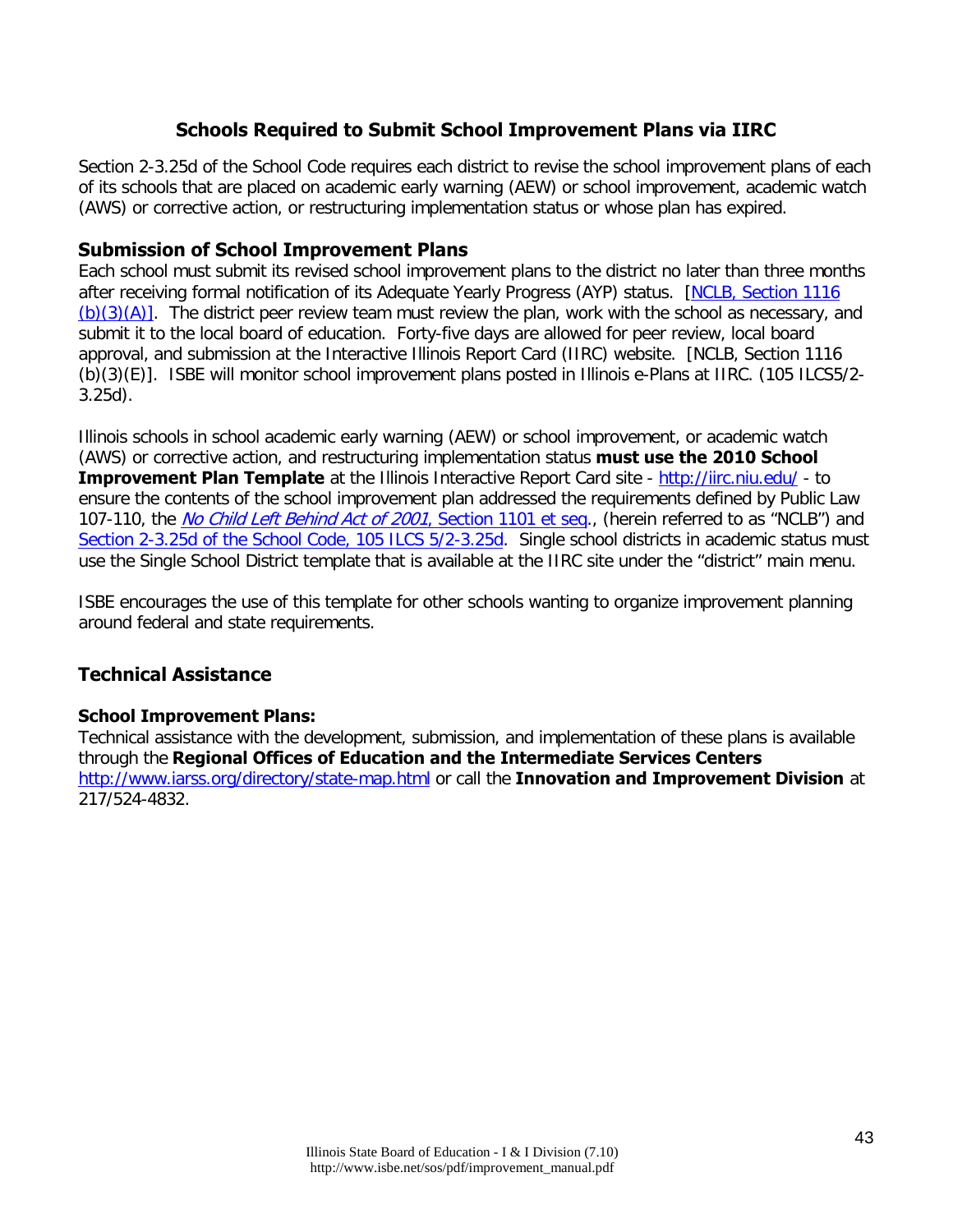# **Instructions for Completing the School Improvement Plan**

## **District and School Information**

Available information about the district and school will populate this section in the School Improvement Plan Template at the IIRC website. Please complete or correct information as necessary.

Sections I and II of the template are discussed together to foster a strong connection between data analysis and the action plan.

| Section I-Data and Analysis                                                                                                                                                                                                                                                                                                                                                                                                                                                                                                                                                                                                                                                 | <b>Section II - Action Plan</b>                                                                                                                                                                                                                                                                                                                                                                                                                                                                                                                                                                |
|-----------------------------------------------------------------------------------------------------------------------------------------------------------------------------------------------------------------------------------------------------------------------------------------------------------------------------------------------------------------------------------------------------------------------------------------------------------------------------------------------------------------------------------------------------------------------------------------------------------------------------------------------------------------------------|------------------------------------------------------------------------------------------------------------------------------------------------------------------------------------------------------------------------------------------------------------------------------------------------------------------------------------------------------------------------------------------------------------------------------------------------------------------------------------------------------------------------------------------------------------------------------------------------|
| This section prompts an analysis of the data<br>deemed relevant by the school that leads to<br>an action plan that will have "the greatest<br>likelihood of ensuring" that all groups will<br>make AYP. (NCLB, Section 1116.)<br>Included in this section is a review of report<br>card data and may include discussion of other<br>optional data in such areas as local<br>assessment data, information and data about<br>the attributes and challenges of the school<br>and community that have affected student<br>learning, (i.e., educator qualifications,<br>professional growth and development,<br>student discipline control, parental<br>involvement data, etc.). | The action plan must include an objective for<br>each area of deficiency as noted in the Data<br>and Analysis section.<br>Almost all objectives for required plans may be<br>grouped into one of five areas:<br>Reading,<br>Mathematics.<br>Attendance,<br>Graduation Rate, or<br>Participation Rate.<br>These are the only areas that can place a school<br>into school improvement and result in a school<br>not making AYP. However, a school may choose<br>to include other objectives for other<br>fundamental learning areas. One objective may<br>address multiple areas of deficiency. |

# **Section I – Data and Analysis**

# **I-A: Report Card Data**

AYP information from the School Report Card, Assessment Data, Basic School Information, and Educator data will populate screens for this section.

Each area that receives a "No" for not making AYP must be addressed in the action plan. The Report Card data screens in Part A will not require user input; the data presented is for review and analysis in preparing the school plan. Under the last item in Part A, compose a brief analysis of the data as presented in that section.

The "Report Card Data" template will prompt responses to the following questions:

- a) What do the School Report Card data tell you about student performance in your school? What areas of weakness are indicated by these data? What areas of strength are indicated?
- b) What factors are likely to have contributed to these results? Consider both external and internal factors to the school.
- c) Conclusions: What do these factors imply for next steps in improvement planning? Responses to (c) will be carried forward to Part D (Key Factors).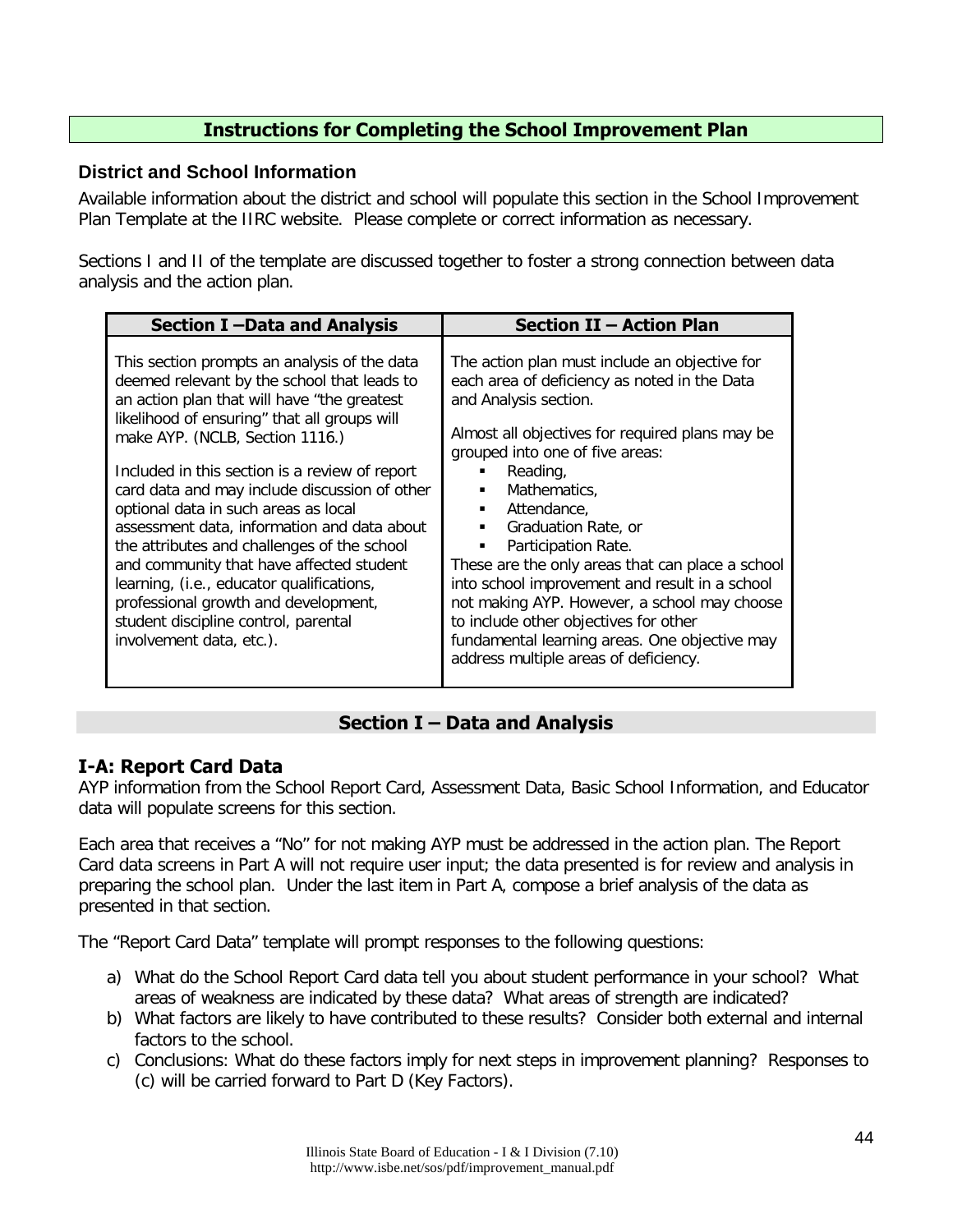#### **Note**

**Optional data may not be "optional" if required in support of the selection of objectives, strategies, and activities in the school improvement plan. These data may be necessary in order to provide the most accurate picture possible of student progress.**

# **I-B: Local Assessment Data (Optional)**

This section prompts a description and analysis of local assessment data deemed relevant by the school leading directly to the strategies and activities in the action plan (Section II) which the school considers relevant to not making AYP. Data included in this section must be used in the development of the action plan as a part of the strategies and activities. Data that do not lead to the strategies and activities in this action plan are not expected nor desired. If used to develop the action plan, the data must be available to ISBE and the local community upon request.

Compose a brief analysis of the relevant data in responding to the following questions:

- a) What do these data tell you? What areas of weakness are indicated by these data? What areas of strength are apparent?
- b) What factors are likely to have contributed to these results? Consider both external and internal factors to the school.
- c) Conclusions: What do these factors imply for next steps in improvement planning? Responses to (c) will be carried forward to Part D (Key Factors).

# **I-C: Other Data (Optional)**

In this section, provide a description of other data analyzed in the plan leading directly to the strategies and activities in the action plan (Section II). If used to develop the action plan, the data must be available to ISBE and the local community upon request.

The information screens prompt you for data and information on the attributes and challenges of the school and community that have affected student learning (Item 1); educator qualifications, staff capacity, professional growth and development data (Item 2); and parent involvement data (Item 3).

Compose a brief analysis of the relevant data in responding to the following questions:

- a) What do these data tell you?
- b) What factors are likely to have contributed to these results?
- c) Conclusions: What do these factors imply for next steps in improvement planning? Responses to (c) will be carried forward to Part D (Key Factors).

# **I-C: Item 1 - Attributes and Challenges**

- **a) Data:** Briefly describe attributes and challenges of the school and community that have affected student performance. What do these data and/or information tell you?
- **b) Factors:** In what ways, if any, have these attributes and challenges contributed to student performance results?
- **c) Conclusions:** What do these factors imply for next steps in improvement planning? Responses to (c) will be carried forward to Part D (Key Factors).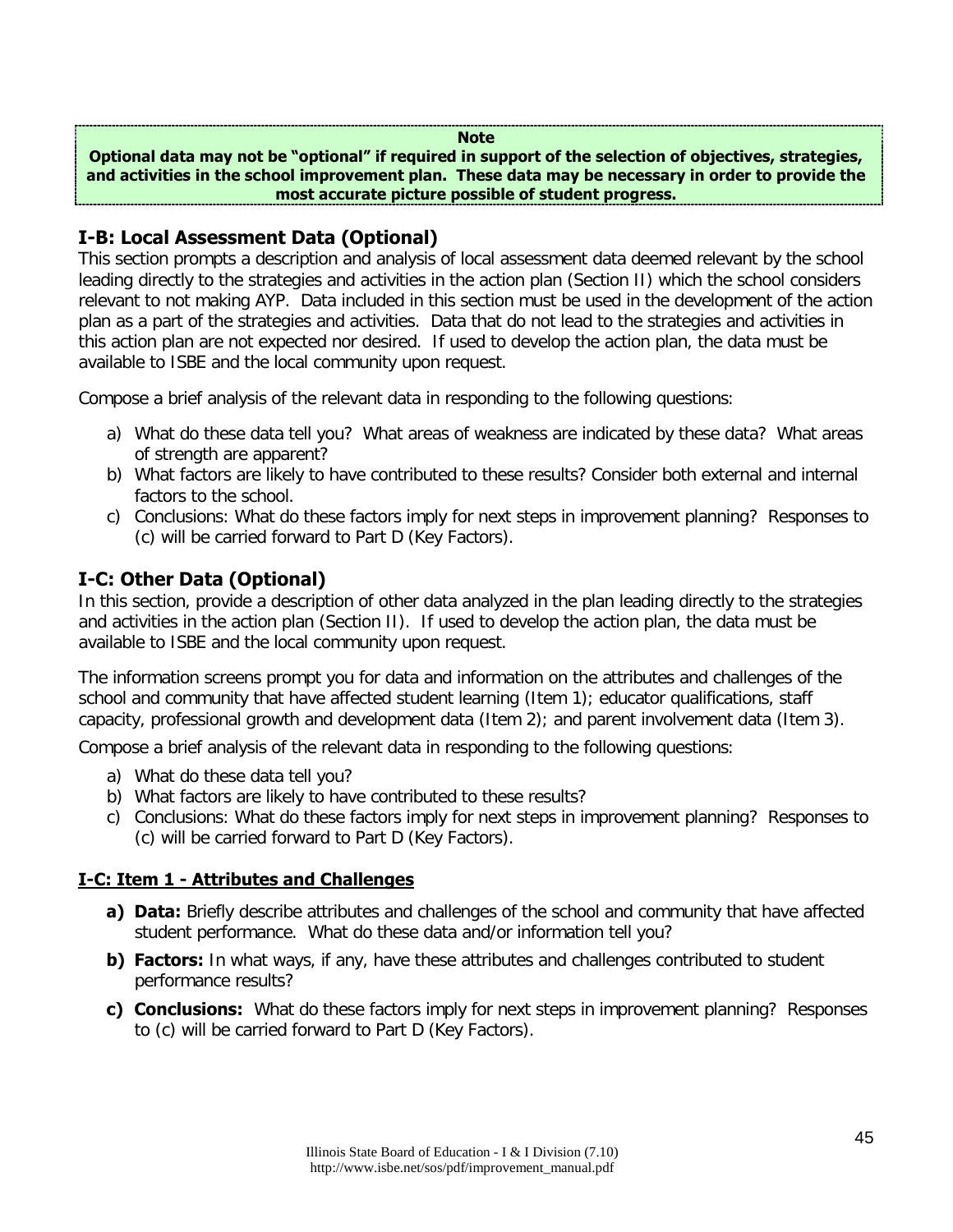# **I-C: Item 2 - Educator Qualifications, Staff Capacity, and Professional Development**

- **a) Data:** Briefly describe data on educator qualifications and data and/or information about staff capacity and professional development opportunities related to areas of weakness and strength. What do these data and information tell you?
- **b) Factors:** In what ways, if any, have educator qualifications, staff capacity, and professional development contributed to student performance results?
- **c) Conclusions:** What do these factors imply for next steps in improvement planning? Responses to (c) will be carried forward to Part D (Key Factors).

# **I-C: Item 3 - Parent Involvement**

- **a) Data:** Briefly describe data on parent involvement. What do these data tell you?
- **b) Factors:** In what ways, if any, has parent involvement contributed to student performance results?
- **c) Conclusions:** What do these factors imply for next steps in improvement planning? Responses to (c) will be carried forward to Part D (Key Factors).

# **I-D: Key Factors**

This section prompts a review of the collection of factors from data analysis (I-A, I-B, and I-C) and the next steps that have been carried forward from the data screens. Prioritize the factors staff can change or influence and, in I-D, list the key factors that are within the school's capacity to change or control which contribute to low achievement that are based on inferences from assessment or other data. These key factors will be addressed through the strategies and activities in the action plan (Section II). Key factors that prevented the school from achieving AYP should become clear by analyzing (among other things) assessment data; factors in the school and community that have affected student learning; educator qualifications and professional growth; and parent involvement affecting student performance. List the next steps for improvement that will address the key factors.

# **Section II – Action Plan**

This section prompts the selection of objectives, the strategies and activities necessary to achieve those objectives, and how progress will be monitored.

# **OBJECTIVES**

- Each objective must be written to identify the current achievement level and specific, measurable outcomes in terms of AYP to be achieved for each year of the two required years of the plan.
- The objectives must be clear and tightly focused on the fundamental teaching and learning issues that have prevented the school from making adequate yearly progress.
- The objectives must promote continuous and substantial progress to ensure that students in each subgroup meet the State's target.
- The objective should not be written to target performance that is less than Safe Harbor or AYP; areas of deficiency must be clearly indicated.

Check the areas of deficiency addressed by the objective in the box provided. Please complete as many objectives as are needed to cover the deficiency areas to ensure that the strategies and activities adopted have the greatest likelihood of ensuring that all groups will make AYP.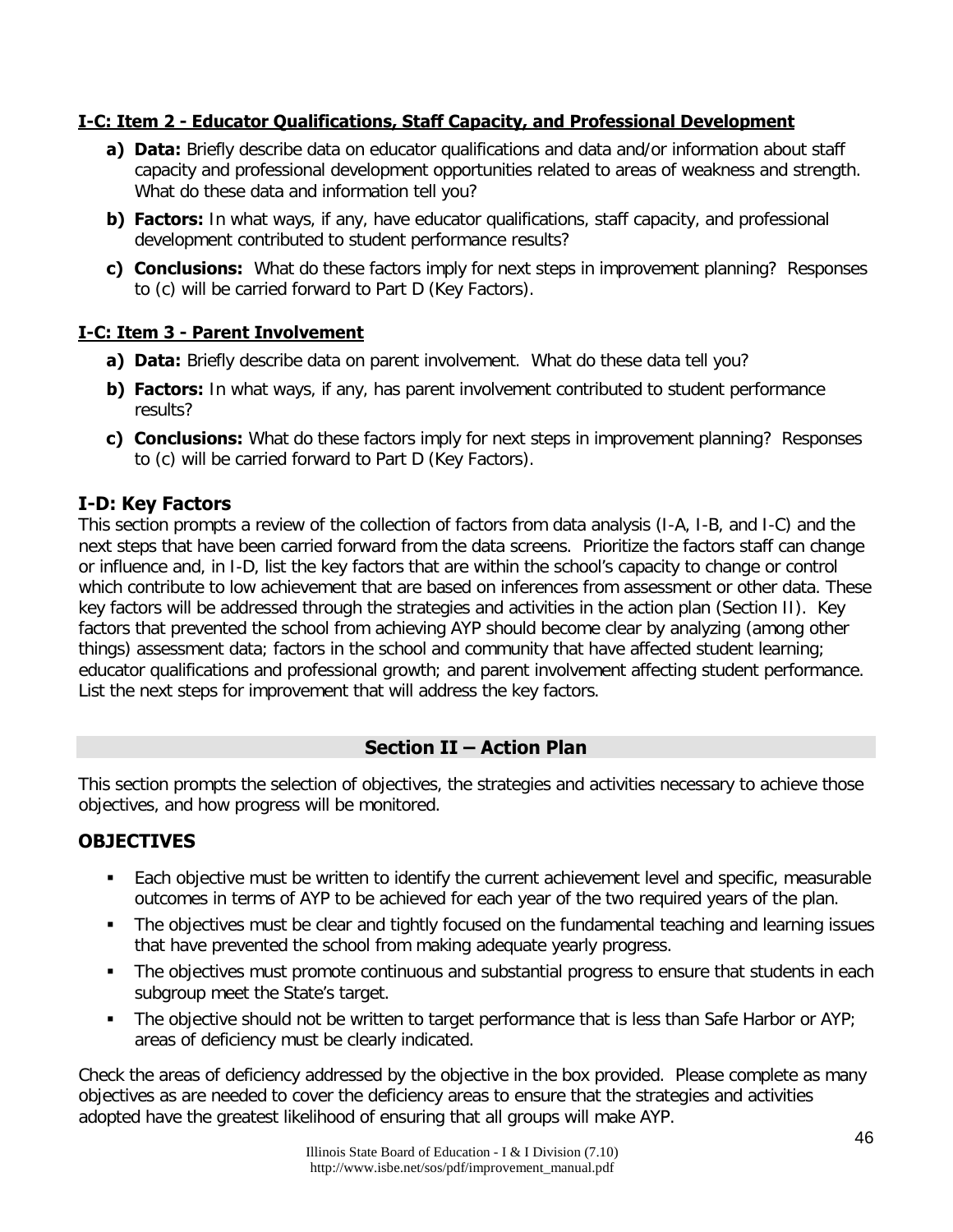The School Improvement Plan e-Plan will prompt the review of all areas of deficiency before the plan can be submitted.

# **Examples of Objectives**

- 1. While our current achievement in reading for the grade 3 low-income subgroup is 60% meeting/exceeding for ISAT, this subgroup will [make AYP of at least 85.0% in 2011](http://www.isbe.net/ayp/htmls/illini_equal_steps.htm) or Safe Harbor and 92.5% in 2012 or Safe [Harbor.](http://www.isbe.net/ayp/htmls/illini_equal_steps.htm)
- 2. The low-income participation rate in mathematics, currently at 84%, will be raised to at least 95% of the students participating in the 2011 and 2012 ISAT.
- 3. While our current achievement in reading for grade 5 shows 42% of our students in the Meets/Exceeds categories, the fifth grade will make AYP of at least 85.0% in 2011 and 92.5% in 2012. (Other subgroups such as low income or Hispanics could be included in the strategies and activities for this objective.)

If a school has met all the state-required performance targets identified in the School Report Card for only one year, it is still required to revise the School Improvement Plan while the school remains in status. The school should set forth other targets for improvement derived from and supported by data analysis to insure that the school continues to meet state targets.

# **STRATEGIES AND ACTIVITIES**

**Please Note**: All strategies and activities must have a defined timeline and indicate the budget and funding source for each student, professional development activity, and parent involvement strategy or activity.

# **Section II-B: STUDENT STRATEGIES AND ACTIVITIES**

State the student strategies and activities for students to be implemented that logically support the objective and respond to the key factors identified in Section I-D. Indicate whether the strategy or activity is during school hours, before school, after school, or during summer school. Each of the strategies or activities in the plan should be measurable and clearly identify the expected outcome(s) (e.g., what will students be doing that demonstrates progress in achieving the objective? What instructional practices will staff engage in to support students?) The action plan pages must clearly identify the role of the various stakeholders involved, including when and how they will be expected to accomplish the listed strategy or activity.

# **Section II-C: PROFESSIONAL DEVELOPMENT STRATEGIES AND ACTIVITIES**

State the professional development strategies and activities necessary to accomplish the objective, especially in support of the strategies and activities for students identified in Section II.B. Professional development strategies and activities must support and directly address the academic achievement problems that caused the school to be identified in status or in special education compliance. In most cases, this professional training will focus on the teaching and learning process, such as increasing content knowledge, the use of scientifically based instructional strategies, and the alignment of classroom activities with academic content standards and assessments. These strategies and activities must be measurable, and expected outcomes must be clear. Provide sufficient specificity to guide those implementing this plan.

# **Section II-D: PARENT INVOLVEMENT STRATEGIES AND ACTIVITIES**

State the parent involvement strategies and activities that will promote effective parent involvement for the objective. Effective strategies will engage parents as partners with teachers in educating their children and will involve them in meaningful decision-making at the school. [NCLB, Section 1116(b)(3)(A)(vi) and (viii)]. A parent involvement policy is required of all schools, including schools [that receive Title I funds.](http://www.isbe.net/grants/html/parent.htm)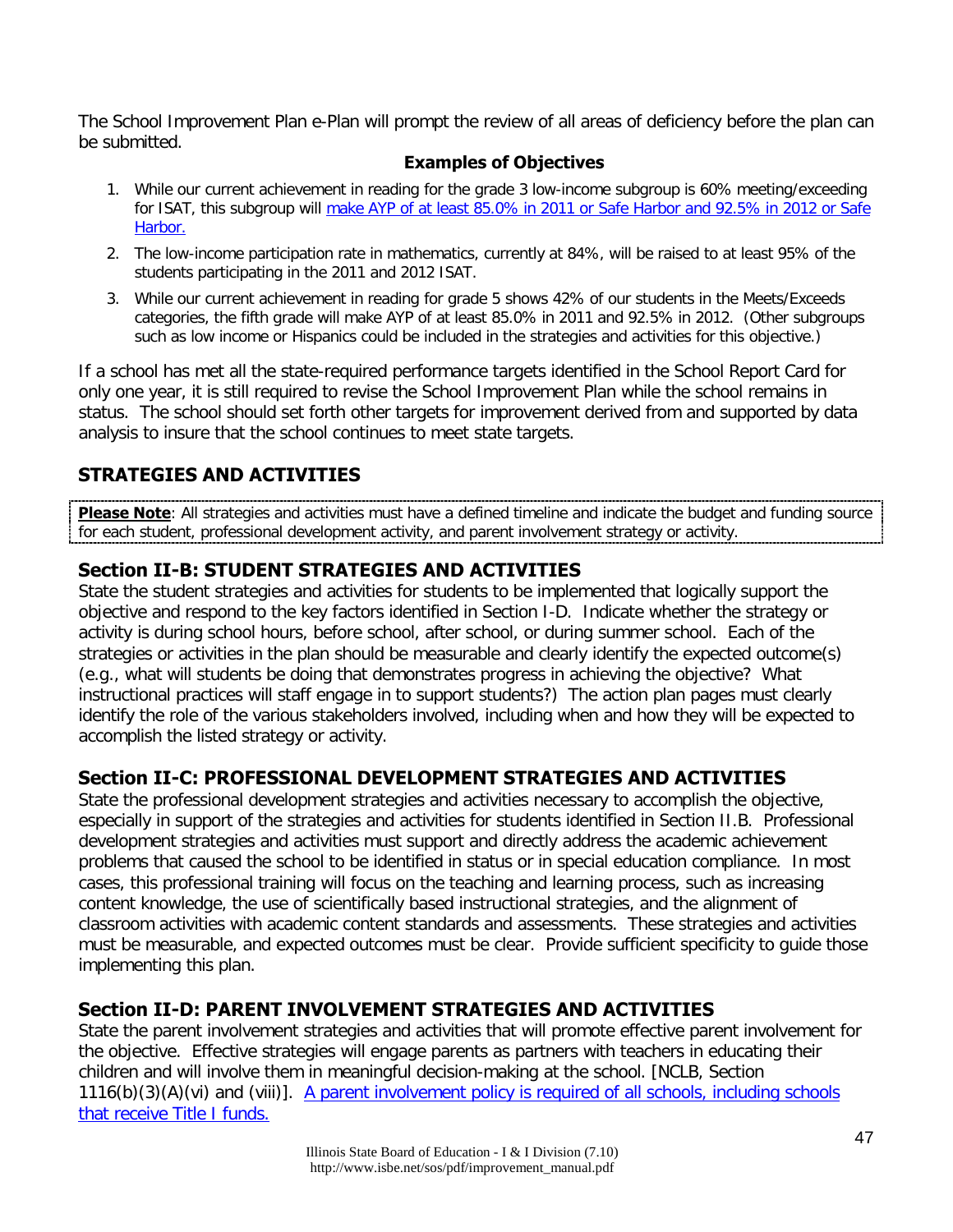If applicable, the parent involvement strategies and activities identified in the plan must be consistent with the school's parent involvement policy. These strategies and activities must be measurable and expected outcomes must be clear. Provide sufficient specificity to guide those implementing this plan.

# **Section II-E MONITORING (for each objective)**

Describe the process for monitoring the effectiveness of the strategies and activities for the objective and identify the person(s) responsible for overseeing the work.

- 1. Describe the process and measures of success for the identified objective. (How will school personnel monitor the effectiveness of the strategies and activities?)
- 2. List the individuals and designate the role of each person (e.g., Karen Smith, assistant principal) overseeing the strategies and activities in the action plan to achieve each objective.

# **Section III – Plan Development, Review, and Implementation**

This section describes how the plan has been developed and reviewed and identifies the support in place to ensure implementation.

# **Part A – PARENT NOTIFICATION \***

Describe how the school has provided written notice about the school's academic status identification to parents of each student in a format and, to the extent practicable, in a language that the parents can understand. **(\* Requirement for Title I schools only.)**

# **Part B - STAKEHOLDER INVOLVEMENT**

Describe specifically how stakeholders (including parents, school staff, and outside experts) have been consulted in the development of the plan. (The names and titles of the school improvement team or plan developers are identified here.)

# **Part C – PEER REVIEW PROCESS**

Describe the district's peer review and approval process. Peer review teams should include teachers and administrators from schools and districts similar to the one in improvement, but significantly more successful in meeting the learning needs of their students. As appropriate, peer reviewers may be teachers from other schools, personnel from other districts, Regional Office of Education staff, Intermediate Service Center staff, ROE/ISC staff, university faculty, consultants, et al., or combinations thereof. ROE/ISC staff serving on a School Support Team should not serve on a peer review team in the same district. Peer review and subsequent local board approval must be completed within 45 days of receiving the school improvement plan.

For further description of the peer review process see: LEA and School Improvement: Non-Regulatory Guidance, July 21, 2006, at [http://www.ed.gov/policy/elsec/guid/schoolimprovementguid.doc.](http://www.ed.gov/policy/elsec/guid/schoolimprovementguid.doc)

# **Part D – TEACHER MENTORING PROCESS**

Describe the teacher mentoring program. Mentoring programs pair novice teachers with more experienced professionals who serve as role models and provide practical support and encouragement. Schools have complete discretion in deciding what else the teacher mentoring program should provide.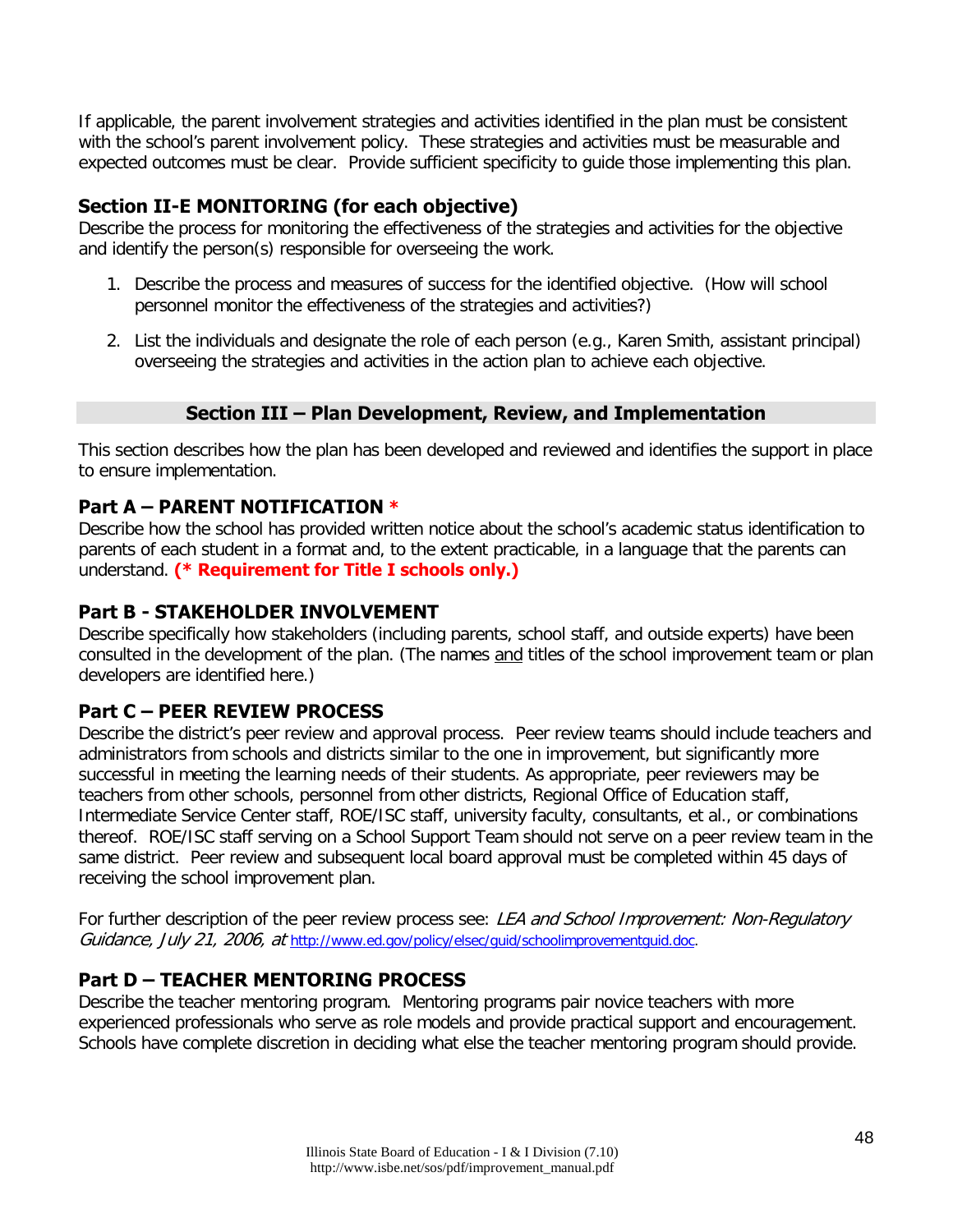# **Part E – DISTRICT RESPONSIBILITIES**

- 1. Specify the services and resources that the district has provided to revise the plan and other services that the district will provide toward implementation of strategies and activities. District technical assistance that include data analysis, identification of the school's challenges in implementing professional development requirements, the resulting need-related technical assistance and professional development to effect changes in instruction, as well as analysis and revision of the school's budget (NCLB, Section 1116).
- 2. Identify the corrective actions or restructuring options taken by the district for Title I schools.

**Corrective actions** taken by a district for a Title I school that failed to meet AYP for a fourth annual calculation (Corrective Action Status) should be aligned with the strategies and activities of this plan. The district must take one or more of the following actions in such a school per NCLB, Section  $1116(b)(7)(C)(iv):$ 

- Required implementation of a new research-based curriculum of instructional program;
- Extension of the school year or school day;
- Replacement of staff members relevant to the school's low performance;
- **Significant decrease in management authority at the school level;**
- Replacement of the principal;
- Restructuring the internal organization of the school; or
- Appointment of an outside expert to advise the school.

**Restructuring options** (allowed in Illinois) selected by a district for a Title I School that failed to meet Adequate Yearly Progress (AYP) for a fifth annual calculation (Restructuring Status) should be aligned with the strategies and activities of this plan. The district must take at least one of the following options in such a school:

- Reopening the school as a public charter school, consistent with Article 27A of the School Code (105 ILCS 5/27 A);
- Replacing all or most of the school staff, which may include the principal, who are relevant to the school's inability to make AYP;
- **Entering into a contract with an entity such as a private management company, with a** demonstrated record of effectiveness, to operate the school as a public school;
- Implementing any other major restructuring of the school's governance that makes fundamental reform in:
	- i. governance and management, and/or
	- ii. financing and material resources, and/or
	- iii. staffing.

For further description of corrective action status see LEA and School Improvement: Non-Regulatory Guidance, July 21, 2006, at <http://www.ed.gov/policy/elsec/guid/schoolimprovementguid.doc>

# **Part F - STATE RESPONSIBILITIES**

Specify the services and resources that ISBE, ROEs/ISCs, and other service providers have provided the school during the development and review of this plan and other services that will be provided during the implementation of the plan. ISBE shall provide technical assistance to the school if the district fails to do so.

# **Part G – SCHOOL SUPPORT TEAM**

List the names and identify the roles (e.g., distinguished educator, district curriculum coordinator, university partner, or ROEs/ISCs consultant) of the School Support Team. If applicable, School Support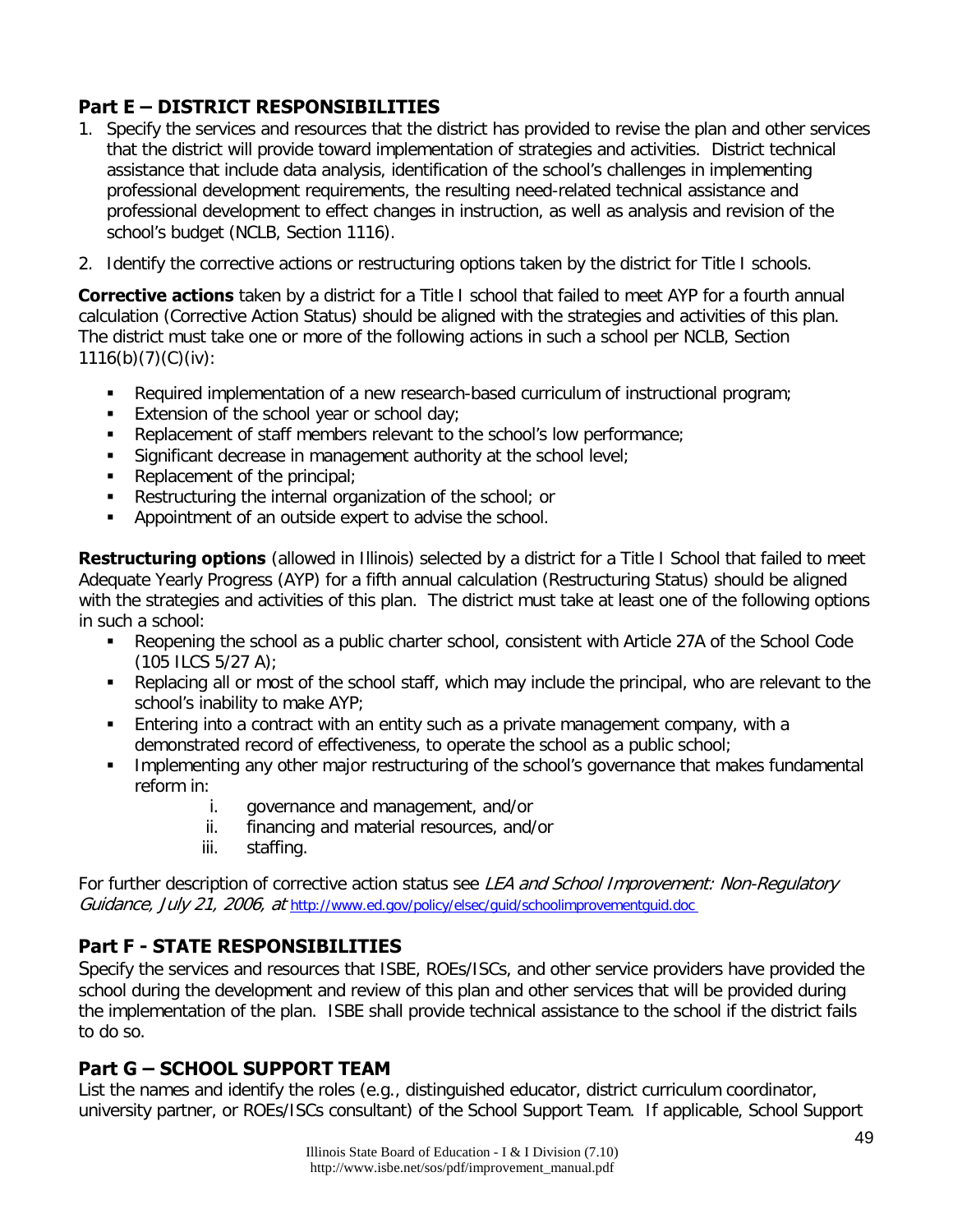Teams are assigned to schools in corrective action to provide "sustained and intensive support" for those schools to make adequate yearly progress. The school support team is not the same as the school planning team.

For further description of School Support Teams and their function see LEA and School Improvement: Non-Regulatory Guidance, July 21, 2006, at [http://www.ed.gov/policy/elsec/guid/schoolimprovementguid.doc.](http://www.ed.gov/policy/elsec/guid/schoolimprovementguid.doc)

# **Section IV – Board Action**

**Date Approved:** The approval date of the local board must be entered in the e-Plan.

# **A. ASSURANCES**

- 1. The district has provided written notice in a timely manner about the improvement identification to parents of each student enrolled in the school, in a format and, to the extent practicable, in a language that the parents can understand. [NCLB, Section 1116 (c)(6)].
- 2. Strategies and activities have been founded on scientifically based research as required by NCLB, Section 1116(b)(3)(A)(i) and as defined in NCLB, Section 9101(37).
- 3. Technical assistance provided by the district serving its school is founded on scientifically based research [NCLB, Section 1116(b)(4)(C)] as defined in NCLB, Section 9101(37).
- 4. The plan includes strategies and activities that support the implementation of the Illinois Learning Standards and ensures alignment of curriculum, instruction, and assessment with the Illinois Learning Standards.
- 5. The school will spend at least 10 percent of the funds made available under Section 1113 of NCLB for the purpose of providing teachers and the principal high-quality professional development. (Title I schools only.)

# **B. SUPERINTENDENT'S CERTIFICATION**

By submitting the plan on behalf of the school, the district superintendent certifies to ISBE that all the assurances and information provided in the plan are true and correct and that the improvement plan has been duly approved by the local school board. By sending e-mail notification of plan completion from the Submit Your Plan page, the plan shall be deemed to be executed by the superintendent on behalf of the school.

# **ISBE Monitoring**

This part of the template will be completed by ISBE staff.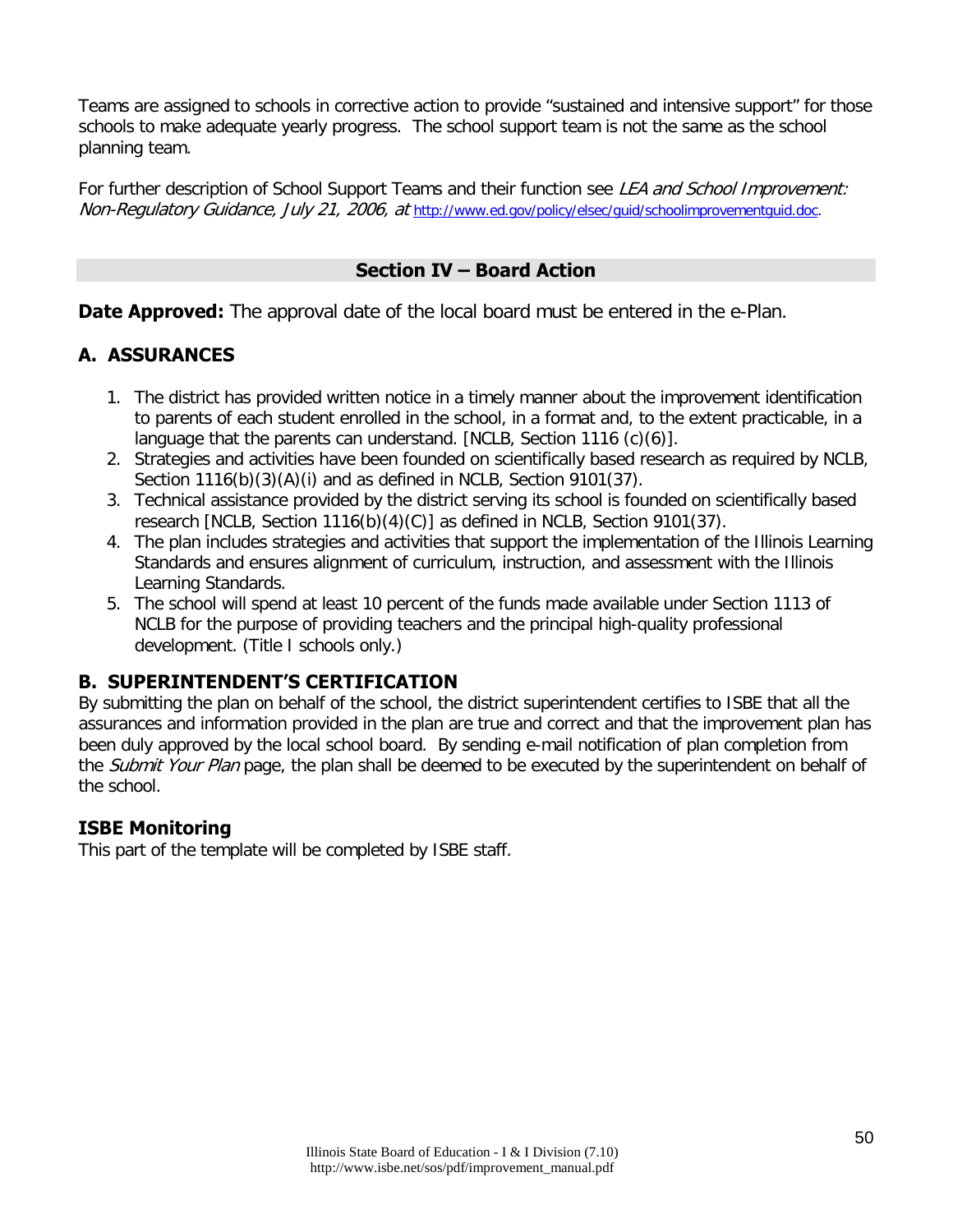# **[SCHOOL IMPROVEMENT PLAN \(SIP\) MONITORING PROMPT](http://www.isbe.net/sos/pdf/sip_monitoring.pdf)**

Note: The items marked with a [C] are compliance items the ISBE readers will review for those school improvement plans that are required to be submitted based on the school's academic status as reported in the 2010 Report Card. These plans are to span a two year period: 2010-2012.

## **PART I – Sections I and II of the SIP Template**

#### **ANALYSIS OF DATA**

- **Y N** Have the areas of low achievement been clearly identified? [C]
- **T Y N** Does the SIP include analysis of report card data that sufficiently clarify the areas of weakness? [C]
- **THE IS IT IS IT CHAT IS IT CLEAR THAT THE AREAS OF WEAKNESS are broad or narrow and whether they affect many or few** students? [C]
- **Y N** Does the analysis, along with other optional data, provide clear direction for the selection of the objectives, strategies, and activities? [C]

**Note: Optional data may not be "optional" if required in support of the selection of objectives, strategies, and activities in the school improvement plan. These data may be necessary in order to provide the most accurate picture possible of student progress.**

#### **LOCAL ASSESSMENT DATA (OPTIONAL)**

- **N <b>N N N If included, is there evidence that the SIP team analyzed optional data to clarify the areas of** weakness?
- **DY <b>DN NA** Do these local assessment results add clarity to the state assessment data?
- **NO <b>N NA** Does the analysis, along with the other data, provide clear direction for the selection of the objectives, strategies, and activities?

#### **OTHER DATA (OPTIONAL)**

- **DY <b>N NA** If included, has the SIP team analyzed other available data to clarify the areas of weakness in order to target improvement strategies and activities?
- **N <b>N N N Do** the other data add clarity to the state assessment data?
- **DY <b>N NA** Does the analysis, along with the other data, provide clear direction for the selection of the objectives, strategies, and activities?

#### **IDENTIFICATION OF KEY FACTORS**

- **T <b>N** Have data or research been used to determine the key factors believed to cause low performance? [C]
- **EXECUTER 19 Are the key factors within the district's capacity to change or control? [C]**

#### **CLARITY OF OBJECTIVES**

- **T <b>N IN** Has the SIP team stated measurable objectives that clarify the present areas needed for improvement for the two years of the plan? [C]
- **Y N NA** Do the objectives address all areas of AYP deficiency? [C]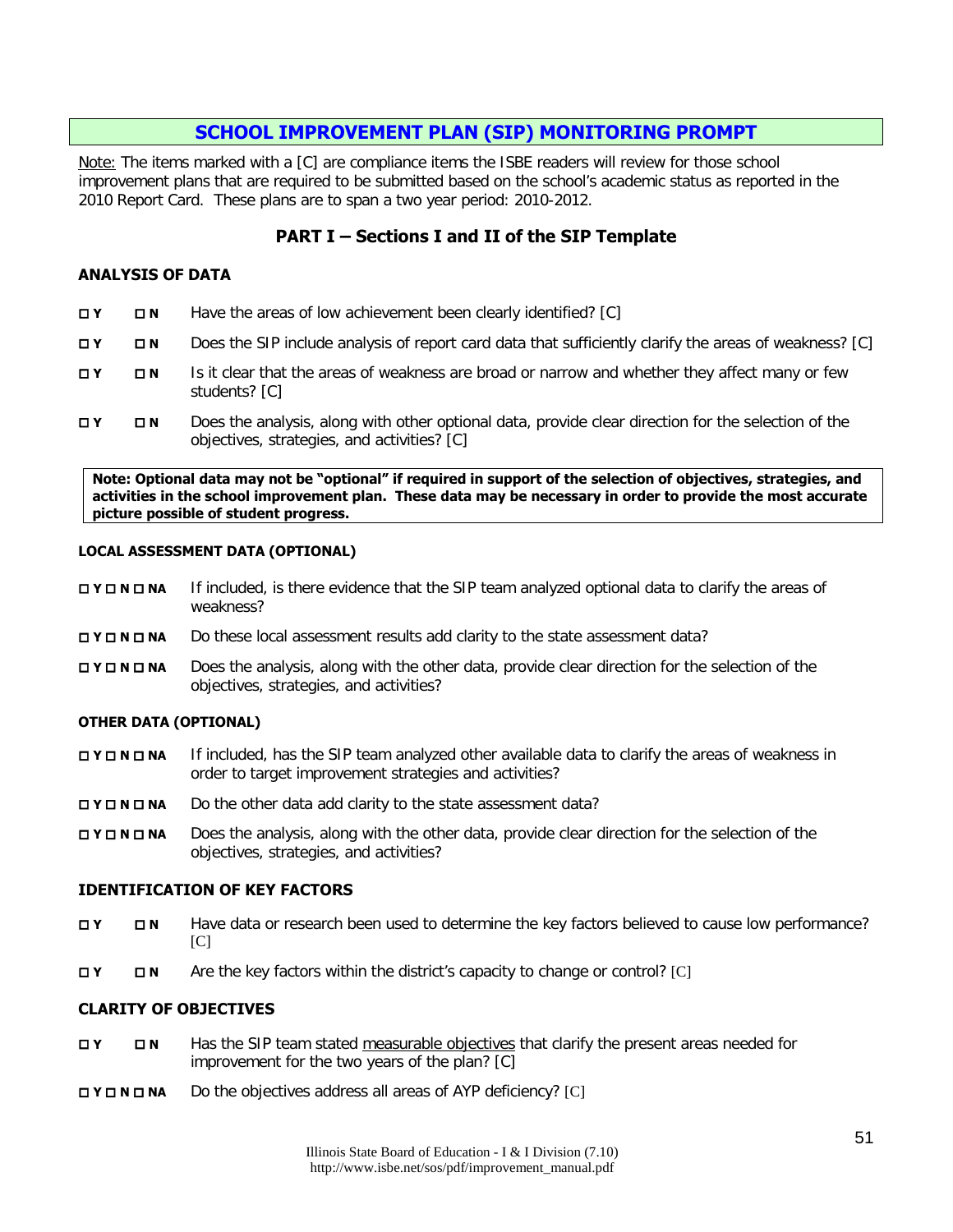#### **ALIGNMENT OF STRATEGIES AND ACTIVITIES**

| <b>OY</b>                            | $\Box N$    | Is there a clear relationship between the key factors believed to have caused low achievement and<br>the strategies and activities selected?                                        |
|--------------------------------------|-------------|-------------------------------------------------------------------------------------------------------------------------------------------------------------------------------------|
| OΥ                                   | $\square$ N | Will the selected strategies and activities likely improve student learning and achievement? [C]                                                                                    |
| $\Box$ Y                             | $\square$ N | Are the strategies and activities measurable? [C]                                                                                                                                   |
| ΠY                                   | $\square$ N | Are the measures of progress for the strategies and activities clearly identified? [C]                                                                                              |
| $\Box$ Y                             | $\square$ N | Are expectations for classroom behavior and practice related to the objectives clear? [C]                                                                                           |
| $\square$ Y $\square$ N $\square$ NA |             | Is professional development aligned with the strategies and activities for students? [C]                                                                                            |
| $\square$ Y $\square$ N $\square$ NA |             | Do the professional development strategies and activities directly address the factors that caused<br>the school to be identified in status or in special education non-compliance? |
| $\square$ Y $\square$ N $\square$ NA |             | Do the parent involvement strategies clearly align with the strategies and activities for students?<br>[C]                                                                          |
| $\square$ Y $\square$ N $\square$ NA |             | Do these parent activities relate to the factors contributing to low achievement and will they<br>engage parents in sharing responsibility for student learning?                    |
| <b>OY</b>                            | $\square$ N | Are timelines reasonable and resources coordinated to achieve the objectives? [C]                                                                                                   |

#### **MONITORING**

- **T <b>N** Is it clear who will oversee progress of the objectives and take responsibility for ensuring implementation of the plan? [C]
- **Y N** Will the collection of strategies and activities, along with the monitoring process, provide sufficient direction for plan implementers? [C]

### **PART 2 – Sections III and IV of the SIP Template**

#### **METHODS OF PLAN DEVELOPMENT, REVIEW, AND IMPLEMENTATION**

#### **PARENT NOTIFICATION**

**H <b>N N NA** Does this plan describe how the school has provided written notice about the school's academic status identification to parents of each student in a format and, to the extent practicable, in a language that parents can understand? (Title I Schools Only) [C]

#### **STAKEHOLDER INVOLVEMENT**

- **EXECRED FIGURER 19 IN DOES the plan describe how stakeholders have been consulted? [C]**
- **Y N** Does the SIP team include a cross section of teachers, experts, parents, and other stakeholders to develop a plan on behalf of students that will best effect necessary changes? [C]

#### **PEER REVIEW**

**T <b>N** Is the peer review process described and is there evidence that this plan has been subjected to rigorous review to ensure that it will have "the greatest likelihood" of ensuring that all groups will achieve AYP? [C]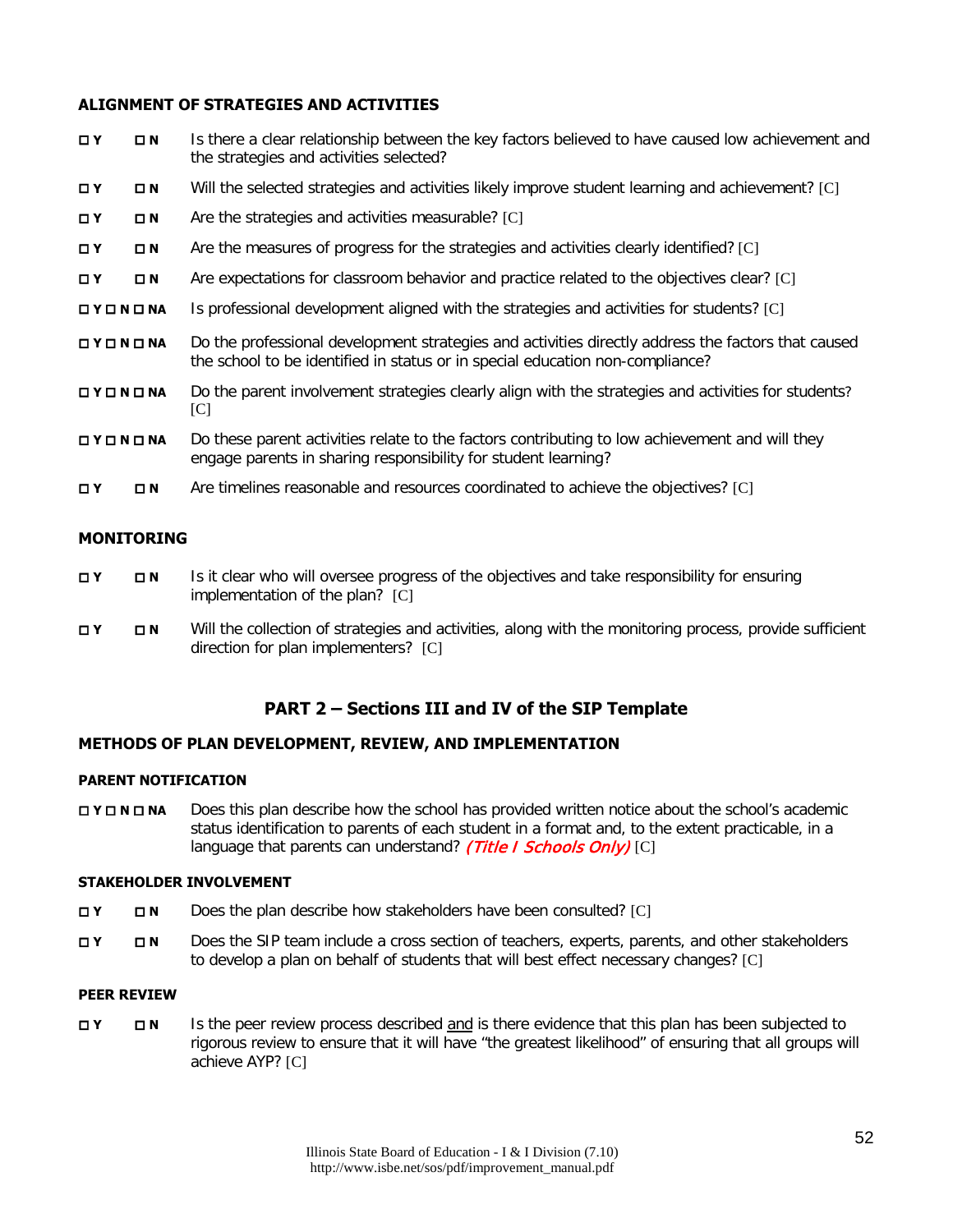#### **TEACHER MENTORING PROCESS**

**T <b>N** Is it clear how the school is ensuring that teachers are receiving the support needed for their professional growth and to retain them in the profession? [C]

### **DISTRICT RESPONSIBILITES**

- **EX IS** Is it clear what support the district will provide to ensure the success of the plan? [C]
- **N <b>N N N If** applicable, is it clear what corrective actions or restructuring options the district is taking with this school? [C]

#### **STATE RESPONSIBILITES**

 **Y N** Does the plan indicate what support outside providers have given in developing the plan and what support, if any, is expected for its implementation? [C]

#### **SCHOOL SUPPORT TEAM**

**NO <b>NO NA** Have the names and titles of School Support Team members been listed in the plan? Does the team appear to have the expertise to support this school in regards to the school improvement plan? [C]

#### **APPROVAL DATE OF LOCAL BOARD**

**T N** The plan indicates the approval date of this plan. [C]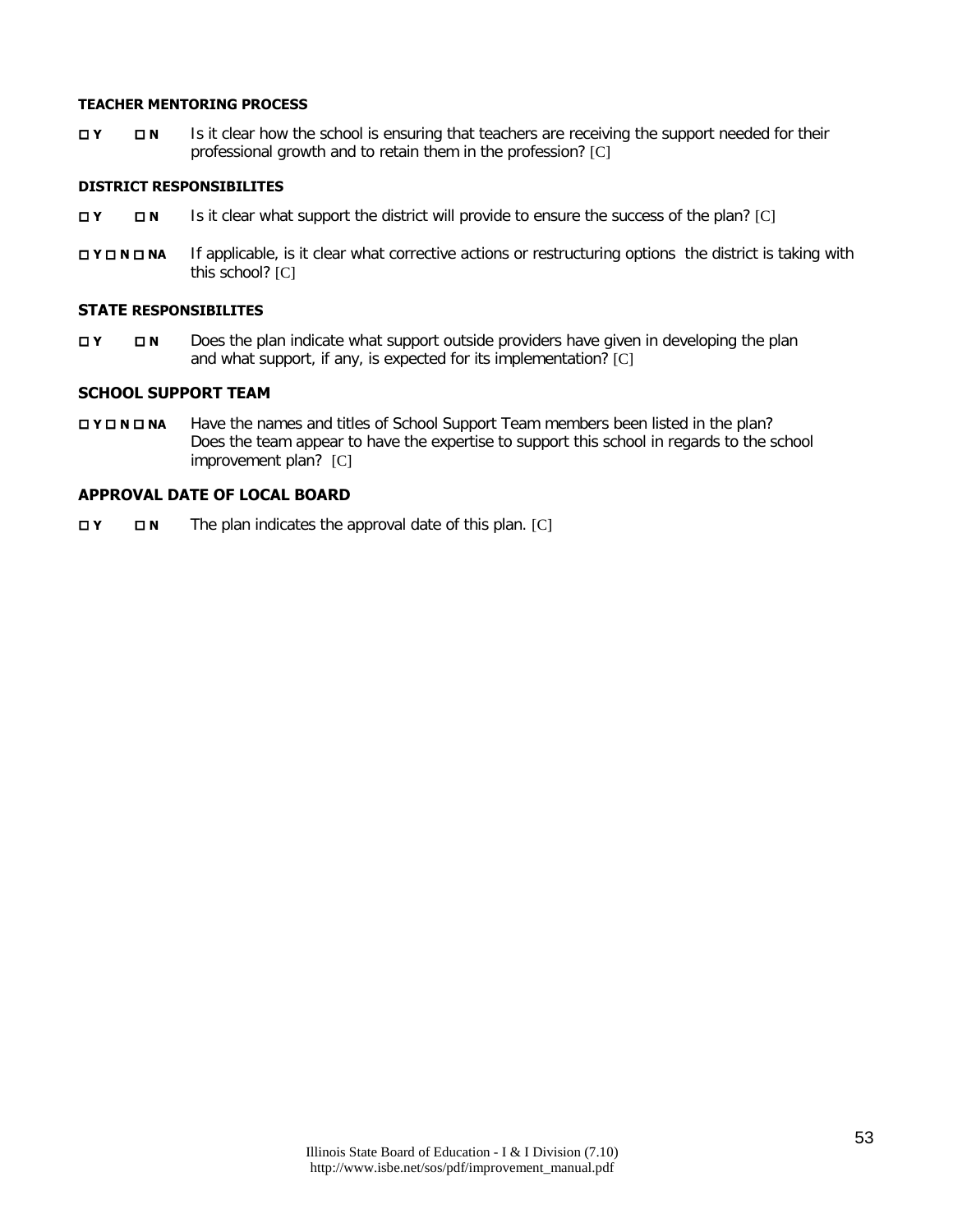# **2010 SCHOOL IMPROVEMENT PLAN e-Plan Template Worksheets**

# **"A Tool for Plan Developers"** [http://www.isbe.net/sos/word/eplan\\_school\\_template.doc](http://www.isbe.net/sos/word/eplan_school_template.doc)

**This Word document will lead plan developers in completing improvement plans in compliance with federal and state laws. All parts of this template are required unless otherwise indicated. Some items are required for Title I funded schools only.**

**Directions: Complete and update these pages in response to 2010 assessment data with the assistance of your area ROE/ISC. Review data measuring the success of strategies and activities from prior plan(s). [What practices resulted in improved student achievement?]**

**ISBE will provide feedback on your 2010 plan after local board approval and submission via the Interactive Illinois Report Card at [http://iirc.niu.edu.](http://iirc.niu.edu/) Plans that have not complied with requirements will be returned for changes and resubmission.** 

What comprises "compliance" for these plans?

- All required sections completed. [Follow the directions in the [School Improvement Plan Guide.](http://www.isbe.net/sos/pdf/sip_guide.pdf)]
- Local board approval date saved in the template
- Plan submitted via the Interactive Illinois Report Card site<http://iirc.niu.edu/>

Note: Non-Title I funded schools are exempt from Section III Parent notification. These schools do not need to address this item at all. Further, non-Title I funded schools are not subject to corrective actions as prompted in Section III-District Responsibilities. This means that these schools must respond to the district responsibilities part but are not required to identify the district corrective actions.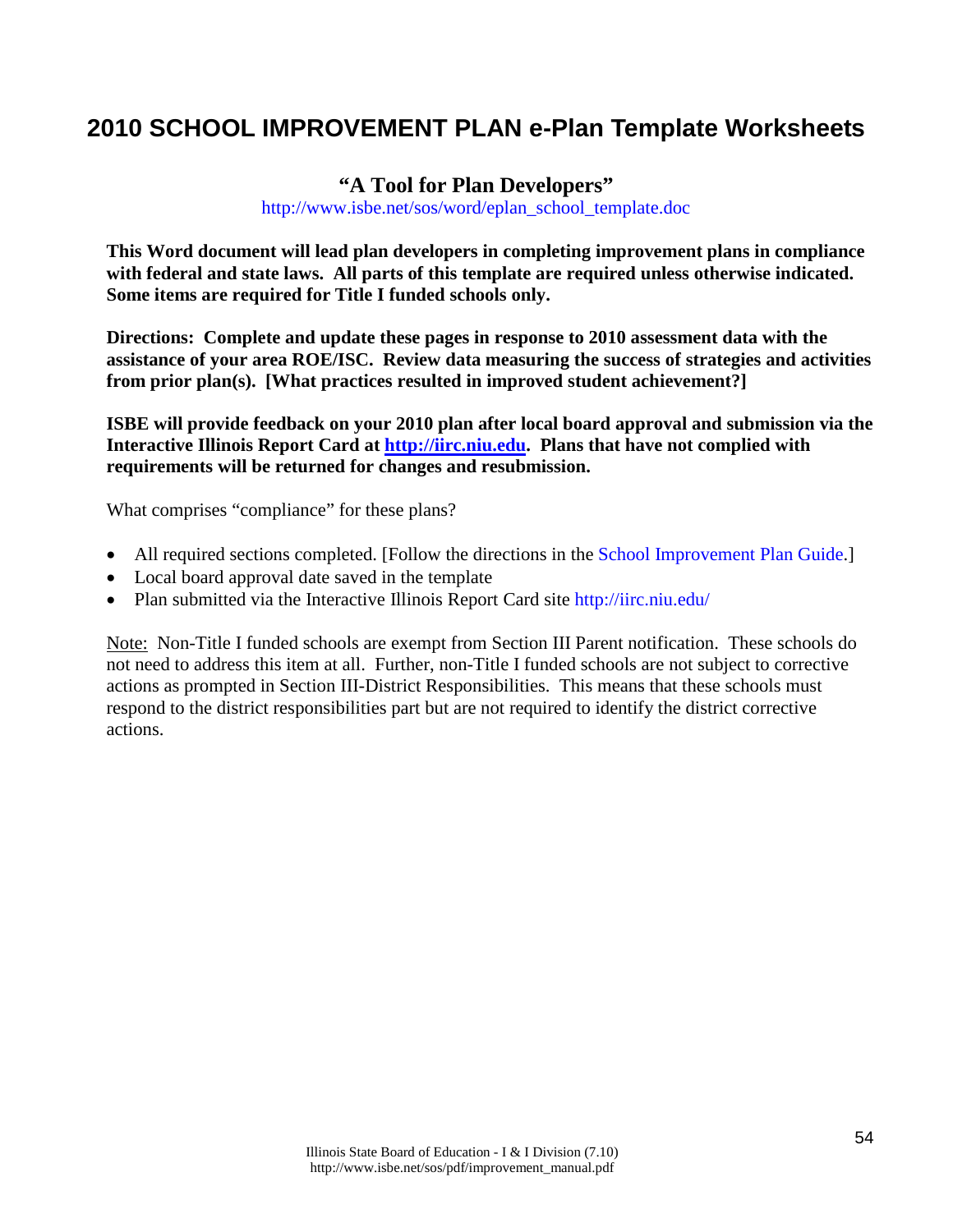# **Section I-A Data & Analysis - Report Card Data**

**Data -** What do your School Report Card data tell you about student performance in your school? What areas of weakness are indicated by these data? What areas of strength are indicated?

**Factors -** What factors are likely to have contributed to these results? Consider both external and internal factors to the school.

**Conclusions -** What do these factors imply for next steps in improvement planning? (Responses will be carried forward to Part D in the on-line templates.)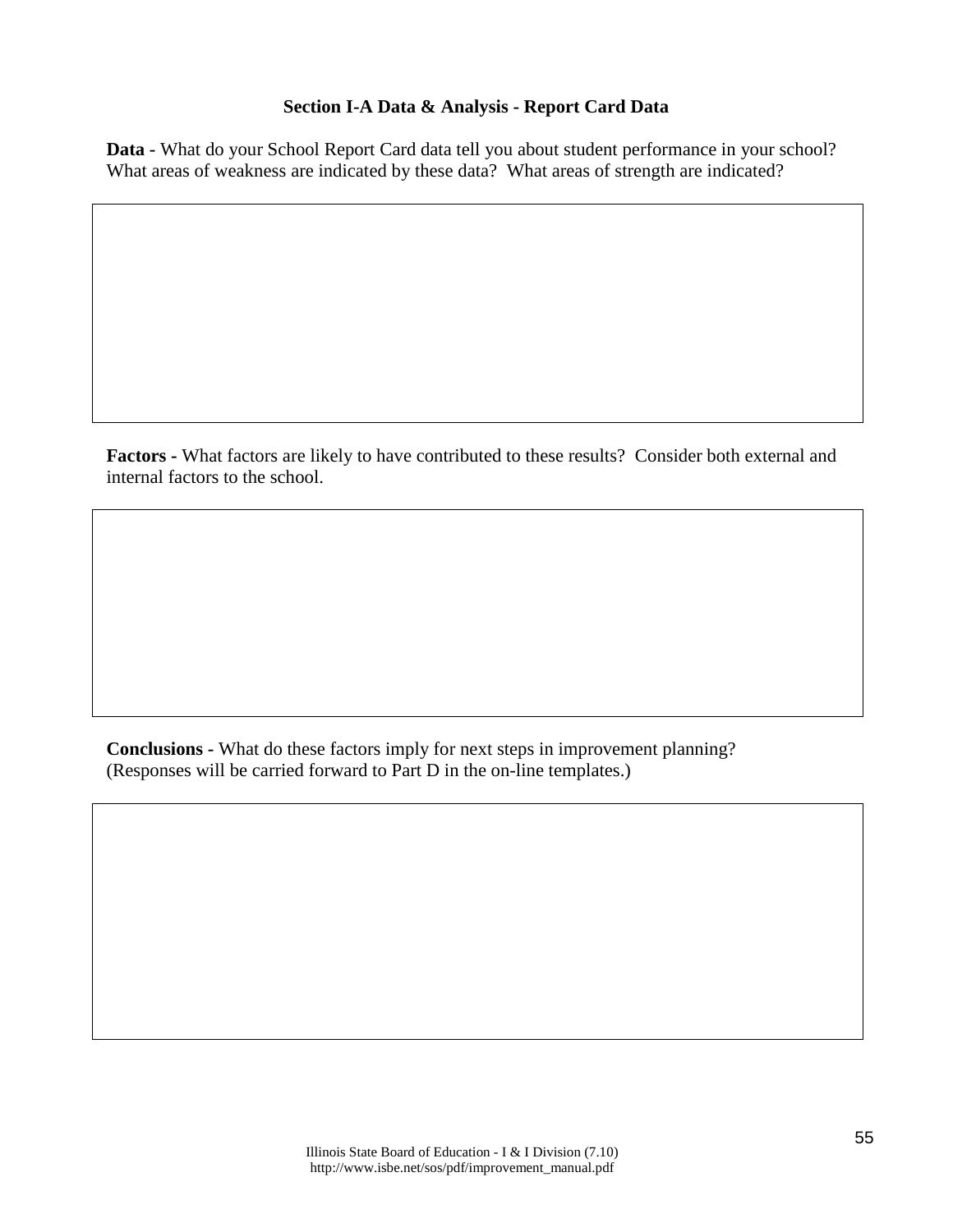### **Section I-B Data & Analysis - Local Assessment Data (Optional)**

**Data –** Briefly describe the relevant local assessment data used in this plan. What do these data tell you? What areas of weakness are indicated by these data? What areas of strength are apparent?

**Factors -** What factors are likely to have contributed to these results? Consider both external and internal factors to the school.

**Conclusions -** What do these factors imply for next steps in improvement planning? (Responses will be carried forward to Part D in the on-line templates.)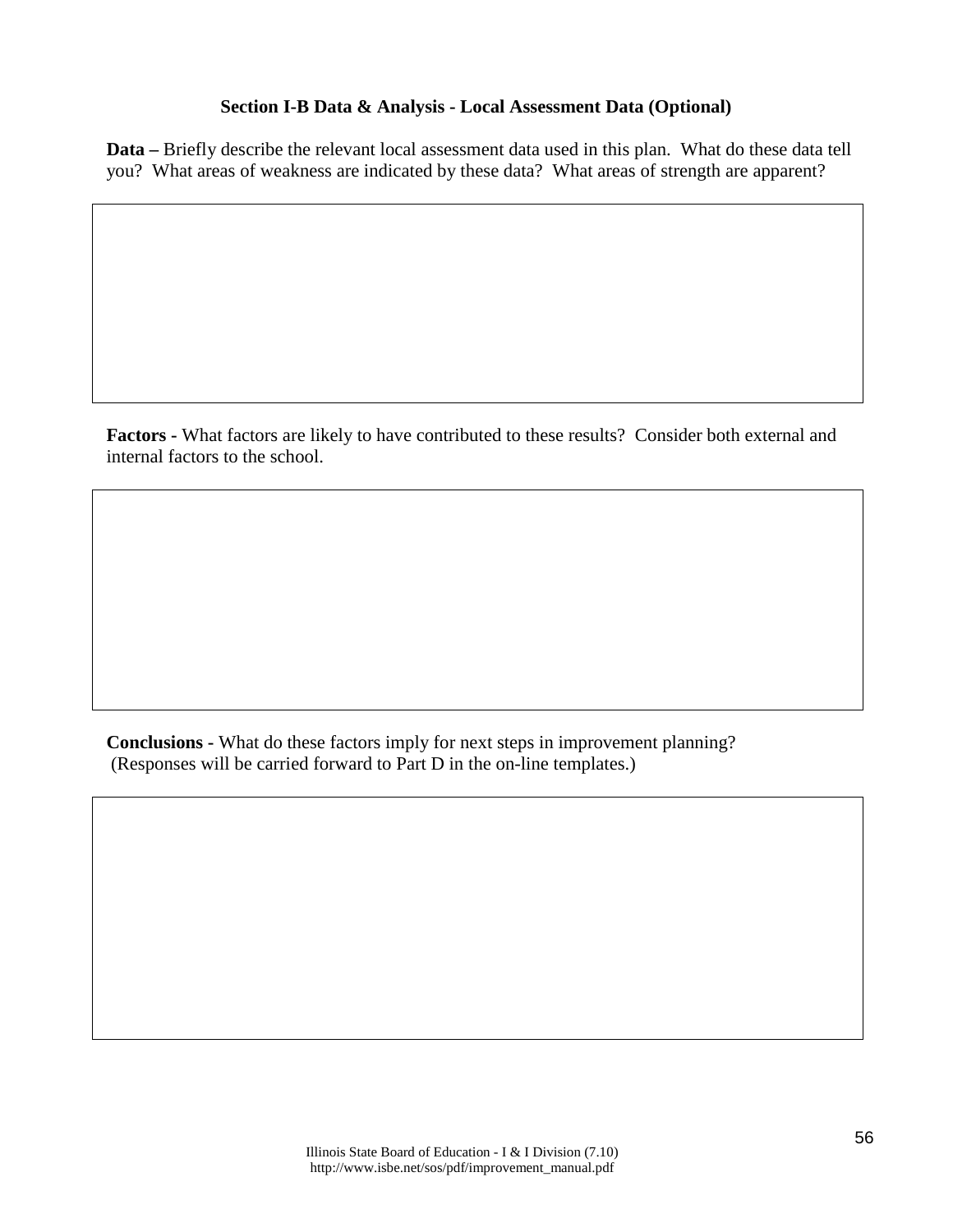# **Section I-C Data & Analysis - Other Data (Optional) Item 1 - Attributes and Challenges**

**Data –** Briefly describe attributes and challenges of the school and community that have affected student performance. What do these data and/or information tell you?

**Factors –** In what ways, if any, have these attributes and challenges contributed to student performance results?

**Conclusions -** What do these factors imply for next steps in improvement planning? (Responses will be carried forward to Part D in the on-line templates.)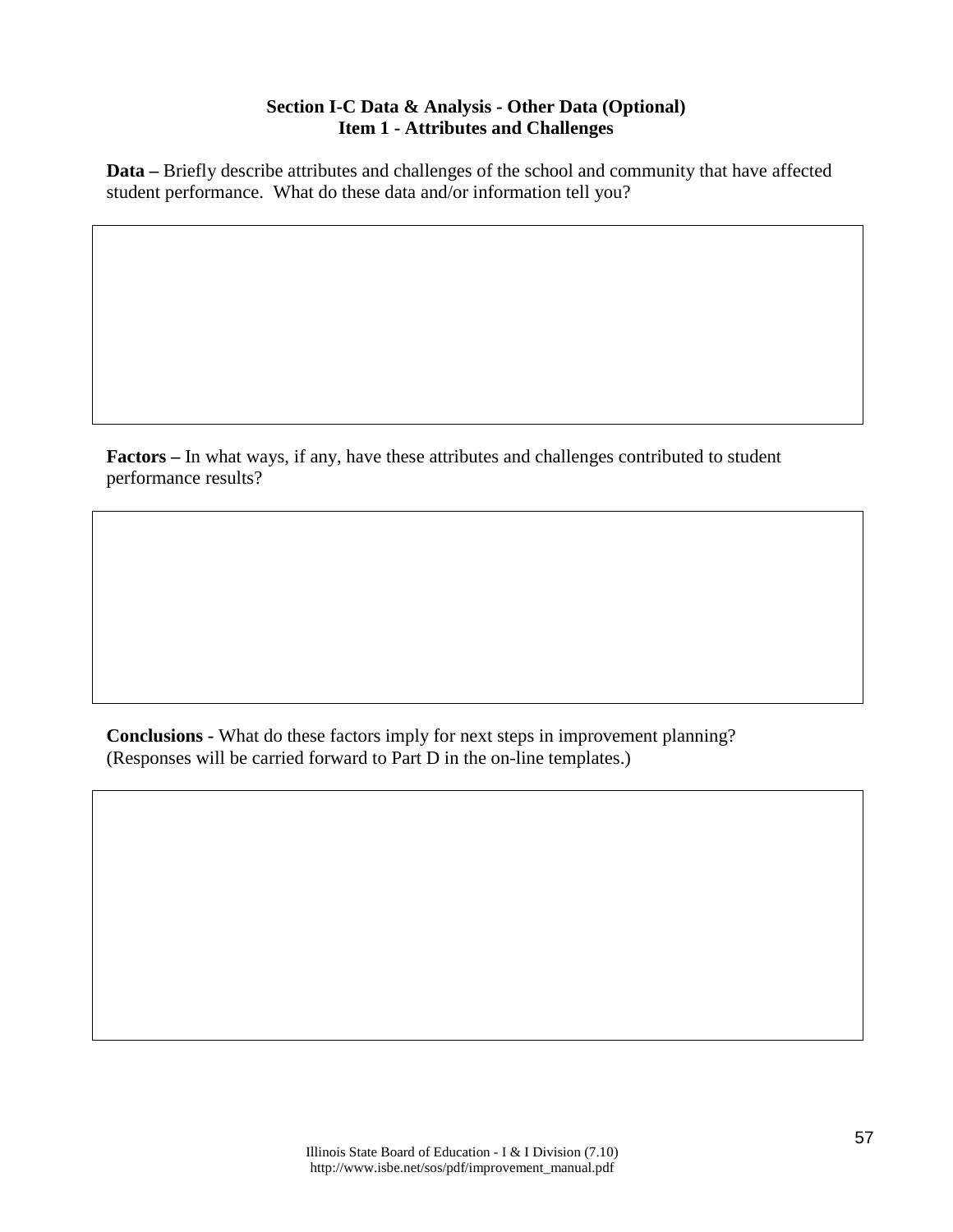# **Section I-C Data & Analysis - Other Data (Optional) Item 2 - Educator Qualifications, Staff Capacity, and Professional Development**

**Data –** Briefly describe data on educator qualifications and data and/or information about staff capacity and professional development opportunities related to areas of weakness and strength. What do these data and information tell you?

**Factors –** In what ways, if any, have educator qualifications, staff capacity, and professional development contributed to student performance results?

**Conclusions -** What do these factors imply for next steps in improvement planning? (Responses will be carried forward to Part D in the on-line templates.)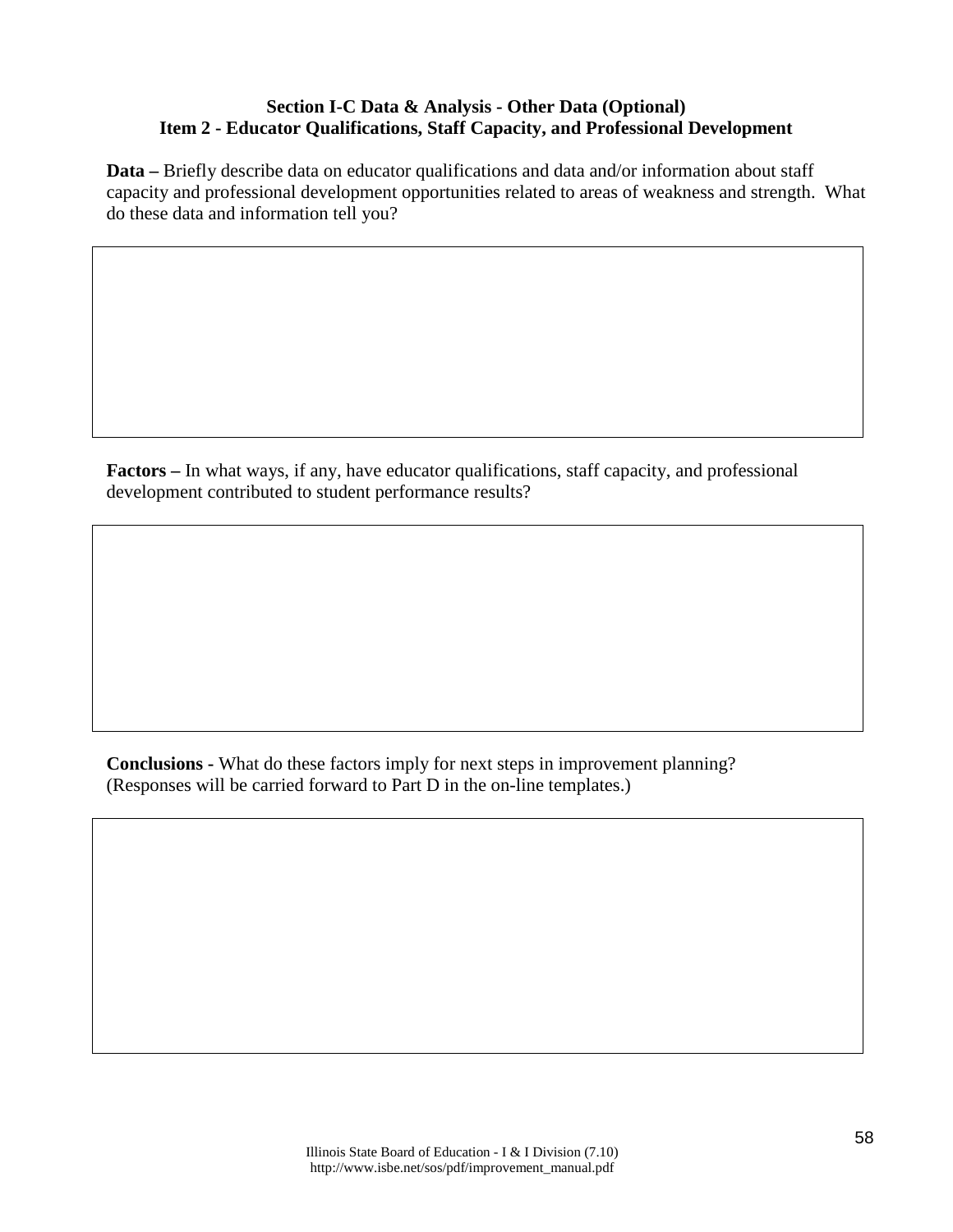# **Section I-C Data & Analysis - Other Data (Optional) Item 3 - Parent Involvement**

**Data –** Briefly describe data on parental involvement. What do these data tell you?

**Factors–** In what ways, if any, has parental involvement contributed to student performance results?

**Conclusions –** What do these factors imply for next steps in improvement planning? (Responses will be carried forward to Part D in the on-line template.)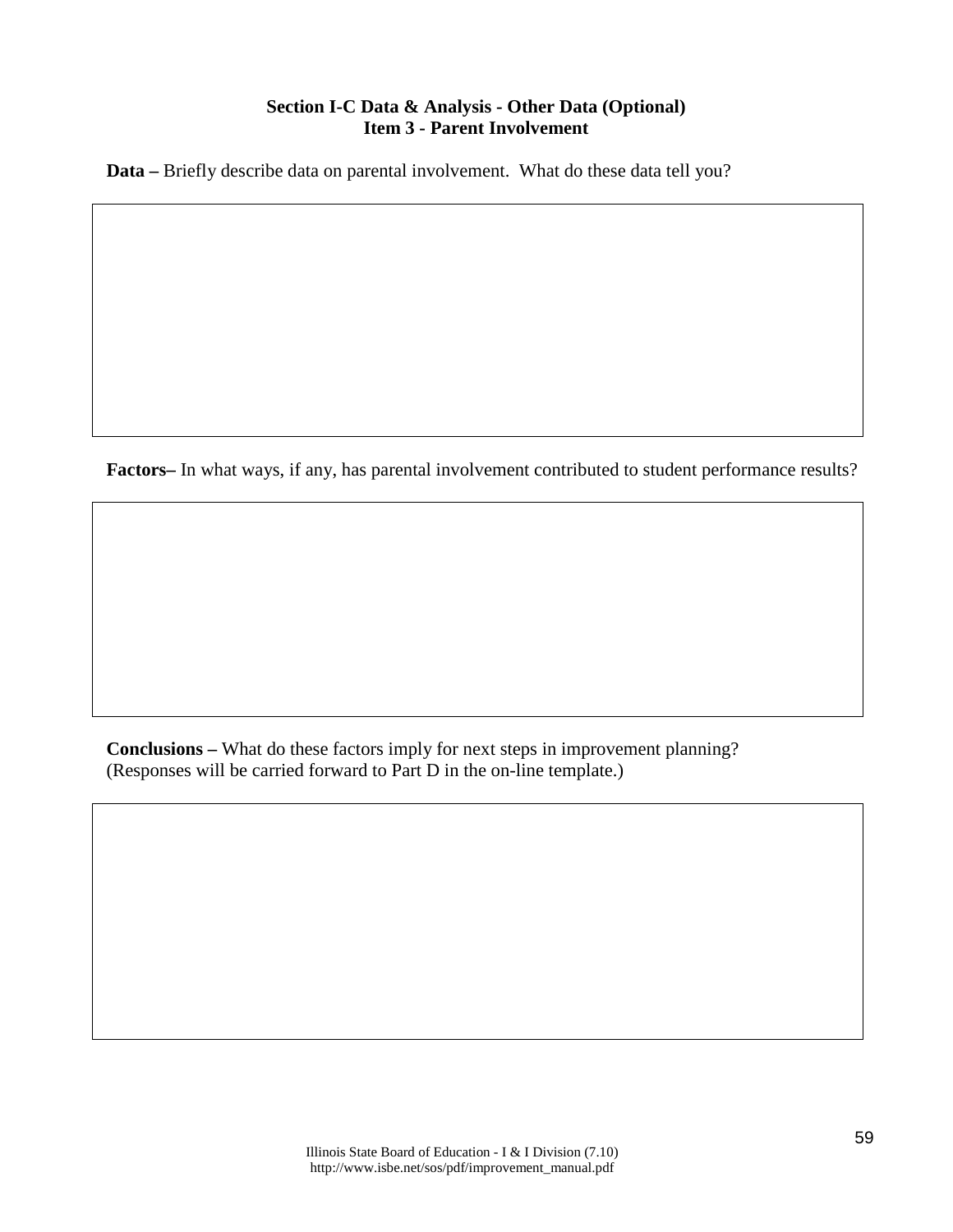### **Section I-D Data & Analysis - Key Factors**

This section prompts a review of the collection of factors from data analysis and the next steps that have been carried forward from the data screens. Prioritize the factors that staff can change or influence and, in I-D, list these key factors that are within the school's capacity to change or control which contribute to low achievement that are based on inferences from assessment or other data. These key factors will be addressed through the strategies and activities in the action plan (Section II). Key factors that prevented the school from achieving AYP should become clear by analyzing (among other things) assessment data; factors in the district and community that have affected student learning; educator qualifications and professional growth; and parent involvement affecting student performance.

**Summary Conclusions:** *(For Worksheets, you will need to type in the factors and conclusions about next steps from each section. On-line, these will populate automatically.)*

| <b>I-A. Report Card Data:</b>                                                                |
|----------------------------------------------------------------------------------------------|
| <b>I-B. Local Assessment Data:</b>                                                           |
| I-C Item 1. Attributes and challenges of the school and community that have affected student |
| learning:                                                                                    |
| I-C Item 2. Educator Qualifications, Staff Capacity, and Professional Development Data and   |
| <b>Information:</b>                                                                          |
| <b>I-C Item 3. Parent Involvement Data:</b>                                                  |
|                                                                                              |

# **Section I-D - Key Factors**

**From the factor pages (I-A, I-B, and I-C), identify key factors that are within the district's capacity to change or control and which have contributed to low achievement. What conclusions about next steps have you reached from reviewing available data and information and about all the factors affecting student achievement?**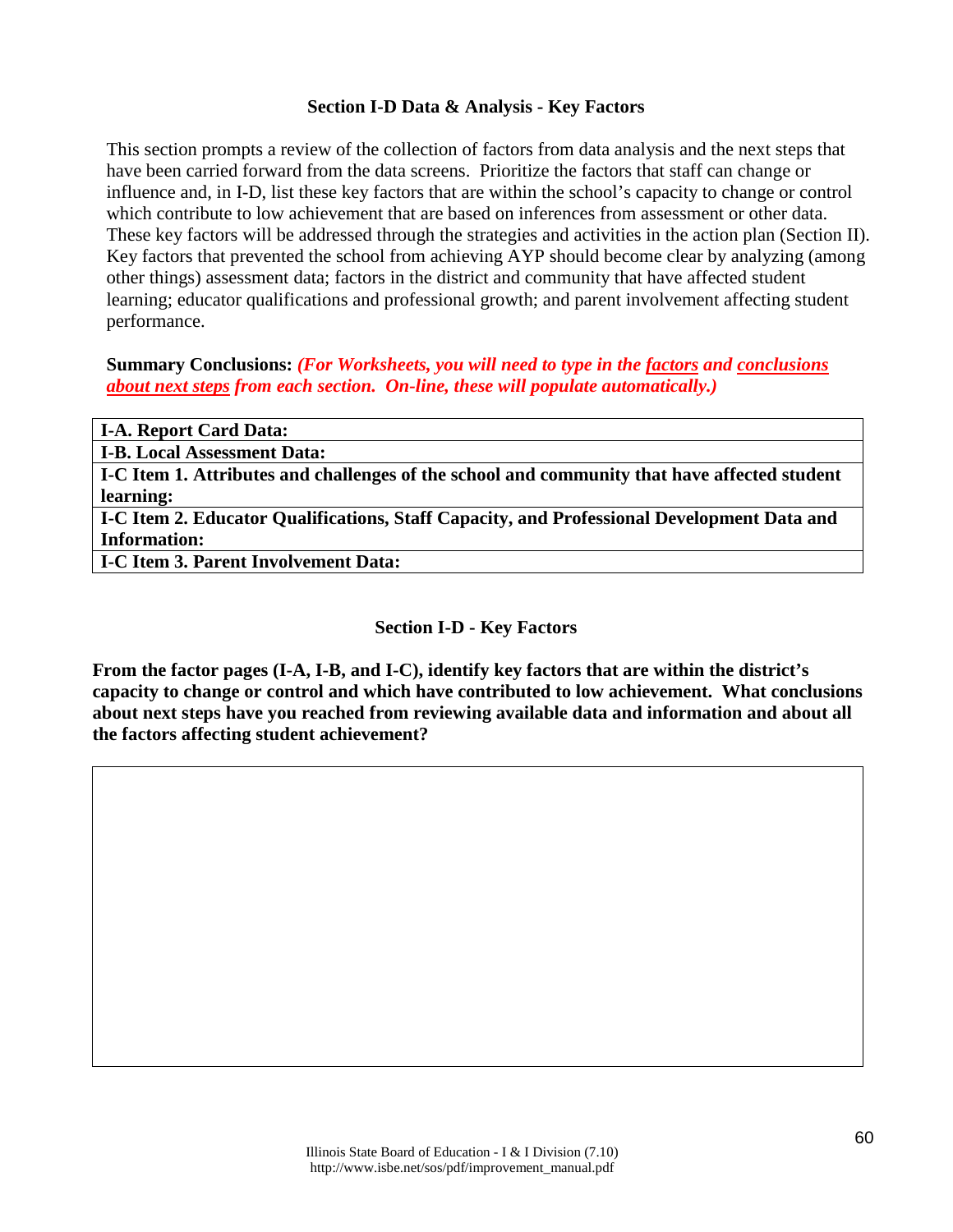# **Section II-Action Plan**

Each action plan must include an objective for each area of deficiency noted in the Data and Analysis section. Almost all objectives for required plans may be grouped into one of five areas: Reading, Mathematics, Attendance, Graduation Rate, or Participation Rate. These are the only areas that can place a school into school improvement and result in a school not making AYP. However, a school may choose to include other objectives for other fundamental learning areas. All areas of deficiency listed below on this screen must be addressed, though multiple areas of deficiency may be addressed by one objective.

You can add additional objectives at the end of this section, or go to the Roadmap, click on the "Manage Objectives" link under Section II, and follow options there.

A checkmark will automatically appear in the checkboxes below next to each deficiency when you address that deficiency in the school objectives on the following pages.

### **The following areas of deficiency have been identified from the most recent AYP Report for your school:**

#### $\overline{\mathcal{L}}$ IIRC will list these automatically for schools

If a school has met all the state-required performance targets identified in the School Report Card for only one year, it is still required to revise the School Improvement Plan while a school remains in status. The school should set forth other targets for improvement derived from and supported by data analysis to insure that the school continues to meet state targets.

### **Section II-A Action Plan - Objectives**

Each objective must be written to identify the current achievement level and specific, measurable outcomes in terms of AYP to be achieved for each year of the two required years of the plan. The objectives must be clear and tightly focused on the fundamental teaching and learning issues that have prevented the district from making adequate progress. The objectives must promote continuous and substantial progress to ensure that students in each subgroup meet the State's target. The objectives should not be written to target performance that is less than Safe Harbor or AYP; areas of deficiency must be clearly indicated. Check on each deficiency addressed by the objective in the boxes provided. Please complete as many objectives as are needed to cover the deficiency areas to ensure that the strategies adopted have the greatest likelihood of ensuring that all groups will make AYP. The School Improvement e-Plan will prompt the review of all areas of deficiency before the plan can be submitted. All areas of deficiency must be addressed or the plan will not comply with requirements and will be returned for revision and resubmission.

### **Objective 1. Short title for this objective** (under 20 words):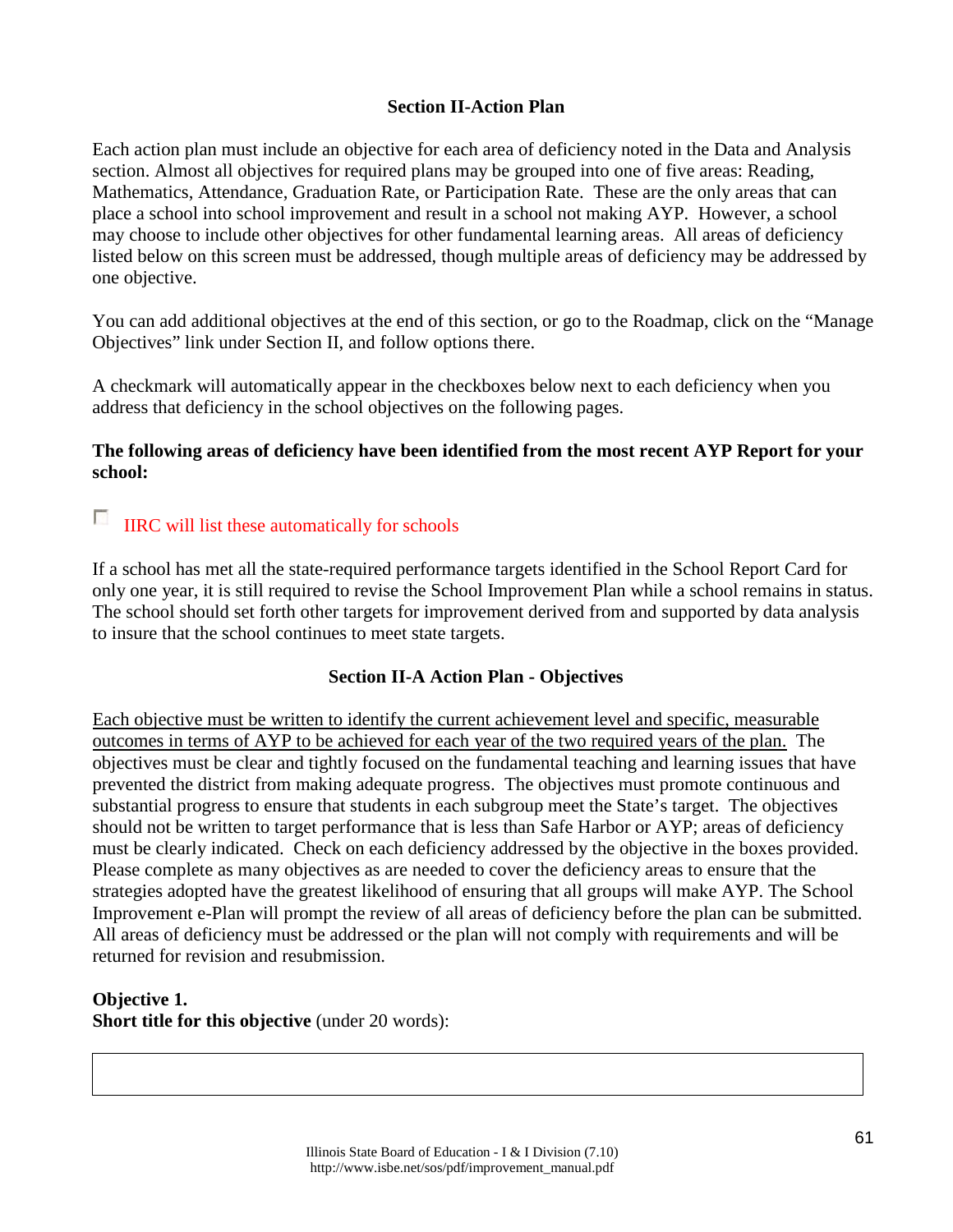**Describe objective: (You may also outline the strategies for students, staff, and parents for this objective in this text box.)**

**This objective covers the following areas of AYP deficiency (check all that apply):** 

# *IIRC populates:*

If a school has met all the state-required performance targets identified in the School Report Card for only one year, it is still required to revise the School Improvement Plan while a school remains in status. The school should set forth other targets for improvement derived from and supported by data analysis to insure that the school continues to meet state targets.

# **Section II-B Action Plan - Strategies and Activities for Students**

# **Short title for Objective 1:**

**Student Strategies and Activities** – State the strategies and activities for students to be implemented that logically support this objective and that respond to the key factors identified in Section I.D. Indicate whether the strategy or activity is during school hours, before school, after school, or during summer school. Each of the strategies or activities in the plan should be measurable, clearly identifying expected outcomes. (e.g., What will students be doing that demonstrates progress in achieving the objective? What instructional practices must staff engage in to support students?) The action plan pages should clearly identify the role of the various stakeholders involved and when and how they will be expected to accomplish this strategy or activity.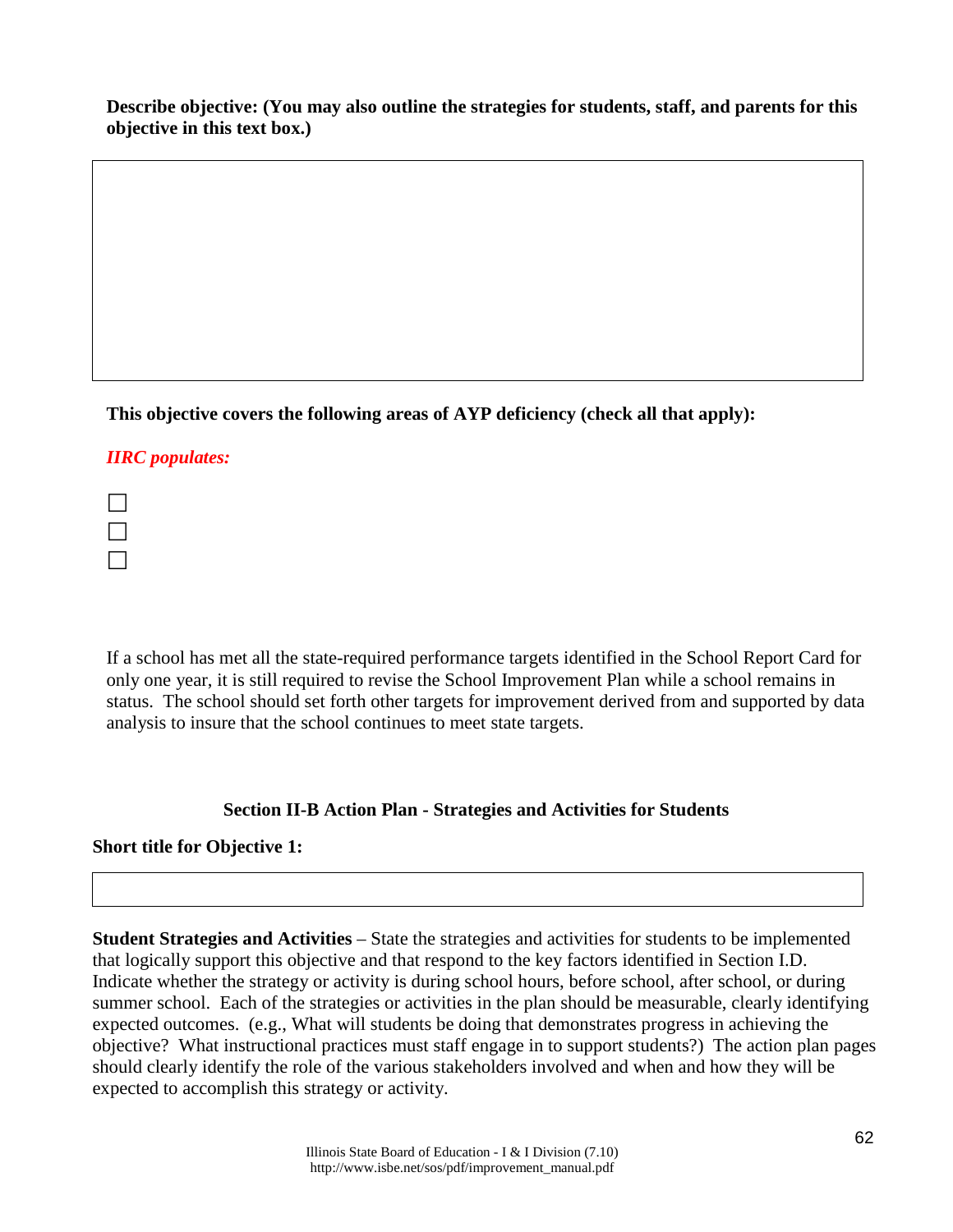# **Section II-B Action Plan - Strategies and Activities for Students** (continued)

**Note: all strategies and activities must have a defined timeline and indicate the budget and funding source for each student, professional development, and parent involvement strategy and activity.** 

|                                               |                             | <b>Timeline</b>    |                                                                                                                       | <b>Budget</b>                |               |
|-----------------------------------------------|-----------------------------|--------------------|-----------------------------------------------------------------------------------------------------------------------|------------------------------|---------------|
| <b>Strategies</b><br>and<br><b>Activities</b> | <b>Start</b><br><b>Date</b> | End<br><b>Date</b> | On this worksheet type in<br>the info. On-line use the<br>drop down boxes for<br>below and for the funding<br>source. | <b>Fund</b><br><b>Source</b> | <b>Amount</b> |
|                                               |                             |                    | <b>Before School</b><br>During School<br>After School<br>Summer School                                                |                              |               |
|                                               |                             |                    | <b>Before School</b><br>During School<br>After School<br>Summer School                                                |                              |               |
|                                               |                             |                    | <b>Before School</b><br>During School<br>After School<br>Summer School                                                |                              |               |
|                                               |                             |                    | <b>Before School</b><br>During School<br>After School<br>Summer School                                                |                              |               |
|                                               |                             |                    | <b>Before School</b><br>During School<br>After School<br>Summer School                                                |                              |               |
|                                               |                             |                    | <b>Before School</b><br>During School<br>After School<br>Summer School                                                |                              |               |
|                                               |                             |                    | <b>Before School</b><br>During School<br>After School<br>Summer School                                                |                              |               |
|                                               |                             |                    | <b>Before School</b><br>During School<br>After School<br>Summer School                                                |                              |               |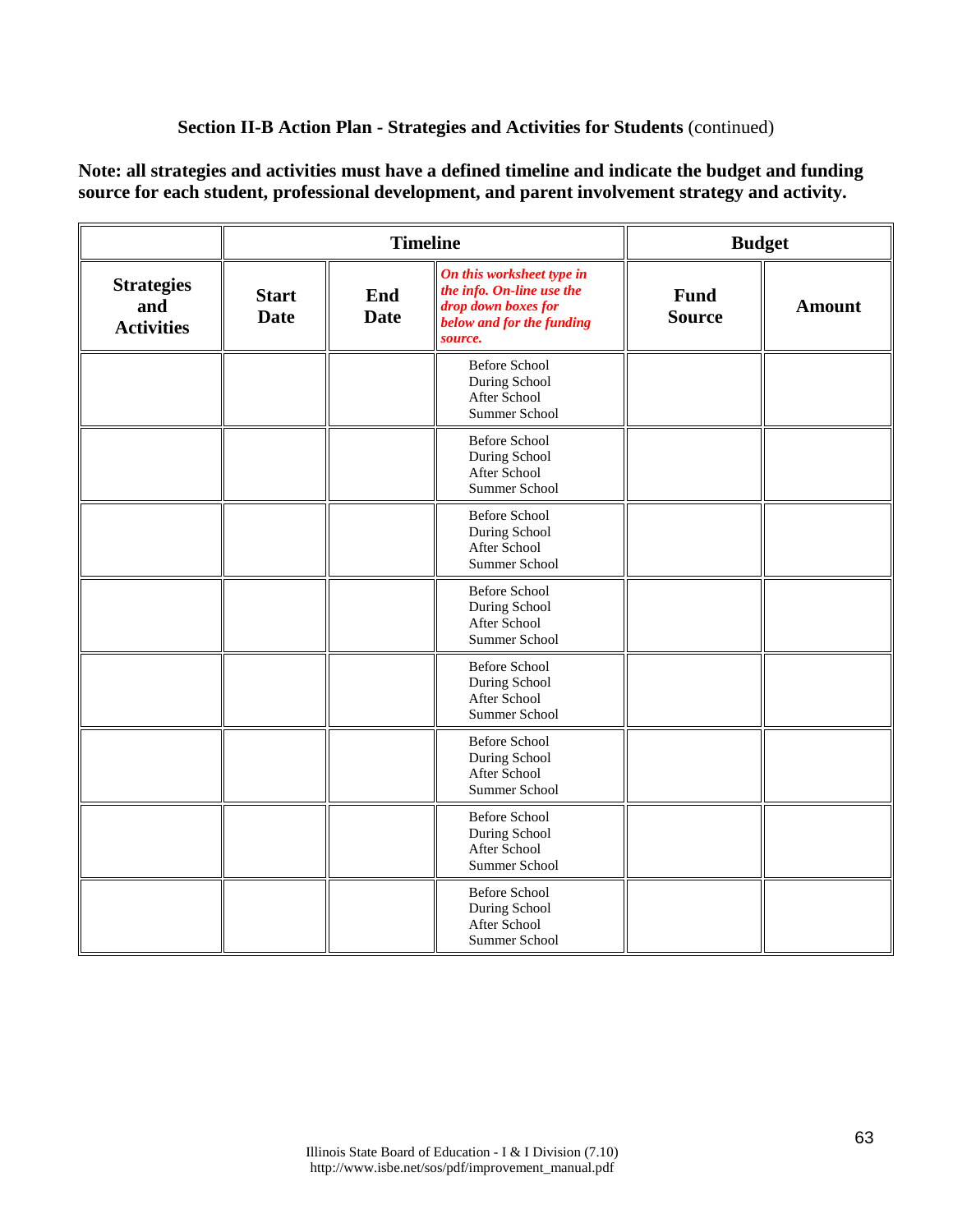## **Section II-C Action Plan - Professional Development Strategies and Activities**

### **Short title for Objective 1:**

**Professional Development Strategies and Activities** - State the professional development strategies and activities necessary to accomplish this objective. Professional development strategies and activities should support and directly address the academic achievement problems that caused the school to be identified in status. In most cases, this professional training will focus on the teaching and learning process, such as increasing content knowledge, using scientifically based instructional strategies, and aligning classroom activities with academic content standards and assessment. These strategies and activities must be measurable and expected outcomes clear. Provide sufficient specificity to guide those implementing this plan.

|                                            |                            | <b>Timeline</b>                                                                                                                          | <b>Budget</b> |               |
|--------------------------------------------|----------------------------|------------------------------------------------------------------------------------------------------------------------------------------|---------------|---------------|
| <b>Strategies and</b><br><b>Activities</b> | <b>Start Date</b> End Date | On this worksheet type in the info.<br>On-line use the drop down boxes<br><b>Fund Source</b><br>for below and for the funding<br>source. |               | <b>Amount</b> |
|                                            |                            | <b>Before School</b><br>$\Box$<br>During School<br>$\Box$<br>$\Box$<br>After School<br>$\Box$<br>Summer School                           |               |               |
|                                            |                            | <b>Before School</b><br>$\Box$<br>During School<br>$\Box$<br>After School<br>□<br>$\Box$<br>Summer School                                |               |               |
|                                            |                            | $\Box$<br><b>Before School</b><br>During School<br>$\Box$<br>After School<br>$\Box$<br>Summer School<br>$\Box$                           |               |               |
|                                            |                            | $\Box$<br><b>Before School</b><br>$\Box$<br>During School<br>$\Box$<br>After School<br>Summer School<br>$\Box$                           |               |               |
|                                            |                            | <b>Before School</b><br>$\Box$<br>$\Box$<br>During School<br>After School<br>$\Box$<br>Summer School<br>$\Box$                           |               |               |
|                                            |                            | <b>Before School</b><br>$\Box$<br>During School<br>$\Box$<br>After School<br>□<br>$\Box$<br>Summer School                                |               |               |
|                                            |                            | <b>Before School</b><br>$\Box$<br>$\Box$<br>During School<br>After School<br>$\Box$<br>$\Box$<br>Summer School                           |               |               |
|                                            |                            | <b>Before School</b><br>$\Box$<br>During School<br>$\Box$<br>After School<br>$\Box$<br>$\Box$<br>Summer School                           |               |               |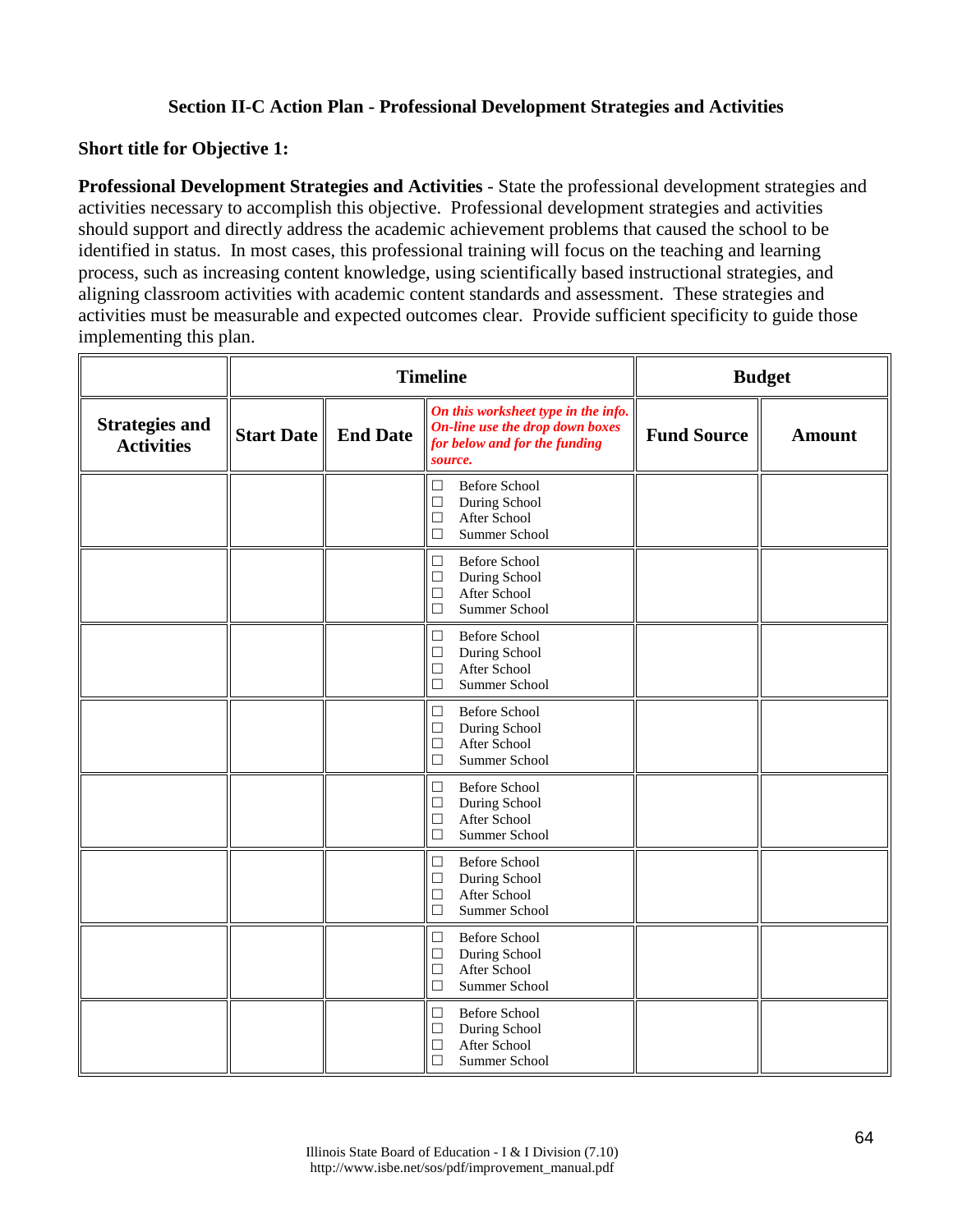# **Section II-D Action Plan - Parent Involvement Strategies and Activities**

### **Short title for Objective 1:**

**Parent Involvement Strategies and Activities** - State the parent involvement strategies and activities that will promote effective parental involvement for this objective. Effective strategies will engage parents as partners with teachers in educating their children and will involve them in meaningful decisionmaking at the school (NCLB, Section 1116(b)(3)(A)(vi) and (viii). A parent involvement policy is required of all schools and districts receiving Title I funds. If applicable, the parent involvement strategies and activities identified in the plan must be consistent with the school's parent involvement policy. These strategies and activities must be measurable and expected outcomes clear. Provide sufficient specificity to guide those implementing this plan.

|                                            |                   | <b>Timeline</b> |                                                                                                                    |                              | <b>Budget</b> |
|--------------------------------------------|-------------------|-----------------|--------------------------------------------------------------------------------------------------------------------|------------------------------|---------------|
| <b>Strategies and</b><br><b>Activities</b> | <b>Start Date</b> | <b>End Date</b> | On this worksheet type in<br>the info. On-line use the<br>drop down boxes for below<br>and for the funding source. | <b>Fund</b><br><b>Source</b> | <b>Amount</b> |
|                                            |                   |                 | $\Box$<br><b>Before School</b><br>During School<br>$\Box$<br>After School<br>$\Box$<br>$\Box$<br>Summer School     |                              |               |
|                                            |                   |                 | <b>Before School</b><br>$\Box$<br>During School<br>$\Box$<br>After School<br>$\Box$<br>$\Box$<br>Summer School     |                              |               |
|                                            |                   |                 | <b>Before School</b><br>$\Box$<br>During School<br>$\Box$<br>$\Box$<br>After School<br>Summer School<br>$\Box$     |                              |               |
|                                            |                   |                 | <b>Before School</b><br>$\Box$<br>During School<br>$\Box$<br>After School<br>$\Box$<br>$\Box$<br>Summer School     |                              |               |
|                                            |                   |                 | <b>Before School</b><br>$\Box$<br>During School<br>$\Box$<br>After School<br>$\Box$<br>Summer School<br>$\Box$     |                              |               |
|                                            |                   |                 | <b>Before School</b><br>$\Box$<br>During School<br>$\Box$<br>After School<br>$\Box$<br>$\Box$<br>Summer School     |                              |               |
|                                            |                   |                 | <b>Before School</b><br>$\Box$<br>$\Box$<br>During School<br>After School<br>$\Box$<br>$\Box$<br>Summer School     |                              |               |
|                                            |                   |                 | <b>Before School</b><br>$\Box$<br>During School<br>$\Box$<br>After School<br>$\Box$<br>$\Box$<br>Summer School     |                              |               |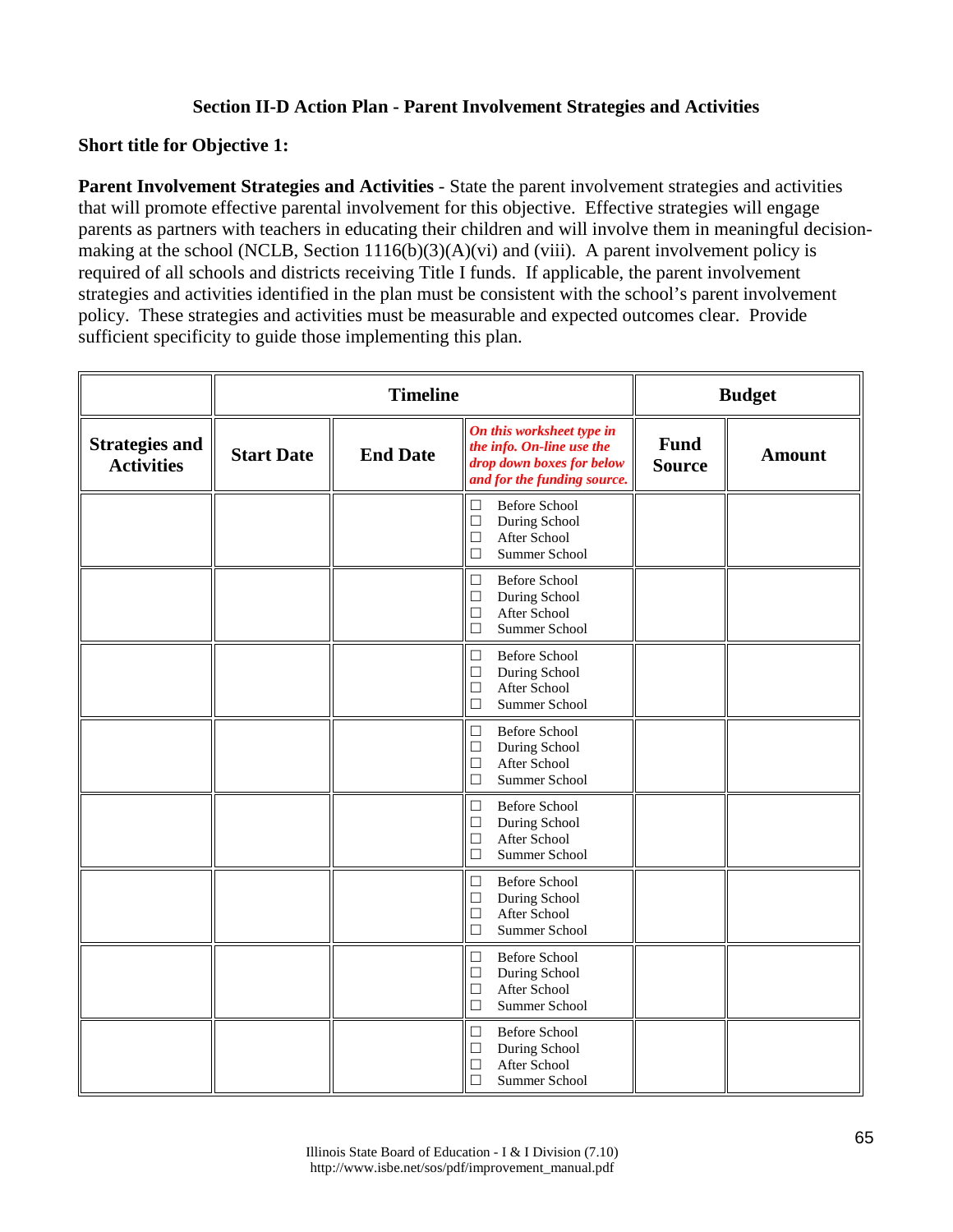### **Section II-E Action Plan - Monitoring**

### **Short title for Objective 1:**

**Monitoring -** Include the process for monitoring the effectiveness of the strategies and activities for the objective and identify the person(s) responsible for overseeing the work.

Describe the process and measures of success for this objective. (How will school personnel monitor the effectiveness of the strategies and activities?)

Designate the name and role of the person(s) (e.g., Karen Smith, assistant principal) overseeing the strategies and activities in the action plan to achieve each objective.

| <b>Name</b> | <b>Title</b> |
|-------------|--------------|
|             |              |
|             |              |
|             |              |
|             |              |
|             |              |

### **Section III - Development, Review and Implementation Part A. Parent Notification**

This section describes how the plan has been developed and reviewed and identifies the support in place to ensure implementation.

**Parent Notification** - Describe how the school has provided written notice about the school's academic status identification to parents of each student in a format and, to the extent practicable, in a language that the parents can understand. **(***Requirement for Title I Schools only***)**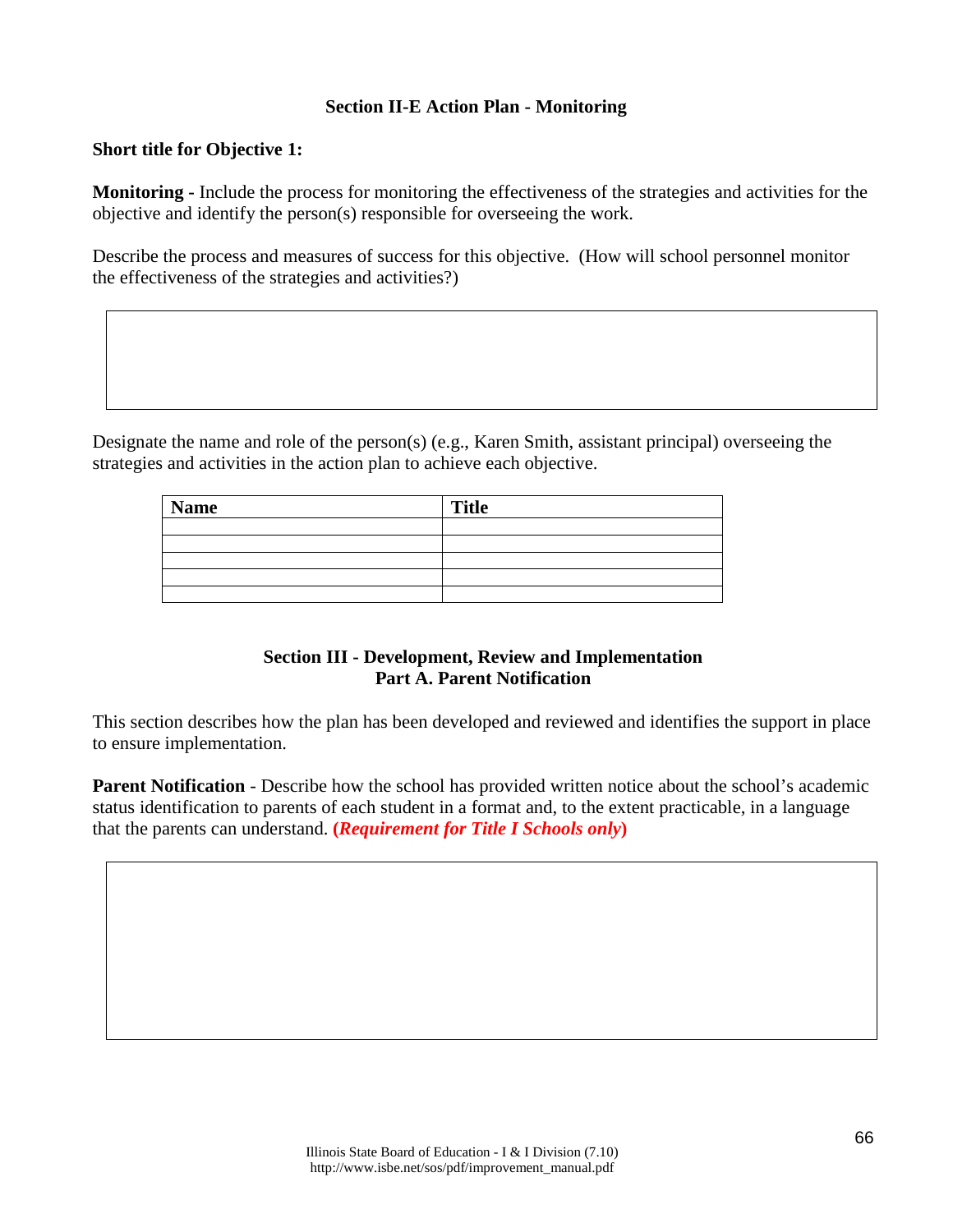# **Section III - Development, Review and Implementation B. Stakeholder Involvement**

**Stakeholder Involvement** - Describe specifically how stakeholders (including parents, school staff, and outside experts) have been consulted in the development of the plan. The names and titles of the school improvement team or plan developers must be identified here.

### **Description**

**Names and Titles of School Planners**

## **Section III - Development, Review and Implementation Part C. Peer Review Process**

**Peer Review** - Describe the district's peer review and approval process. Peer review teams should include teachers and administrators from schools and districts similar to the one in improvement, but significantly more successful in meeting the learning needs of their students. As appropriate, peer reviewers may be teachers from other schools, personnel from other districts, Regional Office of Education staff, Intermediate Service Center staff, university faculty, consultants, et al., or combinations thereof. ROE/ISC staff serving on a School Support Team should not serve on a peer review team in the same district. The peer review should precede the local board approval and must be completed within 45 days of receiving the school improvement plan.

For further description of the peer review process see *LEA and School Improvement: Non-Regulatory Guidance, July 21, 2006, at [http://www.ed.gov/policy/elsec/guid/schoolimprovementguid.doc.](http://www.ed.gov/policy/elsec/guid/schoolimprovementguid.doc)*

Description of peer review process including participants and date(s) of peer review: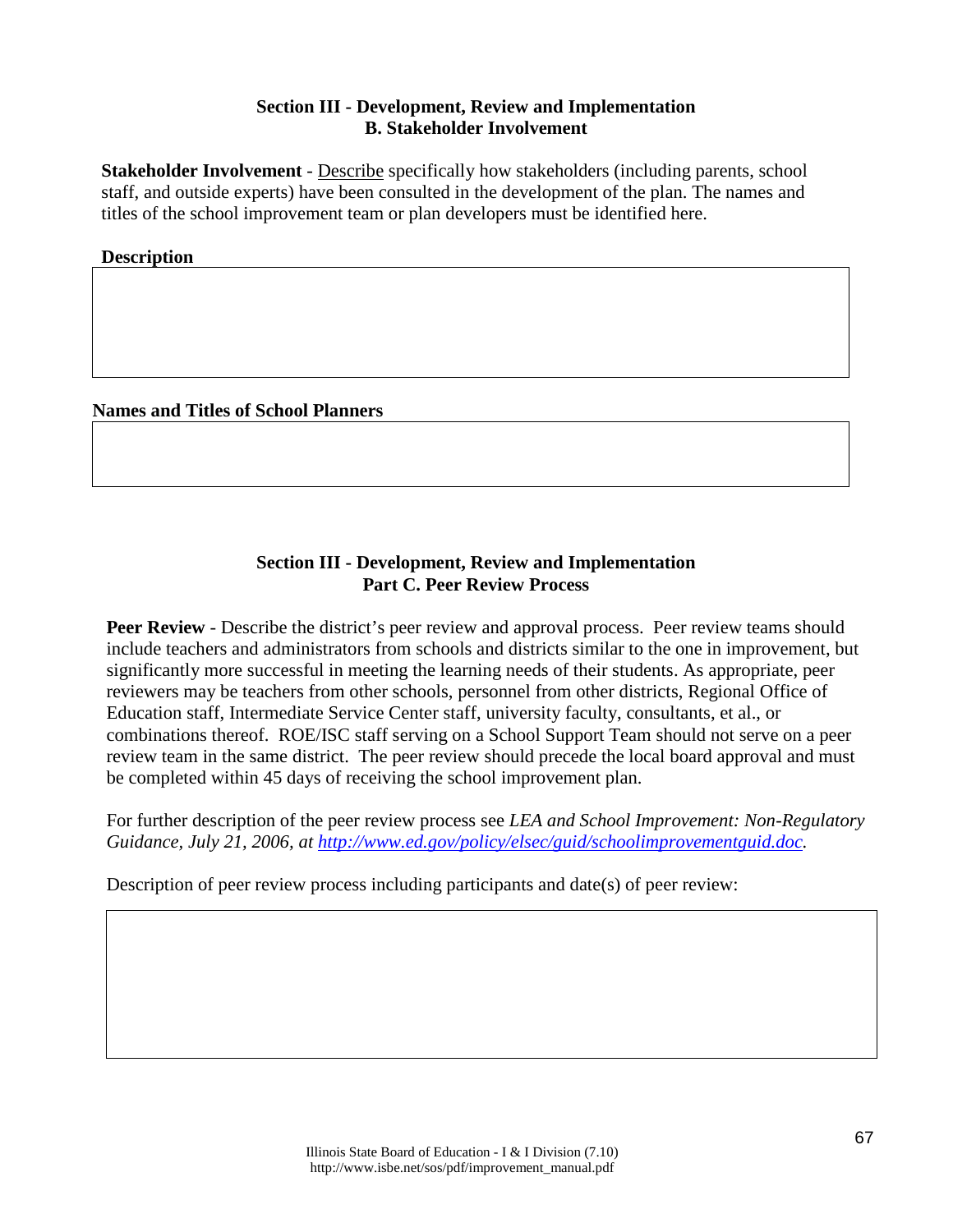# **Section III - Development, Review and Implementation Part D. Teacher Mentoring Process**

**Teacher Mentoring Process** - Describe the teacher mentoring program. Mentoring programs pair novice teachers with more experienced professionals who serve as role models and provide practical support and encouragement. Schools have complete discretion in deciding what else the teacher mentoring program should provide.

# **Section III - Development, Review and Implementation E. District's Responsibilities**

**District Responsibilities** - Specify the services and resources that the district has provided to revise the plan and other services that the district will provide toward implementation of strategies and activities. District technical assistance should include data analysis, identification of the school's challenges in implementing professional development requirements, the resulting need-related technical assistance and professional development to effect changes in instruction, and analysis and revision of the school's budget (NCLB, Section 1116). If applicable, identify corrective actions or restructuring options taken by the district.

**Corrective actions** taken by a district for a Title I school that failed to meet AYP for a fourth annual calculation (Corrective Action Status) should be aligned with the strategies and activities of this plan. The district must take at least one of the following actions in such a school per NCLB, Section  $1116(b)(7)(C)(iv)$ . (Check all that apply.)

- $\Box$  Require implementation of a new research-based curriculum of instructional program;
- $\Box$  Extension of the school year or school day;
- $\Box$  Replacement of staff members relevant to the school's low performance;
- $\Box$  Significant decrease in management authority at the school level;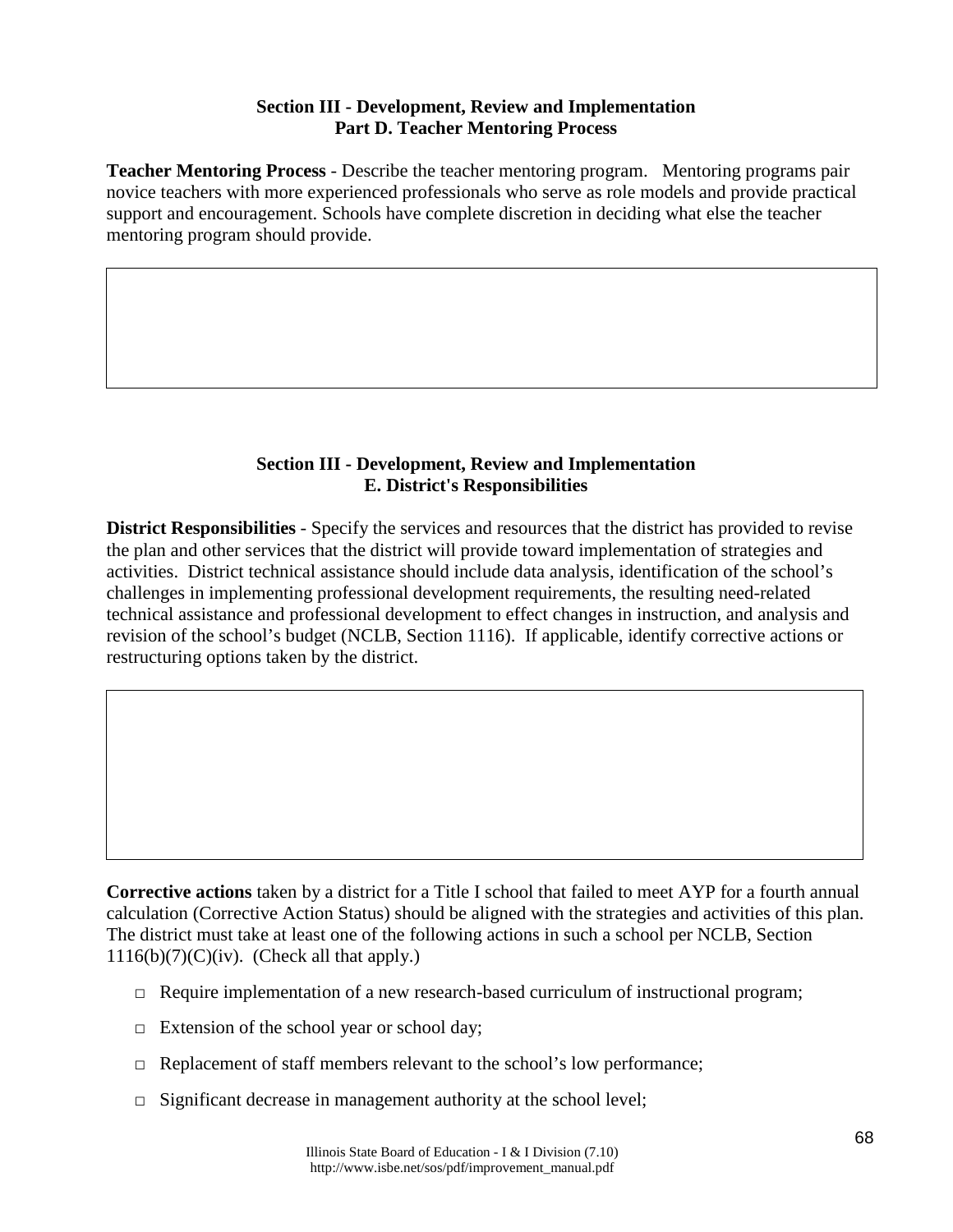- $\Box$  Replacement of the principal;
- $\Box$  Restructuring the internal organization of the school; or
- $\Box$  Appointment of an outside expert to advise the school.

**Restructuring Options** (allowed in Illinois) selected by a district for a Title I school that failed to meet AYP for a fifth annual calculation (Restructuring Status) should be aligned with the strategies and activities of this plan. The district must take at least one of the following options in such a school. (Check all that apply.)

- $\Box$  Reopening the school as a public charter school, consistent with Article 27A of the School Code (105 ILCS 5/Art. 27A.);
- $\Box$  Replacing all or most of the school staff, which may include the principal, who are relevant to the school's inability to make AYP;
- $\Box$  Entering into a contract with an entity, such as a private management company, with a demonstrated record of effectiveness, to operate the school as a public school;
- $\Box$  Implementing any other major restructuring of the school's governance that makes fundamental reform in:
	- i. governance and management, and/or
	- ii. financing and material resources, and/or
	- iii. staffing.

For further description of corrective action status see *LEA and School Improvement: Non-Regulatory Guidance, July 21, 2006, at<http://www.ed.gov/policy/elsec/guid/schoolimprovementguid.doc>*

### **Section III - Development, Review and Implementation F. State Responsibilities**

**State Responsibilities -** Specify the services and resources that ISBE, ROE/ISCs, and other service providers have provided the school during the development and review of this plan and other services that will be provided during the implementation of the plan. ISBE shall provide technical assistance to the school if district fails to do so.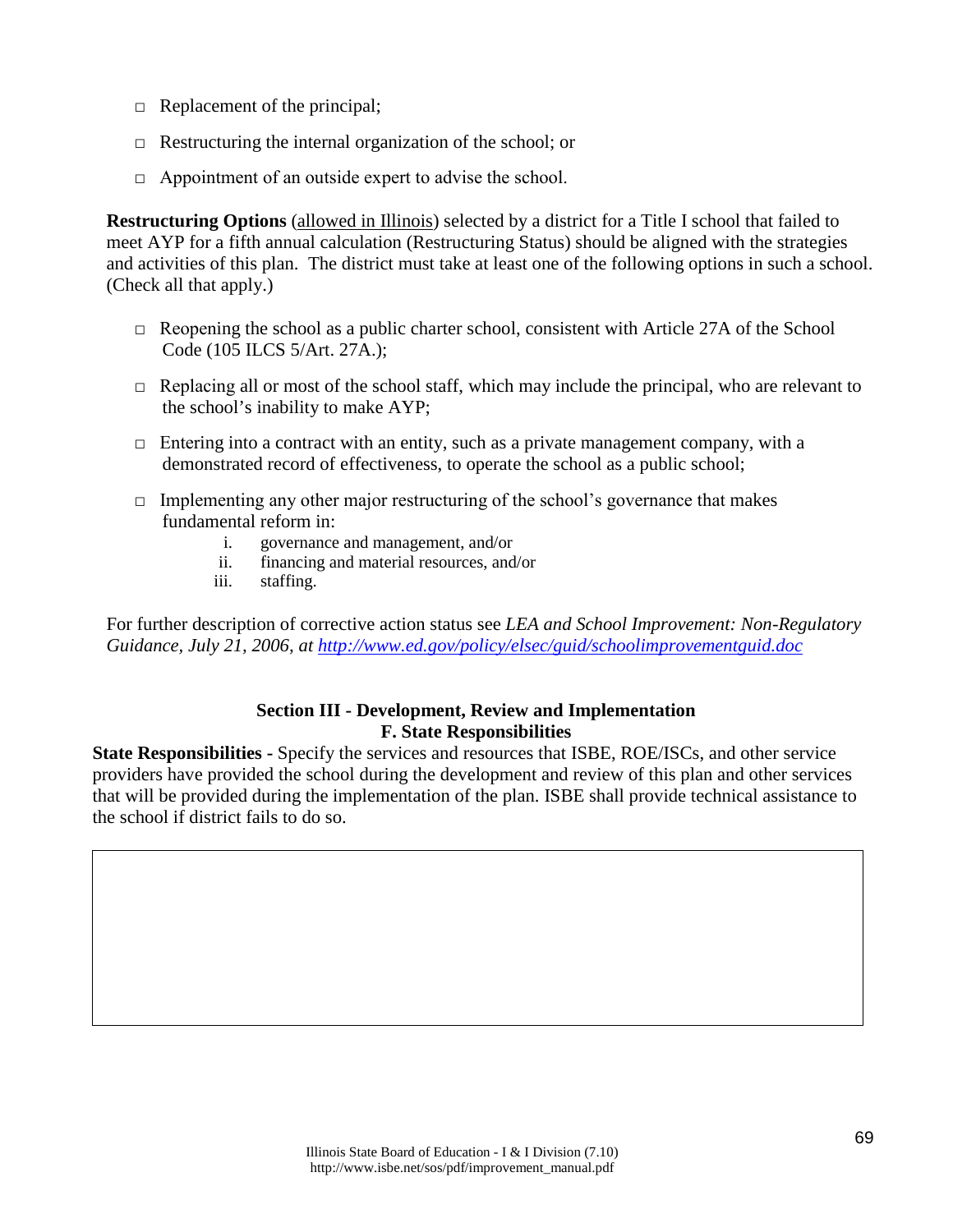# **Section III - Development, Review and Implementation Part G. School Support Team**

**School Support Team** – List the names and identify the roles (e.g., distinguished educator, district curriculum coordinator, university partner, or ROE/ISC consultant) of the School Support Team. If applicable, School Support Teams are assigned to schools in corrective action to provide "sustained and intensive support" for those schools to make adequate yearly progress. For further description of School Support Teams and their function see *LEA and School Improvement: Non-Regulatory Guidance, July 21, 2006, at [http://www.ed.gov/policy/elsec/guid/schoolimprovementguid.doc.](http://www.ed.gov/policy/elsec/guid/schoolimprovementguid.doc)* Note: School Support Teams are not the same as school improvement teams or the school planning team. Schools in academic watch, restructuring, or restructuring implementation status should have School Support Teams. Some schools in Choice, SES, or academic early warning status also have School Support Teams.

|         | <b>Name</b> | Role |
|---------|-------------|------|
| . .     |             |      |
| σ<br>∠. |             |      |
| J.      |             |      |

### **Section IV-A Local Board Action**

| DATE APPROVED by Local Board: | June | <b>Second Contract Contract Contract</b> |  | $-$   2007 |  |
|-------------------------------|------|------------------------------------------|--|------------|--|
|                               |      |                                          |  |            |  |

## **A. ASSURANCES**

- 1. The district has provided written notice in a timely manner about the improvement identification to parents of each student enrolled in the school, in a format and, to the extent practicable, in a language that the parents can understand. [NCLB, Section 1116 (c)(6)].
- 2. Strategies and activities have been founded on scientifically based research as required by NCLB, Section 1116(b)(3)(A)(i) and as defined in NCLB, Section 9101(37).
- 3. Technical assistance provided by the district serving its school is founded on scientifically based research [NCLB, Section 1116(b)(4)(C)] as defined in NCLB, Section 9101(37).
- 4. The plan includes strategies and activities that support the implementation of the Illinois Learning Standards and ensures alignment of curriculum, instruction, and assessment with the Illinois Learning Standards.
- 5. The school will spend at least 10 percent of the funds made available under Section 1113 of NCLB for the purpose of providing teachers and the principal high-quality professional development. (Title I schools only.)

### **B. SUPERINTENDENT'S CERTIFICATION**

By submitting the plan on behalf of the school, the district superintendent certifies to ISBE that all the assurances and information provided in the plan are true and correct and that the improvement plan has been duly approved by the local school board. By sending e-mail notification of plan completion from the **Submit Your Plan** page, the plan shall be deemed to be executed by the superintendent on behalf of the school.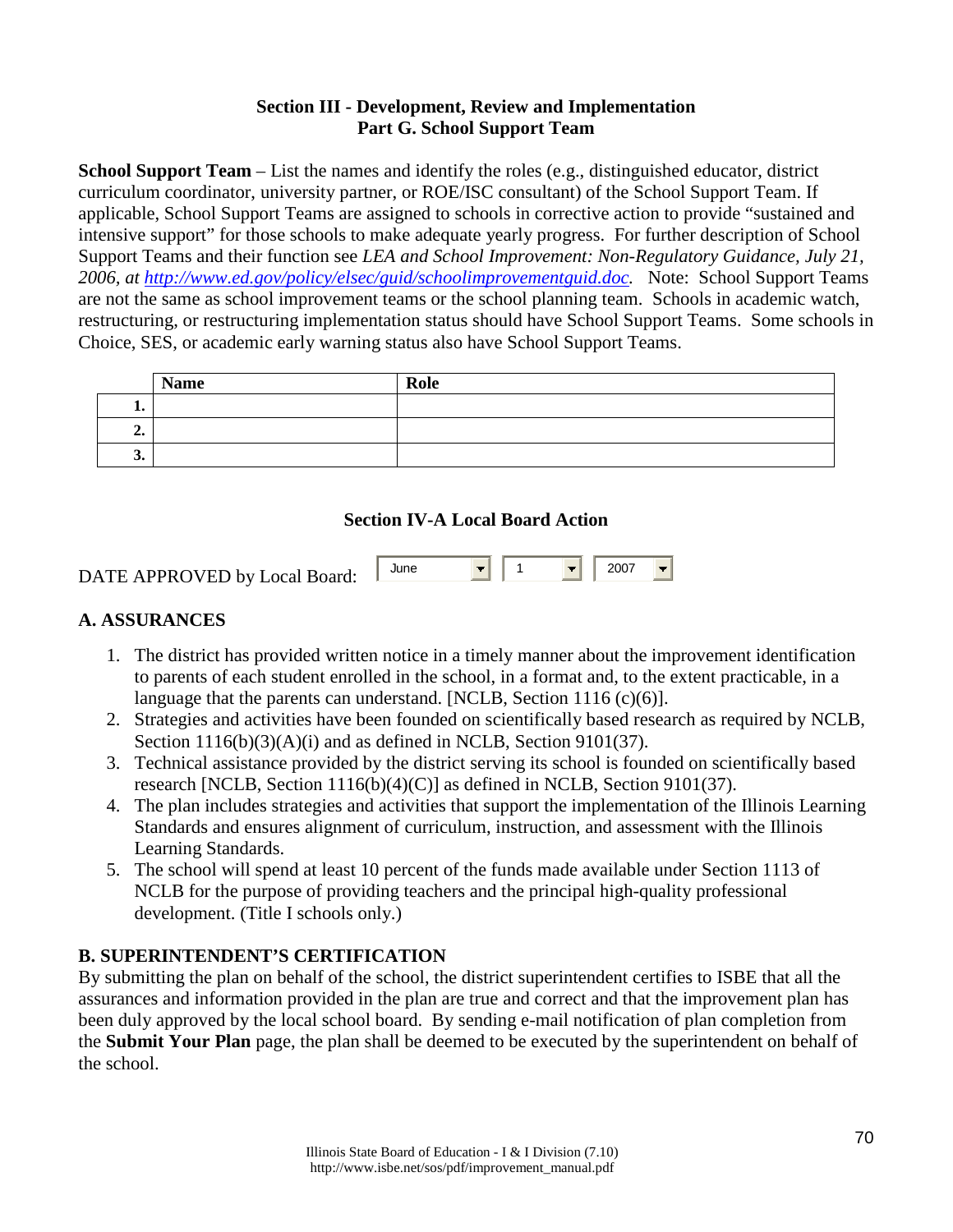### **Interactive Illinois Report Card (IIRC)**

**IIRC - Front Page: <http://iirc.niu.edu/>**

**Accessing [School Improvement Plans](http://www.isbe.net/sos/htmls/school.htm)**

- **Click on "School" and search by entering the name and/or name and # of the district.**
- **Click on the name of the school when the options are provided.**
- **From Main Report Card page click on "Login to e-Plans for this School."**
- **Enter Username and Password**

**If needed for the school and/or district, contact Gail Buoy at [gbuoy@isbe.net.](mailto:gbuoy@isbe.net) Send her an email with name and title of person, email address, phone number, and name and # of school district and school to be issued the username and password.**

**Select the School Improvement Plan**

**There are two views for reading the School Improvement Plans:**

- **PDF version** for printing the full plan or individual pages.
- **Edit: access to each section of the template and ISBE monitoring**

**School Improvement Plan Information**: **The school representatives will enter their information in the following sections.**

- **Preliminary Information District and School Contact Information**
- **Section I: Data & Analysis**
- **Section II: Action Plan**
- **Section III: Development, Review, and Implementation**
- **Section IV: Board Action and "Submit Plan"**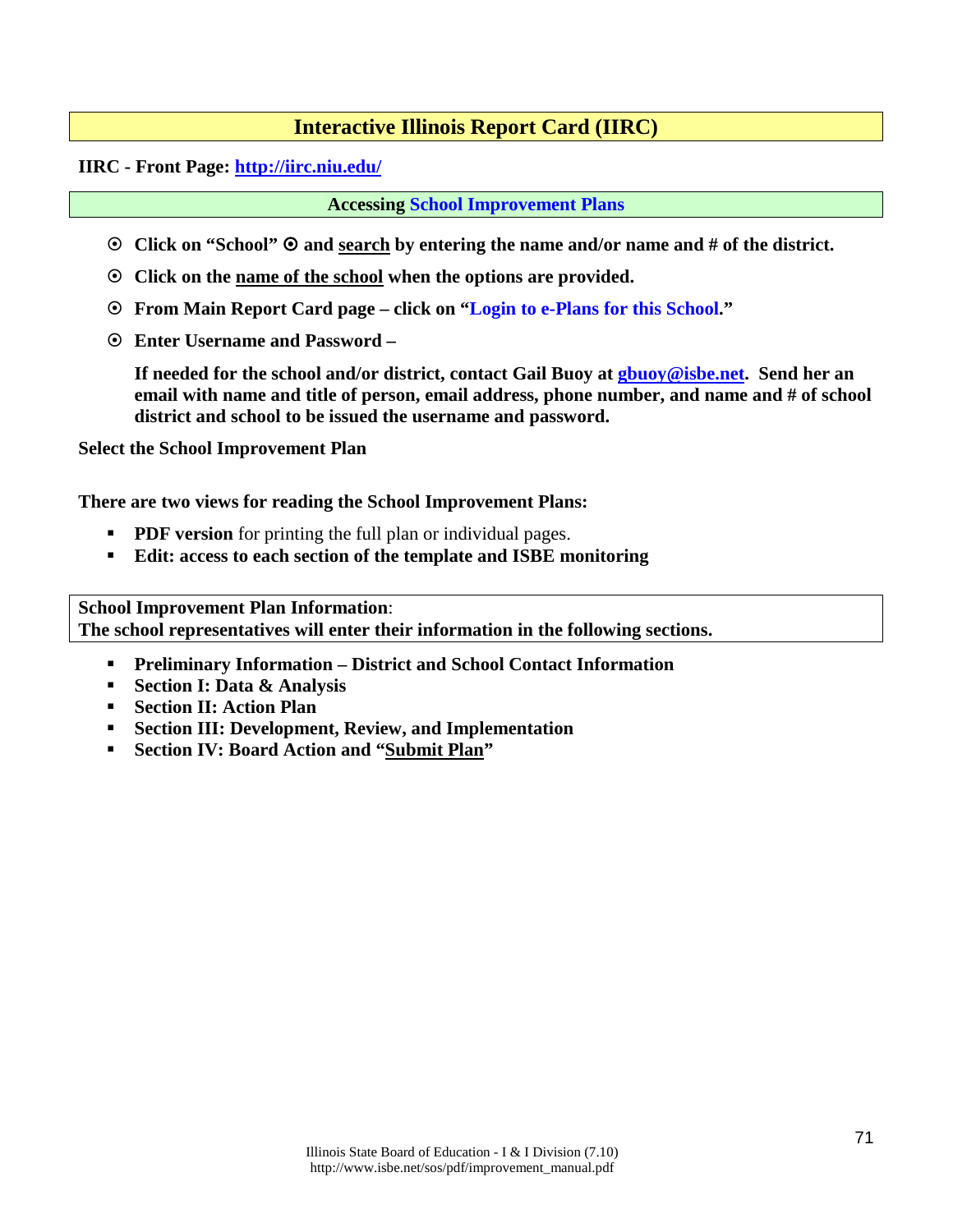## **RESTRUCTURING PLAN and RESOURCES 2010-2011**

### **Submission of a Restructuring Plan is required by federal and state regulations for schools that are in federal restructuring status or state academic status level AW2 or beyond.**

The plan may be a multi-year plan that will be implemented should the school fail to make AYP again.

Illinois districts and schools in status must submit an improvement plan as required by [Public Law 107-110, the](http://www.ed.gov/policy/elsec/leg/esea02/index.html) *No Child Left Behind Act* [of 2001, section 1101 et seq.,](http://www.ed.gov/policy/elsec/leg/esea02/index.html) and [Section 2-3.25d of the School Code, 105 ILCS 5/2-3.25d.](http://www.ilga.gov/legislation/ilcs/ilcs3.asp?ActID=1005&ChapAct=105%26nbsp%3BILCS%26nbsp%3B5%2F&ChapterID=17&ChapterName=SCHOOLS&ActName=School+Code%2E) Revisions are then required at the expiration of the two-year plan while the district or school remains in academic status. Districts are required to develop restructuring plans on behalf of their schools in restructuring planning status after the fifth calculation of not making Adequate Yearly Progress. This is true for schools in status under federal or state requirements.

Under NCLB (*[USDE, LEA and School Improvement: Non-Regulatory Guidance, rev. July 21, 2006](http://www.ed.gov/policy/elsec/guid/schoolimprovementguid.pdf)*), when a school is in restructuring status, the district must take intensive and far-reaching interventions to revamp completely the operation and governance of that school. Restructuring means a major reorganization of a school's governance structure arrangement by a district that:

- Makes fundamental reforms, such as significant changes in the school's staffing and governance, to make student academic achievement in the school;
- Has substantial promise to improve student achievement and enable the school to make adequate yearly progress (AYP) as defined by the State's accountability system; and
- **In the State law.**

Implementing restructuring is an option a district may choose prior to being required to do so.

#### **Frequently Asked Questions: Improvement Planning 2010-2011**

This document addresses questions that relate to the federal and state improvement plan requirements and provides web links to related resources and technical assistance.

#### **[Restructuring Plan Guide](http://www.isbe.net/sos/pdf/restructuring_guide.pdf)**

The Restructuring Plan Guide includes instructions for completing the Restructuring Plan template at the Illinois Interactive Report Card site [\(http://iirc.niu.edu\)](http://iirc.niu.edu/), provides guidance for plan developers, and includes monitoring prompts that ISBE will use in reviewing the plan. The template and this accompanying guide are to be used together to ensure that users include all requirements of federal and state law for revised plans. Plan developers will find these questions and the [Restructuring](http://www.isbe.net/sos/pdf/restructuring_prompt.pdf)  [Plan Monitoring Prompt](http://www.isbe.net/sos/pdf/restructuring_prompt.pdf) useful in plan development and revision.

#### **Restructuring Plan Monitoring Prompt**

This checklist is used by the Illinois State Board of Education (ISBE) for monitoring in compliance with NCLB, Section 1116 and state law. It addresses the requirements for restructuring in Illinois e-Plans as described in the [Restructuring Plan](http://www.isbe.net/sos/pdf/restructuring_guide.pdf)  [Guide.](http://www.isbe.net/sos/pdf/restructuring_guide.pdf) ISBE staff comments are intended to provide feedback on the plan to ensure that all groups will make Adequate Yearly Progress (AYP).

#### **Federal and State Status for Districts**

The [Data Analysis & Progress Monitoring Division](http://www.isbe.net/research/htmls/improvement.htm) provides the district and school improvement status charts.

#### **[Illinois Interactive Report Card](http://iirc.niu.edu/)**

ISBE requires that all plans be submitted via "e-Plans" on the [Illinois Interactive Report Card](http://iirc.niu.edu/) site. This process streamlines and provides an interactive site where teams can work on plans at any time and store them on a secure server. The templates are loaded with the applicable school's Report Card data. 2010 data will be posted following release of the 2010 Report Card.

On the **District Profile page**, click on the link titled "Access the District Improvement e-Plan" located on the information banner across the top**. Restructuring templates are at the district's main menu**. The passwords are protected and are available to authorized personnel by contacting Gail Buoy, Innovation and Improvement Division, by email at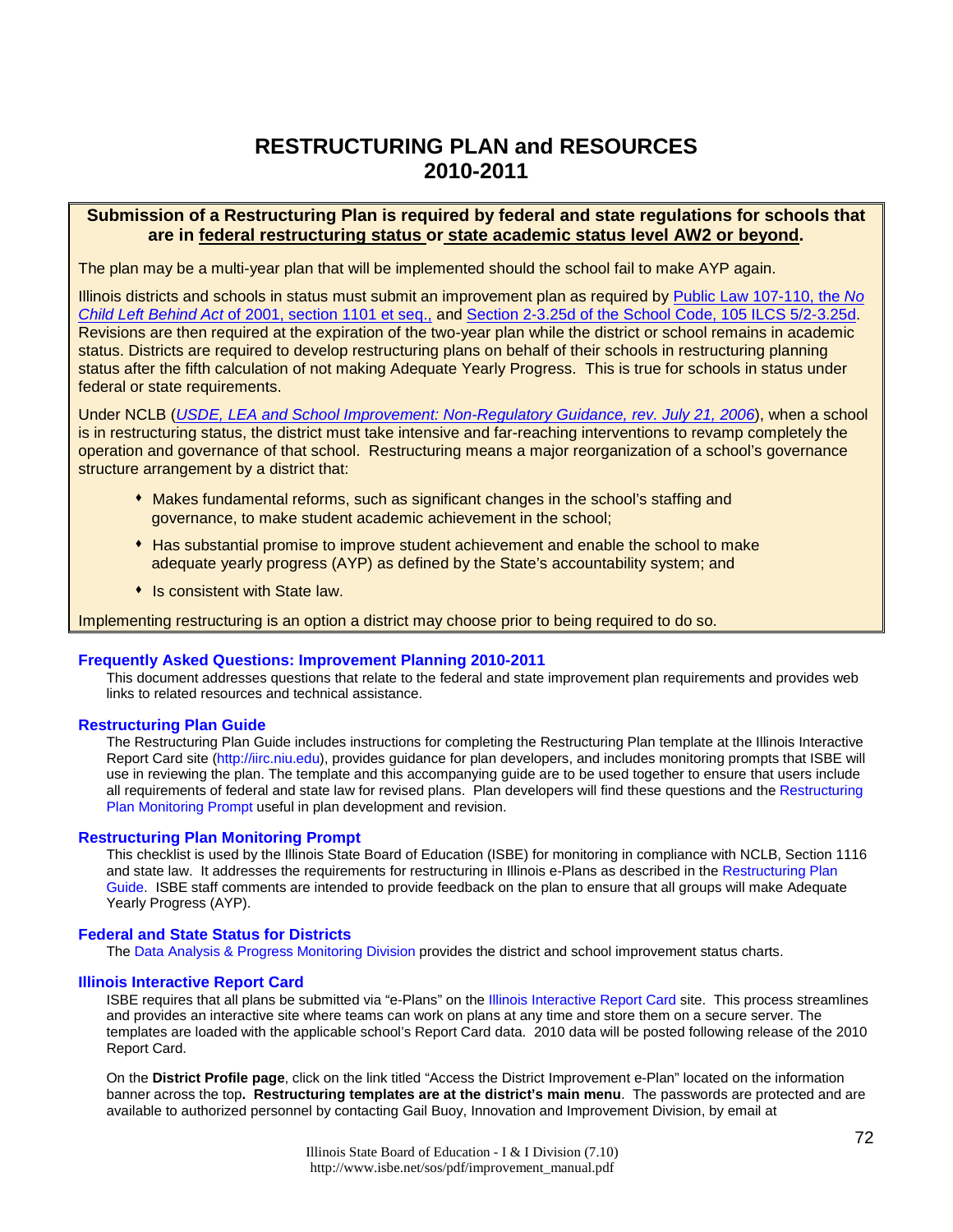[gbuoy@isbe.net](mailto:gbuoy@isbe.net) or sending an email to [eplans@niu.edu.](mailto:eplans@niu.edu) Note: E-Plan passwords are not the same as the passwords for IIRC Student Data Services.

### **RESOURCES**

**[Federal Guidance: LEA and School Improvement Non-Regulatory Guidance](http://www.ed.gov/policy/elsec/guid/schoolimprovementguid.pdf)** *(Revised)* July 21, 2006.

Student Achievement and School Accountability Programs, Office of Elementary and Secondary Education, U.S. Department of Education.

#### **Presentations to assist district/school personnel develop and refine improvement plans.**

#### • **[Guidance for Restructuring – Broad Strokes](mms://video2.isbe.net/Restructuring_060810)**

Webinar provides details regarding the district's responsibilities in relation to restructuring, the options that are to be considered, and plan preparation.

• **[Tips for Improvement Planning: Lessons Learned](mms://video2.isbe.net/Improvement_Planning_060810)** (webinar)

#### **[Center on Innovation and Improvement](http://www.centerii.org/)**

National center provides access to research-based resources on district and school improvement processes. **Restructuring and turnaround resources are accessible at [http://www.centerii.org/restructuring/.](http://www.centerii.org/restructuring/)**

#### **[Professional Development Activities – Statewide Listing](http://www.iarss.org/Development.asp)**

Links to professional development offered by th[e Regional Offices of Education, Intermediate Service Centers, ISBE, IASA,](http://www.iarss.org/directory/state-map.html)  [IPA, IASBO, and Illinois ASCD.](http://www.iarss.org/directory/state-map.html) 

#### **What Works [Clearinghouse](http://ies.ed.gov/ncee/wwc/)**

U.S. Department of Education, Institute of Education Services features educational resources demonstrating what works in education.

#### **[National High School Center](http://www.betterhighschools.org/about/)**

National center serves as the central source of information and expertise on high school improvement for the [Regional](http://www.betterhighschools.org/tech/map.asp)  [Comprehensive Centers \(RCCs\)](http://www.betterhighschools.org/tech/map.asp).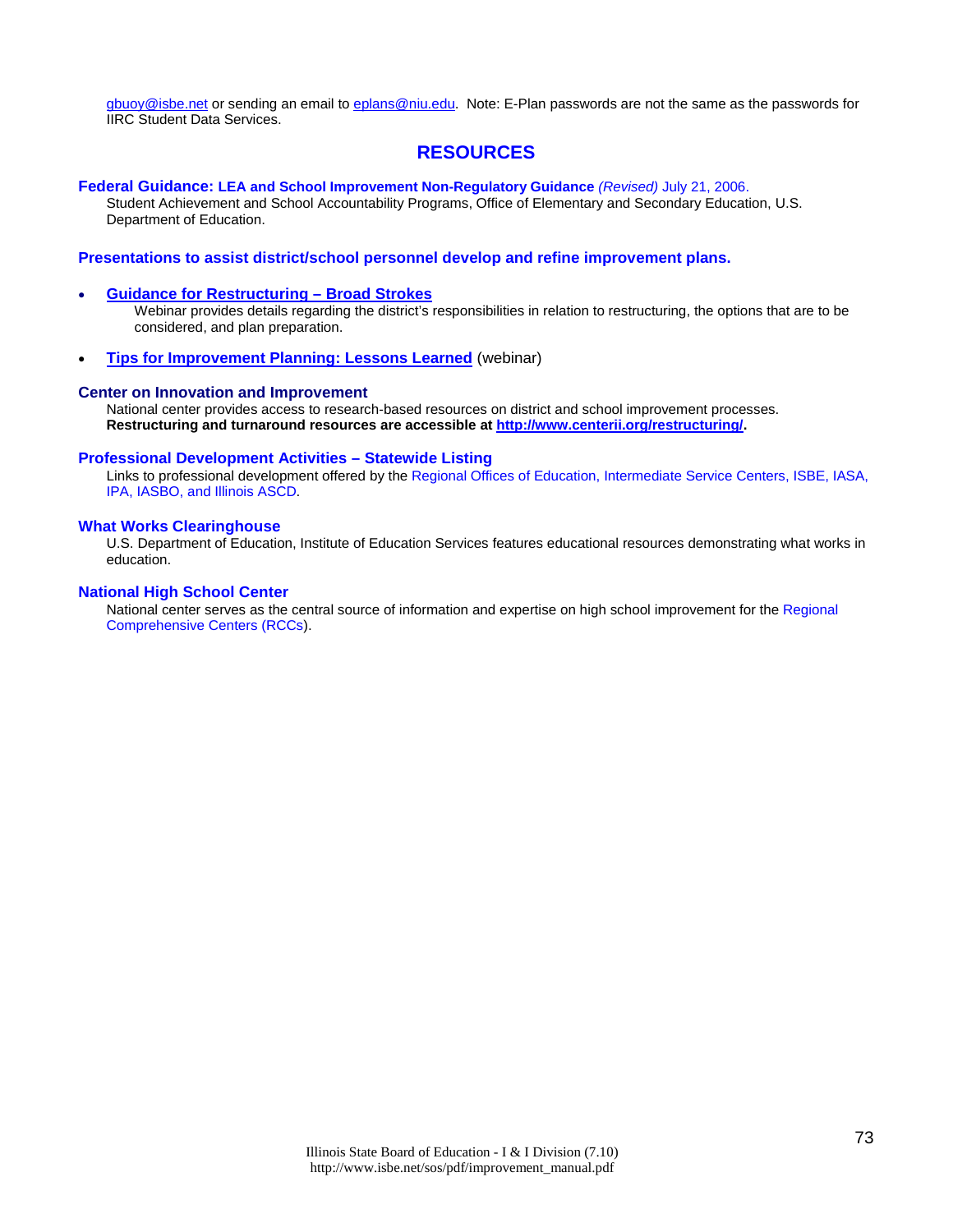### **Illinois e-Plans**

### **[Restructuring Plan Guide](http://www.isbe.net/sos/pdf/restructuring_guide.pdf)**

### **Overview**

Under [NCLB](http://www2.ed.gov/policy/elsec/leg/esea02/pg2.html#sec1111) ([USDE, LEA and School Improvement: Non-Regulatory Guidance, rev. July 21, 2006](http://www2.ed.gov/policy/elsec/guid/schoolimprovementguid.pdf)) and [state law,](http://www.ilga.gov/legislation/ilcs/ilcs3.asp?ActID=1005&ChapAct=105%26nbsp%3BILCS%26nbsp%3B5%2F&ChapterID=17&ChapterName=SCHOOLS&ActName=School+Code%2E) **when a school is in federal restructuring status or at state level academic watch 2 status (AW2),** the district must take intensive and far-reaching interventions to revamp completely the operation and governance of that school.

Restructuring means a major reorganization of a school's governance structure arrangement by a district that:

- Makes fundamental reforms, such as significant changes in the school's staffing and governance, to improve student academic achievement in the school;
- Has substantial promise to improve student academic achievement and enable the school to make adequate yearly progress (AYP) as defined by the State's accountability system; and
- Is consistent with State law.

For example, typical restructuring plans in Illinois include elements such as extending the school day or year, reorganizing instructional delivery and support for students into smaller learning communities, and/or building capacity of staff as professional learning communities. Plans must be customized to meet the needs of the individual school and district.

### **Submission of Restructuring Plans**

**Restructuring plans must be submitted to ISBE via the [IIRC e-plan system](http://iirc.niu.edu/) within six months of the school's formal notification of AYP status delivered via the IWAS system**. ISBE staff will review and monitor restructuring plans in documented consultation with district staff about the appropriateness of the plan for the school.

In selecting an option for school restructuring, district and school planners should consider what has occurred in a school that has brought it to restructuring.

The restructuring plan should take into account the actions initiated in prior years. The actions required under the restructuring plan need to be deeper, broader, or more targeted to meet identified needs.

Each school restructuring plan shall be reviewed and monitored by ISBE to determine whether the plan demonstrates that:

- 1. The proposed changes are based on data, documented needs and characteristics of the students served, and/or scientifically based practices that are appropriate in light of the school's inability to make AYP; and
- 2. The proposed changes are sufficient in extent or scope to promote increased achievement for all the students in the school and have substantial promise of enabling the school to make AYP.

**The Restructuring Plan Template at<http://iirc.niu.edu/> must be used by Illinois districts to create a restructuring plan for schools not making adequate yearly progress (AYP) for a fifth annual calculation** as required by Public Law 107-110, the No Child Left Behind Act of 2001, Section 1101 et seq., (here referred to as "NCLB") and Section 2-3.25d of the School Code, 105 ILCS 5/2-3.25d.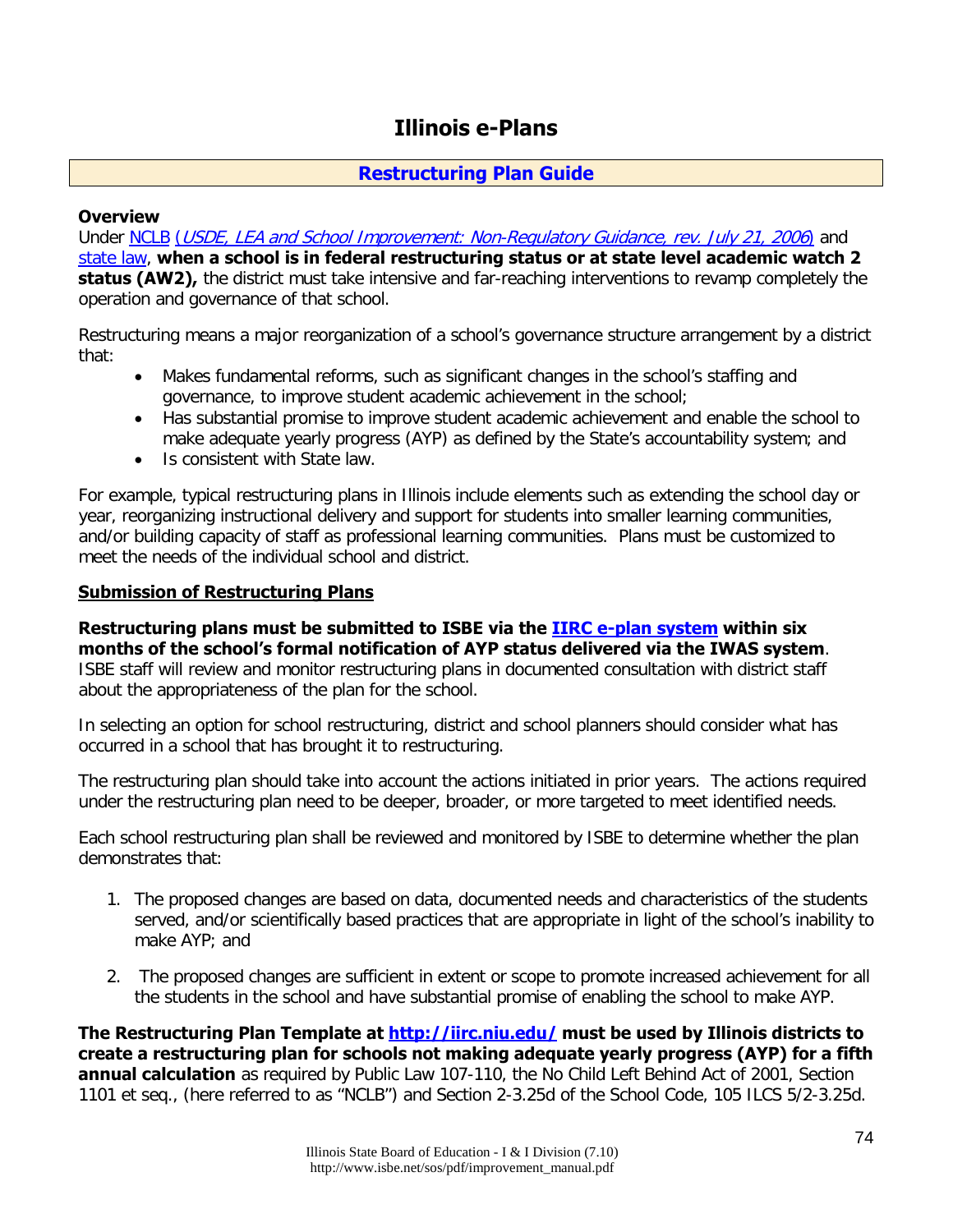The template and this accompanying guide are to be used together to ensure that users include all requirements of federal and state law for restructuring plans. "Monitoring Prompts" that appear in italics in this guide are questions ISBE readers will use in monitoring this plan. Plan developers will find these questions and the [Restructuring Plan Monitoring Prompt](http://www.isbe.net/sos/pdf/restructuring_prompt.pdf) useful in plan development. The Restructuring [Plan Guide](http://www.isbe.net/sos/pdf/restructuring_guide.pdf) and the [Restructuring Monitoring Prompt](http://www.isbe.net/sos/pdf/restructuring_prompt.pdf) are available on the ISBE website. Restructuring templates for individual schools are located within the District Plan templates on the IIRC e-Plan system at [http://iirc.niu.edu/. .](http://iirc.niu.edu/)

The Restructuring Plan template includes:

- I. Data and Analysis (automatically populated)
- II. Plan Activities
- III. Board Action

Districts must also submit revised school improvement plans via the Illinois e-Plans system. (See **the Illinois Interactive Report Card site at<http://iirc.niu.edu/>** unless the school has an approved school improvement plan for the current year. The district, however, may choose to revise and submit the school improvement plan in light of school restructuring.

A school with an expired school improvement plan should continue revising its plan on a two-year cycle as long as the school remains in status. School improvement plans should align with restructuring plans.

### **Note: To be in compliance, plans for 2010 must be in the 2010 IIRC templates. No new or revised plans based on 2010 data are to be submitted in the 2009 IIRC templates: such plans will be out of compliance.**

| <b>Key Resources</b>                                   | <b>Web Addresses</b>                                                        |  |  |  |
|--------------------------------------------------------|-----------------------------------------------------------------------------|--|--|--|
| Restructuring Plan Guide                               | http://www.isbe.net/sos/pdf/restructuring_template.pdf                      |  |  |  |
| <b>Restructuring Monitoring Prompt</b>                 | http://www.isbe.net/sos/pdf/restructuring_prompt.pdf                        |  |  |  |
| Restructuring Plan Template                            | http://iirc.niu.edu (under "district")                                      |  |  |  |
| <b>NCLB Act</b>                                        | http://www2.ed.gov/policy/elsec/leg/esea02/pg2.html#sec1111                 |  |  |  |
| Illinois School Code: Section 1.85                     | http://www.ilga.gov/commission/jcar/admincode/023/023000010A0085<br>0R.html |  |  |  |
| Federal Guidance: LEA and School<br>Improvement        | http://www2.ed.gov/policy/elsec/guid/schoolimprovementguid.pdf              |  |  |  |
| English Language Learners                              | http://www.isbe.net/bilingual/htmls/titleIII.htm                            |  |  |  |
| Parent Involvement                                     | http://www.isbe.net/grants/html/parent.htm                                  |  |  |  |
| <b>Special Education Profiles</b>                      | http://webprod1.isbe.net/LEAProfile/SearchCriteria1.aspx                    |  |  |  |
| Title I-Targeted Assistance and<br>Schoolwide Programs | http://www.isbe.net/grants/html/title1.htm                                  |  |  |  |

### **Technical Assistance**

Technical assistance with the development, submission, and implementation of restructuring plans is available through the **Regional Offices of Education and the Intermediate Services Centers** <http://www.iarss.org/directory/state-map.html> or call the **Innovation and Improvement Division** at 217/524-4832.

### **RESOURCES**

### **Federal Guidance: LEA and School Improvement Non-Regulatory Guidance** (Revised) July 21, [2006](http://www.ed.gov/policy/elsec/guid/schoolimprovementguid.pdf)

Student Achievement and School Accountability Programs, Office of Elementary and Secondary Education, U.S. Department of Education.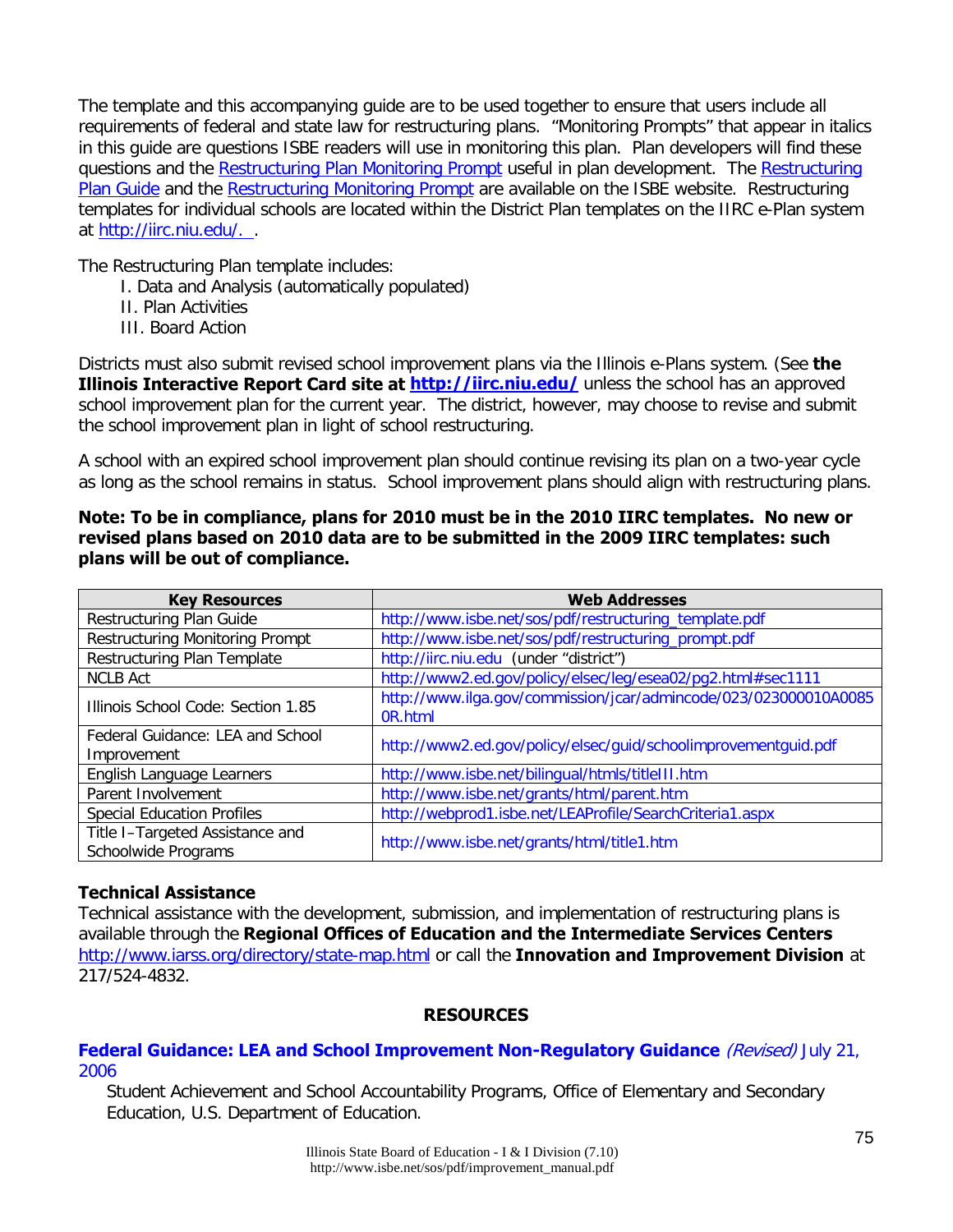### **Presentations to assist district/school personnel develop and refine improvement plans.**

• **[Guidance for Restructuring – Broad Strokes](mms://video2.isbe.net/Restructuring_060810)**

Webinar provides details regarding the district's responsibilities in relation to restructuring, the options that are to be considered, and plan preparation.

• **[Tips for Improvement Planning: Lessons Learned](mms://video2.isbe.net/Improvement_Planning_060810)** (webinar)

### **[Center on Innovation and Improvement](http://www.centerii.org/)**

National center provides access to research-based resources on district and school improvement processes. **Restructuring and turnaround resources are accessible at [http://www.centerii.org/restructuring/.](http://www.centerii.org/restructuring/)**

**Choosing an Option School Restructuring Under No Child Left Behind: What Works When? A Guide for Education Leaders** (100 pages) at [http://www.centerforcsri.org/files/RestructuringGuide.pdf.](http://www.centerforcsri.org/files/RestructuringGuide.pdf)

**Handbook on Restructuring and Substantial School Improvement**, 2008, Center on Innovation & Improvement at [http://www.centerii.org/handbook/.](http://www.centerii.org/handbook/) 

### **[What Works Clearinghouse](http://ies.ed.gov/ncee/wwc/)**

U.S. Department of Education, Institute of Education Services that features educational resources demonstrating what works in education.

### **[National High School Center](http://www.betterhighschools.org/about/)**

National center serves as the central source of information and expertise on high school improvement for the [Regional Comprehensive Centers \(RCCs\)](http://www.betterhighschools.org/tech/map.asp).

### **[Professional Development Activities – Statewide Listing](http://www.iarss.org/Development.asp)**

Links to professional development offered by the [Regional Offices of Education, Intermediate Service](http://www.iarss.org/directory/state-map.html)  [Centers, ISBE, IASA, IPA, IASBO, and Illinois ASCD.](http://www.iarss.org/directory/state-map.html)

### **[Illinois Principals Association/ISBE: School Showcase webinars](http://www.ilprincipals.org/pages/showcase_webinars.html)**

Illinois middle and high schools that made significant academic improvement in 2009-2010. Handouts and other materials are available to download with each school's recording.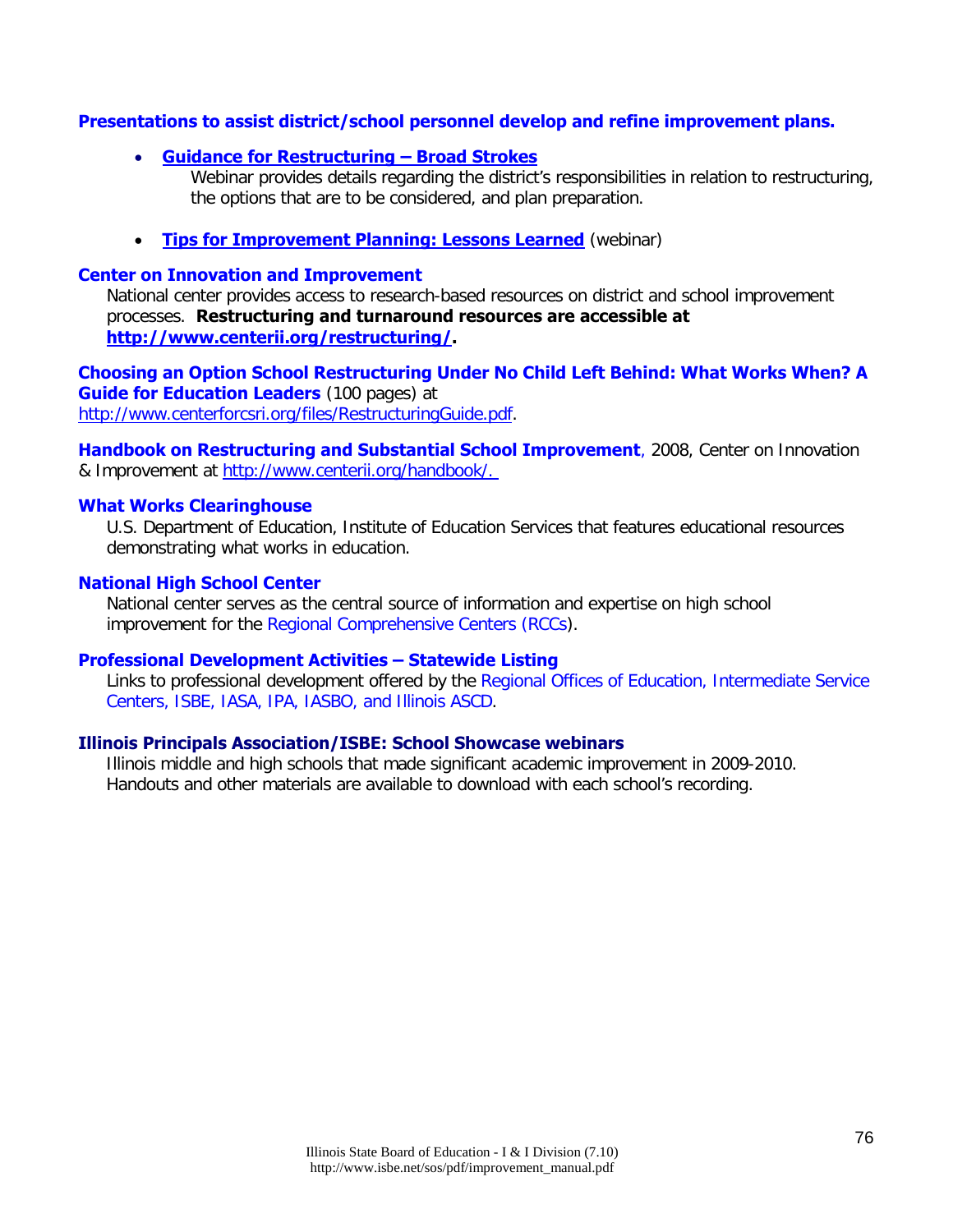### **Instructions for Completing the Restructuring Plan**

### **District and School Information:**

Available information about the district and school will populate this section in the Restructuring e-Plan Template at the IIRC website [\(http//iirc.niu.edu/](http://iirc.niu.edu/)); district staff may complete or correct information.

### **Section I. Data and Analysis**

AYP Information from the School Report Card, Assessment Data, Basic School Information, and Educator data will populate screens for this section.

### **Section II. Plan Activities**

### **Part A. Restructuring Options**

Identify which option(s) the district will initiate with an affected school that does not make AYP for a sixth calculation. Each school restructuring plan must indicate that the district is initiating one or more of the following actions in the affected school:

- 1. reopening the school as a public charter school, consistent with Article 27A of the School Code [105 ILCS 5/ 27A-5];
- 2. replacing all or most of the school staff, which may include the principal, who are relevant to the school's inability to make AYP;
- 3. entering into a contract with an entity, such as a private management company, with a demonstrated record of effectiveness, to operate the school as a public school;
- 4. implementing any other major restructuring of the school's governance that makes fundamental reform in:
	- iv. governance and management, and/or
	- v. financing and material resources, and/or
	- vi. staffing.

### **Section II. Plan Activities**

### **Part B. Plan Description**

Describe the plan for restructuring the school discussing the rationale for option(s) selected, improvement actions prior to restructuring, progress in achieving AYP, timeline, measures for success and monitoring process.

### **Section III. Board Action**

**LOCAL BOARD APPROVAL**: Identify the approval date of the local board.

By submitting the plan on behalf of the district, the district superintendent certifies to ISBE that all the information provided in the plan is true and correct and that the restructuring plan has been duly approved by the local board. By clicking "Submit," the plan shall be deemed to be executed by the superintendent on behalf of the district.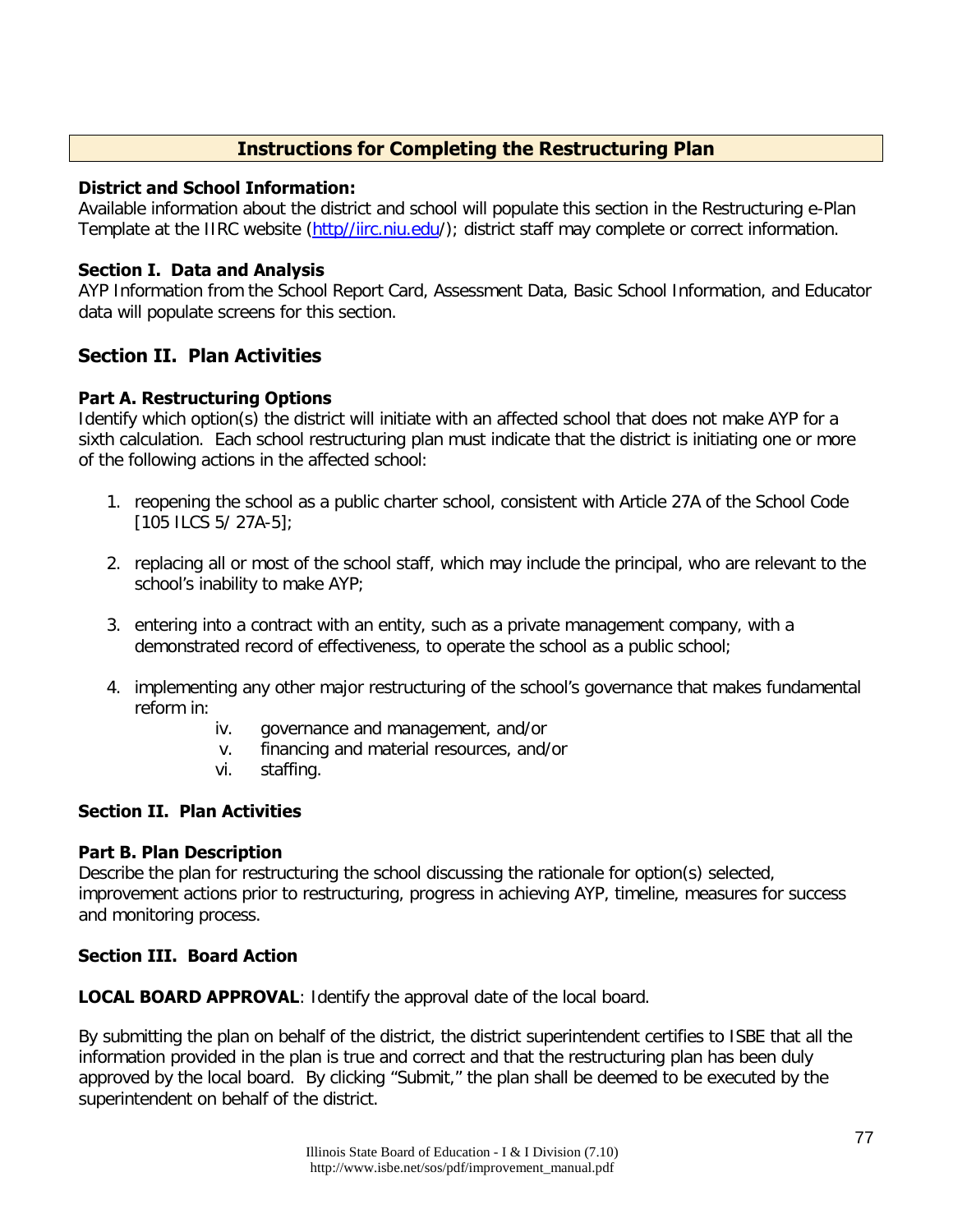### **ISBE MONITORING**

Consultation with district staff may include the following topics. Inclusion of these topics in the restructuring plan description is required.

### **Monitoring Prompts:**

- Does the plan describe an option for restructuring allowed in the law?
- Does the district make the case that the option selected is appropriate for the school?
- □ Does the plan explain corrective actions (Title I funded schools) or other district improvement strategies implemented at the school that will remain in place or be a part of the restructuring plan?
- □ Do state assessment data indicate that the school is showing progress from corrective actions?
- □ Is the continuation of these actions warranted or reasonable?
- □ Does the plan provide a timeline for implementing the restructuring option and the corrective actions that precede it?
- □ Does the plan identify the measures for success associated with the district's actions and restructuring strategy?
- □ What benchmarks of success are planned to monitor progress of this plan and who is responsible for overseeing the implementation and monitoring of this plan?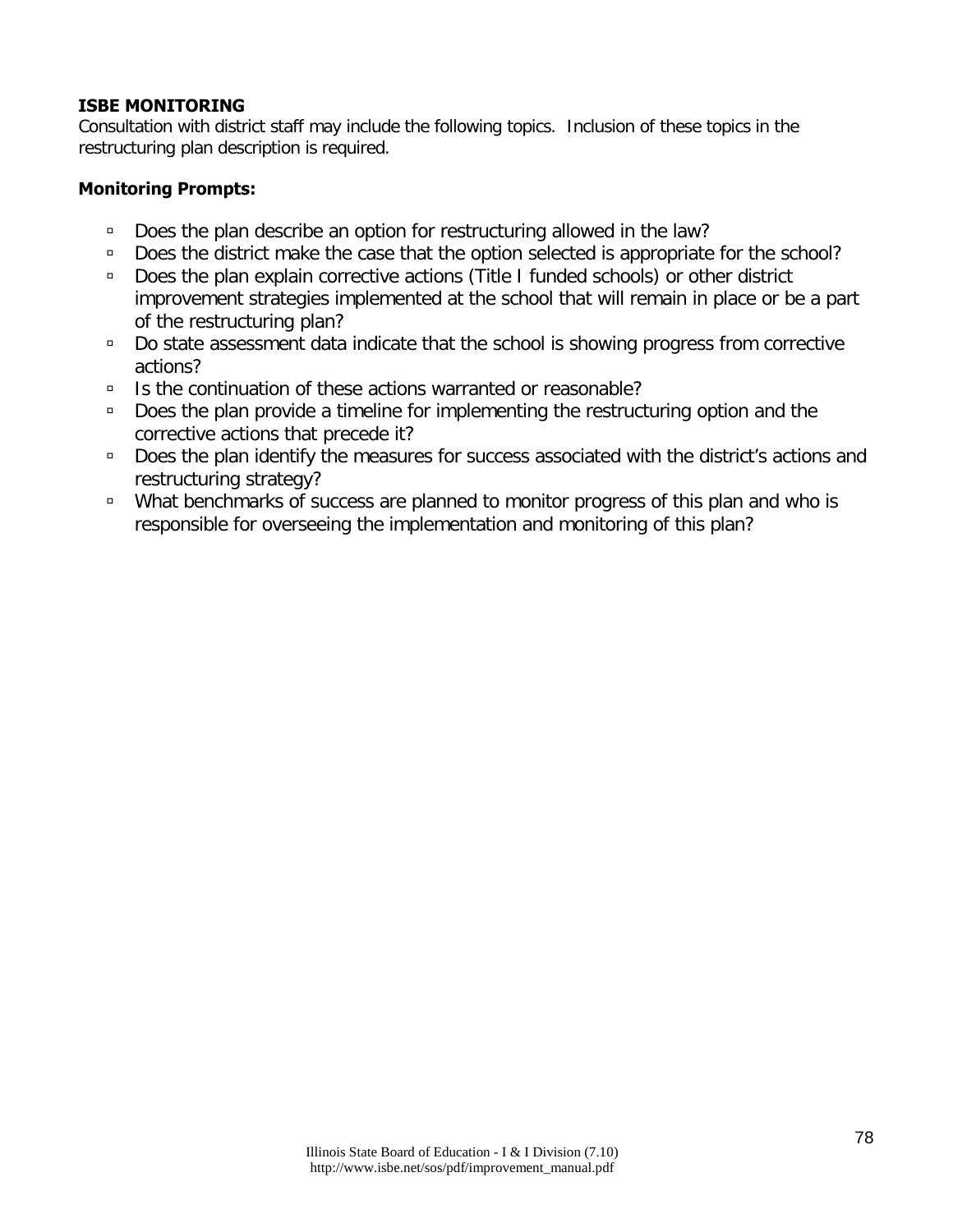### **RESTRUCTURING PLAN MONITORING PROMPT**

This tool is for ISBE monitoring in compliance with NCLB, Section 1116 and state law. (see [http://www.isbe.net/sos/pdf/restructuring\\_prompt.pdf\)](http://www.isbe.net/sos/pdf/restructuring_prompt.pdf) It addresses the requirements for plans as prompted in Illinois e-Plans and described in the e-Plan Guides. Please use the [Restructuring Plan Guide](http://www.isbe.net/sos/pdf/restructuring_guide.pdf) as a reference when completing the restructuring plan and for more detailed descriptions of these sections.

**Suggestions for plan developers:** The primary responsibility for developing restructuring plans rests with the local board. To that end, consider:

- Has district staff identified option(s) that are reasonable in the context of this school? Do assessment data and corrective actions taken in the school warrant the selection of these options?
- How might district staff monitor this plan to ensure successful implementation?
- How might district staff reduce barriers to successful implementation of this plan?

### **Section I. Data and Analysis (automatically populated)**

### **Section II. Plan Activities**

### **Part A. Restructuring Options** [Please (X) those that apply.]

This section identifies the actions the district is initiating in the affected school:

- 1. reopening the school as a public charter school, consistent with Article 27A of the School Code [105 ILCS 5/27-1-5],
- 2. replacing all or most of the school staff, which may include the principal, who are relevant to the school's inability to make AYP, or
- 3. entering into a contract with an entity, such as a private management company, with a demonstrated record of effectiveness, to operate the school as a public school, or
- 4. implementing any other major restructuring of the school's governance that makes fundamental reform in:
	- i. governance and management, and/or
	- ii. financing and material resources, and/or
	- iii. staffing.

### **Part B. Restructuring Description**

This section explains how the restructuring actions will be applied to the school in the event that the school fails to make AYP for the sixth consecutive calculation.

- $\Box Y$   $\Box N$  Does the plan describe an option for restructuring allowed in the law?
- $\Box$   $\Upsilon$   $\Box$  N Does the district make the case that the option selected is appropriate for the school?
- $\Box$  Y  $\Box$  N Does the plan explain corrective actions (Title I funded schools) or other district improvement strategies implemented at the school that will remain in place or be a part of the restructuring plan?
- $\Box$  Y  $\Box$  N Do state assessment data indicate that the school is showing progress from corrective actions? Is the continuation of these actions warranted or reasonable?
- $\Box$   $\Upsilon$   $\Box$  N Does the plan provide a timeline for implementing the restructuring option and the corrective actions that precede it?
- $\Box$   $\Upsilon$   $\Box$  N Does the plan identify the measures for success associated with the district's actions and restructuring strategy?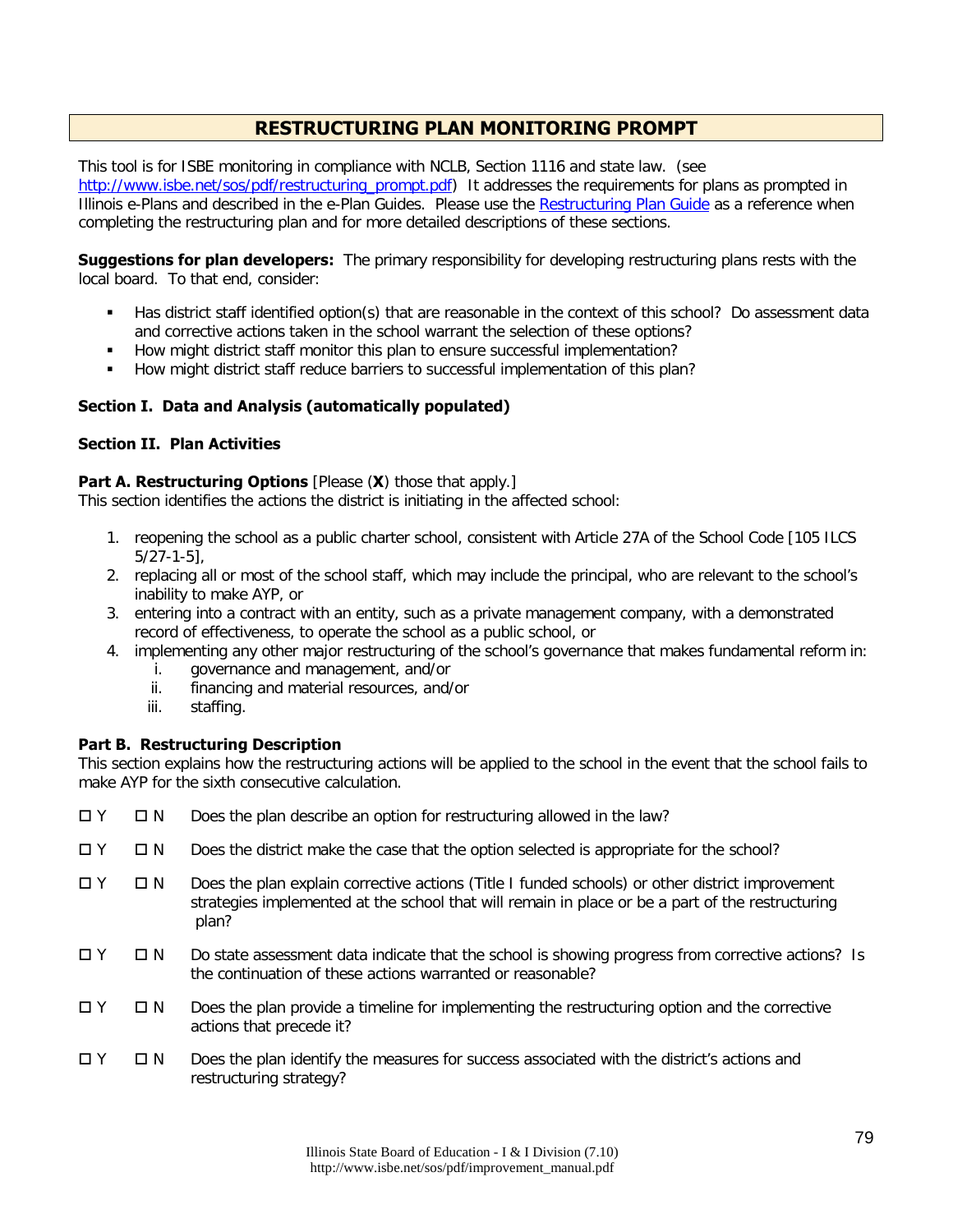Y N What benchmarks of success are planned to monitor progress of this plan and who is responsible for overseeing the implementation and monitoring of this plan?

### **Section III. Board Approval**

 $\Box$  Y  $\Box$  N This section includes the certification of local board approval and provides ISBE staff the opportunity to reflect on the school improvement plan overall.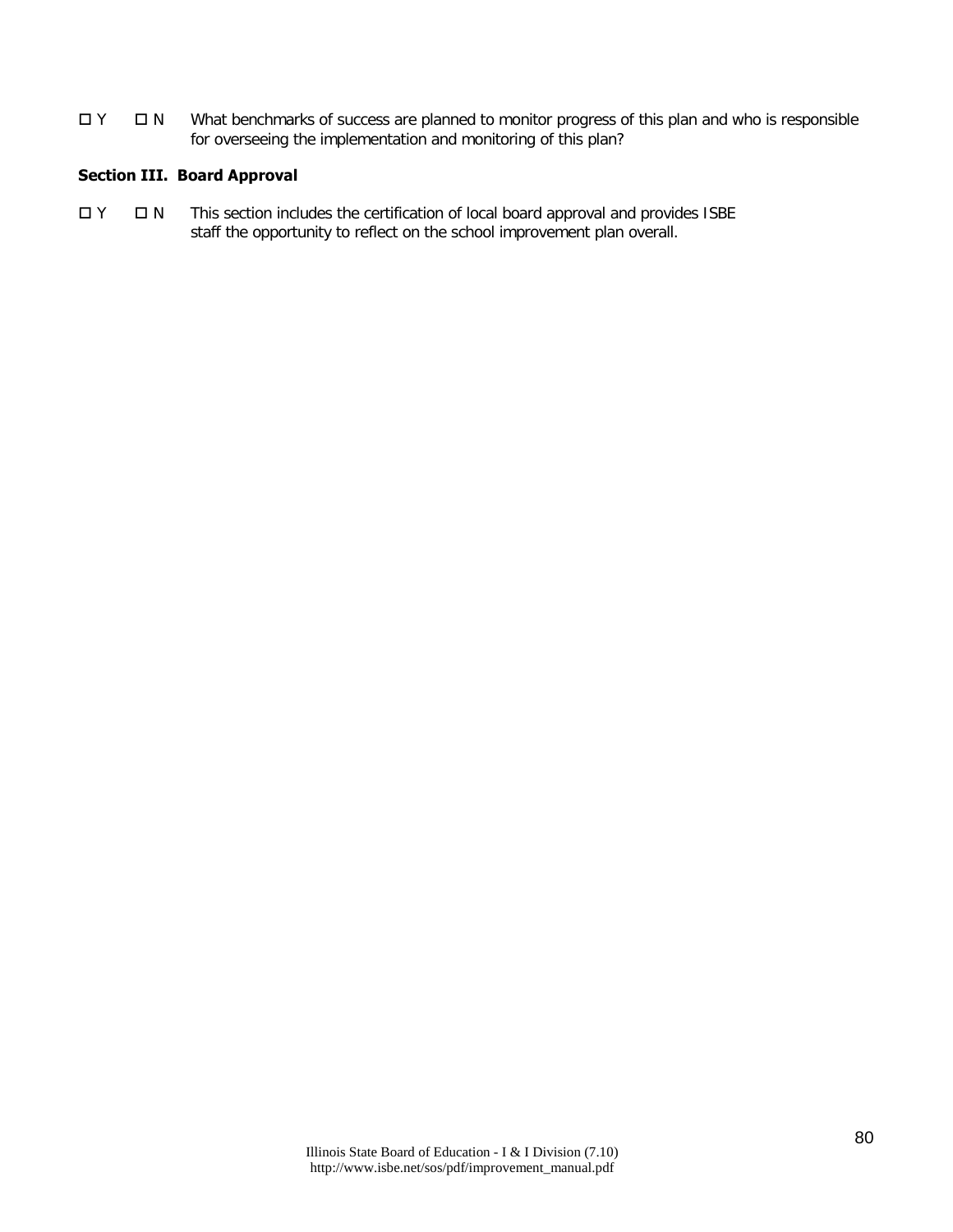### **Interactive Illinois Report Card (IIRC)**

### **IIRC - Front Page: <http://iirc.niu.edu/>**

### **[Accessing Restructuring Plans](http://www.isbe.net/sos/htmls/restructuring.htm)**

- **C** Click on "District"  $\odot$  and search by entering the name and/or name and # of the district.
- **Click on the name of the district when the options are provided.**
- **From Main Report Card page click on "Login to e-Plans for this District."**
- **Enter Username and Password**

**If needed for the district, contact Gail Buoy at [gbuoy@isbe.net.](mailto:gbuoy@isbe.net) Send her an email with name and title of person, email address, phone number, and name and # of school district to be issued the username and password.**

**Select the Restructuring tab from the District e-Plan Main menu.** 

**Then select the school for which the restructuring plan will be entered in the IIRC.**

**There are two views for reading the Plans:**

- **PDF version** for printing the full plan or individual pages.
- **Edit: access to each section of the template and ISBE monitoring**

**District Information**: **The district representatives will enter their information in the following sections of the Restructuring Plan.**

- **Preliminary Information School Contact Information**
- **Section I: Data & Analysis** 
	- o **Part A Report Card Data**
- **Section II: Plan Activities** 
	- o **Part A Restructuring Options**
	- o **Part B Plan Description**
- **Section III: Board Action and "Submit Plan"**

**ISBE will respond in the "ISBE Monitoring section, which is best read in the PDF format.**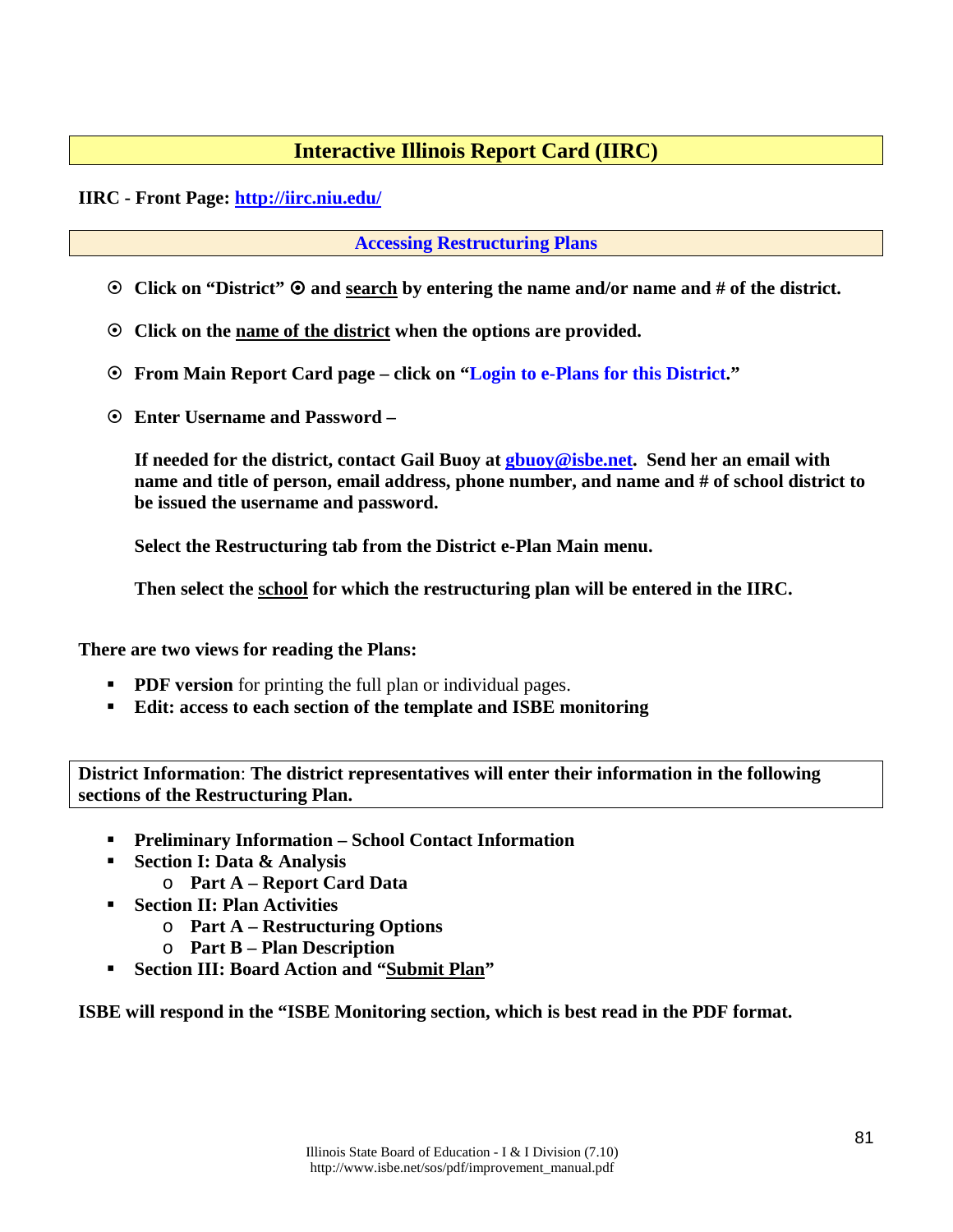### **TITLE I DISTRICT PLAN and RESOURCES**

Submission of a **Title I District Plan** is required by the *[No Child Left Behind Act](http://www.ed.gov/policy/elsec/leg/esea02/pg2.html#sec1112)* of 2001, Section 1112*, et.seq*.

**All districts requesting Title I federal funding must have an approved Title I District Plan on file in Illinois e-Plans at [http://iirc.niu.edu/.](http://iirc.niu.edu/)** 

Title I funds may not be released until the Title I District Plan is on file and verified as being complete by the Illinois State Board of Education.

#### **[Title I Plan Guide](http://www.isbe.net/sos/pdf/title1_guide.pdf)**

The Title I District Plan Guide includes instructions for completing the Title I District Plan template at the Illinois Interactive Report Card site [\(http://iirc.niu.edu\)](http://iirc.niu.edu/). The template, the accompanying guide, and checklist are to be used together to ensure that users include all requirements of federal and state law, [Section 1112 of the NCLB,](http://www.ed.gov/policy/elsec/leg/esea02/pg2.html#sec1112) in the Title I local educational plans. *Section I – Program Description* must clearly describe the program components and align with district policies. *Section II – Board Approval and Certification and Assurances* provides for confirmation by the district superintendent that the district has policies and procedures in place that address the referenced sections of federal and state law.

#### **Title I District Plan Checklist**

The checklist is provided to facilitate district and school planners with the development of [a Title I District Plan](http://www.isbe.net/sos/htmls/title1.htm) that meets federal law [\(Section 1112\)](http://www2.ed.gov/policy/elsec/leg/esea02/pg2.html#sec1112). The list provides a summary of the sixteen plan sections (Section A to Section P) and related web-based resources. All districts requesting Title I funds must have an approved Title I District Plan that aligns with their NCLB/Title I funded programs on file at th[e Interactive Illinois Report Card site.](http://iirc.niu.edu/) 

#### **Title I District Plan Template**

This tool provides assistance to district representatives with the development and refinement of the plan. Once the local board approves the district plan, the contents can be "cut and pasted" into the district's IIRC e-Plan.

#### **[Illinois Title I District e-Plan](http://www.isbe.net/sos/sips.ppt)** *(Updated 7/10)*

Presentation provides detailed descriptions on how to develop and complete the Title I e-Plan as required by the NCLB Act: [Section 1112.](http://www2.ed.gov/policy/elsec/leg/esea02/pg2.html#sec1112)

#### **Interactive Illinois Report Card**

ISBE requires that all plans be submitted via "e-Plans" on the [Interactive Illinois Report Card](http://iirc.niu.edu/) site. This process streamlines and provides an interactive site where teams can work on plans at any time and store them on a secure server.

On the District Profile page, click on the link titled "Access Plans" located on the information banner, then click on "Title I District Plan" to access the Title I e-Plan templates. The passwords are protected and are available to authorized personnel by contacting Gail Buoy, Innovation and Improvement Division, by email at [gbuoy@isbe.net](mailto:gbuoy@isbe.net) or sending an email to [eplans@niu.edu.](mailto:eplans@niu.edu) Note: E-Plan passwords are not the same as the passwords for IIRC Student Data Services.

### **RESOURCES**

**[E-Bulletins](http://www.isbe.net/e-bulletins/default.htm)** These bulletins contain guidance and technical assistance for districts to meet the requirements of ESEA. They address issues of concern for superintendents, Title I directors and other educators and professionals working with schools in Illinois. The bulletins will be updated as needed and should be referenced when questions of compliance under are raised.

#### **[Professional Development Activities – Statewide Listing](http://www.iarss.org/Development.asp)**

Links to professional development offered by the Regional Offices of Education, Intermediate Service Centers, ISBE, IASA, IPA, IASBO, and Illinois ASCD.

#### **[Center on Innovation and Improvement](http://www.centerii.org/)**

National center provides access to research-based resources on district and school improvement processes.

#### **What Works [Clearinghouse](http://ies.ed.gov/ncee/wwc/)**

U.S. Department of Education, Institute of Education Services featuring educational resources demonstrating what works in education.

#### **[National High School Center](http://www.betterhighschools.org/about/)**

National center serves as the central source of information and expertise on high school improvement for the [Regional](http://www.betterhighschools.org/tech/map.asp)  [Comprehensive Centers \(RCCs\)](http://www.betterhighschools.org/tech/map.asp).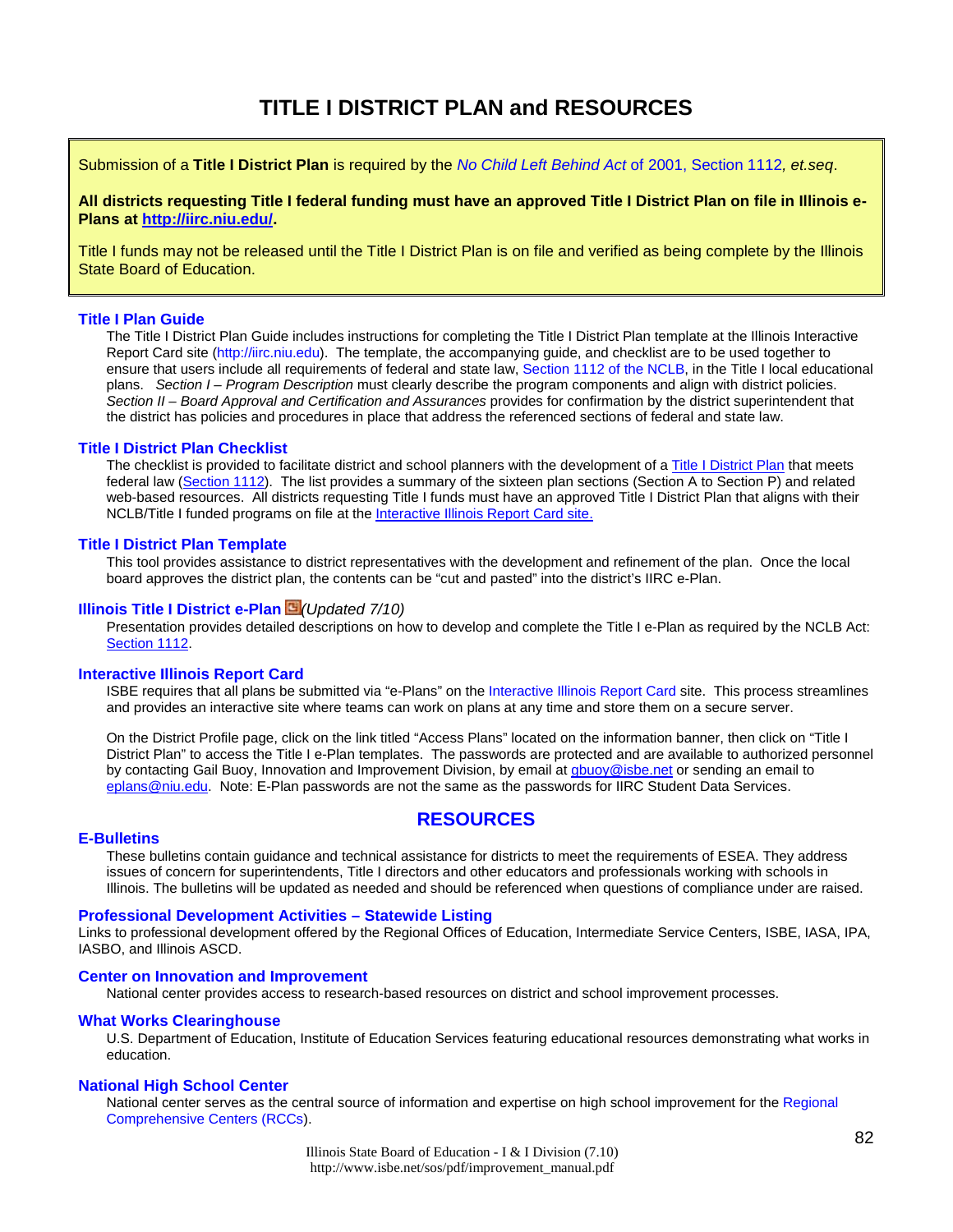# **Illinois e-Plans Title I District Plan Guide**

### **Overview**

Submission of a Title I District Plan is required by the No Child Left Behind Act (NCLB), Section 1101 et [seq.](http://www.ed.gov/policy/elsec/leg/esea02/index.html), (here referred to as "NCLB"). The specifics of the plan are defined in [Section 1112.](http://www.ed.gov/policy/elsec/leg/esea02/pg2.html#sec1112)

**All districts requesting Title I federal funding must have an approved Title I District Plan (**Local Educational Agency Plan**) on file in Illinois e-Plans [\(http://iirc.niu.edu/\)](http://iirc.niu.edu/).** The use of the online e-Plan is required so that ISBE and federal auditors may monitor these plans.

Title I District e-Plans must be developed in consultation with teachers, principals, administrators, parents of children in the schools served under Title I, and other appropriate school personnel, including those involved with other programs defined under the NCLB act. Coordination of services should take into account other Title programs, the Individuals with Disabilities Education Act (IDEA), Perkins Vocational and Technical Act, Homeless Assistance Act, and other Acts as appropriate. These plans will remain in effect for the duration of the district's participation in Title I programs. The district must periodically review and, if necessary, revise its plan.

| <b>Key Resources</b>                                | <b>Web Addresses</b>                                |
|-----------------------------------------------------|-----------------------------------------------------|
| Title I District Plan Guide                         | http://www.isbe.net/sos/pdf/title1_guide.pdf        |
| Title I District Plan Template                      | http://www.isbe.net/sos/word/Titlel_template.doc    |
| Title I District Plan Checklist                     | http://www.isbe.net/sos/pdf/title1_checklist.pdf    |
| NCLB Act: Section 1112                              | http://www2.ed.gov/policy/elsec/leg/esea02/pg2.html |
| Interactive Illinois Report Card                    | http://iirc.niu.edu/                                |
| E-Bulletins: NCLB - Title I Topics                  | http://www.isbe.net/e-bulletins/default.htm         |
| English Language Learners                           | http://www.isbe.net/bilingual/htmls/titleIII.htm    |
| Parent Involvement                                  | http://www.isbe.net/grants/html/parent.htm          |
| Title I-Targeted Assistance and Schoolwide Programs | http://www.isbe.net/grants/html/title1.htm          |

The Title I Plan Guide and other key resources are available on the following websites.

The Title I District Plan template includes:

| $\star$     | District Information                            |
|-------------|-------------------------------------------------|
| Section I:  | Program Description (16 components)             |
| Section II: | Board Approval and Certification and Assurances |

The template, this [guide,](http://www.isbe.net/sos/pdf/title1_checklist.pdf) and the [checklist](http://www.isbe.net/sos/pdf/title1_checklist.pdf) are to be used together to ensure that users include all the requirements of state and federal law. Plan developers are also encouraged to use the "road map" page after accessing the e-Plan at<http://iirc.niu.edu/> to travel between the sections of the template. The plan is listed under the "district" plans; therefore, be certain to select "district" on the home page of the IIRC.

### **Districts Required to Submit Title I Plans via IIRC Submission of e-Plans**

All districts requesting Title I federal funding must have an approved Title I District Plan (Local Educational Agency Plan) on file in Illinois e-Plans at the Interactive Illinois Report Card (IIRC) website [\(http://iirc.niu.edu/\)](http://iirc.niu.edu/). Title I District Plans submitted via **Illinois e-Plans** shall be deemed to be executed by the superintendent on behalf of the district. ISBE will review the Title I District Plans posted in Illinois e-Plans at IIRC and respond in the State's monitoring section of the district's Title I e-Plan.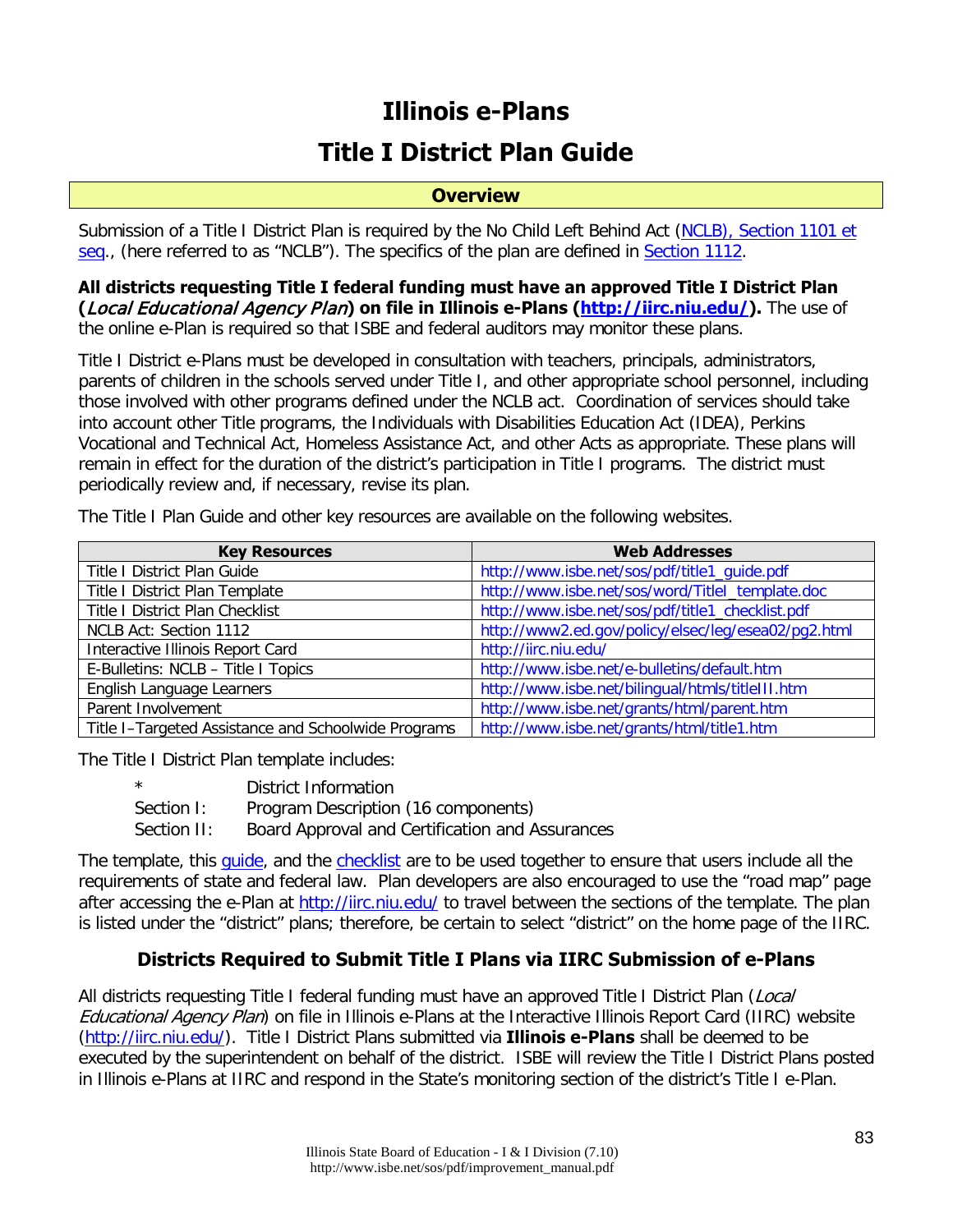### **Technical Assistance**

For assistance in developing and submitting a Title I District Plan, please call the Innovation & Improvement Division, at 217/524-4832.

### **Instructions for Completing the Title I District Plan**

The descriptions should be specific and written so that the users of the plan (district and school personnel, parents, external service providers, as well as ISBE and federal auditors) are able to understand, implement, and monitor the district's Title I plan.

### **District Information**

Information about the district is already listed in this section; district staff may complete any missing information or make corrections as necessary.

RCDT Code Number: Superintendent: District Name: Telephone #: District Address: City/State/Zip: Email:

Is this for a Title III district that did not meet AMAOS?

### **Section I: Program Description**

### **Part A – Additional Academic Assessments**

**Describe student academic assessments, if any, that are in addition to state academic assessments used:** 

- 1. to determine the success of children in meeting standards and to provide information on the progress towards meeting standards. [See [Section 1111 \(b\)\(1\)\(D\)\(ii\)\]](http://www.ed.gov/policy/elsec/leg/esea02/index.html)
- 2. to assist in diagnosis, teaching, and learning in the classroom in ways that best enable low-achieving children to meet standards and do well in the local curriculum.
- 3. to determine what revisions are needed to projects so that such children meet state standards.
- 4. to identify effectively students who may be at risk for reading failure or who are having difficulty reading, through the use of instructional reading assessments. (See Section [1208\)](http://www.ed.gov/policy/elsec/leg/esea02/pg4.html#sec1208)

Monitoring Prompt:

If assessments are listed, does the information for each assessment include the name of the assessment, acronym if applicable, purpose(s) of the assessment, grades assessed, time(s) of administration, and describe how the data are used?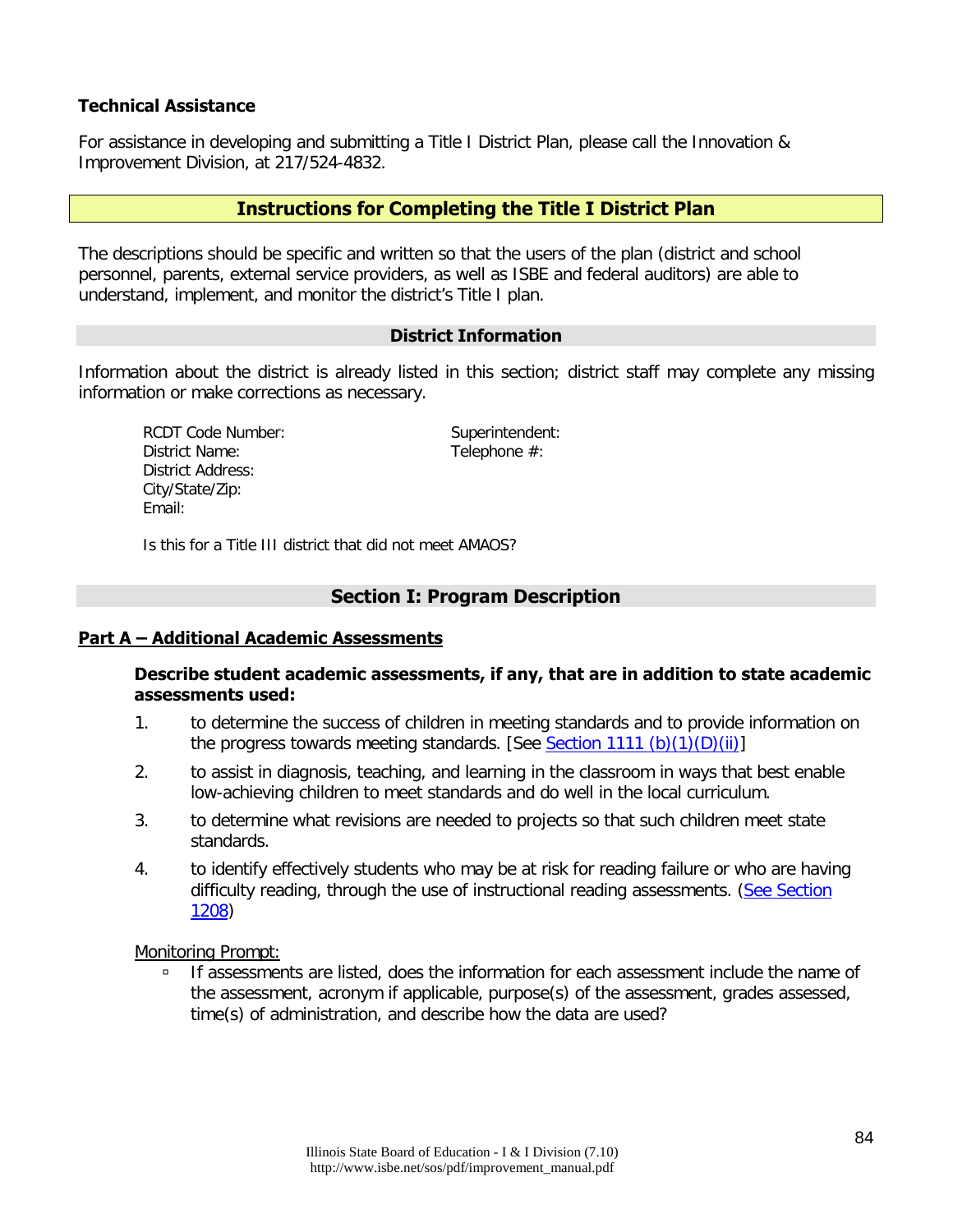### **Part B – Other Indicators**

**Describe any other indicators that the district will use in addition to the academic indicators that the State uses to determine Adequate Yearly Progress (AYP), if any**. [\(See Section 1111\)](http://www.ed.gov/policy/elsec/leg/esea02/pg2.html#sec1111).

### Monitoring Prompt:

 If listed, does the description provide detailed information on the identified indicators [i.e., type of indicator (graduation rates, attendance), grades and/or groups included in data collection]?

### **Part C – Educational Assistance to Students**

### **Describe how additional educational assistance will be provided to individual students assessed as needing help in meeting State standards**.

Monitoring Prompt:

- <sup>n</sup> Are the types of educational assistance provided clearly defined, including academic area, district/school personnel's involvement, location and time of services (i.e., tutoring during the academic day and/or after school/summer school activities, length of service)?
- □ Does the description clearly define the process used to identify individual students in need of educational assistance?

### **Part D – Professional Development for Teachers and Principals**

**Describe how the district will coordinate programs under Title I and Title II to provide professional development for teachers and principals, and, if appropriate, pupil services personnel, administrators, parents and other staff, including district level staff.** [See Sections [1118](http://www.ed.gov/policy/elsec/leg/esea02/pg2.html#sec1118) & [1119 \(h\)\]](http://www.ed.gov/policy/elsec/leg/esea02/pg2.html#sec1119)

Monitoring Prompt:

- Is the professional development for teachers and principals, and others determined through a coordinated process that aligns with the requirements of Title I and Title II?
- **How are teachers involved in the process of determining the professional development** opportunities?
- Is the professional development monitored and evaluated to determine if the training improves instructional practices and student learning?

### **Part E – Coordination with Other Education Services**

### **Describe how the district will coordinate and integrate services provided with other education services such as**:

- 1. Even Start, Head Start, Reading First, Early Reading First and other preschool programs, including plans for the transition of participants in such programs to local elementary school programs; and
- 2. Services for children with limited English proficiency, children with disabilities, migratory children, neglected or delinquent youth, Indian children, homeless children, and immigrant children in order to increase program effectiveness, eliminate duplication, and reduce fragmentation of the instructional program.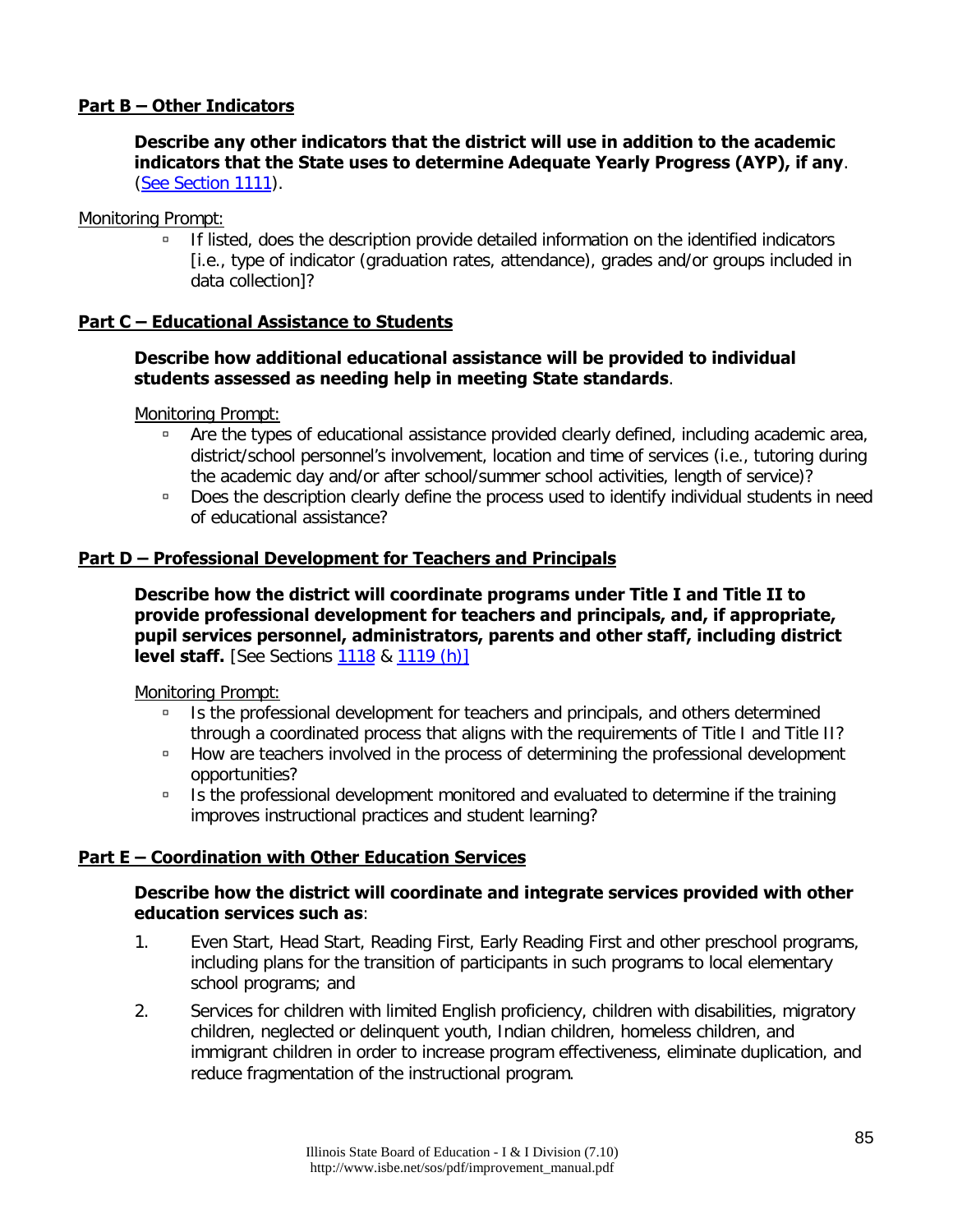Monitoring Prompt:

- If Item 1 is applicable, how does the district coordinate and integrate its services so that participants in the local preschool programs are transitioned into the local elementary school program?
- Does the description provide a clear explanation as to how the listed educational programs are coordinated and integrated to meet the needs of individual students?
- **EXECT** How does the district ensure that its educational programs are not duplicating services for students and/or fragmenting an individual student's instructional program?

### **Part F – Poverty Criteria**

### **Describe the poverty criteria that will be used to select school attendance areas.** [\(See Section 1113\)](http://www.ed.gov/policy/elsec/leg/esea02/pg2.html#sec1113)

Monitoring Prompt:

Does the plan identify the poverty criteria used by the district [i.e., a) most recent census data, b) the number of children eligible for free and reduced priced lunches, c) the number children in families receiving assistance under the State program funded under part A of Title IV of the Social Security Act or d) the number of children eligible to receive medical assistance under the Medicaid program, or a composite of such indicators]?

### **Part G – Children in Need of Services**

**Describe how teachers, in consultation with parents, administrators, and pupil services personnel, in targeted assistance schools will identify the eligible children most in need of services.** [\(See Section 1115\)](http://www.ed.gov/policy/elsec/leg/esea02/pg2.html#sec1115)

Monitoring Prompt:

- Does the plan describe what processes teachers use to identify the eligible children most in need of services (i.e., those who are failing, or most at risk of failing, to meet the State's standards on the basis of multiple, educationally related, objective criteria; economically disadvantaged children, children with disabilities, migrant children or limited English proficient children, homeless children, neglected or delinquent children attending a community day program, and those who attended preschool programs listed in Section E-Part 1)?
- **How do teachers consult with parents, administrators, and other school personnel during the** identification process?

Note: Children from preschool through grade 2 shall be selected solely on the basis of criteria such as teacher judgment, interviews with parents, and developmentally appropriate measures [see [Section 1115 \(b\) \(1\) \(B\)](http://www.ed.gov/policy/elsec/leg/esea02/pg2.html#sec1115)]

### **Part H – Programs and Educational Services**

**Describe the schoolwide and/or targeted assistance programs to be conducted in the district's schools and where appropriate, educational services outside such schools for children living in local institutions for neglected or delinquent children and for neglected and delinquent children in community day school programs.** (See Sections [1114](http://www.ed.gov/policy/elsec/leg/esea02/pg2.html#sec1114) & [1115\)](http://www.ed.gov/policy/elsec/leg/esea02/pg2.html#sec1115)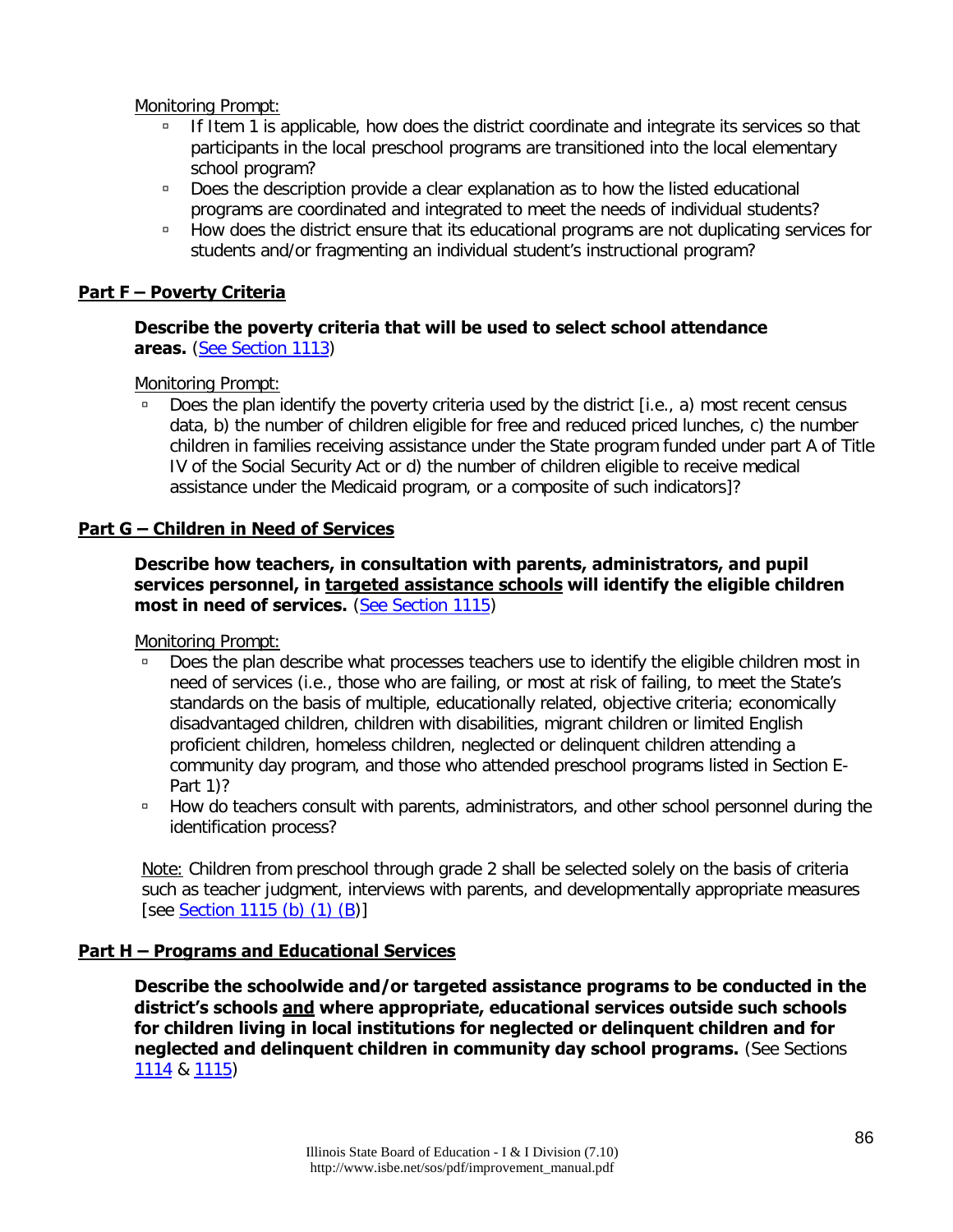Monitoring Prompt:

- Does the description of the schoolwide and/or targeted assistance programs provide detailed information on the services provided through Title I funding for eligible children (i.e., name of schools providing Title I schoolwide or targeted assistance program(s), type of services and grades served, content (reading and/or mathematics), time and length of services (classroom, pull out, before/after school, summer school, extended year)?
- □ Does the district provide Title I services to children living in local institutions for neglected or delinquent children and for neglected and delinquent children in community day school programs? If yes, does the plan include a detailed description of these services?

### **Part I – Services for Migratory Children**

### **Describe how the district will ensure that migratory children and formerly migratory children who are eligible to receive services are selected to receive such services on the same basis as other children who are selected to receive services under Title I.**

Monitoring Prompt:

 Does the plan include a description of the district's process or policies(s) that ensure migratory children and formerly migratory children who are eligible to receive Title I services are selected to receive the services on the same basis as other children? (Note: A summary of the district policy providing this assurance may be incorporated in the response.)

### **Part J – Support for Preschool Programs**

### **Describe how the district will use funds under Title I to support preschool programs such as Early Reading First, Head Start, and Even Start.**

Monitoring Prompt:

■ If applicable, does the district clearly describe how Title I funds are used to support its preschool program(s), including a summary of the services and resources provided to the program(s)?

### **Part K – District Actions for Schools Not Making AYP**

### **Describe the actions of the district for its schools that do not make Adequate Yearly Progress (AYP).** (See [Section 1116\)](http://www.ed.gov/policy/elsec/leg/esea02/pg2.html#sec1116)

Monitoring Prompt:

Does the district clearly describe the actions it will take to implement the improvement planning processes described in [Section 1116](http://www.ed.gov/policy/elsec/leg/esea02/pg2.html#sec1116) should one or more of its schools not make AYP?

Note: Information on developing an improvement plan is available at ISBE's website: [http://www.isbe.net/sos/htmls/improvement\\_process.htm.](http://www.isbe.net/sos/htmls/improvement_process.htm)

### **Part L – School Choice and Supplemental Services**

**Describe how the district plans to implement, if necessary, public school choice and supplemental education services (SES).** (See [Section 1116\)](http://www.ed.gov/policy/elsec/leg/esea02/pg2.html#sec1116)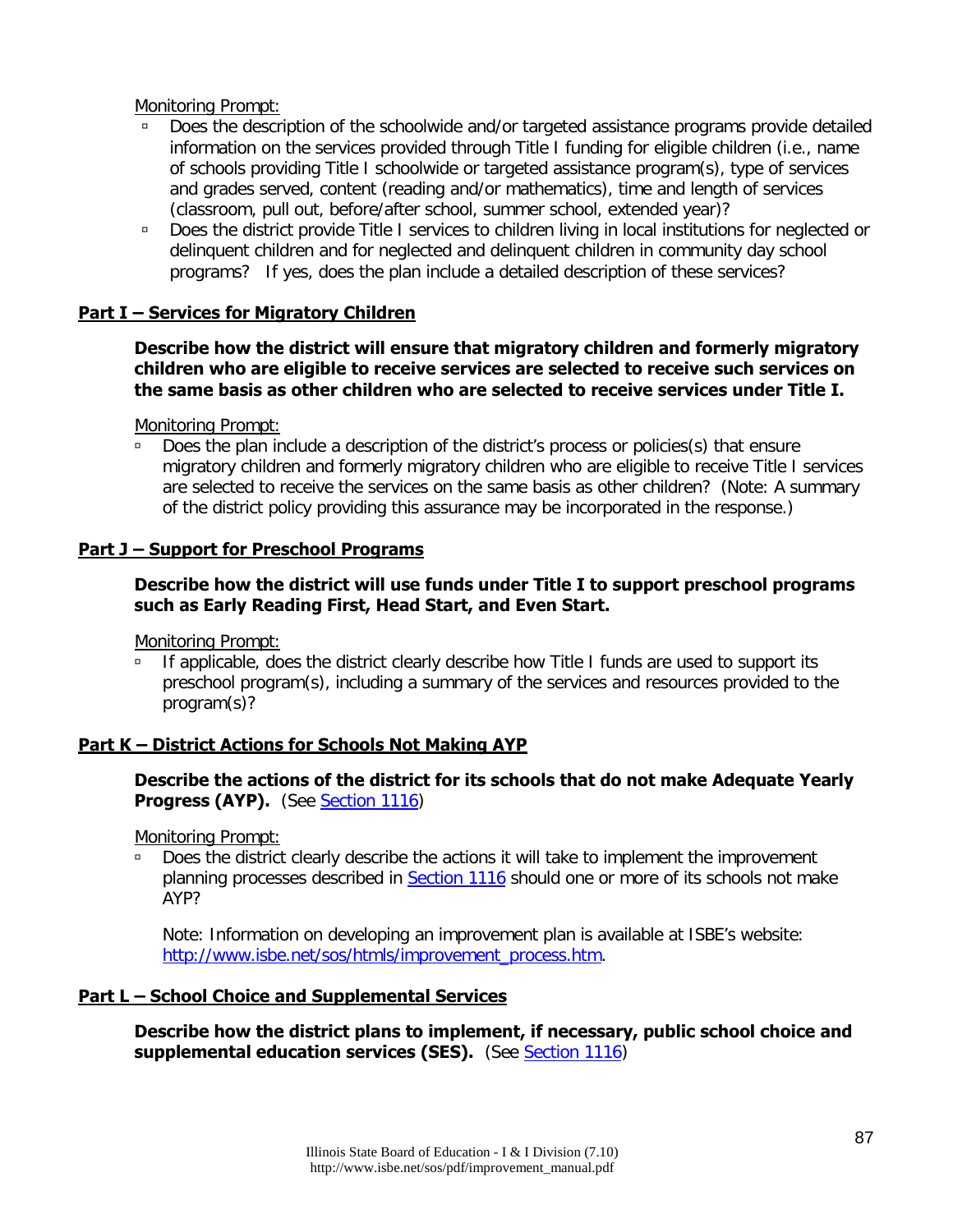Monitoring Prompt:

 Does the district clearly define the actions it would take to implement school choice **and** supplemental education services (SES)?

Note: Information on implementing school choice is available at <http://www.isbe.net/accountability/html/choice.htm> and information on implementing supplemental education services is available at [http://www.isbe.net/ses/default.htm.](http://www.isbe.net/ses/default.htm)

### **Part M – Highly Qualified Teachers**

### **Describe the steps the district has taken or will take to ensure that all teachers and paraprofessionals in the district are highly qualified**. (See [Section 1119\)](http://www.ed.gov/policy/elsec/leg/esea02/pg2.html#sec1119)

Monitoring Prompt:

□ Does the district provide a description of the steps and/or processes that are used by the district to ensure all teachers and paraprofessionals meet federal highly qualified requirements at the time of hiring **and** during their service with the district?

### **Part N – Services for Homeless Children**

### **Describe the services the district provides to homeless children.** [See [Section](http://www.ed.gov/policy/elsec/leg/esea02/pg2.html#sec1113) [1113 \(c\)\(3\)\(A\)\]](http://www.ed.gov/policy/elsec/leg/esea02/pg2.html#sec1113)

Monitoring Prompt:

 Does the district describe the services it provides to homeless children (i.e., expedited evaluations, instructional support, counseling, school supplies, referral to other programs and services, etc.)?

Note: Information on providing services to homeless children can be found at [http://www.isbe.net/homeless/.](http://www.isbe.net/homeless/)

### **Part O – Parent Involvement Strategies**

### **Describe how the district implements effective parental involvement strategies.** (See [Section 1118 for specifics.](http://www.ed.gov/policy/elsec/leg/esea02/pg2.html#sec1118))

Monitoring Prompt:

**Note:** An ISBE parental involvement e-bulletin was distributed on January 2009 and is posted at [http://www.isbe.net/e-bulletins/pdf/02-08.pdf.](http://www.isbe.net/e-bulletins/pdf/02-08.pdf) This document provides specifics regarding parent involvement policies and the School-Parent Compact. The Parental Involvement Non-Regulatory Guidance for Title I, Part A is also available at [http://www.isbe.net/grants/pdf/parent\\_involvement\\_guide.pdf.](http://www.isbe.net/grants/pdf/parent_involvement_guide.pdf)

 Does the district provide a detailed summary of its **written parental involvement policy** as defined by [Section 1118?](http://www.ed.gov/policy/elsec/leg/esea02/pg2.html#sec1118) The summary should address each of the required components.

This policy must be incorporated into the Title I District Plan and the required components are defined in the NCLB law.

A. involve parents in the joint development of the Title I District Plan [\(Section 1112\)](http://www.ed.gov/policy/elsec/leg/esea02/pg2.html#sec1112) and the process of school review and improvement [\(Section 1116\)](http://www.ed.gov/policy/elsec/leg/esea02/pg2.html#sec1116).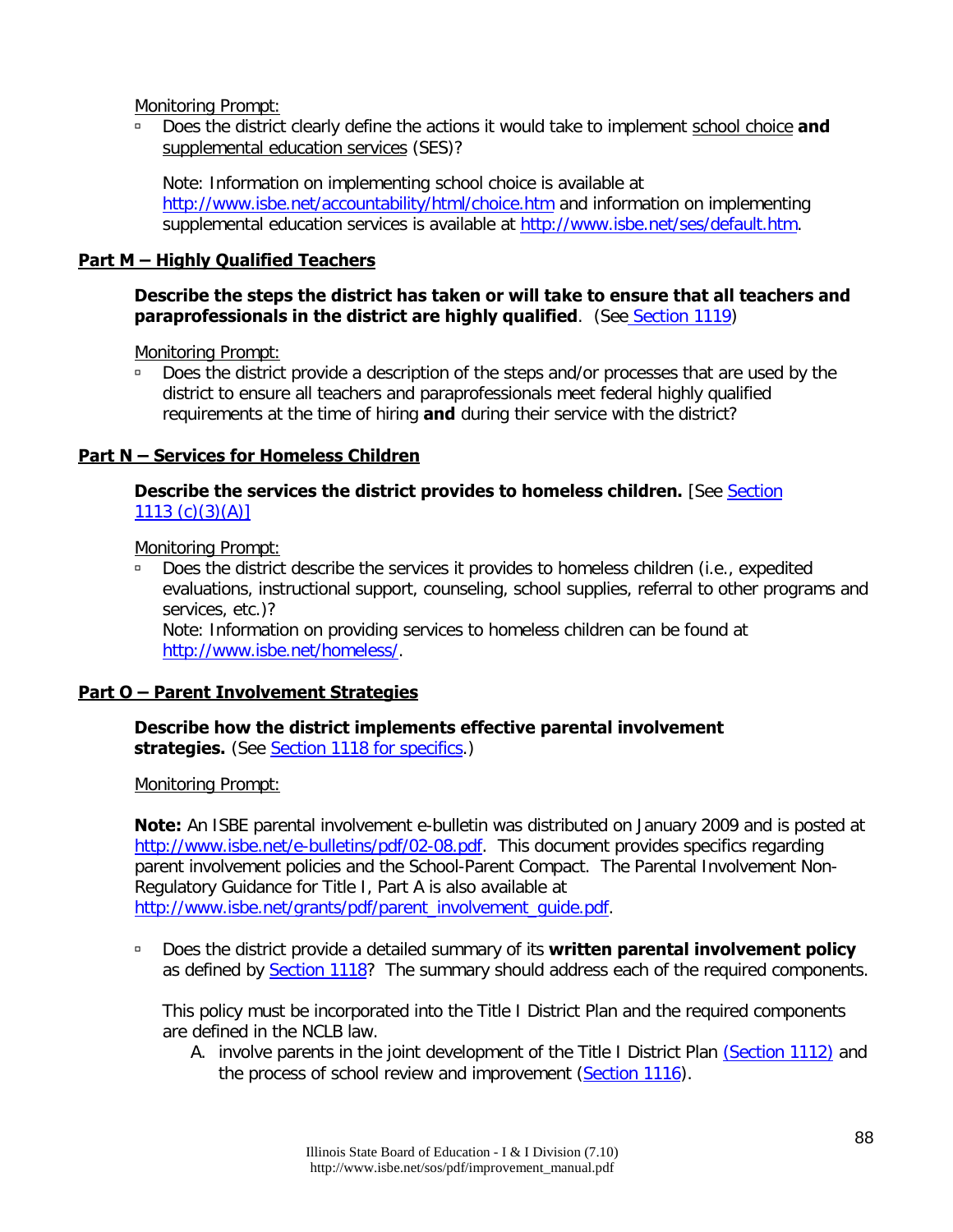- B. provide coordinated, technical assistance, and other support necessary to assist participating schools in planning and implementing effective parent involvement activities to improve student academic achievement and performance.
- C. build the schools' and parents' capacity for strong parental involvement.
- D. coordinate and integrate parental involvement strategies with preschool and parental involvement programs as listed in [Section 1118 \(a\)\(2\).](http://www.ed.gov/policy/elsec/leg/esea02/pg2.html#sec1118)
- E. conduct an annual evaluation of the content and effectiveness of the parent involvement policy in improving the academic quality of the schools. (see this section for specifics).
- F. involve parents served under Title 1 in the served schools.

### **Note:**

- If the school has a parental involvement policy that applies to all parents, the school may amend that policy, if necessary to meet the requirements of this section [\[Section](http://www.ed.gov/policy/elsec/leg/esea02/pg2.html#sec1118)  [1118 \(b\)\(2\)\].](http://www.ed.gov/policy/elsec/leg/esea02/pg2.html#sec1118)
- If the district has a district-level parent involvement policy that applies to all parents, the district may amend, if necessary, the policy to meet the requirements of this section [\[Section 1118 \(b\)\(3\)\].](http://www.ed.gov/policy/elsec/leg/esea02/pg2.html#sec1118)
- Does the district ensure that the schools served under Title I conduct an **annual meeting** for parents of participating children?
- Do the district schools served under Title I develop with the parents a **school-parent compact** that outlines how parents, the entire school staff, and students will share the responsibility for improved student academic achievement and the school and parents will work in partnership [see [Section 1118 \(d\)\]](http://www.ed.gov/policy/elsec/leg/esea02/pg2.html#sec1118)?

### **Part P – After School, Before School, and Summer School Programs**

### **Describe how the district uses funds under Title I to support after school, before school, and summer school programs.**

Monitoring Prompt:

If applicable, does the district provide the specifics of the program services (i.e., description of the program services, including content, time and length of program, identification of students to be served, instructional staff)?

### **Section II. Board Approval and Certification and Assurances**

Include the signature of the district superintendent to certify that the local education agency assures the Illinois State Board of Education that the district will:

- 1. participate, if selected, in the State National Assessment of Educational Progress in 4th and 8th grade reading and mathematics carried out under NCLB Section 411(b)(2) of the National Education Statistics Act of 1994.
- 2. inform eligible schools and parents of schoolwide program authority and the ability of such schools to consolidate funds from Federal, State, and local sources.
- 3. provide technical assistance and support to schoolwide programs.
- 4. work in consultation with schools as the schools develop the schools' plans pursuant to NCLB, Section 1114, and assist schools as the schools implement such plans or undertake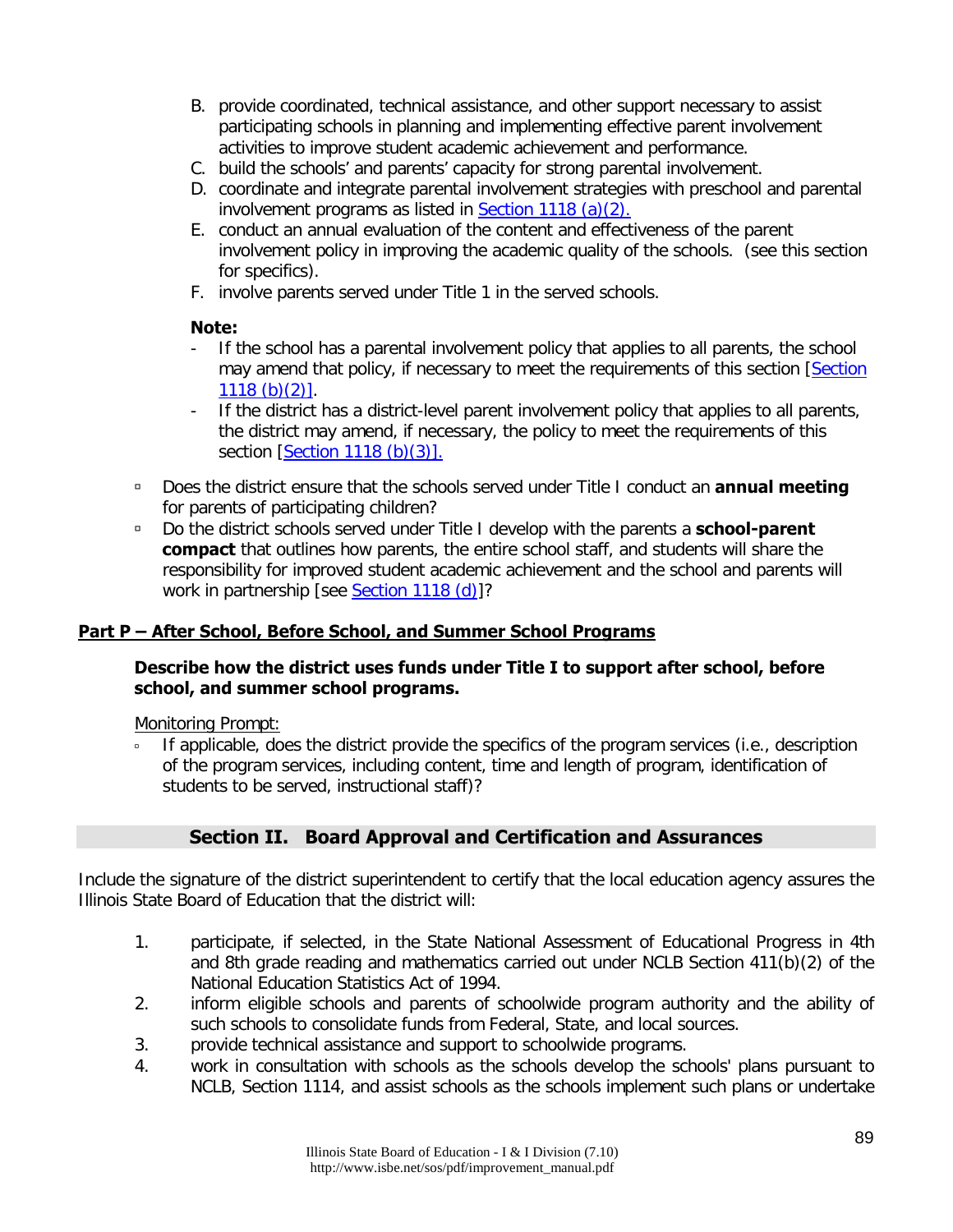activities pursuant to NCLB, Section 1115 so that each school can make adequate yearly progress toward meeting the State student academic achievement standards.

- 5. fulfill such agency's school improvement responsibilities under NCLB, Section 1116, including taking actions under paragraphs (7) and (8) of NCLB, Section 1116(b).
- 6. provide services to eligible children attending private elementary schools and secondary schools in accordance with NCLB, Section 1120, and timely and meaningful consultation with private school officials regarding such services.
- 7. take into account the experience of model programs for the educationally disadvantaged and the findings of relevant scientifically based research indicating that services may be most effective if focused on students in the earliest grades at schools that receive funds under this part.
- 8. in the case of a local educational agency that chooses to use funds under this part to provide early childhood development services to low-income children below the age of compulsory school attendance, ensure that such services comply with the performance standards established under NCLB, Section 641A(a) of the Head Start Act.
- 9. work in consultation with schools as the schools develop and implement their plans or activities under NCLB, Sections 1118 and 1119.
- 10. comply with the requirements of NCLB, Section 1119, regarding the qualifications of teachers and paraprofessionals and professional development.
- 11. inform eligible schools of the local educational agency's authority to obtain waivers on the school's behalf under Title IX and, if the State is an Ed-Flex Partnership State, to obtain waivers under the Education Flexibility Partnership Act of 1999.
- 12. coordinate and collaborate, to the extent feasible and necessary as determined by the local educational agency, with the State Educational Agency and other agencies providing services to children, youth, and families with respect to a school in school improvement, corrective action, or restructuring under NCLB, Section 1116, if such a school requests assistance from the local educational agency in addressing major factors that have significantly affected student achievement at the school.
- 13. ensure, through incentives for voluntary transfers, the provision of professional development, recruitment programs, or other effective strategies, that low-income students and minority students are not taught at higher rates than other students by unqualified, out-of-field, or inexperienced teachers.
- 14. use the results of the student academic assessments required under NCLB, Section 1111(b)(3), and other measures or indicators available to the agency, to review annually the progress of each school served by the agency and receiving funds under this part to determine whether all of the schools are making the progress necessary to ensure that all students will meet the State's proficient level of achievement on the State academic assessments described in NCLB, Section 1111(b)(3) within 12 years from the baseline year described in NCLB, Section 1111(b)(2)(E)(ii).
- 15. ensure that the results from the academic assessments required under NCLB, Section 1111(b)(3) will be provided to parents and teachers as soon as is practicably possible after the test is taken, in an understandable and uniform format and, to the extent practicable, provided in a language that the parents can understand.
- 16. assist each school served by the agency and assisted under this part in developing or identifying examples of high-quality, effective curricula consistent with NCLB, Section  $1111(b)(8)(D)$ .
- 17. the district has a policy and procedure in place for the provision of public school choice; and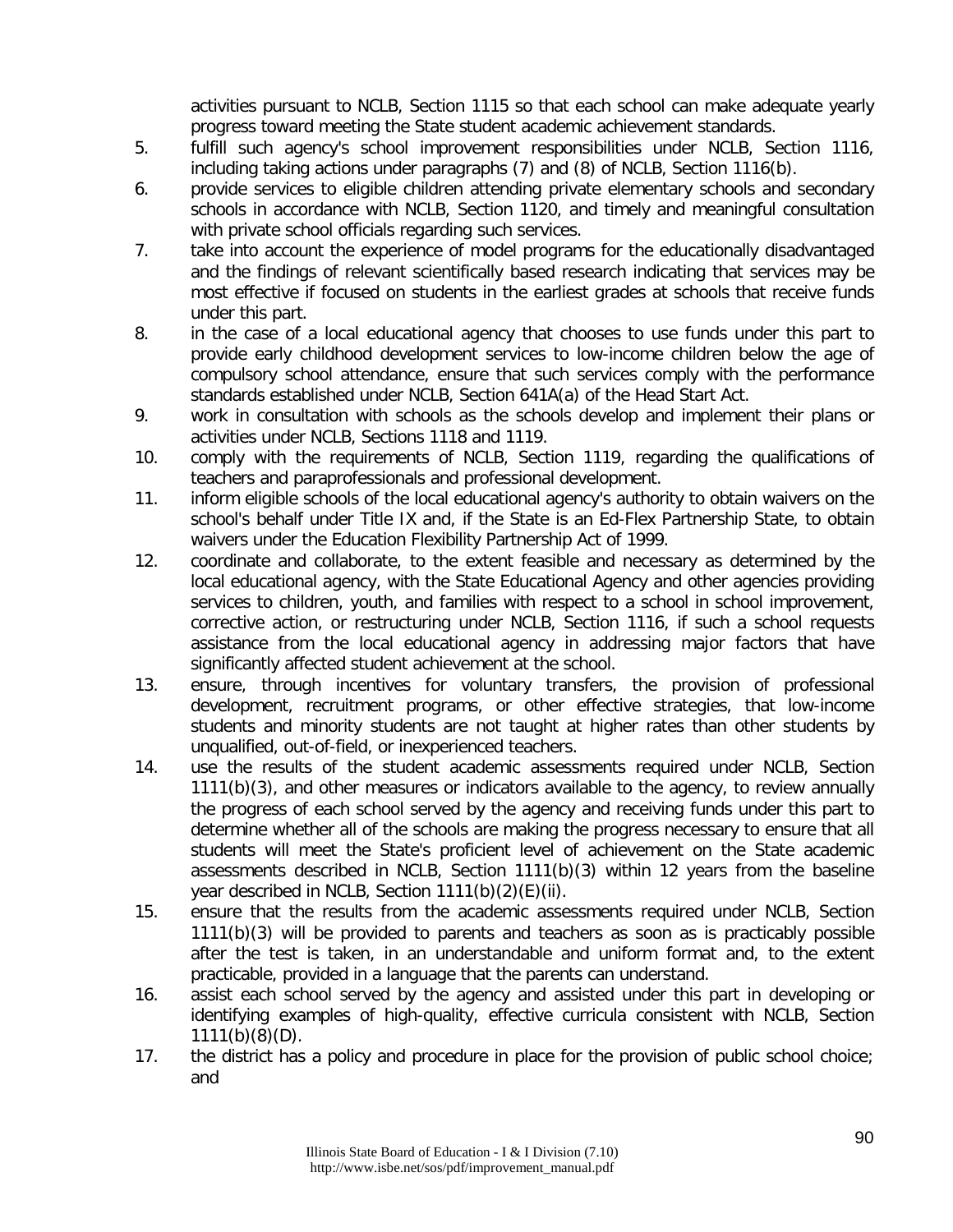18. the principal of each school operating a Targeted Assistance (NCLB, Section 1114) or Schoolwide Program (NCLB, Section 1115) shall annually attest in writing as to whether such school is in compliance with the requirements of NCLB, Section 1119, Qualifications for Teachers and Paraprofessionals. Copies of these attestations shall be maintained at the school and at the main office of the district and shall be available to any member of the general public on request.

By submitting the plan on behalf of the district, the district superintendent certifies to ISBE that all the assurances and information provided in the plan are true and correct and that the plan has been duly approved by the local school board.

### **Local Board Action**

The district must enter the date that the Title I plan was approved by the local school board before submitting the plan to ISBE via the IIRC.

### **ISBE Monitoring**

This part of the template will be completed by ISBE staff. The monitoring comments will be posted in the IIRC and the district personnel listed in the "District Information" section will receive an email notification of any monitoring updates.

### **Follow up to ISBE Monitoring or District revisions to the Title I plan**

### **District Responsibilities:**

**The district is responsible for providing any requested information or updates to the Title I plan a nd t hen must r esubmit t he pl an f or re view a fter r eceiving t he l ocal s chool b oard's approval.**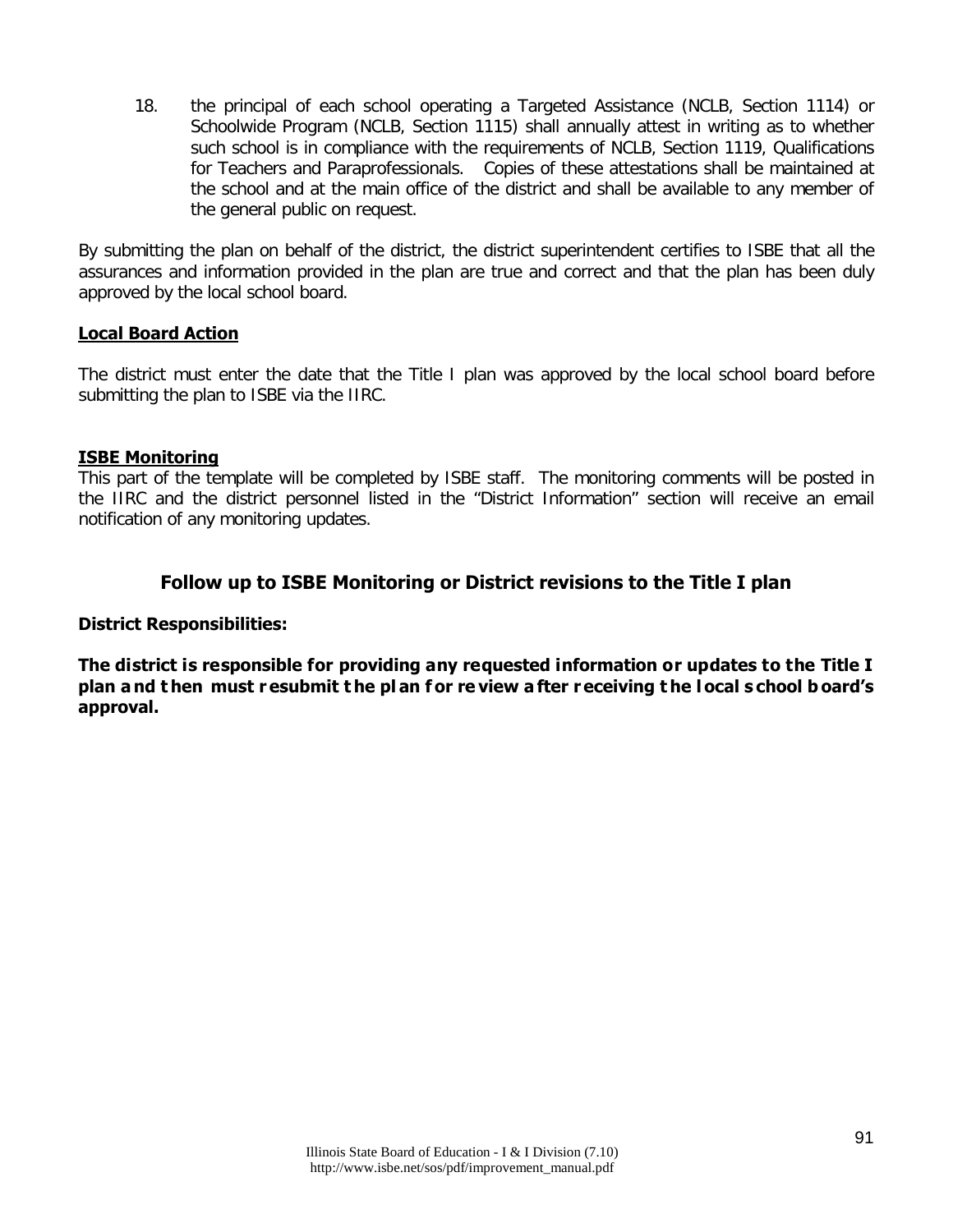## RESOURCES

### **E – Bulletins:<http://www.isbe.net/e-bulletins/default.htm>**

These bulletins contain guidance and technical assistance for districts to meet the requirements of NCLB. They address issues of concern for superintendents, Title I directors and other educators and professionals working with schools in Illinois. The bulletins will be updated as needed and should be referenced when questions of compliance under NCLB are raised.

| <b>2009 Bulletins</b> |                                                                                             |           |  |  |
|-----------------------|---------------------------------------------------------------------------------------------|-----------|--|--|
| Number                | <b>Title</b>                                                                                |           |  |  |
| $05-09$               | Providing Services to Eligible Private School Children – The<br><b>Consultation Process</b> | 1/27/2009 |  |  |
| 04-09                 | <b>Equitable Participation Of Private School Students</b>                                   | 1/27/2009 |  |  |
| $03-09$               | Set-Aside Amounts Designated for Specific Purposes Under<br><b>NCLB</b>                     | 1/27/09   |  |  |
| $02-09$               | Supplement vs. Supplant Provisions                                                          | 1/12/09   |  |  |
| $01-09$               | Addressing Homeless Students with McKinney-Vento and<br>Title I Funds                       | 1/12/09   |  |  |

| <b>2008 Bulletins</b> |                                                                   |          |  |
|-----------------------|-------------------------------------------------------------------|----------|--|
| <b>Number</b>         | <b>Title</b>                                                      |          |  |
| $04 - 08$             | Schoolwide Programs and Targeted Assistance School<br>Programs    | 12/8/08  |  |
| $03 - 08$             | Title I Parent Involvement Notification Requirements              | 10/22/08 |  |
| $02 - 08$             | District Parent Involvement Policies and School-Parent<br>Compact | 10/22/08 |  |
| $01 - 08$             | SES & Choice Requirements for Title I schools                     | 10/6/08  |  |